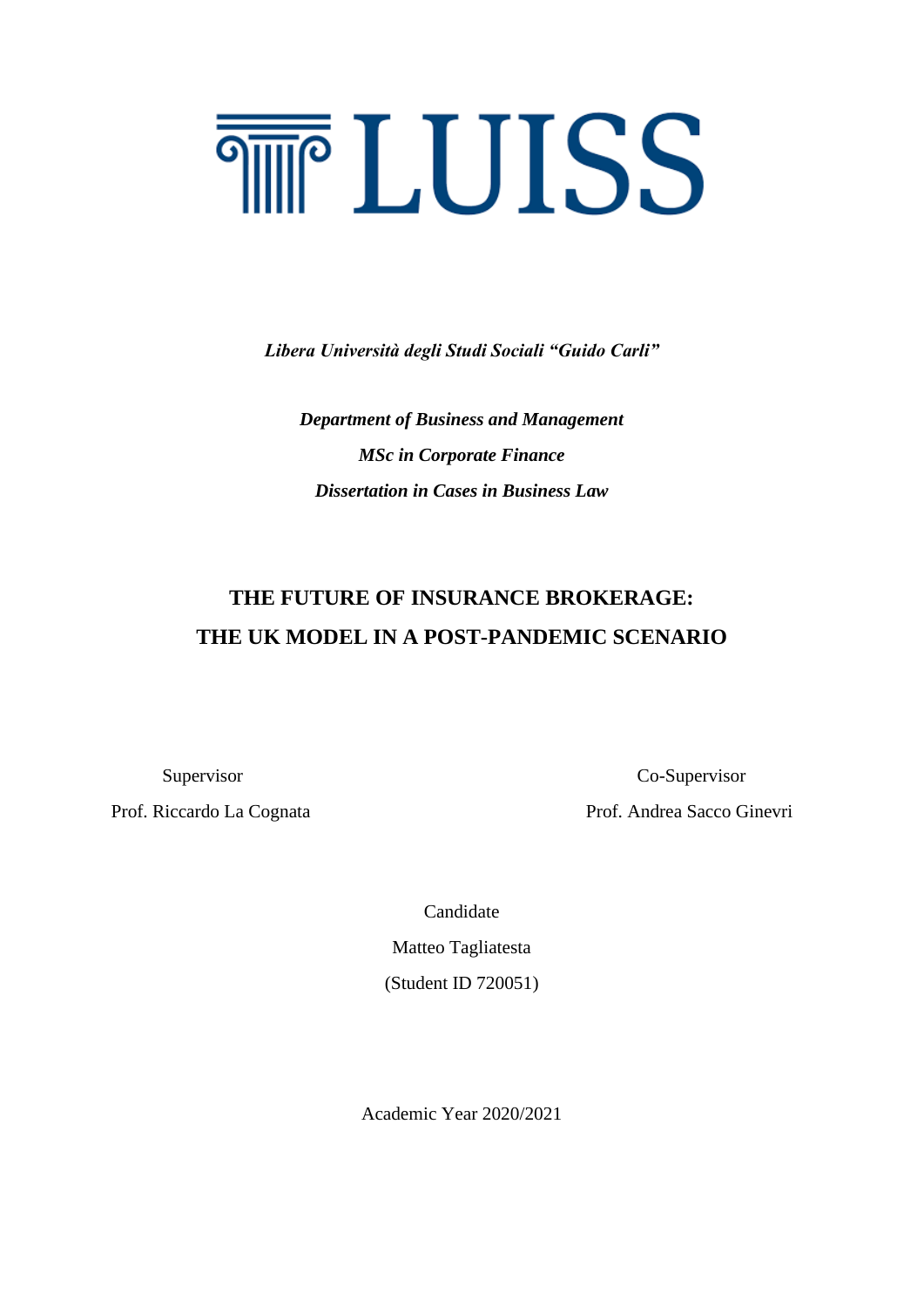# **INDEX**

| <b>INTRODUCTION</b>    |                                                                                    | 5      |
|------------------------|------------------------------------------------------------------------------------|--------|
|                        | The insurance market                                                               | 5      |
| The UK scenario        |                                                                                    | 5      |
|                        | Agents involved: the insurance brokers                                             | 6      |
|                        | Incoming legal battles: dynamics and prospects                                     | 6      |
| The legal precedent    |                                                                                    | $\tau$ |
| <b>CHAPTER 1</b><br>1. |                                                                                    | 7      |
| 1.1.                   | Pandemic impact                                                                    | 8      |
| 1.1.1.                 | Initial remarks: the insurance sector between criticism and good stories           | 8      |
| 1.1.2.                 | Impacted areas: preposition management                                             | 10     |
| 1.1.3.                 | Impacted areas: distribution management                                            | 11     |
| 1.1.4.                 | Impacted areas: customer management                                                | 11     |
| 1.1.5.                 | Impacted areas: policy management                                                  | 14     |
| 1.1.6.                 | Impacted areas: business management                                                | 14     |
| 1.1.7.                 | Impacted areas: financial management                                               | 15     |
| 1.1.8.                 | Impacted areas: regulation                                                         | 17     |
| 1.2.                   | Priorities and challenges                                                          | 18     |
| 1.2.1.                 | Digitalization, customer journey and distribution chain: innovating with an eye on |        |
| costs                  |                                                                                    | 18     |
| 1.2.2.                 | Priorities and challenges for tomorrow's claim managers                            | 21     |
| 1.2.3.                 | Priorities and challenges in the world of insurtech                                | 23     |
| 1.2.4.                 | How insurers managed the crisis so far                                             | 25     |
| 1.3.                   | Adaptation process: the new insurance                                              | 27     |
| 1.3.1.                 | Lessons from 2020                                                                  | 27     |
| 1.3.2.                 | Product adaptation                                                                 | 29     |
| <b>CHAPTER 2</b><br>2. |                                                                                    | 33     |
| 2.1.                   | Insurance in the UK: a post-Covid-19 story                                         | 33     |
| 2.1.1.                 | The digital revolution                                                             | 33     |
| 2.1.2                  | New and renewed products                                                           | 35     |
| 2.1.3                  | Insur-Techs and labour market                                                      | 36     |
| 2.1.4                  | Insurance pricing and sectors                                                      | 39     |
| 2.1.5.                 | Some law-related considerations                                                    | 41     |
| 2.2.                   | Regulatory and legal changes in the UK                                             | 44     |
|                        | 2.2.1. An insider's testimony                                                      | 44     |
| 2.2.2.                 | Regulators' activity and support                                                   | 45     |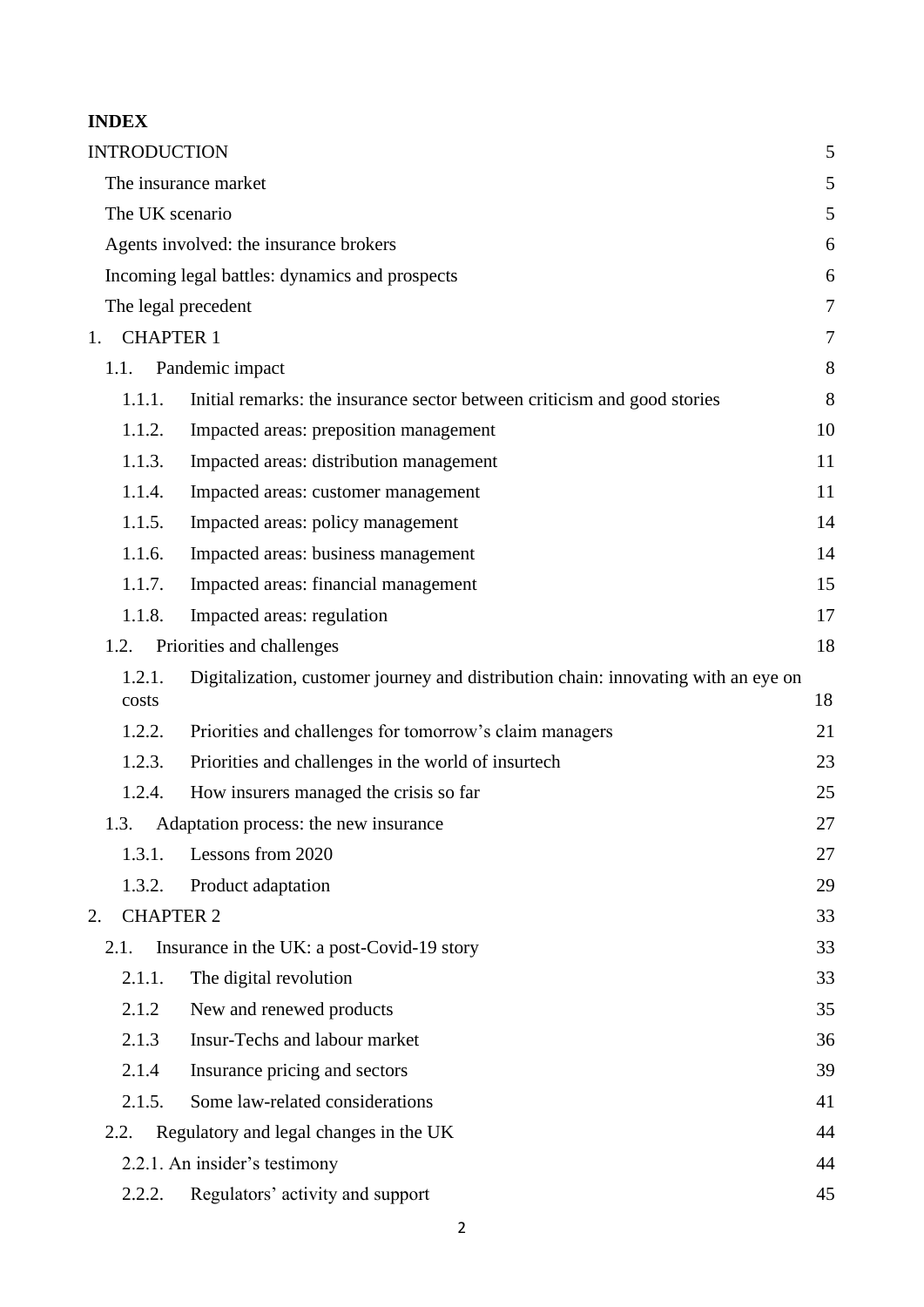|    | 2.2.3.              | Customer-oriented initiatives                                               | 46 |
|----|---------------------|-----------------------------------------------------------------------------|----|
|    | 2.2.4.              | The future regulation: pandemic impact and expectations                     | 47 |
|    | 2.3.                | Actual cases: Solvency II and Project Blueprint Two                         | 48 |
|    | 2.3.1.              | Solvency II                                                                 | 48 |
|    | 2.3.2.              | UK insurance between Solvency II and Brexit                                 | 49 |
|    | 2.3.3.              | Potential prospects for the international framework                         | 51 |
|    | 2.3.4.              | Lloyd's response to the pandemic: the project Blueprint Two                 | 52 |
| 3. | <b>CHAPTER 3</b>    |                                                                             | 55 |
|    | 3.1.                | Insurance brokers: duties and responsibilities                              | 55 |
|    | 3.1.1.              | Breach of duty                                                              | 55 |
|    | 3.1.2.              | The insurance broker                                                        | 59 |
|    | 3.1.3.              | BI provisions as pandemic-friendly covers, is it conceivable?               | 60 |
|    | 3.1.4.              | The burden to be a director in the 2020s                                    | 62 |
|    | 3.2.                | Potential risks                                                             | 63 |
|    | 3.2.1.              | Background and premises                                                     | 63 |
|    | 3.2.2.              | Risk categories                                                             | 64 |
|    | 3.2.3.              | Possible scenarios                                                          | 68 |
|    | 3.3.                | How to face pandemic-related claims in the near future                      | 73 |
|    | 3.3.1.<br>testimony | UK insurance between overseas inferences and future prospects: an insider's | 73 |
|    | 3.3.2.              | Other professional feedbacks                                                | 75 |
| 4. | <b>CHAPTER 4</b>    |                                                                             | 79 |
|    | 4.1.                | FCA vs Arch Insurance: events behind the quarrel                            | 80 |
|    | 4.1.1.              | The story                                                                   | 80 |
|    | 4.1.2.              | Policyholders' side                                                         | 81 |
|    | 4.1.3.              | Lloyd's of London's side                                                    | 81 |
|    | 4.2.                | Early developments and first judgment                                       | 82 |
|    | 4.2.1.              | The precedent: Orient-Express Hotels vs Assicurazioni Generali s.p.a.       | 82 |
|    | 4.2.2.              | The legal battle at the High Court                                          | 83 |
|    | 4.3.                | The sentence: logics and implications                                       | 85 |
|    | 4.3.1.              | The Supreme Court's final judgement                                         | 85 |
|    | 4.3.2.              | The meaning behind the sentence                                             | 87 |
|    | 4.3.3.              | Main implications                                                           | 87 |
|    | 4.3.4.              | Recommendations from the FCA                                                | 89 |
|    | 4.3.5.              | Final remarks and reactions                                                 | 91 |
| 5. | <b>CONCLUSION</b>   |                                                                             | 93 |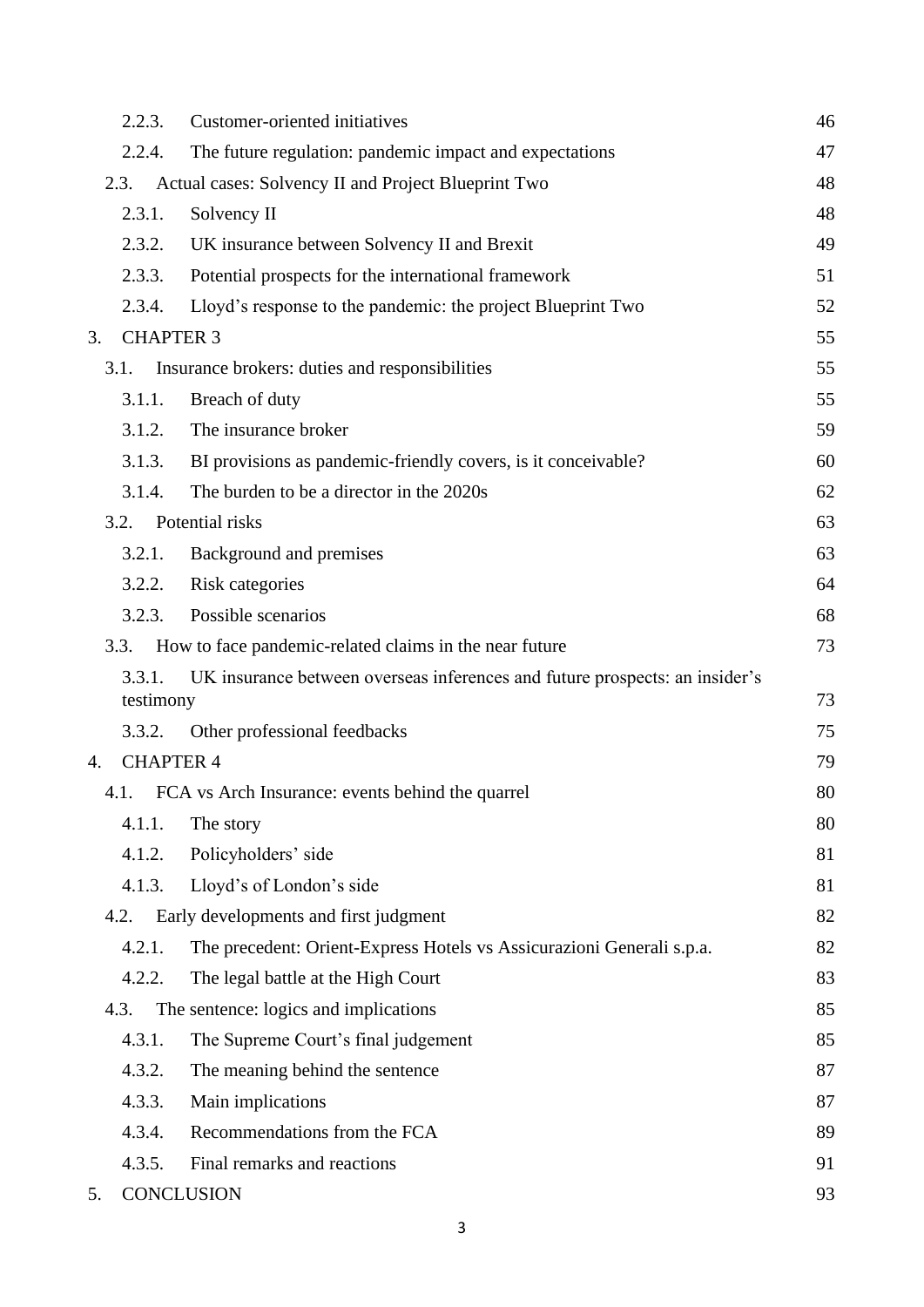| 6.        | <b>BIBLIOGRAPHY</b> | 95 |
|-----------|---------------------|----|
| $\bullet$ | Chapter 1           | 95 |
| $\bullet$ | Chapter 2           | 96 |
| $\bullet$ | Chapter 3           | 96 |
| $\bullet$ | Chapter 4           | 97 |
| 7.        | <b>SITOGRAPHY</b>   | 98 |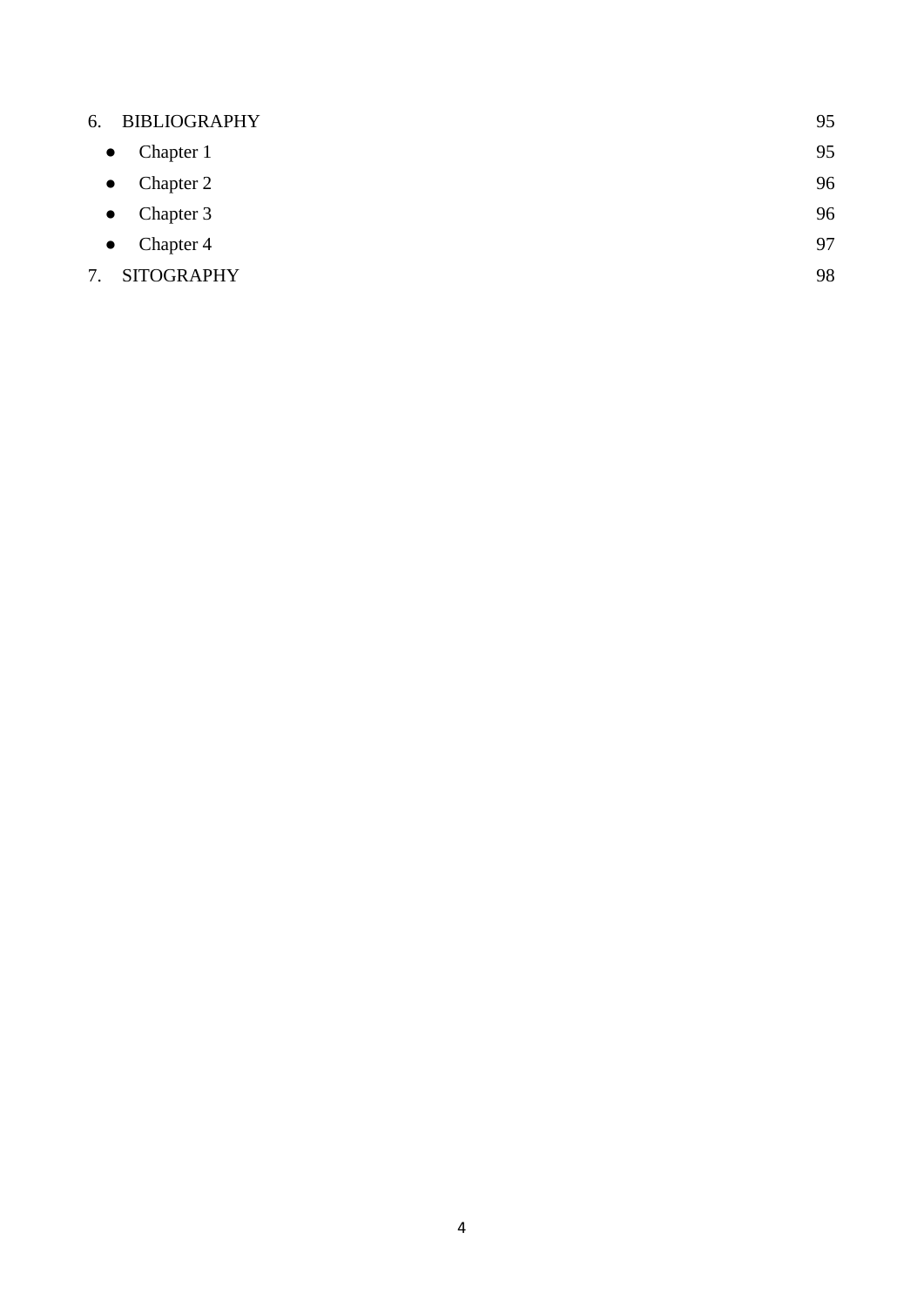# **INTRODUCTION**

### <span id="page-4-1"></span><span id="page-4-0"></span>**The insurance market**

<span id="page-4-2"></span>The insurance industry approached 2021 as a wounded beast willing to lift up its head and catch the huge opportunities the international economic and social landscape is going to offer. In the last months, the Covid-19 pandemic has impacted insurance businesses more globally, and heavily, than any previous virological shock and economic downturn.

Policy premiums have been shaped differently depending on the business line, but, in general, most of them decreased significantly as a result of the restrictive measures. For example, policymakers handling motor insurance covers were forced to reduce premiums as people drive much less and then face a lower accident risk. Operational costs keep on increasing due to internal issues, mainly crisis management. To make things worse, insurers' investments are not ensuring the desired returns due to very volatile financial markets.

Every insurance firms worldwide were forced to go through digital revolutions in order to adapt their business model to such a changing environment. Stabilizing remote work is likely to be one of the main challenges for insurers, also considering the many confidentiality requirements they regularly have to deal with. All existing operations, and related distribution channels, need to be reviewed in light of a fully digitalized value chain. In this sense, developing a proper system of infrastructures, security processes and stress test operations may be the key to success.

Furthermore, it will be interesting to investigate how policymakers, in the future, will approach risk and will restructure their product assortment on the basis of new customer demand.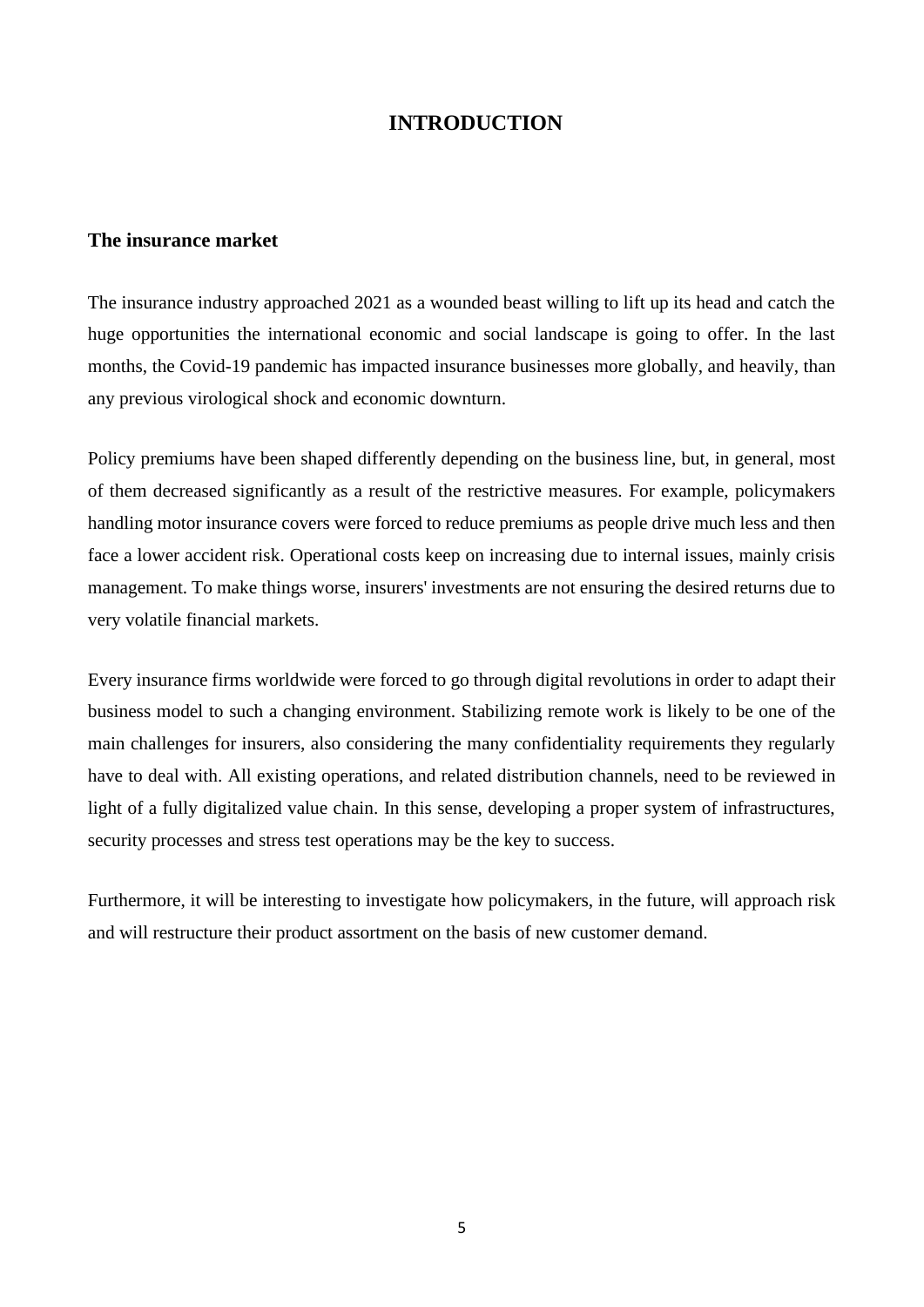### **The UK scenario**

<span id="page-5-0"></span>Not surprisingly, the crisis of the insurance world has also entered UK boundaries and affected English insurance businesses. Again, the most important changes have dealt with the introduction of technology in a historically well-oiled machine like UK insurance. In particular, adapting high-tech solutions to remote working approaches and claim management processes sounds like a very hard challenge. The nature of the UK insurance market, traditionally marked by a strong sense of heritage and timeless habits, make things even more complicated. How can an old system based on face-toface relationships and long-term interpersonal networks survive such a disrupting revolution?

This and many other topics have been addressed by two of the main entities of the UK insurance world: the Financial Conduct Authority (FCA) and the Lloyd's of London. The former, in the capacity of a public regulator, issued a list of recommendations where topics such as the fair treatment of customers and insurers' risk profile are treated extensively. The latter found it necessary to review its programme "Future at Lloyd's" by developing the project "Blueprint Two", aiming at transforming the London marketplace, both in terms of business restructuring and product design. As a consequence of UK Brexit, finally, English insurers will have to be good at transposing European "Solvency II" capital regime measures with the proper margins of interpretation.

### **Agents involved: the insurance brokers**

<span id="page-5-1"></span>Most of the policyholders whose businesses have been seriously damaged had previously relied on professional advice when purchasing policies addressing business interruption risk. When some of them did not get re-payed by the respective insurers for the losses suffered during the pandemic blamed their professional advisors, known as insurance brokers, for having breached their duties. In order to have a clear idea about what risks brokers actually face, both from a financial and juridical point of view, it is necessary to deeply investigate the figure of the insurance intermediary, its duties, required competencies and responsibilities and to go through several policy types to understand the extent of coverage each of them provides.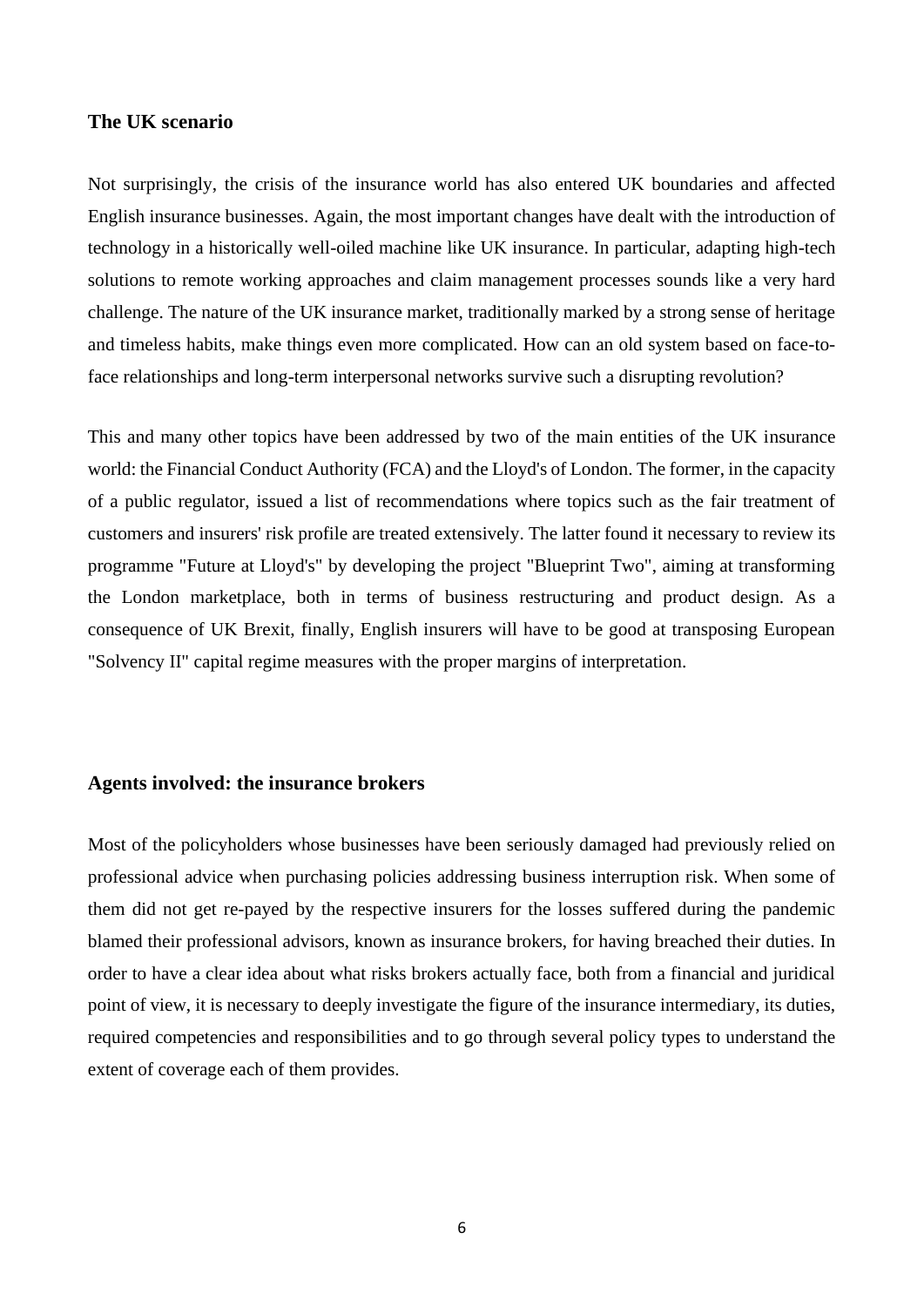### **Incoming legal battles: dynamics and prospects**

<span id="page-6-0"></span>As it was easily predictable, thousands of proceedings are currently ongoing and more will arise in the future. Damaged insurers ask for reimbursement for having been badly advised by insurance brokers.

Which is the most likely outcome all these trials are destined to? In a common-law-oriented country like the UK, it turns out necessary to look back to the past and analyse all relevant previous cases, in particular those dealing with BI claims. On whose head is the burden of proof? What determines brokers' negligence and how can be assessed whether the loss is directly attributable to the advisor? Many scenarios, addressing such topics, can be investigated by looking at comparable sentences such as the Dalamd and Arbory cases.

Also, it may result interesting to understand how brokers, mindful of the current situation, already in the next months, will react in terms of product offering and customer approach, in order to ensure that all the needed precautions are put in place.

# **The legal precedent**

<span id="page-6-1"></span>Leaving aside all the considerations made so far, it must be reported that January has been a crucial month for UK insurers since the Supreme Court has issued a judgment that is going to affect future trials on pandemic-related BI claims more than anything else.

On the heels of a massive class action initiated by hundreds of damaged BI policyholders, the FCA undertook a proceeding against a group of 8 insurers, aiming at solving once and forever some uncertainty issues floating around several BI insurance contracts.

After passing through the High Court, the case was presented directly to the Supreme Court, whose final decision is destined to have a huge impact on the whole UK insurance industry, and more importantly, will ensure that legal certainty the Covid-19 outbreak had put in serious discussion.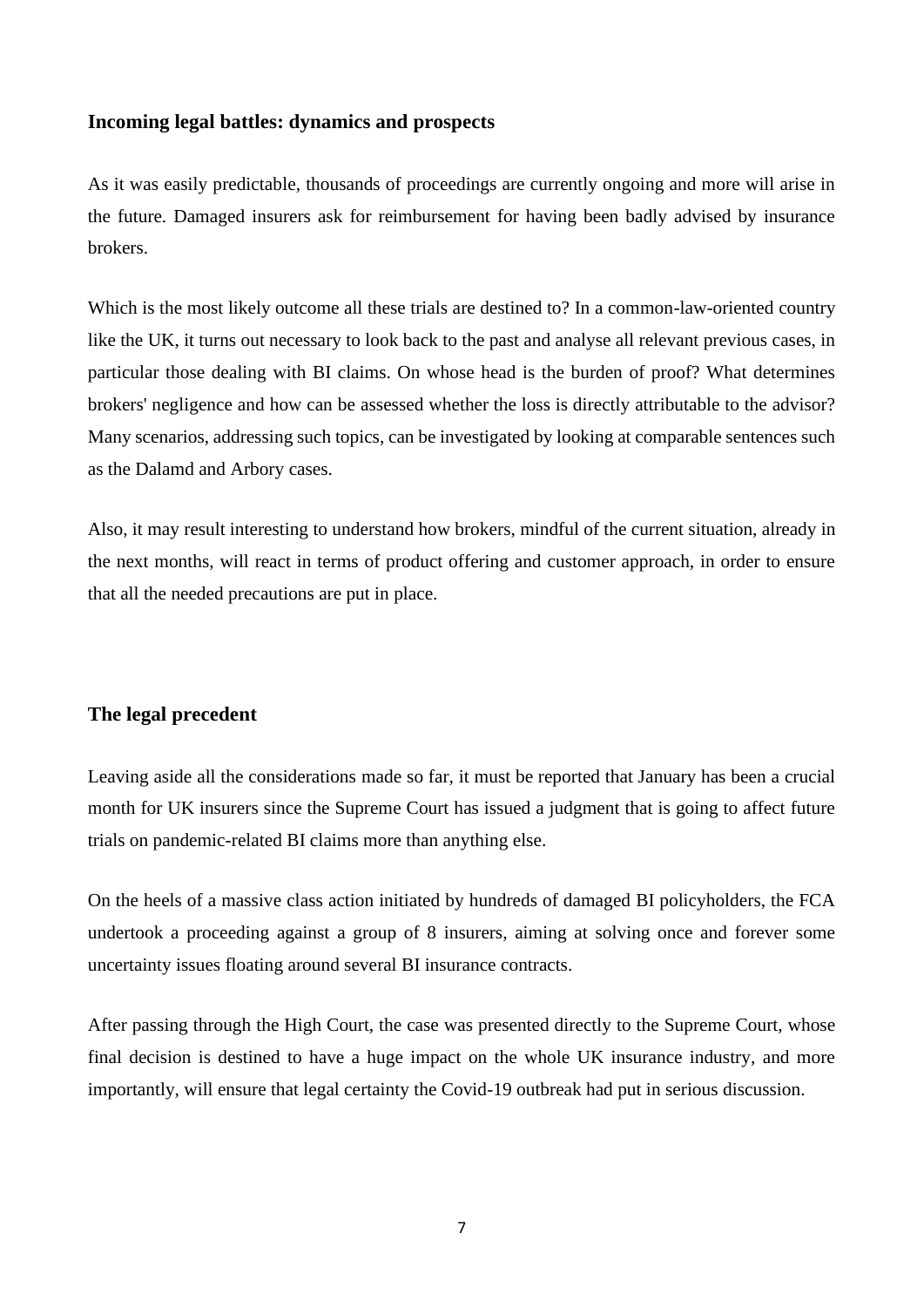# **1. CHAPTER 1**

The Covid-19 pandemic has strongly impacted our everyday lives, contributing to change our view of the present and our expectations for the future. Such state of affairs characterizes a multitude of aspects, fields and sectors, including economies and labour markets. Among these, the insurance industry has been one of the hardest-hit businesses and its agents are struggling to adapt their resources and competencies to a completely distorted scenario, in terms of priorities, challenges and potential issues.

Within this section we are going to analyse both numerically and, mostly, qualitatively such a disrupting impact on the insurance sector, the consequent response primarily provided by the industry in all its participants and, finally, some likely prospects for the years following.

### <span id="page-7-0"></span>**1.1. Pandemic impact**

### <span id="page-7-1"></span>**1.1.1. Initial remarks: the insurance sector between criticism and good stories**

To give the measure of the effort governments are putting into trying to rescue their respective insurance industries, in the UK the entire financial help amounted to more than £350 billion, as the sum of the initial package (95%), an additional £20 billion bailout addressed to the self-employed workers and another dozen billion as written off  $NHS<sup>1</sup>$  debt. If comparing these numbers to the 2018 total annual premium paid by all kinds of insureds, which was in the region of £300 billion, it becomes evident how huge the injection of funds was. However, if in the first place this will help the sector get up from the crisis, to pay back such a sum seems to be very hard for an industry with operating ratios hovering around an average of 90%, hence the high risk for insurers to get insolvent.

Concerning insurers' response to the last year's events, there has been a bit of criticism from both policyholders and sector operators, especially concerning the accuracy and timeliness of notifications and updates. In particular, insurance firms have proved to be even more lacking in their

<sup>1</sup> The acronym stands for National Health Service.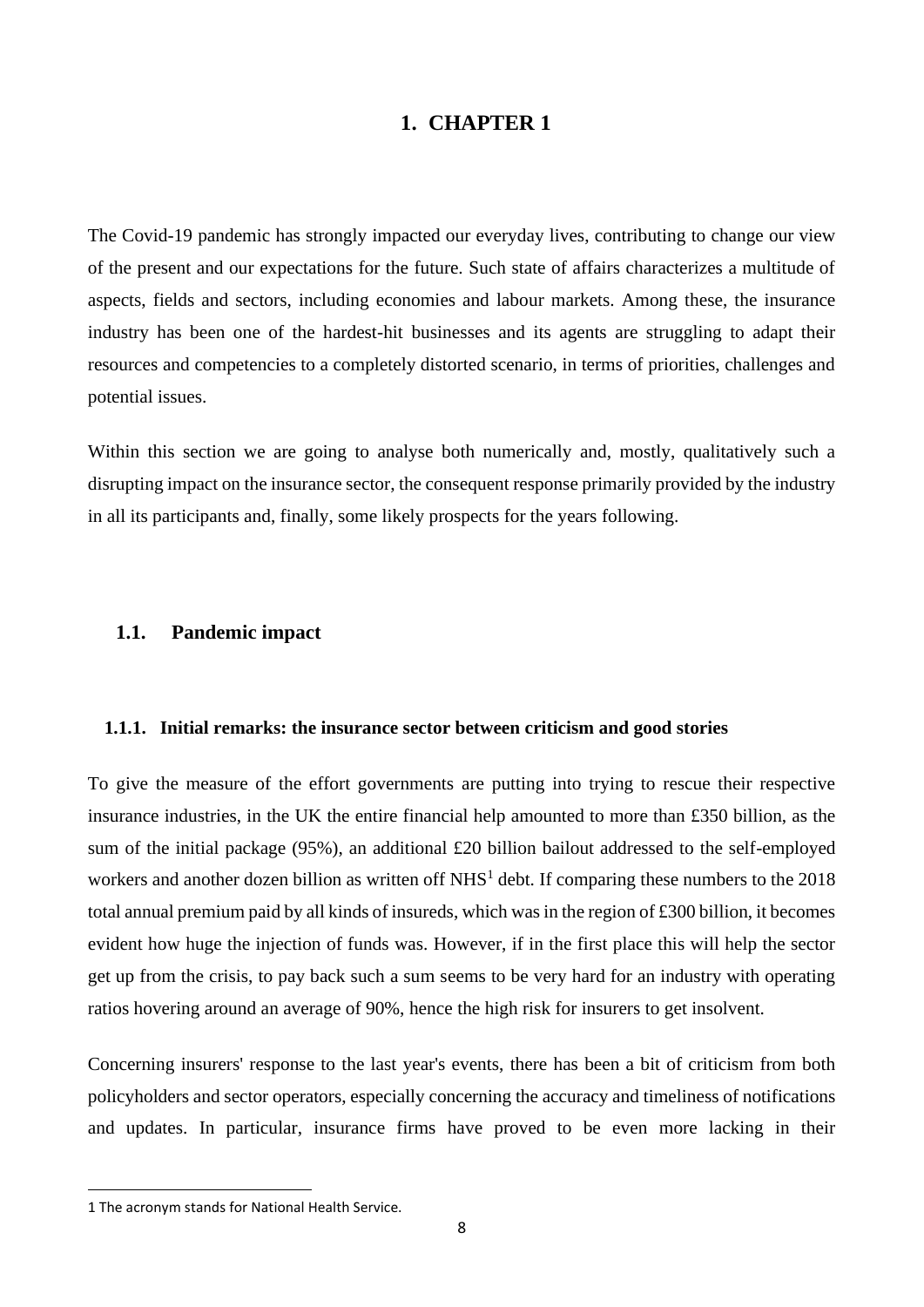communication systems if compared to other more equipped sectors. Firms belonging to the telecommunications sectors, such as financial services or utilities companies, gained their clients' appreciation by providing them with immediate support and additional free services.

Nevertheless, not all insurance industry disappointed customer's expectations. Indeed, there have been some isolated cases or, in some cases, entire insurance sectors that launched philanthropic initiatives aiming at properly accommodating policyholders. The New Zealand insurer AA expressed thankfulness to the NHS workforce by placing at the operators' disposal free breakdown covers. From the same cause, the whole motor insurance industry designed a cover extension provision that activates automatically for any NHS volunteer. Most of the home insurers decided to prolong the validity of those covers that were originally destined for the employees working from home. Admiral, a UK-based insurance firm, supported a local charity by dumping £100 thousand into their special Coronavirus Resilience Fund. Another business that excelled during the first Covid-19 wave refers to the Insurtech. The British pet insurer Bought By Many focused its resources on its communication management tools, in order to regularly update clients about the residual life of their covers, but at the same time invalidated any policy whose owner violated the  $T\&C^2$  agreement due to lacking periodical vet check-ups. During the lockdown period, So-Sure, an exponent of the new so-called "social insurance", offered free covers for theft and loss; simultaneously, a car insurance app named Cuvva, in collaboration with some of its main underwriters, went for a 50% cut-off on NHS operators' premiums. Ultimately, a UK insurtech Chief Technology Officer<sup>3</sup> built a digital platform deliberately designed for his "Helping Hand Project", a humanitarian program aimed at connecting volunteer foundations and social canteens with homeless people.

In the meanwhile, some remarkable insurance-related events shook up the flyaway insurance world. Specifically, three of the United States undertook litigations<sup>4</sup> with the scope of forcing policymakers to re-pay the insureds claiming in matters of pandemic coverage, which may result potentially overwhelming for the global insurance system.

<sup>2</sup> The acronym stands for "Terms and Conditions".

<sup>3</sup> Jonathon Valentine, executive director at ThingCo.

<sup>4</sup> Look at Chapter 3 for more details.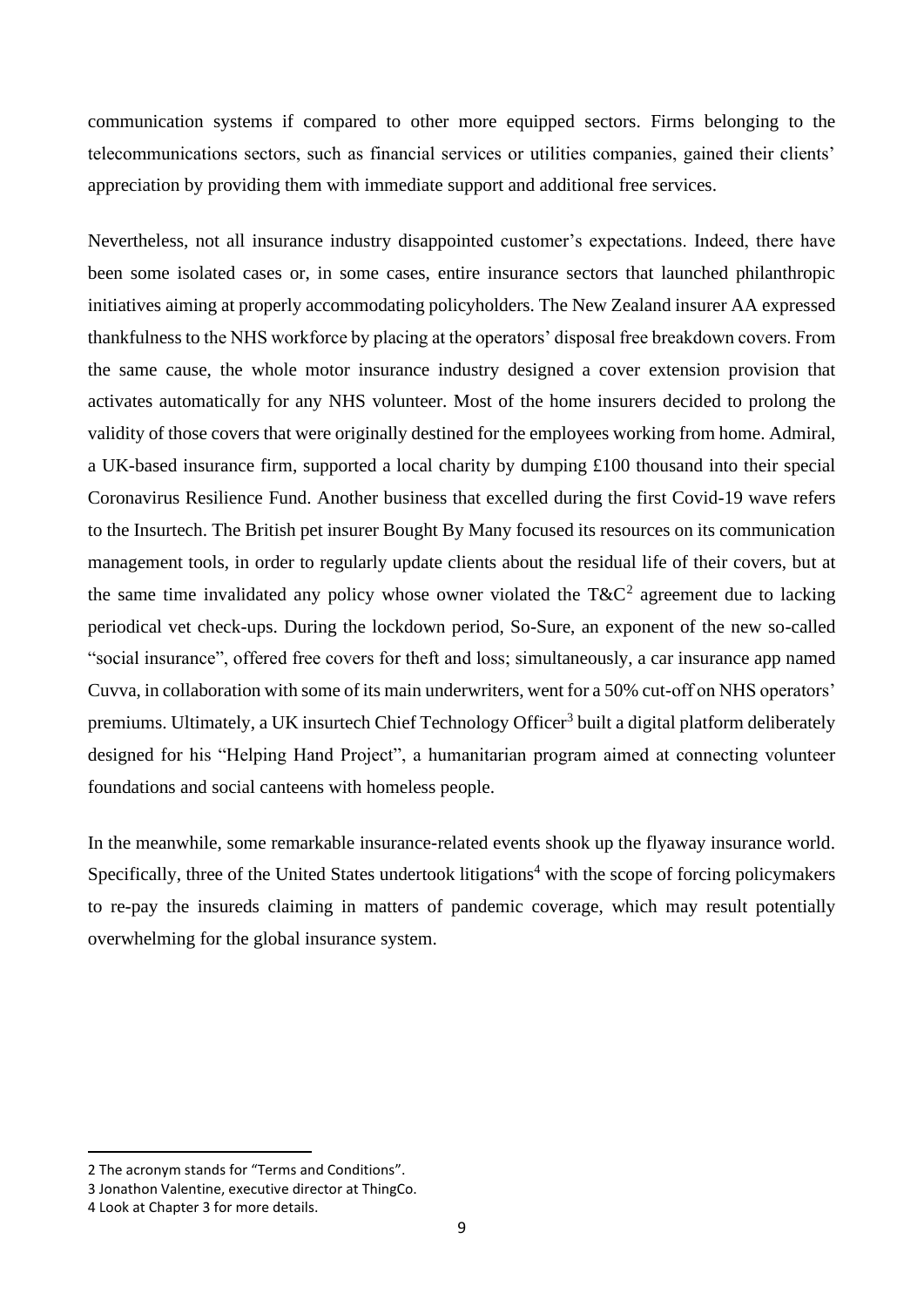### <span id="page-9-0"></span>**1.1.2. Impacted areas: preposition management**

The effects of the pandemic on insurers' preposition management will be evident mainly in the long run. As concerns pricing dynamics, for many business lines a big source of influence will be represented by the increasing number of claims. The ABI<sup>5</sup> estimated for the UK an overall £275 million losses only coming from travel claims.

However, the short-term effects are likely to move in the opposite direction, with policy premiums slightly decreasing as a result of the current stickiness of some markets. Always taking the travel industry as an example, the restrictions imposed by the governments against the spread of the epidemic have meant that travellers cancelled, or at best rescheduled, their holiday plans and, as a consequence, most of the business in the field of tourism and transports were forced to interrupt indefinitely their activities. With them, the related insurance industry experienced a massive drop in the demand for covers and was forced to temporarily lower premiums.

With respect to the insured's risk perception, the Covid-19 outbreak pulled the trigger on a real behavioural revolution. Today's customers identify more potential sources of risk, primarily pandemic risk, and therefore look for different coverage solutions in terms of scope and exclusions. Also the decrease in RTA<sup>6</sup>'s and related claims are strongly affecting insurers' pricing tactics. If, on the one hand, in the first place motor insurance firms will benefit from remarkable cost savings, however, in the medium-long run, despite the certain downwards adjustments of fuel prices, mileage and concurrent claims costs may increase back significantly.

The widespread phenomenon of remote working is seriously exposing insurers to cyber risk, whose threat is turning the spotlights on a renewed necessity of cybersecurity tools. This is likely to re-shape the whole insurance industry, which will be necessarily more IT-oriented, given the current lack of specific products of this kind. We will be back on this later on.

As for insurers' front-office activities, sales managers will probably opt to reduce the number of marketing initiatives with the purpose of avoiding an overload of in-bound new business calls which may get the firm's operators overcharged.

<sup>5</sup> The acronym stands for "Association of British Insurers", an institute giving voice to the largest UK insurers. 6 The acronym refers to the "Road Traffic Acts", meant as colloquial liability agreements between two or more parties that have been involved in a traffic accident.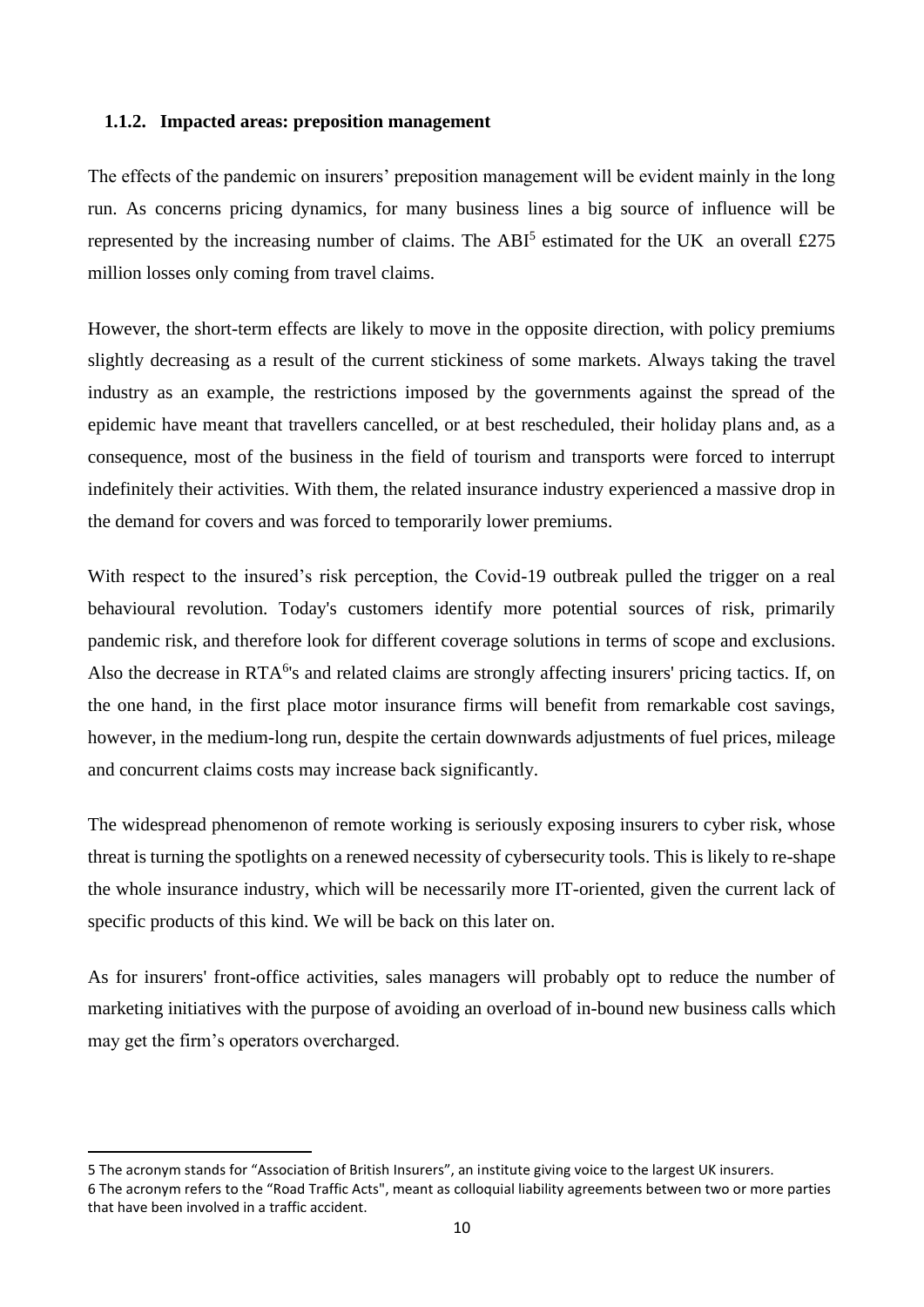### <span id="page-10-0"></span>**1.1.3. Impacted areas: distribution management**

As easily foreseen, the insurance industry primarily reacted to the Coronavirus outbreak by trying to limit operational losses as much as possible. First of all, insurers observed a massive reduction in their sales volume, mostly as a result of the divestment of several business lines. It was estimated<sup>7</sup> that almost half of the largest insurance firms withdrew from the market their whole offering in matters of travel insurance.

The general uncertainty that characterizes today's markets has led customers to ask their insurers for some clarifications and assurances. Firms have reported a steep increase in questions from insureds about the extent of their covers, especially in the field of business interruption insurance or, more widely, about policies of a commercial nature.

Moving ahead with the insurance distribution chain, brokers and advisors are likely to experience difficulties in matters of digital working platforms. Such an issue seems to be particularly relevant to those intermediaries whose businesses are still closely based on old IT tools, which often means that the required digital upgrades may not be allowed because of strict technology restrictions. In the field of insurance consultancy, this problem is mostly connected with the standard practice of phone calls recording, whose feasibility is seriously at risk at this point. It is probable that, from now on, brokers will be back at relying on a note-taking approach to keep track of their conversations with clients.

### <span id="page-10-1"></span>**1.1.4. Impacted areas: customer management**

If on the one side customers seeking information about either insurance coverage or ongoing claims are blowing up insurers' call centres, from an industrial perspective maintaining adequate service levels while dealing with such an intense call traffic is becoming more than challenging even for the more equipped insurance companies. To make matters worse, policymakers' operational efficiency has been strongly impacted by the coronavirus epidemic, due to the required procedures of social distancing that necessarily led to staff reductions and working-from-home solutions. Moreover,

<sup>7</sup> According to "Which?", a no-profit organization that works to protect UK consumers' interests, about 40% of a sample of 75 insurance champions pulled travel insurance policies.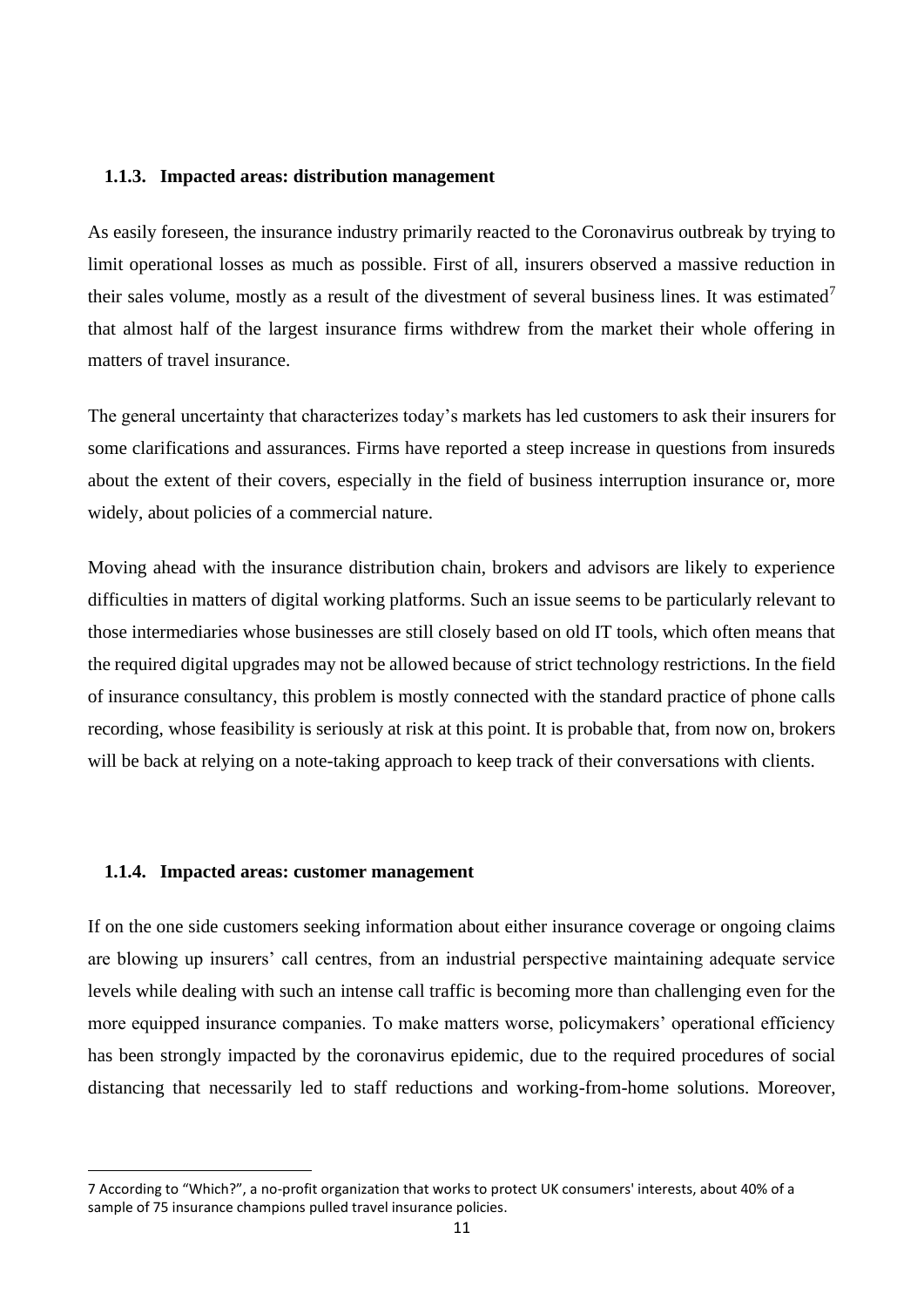policyholders are not only contacting insurers to have a better understanding of policies but also to make complaints against operators' management of claims and support services.

The potential reputational damage due to an improper understanding of covers is another factor to consider when assessing the importance of wise customer management, especially in times like these. Insurance companies will have to measure carefully the possibility of keeping on pursuing a traditional cross-and-up selling strategy to existing clients or, in the alternative, abandoning such an approach for fear of incurring an even higher dissatisfaction rate, and all the eventual legal claims that go with it.

Nevertheless, such a challenging environment may represent an opportunity for some insurers to show their potentiality in terms of competencies and resilience. In order to show evidence of an undiminished capability to provide high-quality support services, policymakers (and intermediaries) have to make clients, especially the more damaged or vulnerable ones, feel their closeness, by combining technical and professional skills with a good dose of empathy and moral integrity.

Within this context, it is also interesting to move the object of the analysis and look at customers' perspective. Many discussions have been made on clients' behavioural changes due to the Coronavirus outbreak. Among these, one of the more exhaustive was conducted by Accenture and presented on the occasion of the 2020 Digital Insurer Network meeting, where several European insurance leaders annually meet up to discuss the more burning issues. According to the report, the factors that triggered such attitudinal changes can be clustered into 5 macro-groups, each of which with its own industrial implications.

### ● Trust and confidence:

Today's market is marked by a widespread sentiment of uncertainty. In such a scenario, consumers and businesses look for wider coverage, and products like reinsurance options and backup plans are the most popular ones. Just after the outbreak, the smartest insurers got closer to their customers and provided them with cover renewals and support services with the aim of limiting losses and, most of all, preserve their confidence in the system. Indeed, in this new environment where confidence is very likely to collapse, trust becomes an even more crucial factor. As a consequence, insurers' focus must shift on the preservation of a trust-based relationship with the clients, especially the existing ones, which can be pursued by the use of the so-called "trust multiplier actions". Showing proactivity and thoughtfulness in every kind of interaction with the customer can help in making each piece of advice more reliable in the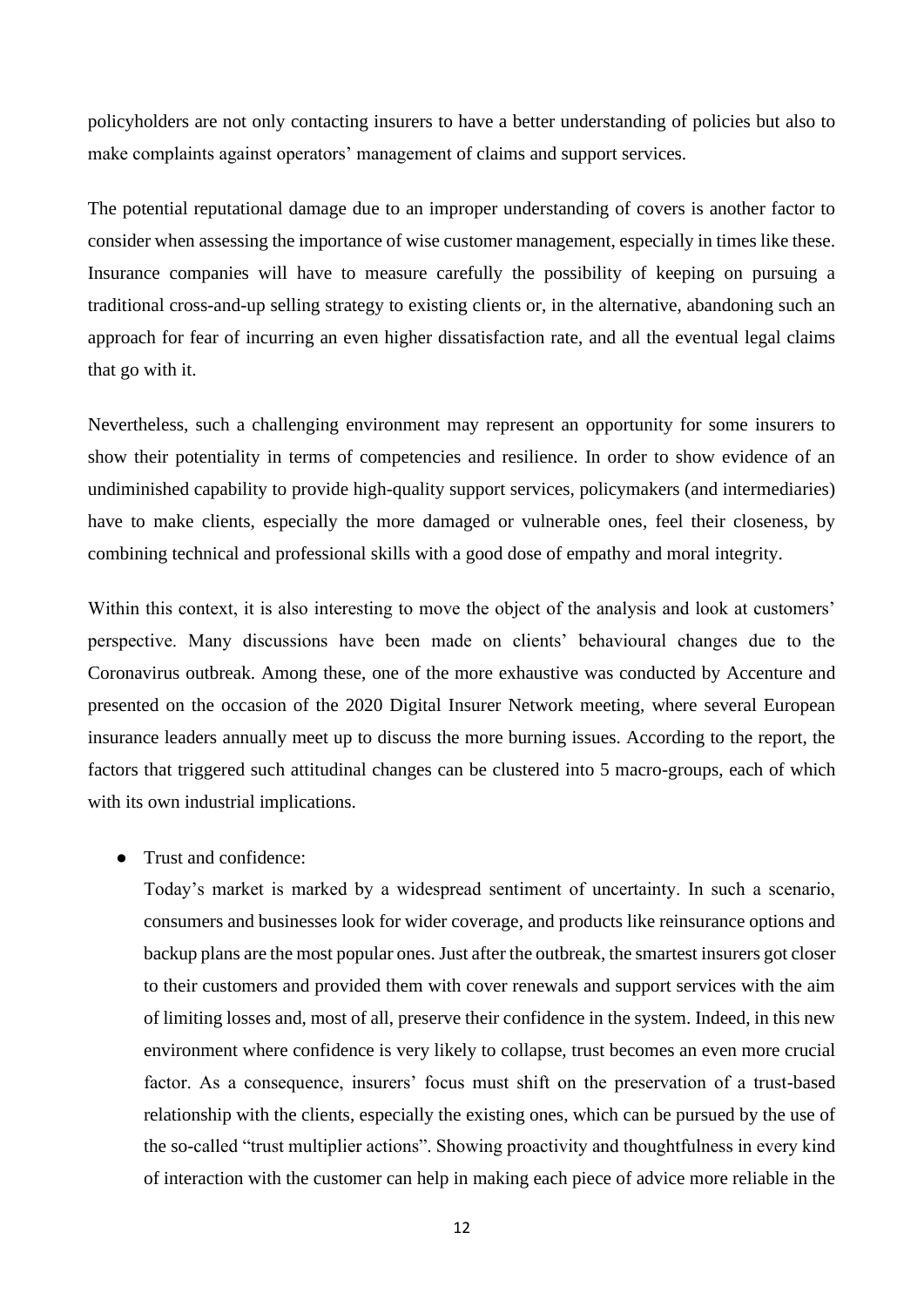eyes of a damaged insured. Such approach is likely to enable the insurer to re-build a longterm trustful relationship with its customer base.

● Digitalization:

The average consumer is nowadays used to take advantages of the online platforms and facilities that firms, via external service providers and retailers, provide to enable clients to purchase products or get instantaneous support and information. This was partially true even before the last-year market disruption. During the epidemiological crisis, however, industries have been forced to adapt to the "locked-down" economy, and so customers. Professional activities, recreational occasions and essential shopping have been all conquered by the fascination of the digital world. The pros of a digital approach (i.e. execution speed, accessibility, less purchasing commitment perceived…) revolutionised the purchasing experience and by now customers are unwilling to abandon such a virtual lifestyle. Therefore, also the emerging insurance market will be dominated by those forward-looking players who are pursuing creative strategies to better exploit the shift to the digital.

Obsession with health:

The Covid-19 pandemic created a huge wave of concern about health issues and the related measures to be taken. Once the virus will be definitively defeated, such people's mindset is not going to recede with it, but, instead, our lives will be always more influenced by media bombings on healthcare and wellbeing recommendations. Such context may represent, once again, a big source of opportunities for insurance businesses. Firstly, each policymaker will have to position itself, and its value proposition, within the new "healthcare value chain". Insurance is traditionally connected with people's mindset, fears and risk perception, and in this historical period the entire business output may result particularly sensitive to these aspects.

● A "cocooning" trend:

In parallel with the previous tendencies, the coronavirus outbreak also triggered consumers' desire to cocoon at home, where they necessarily feel safer and more comfortable than in such a threatful external world. Far-sighted insurers will capture this shade and convert it into an opportunity, by orienting the object of their business activities towards houses, remote workers, distance activities and security systems. In order to better promote the related new products, insurance firms will develop premium-service offerings and experience that may be welcomed by the more "cocooned" potential clients.

Reimagining authority: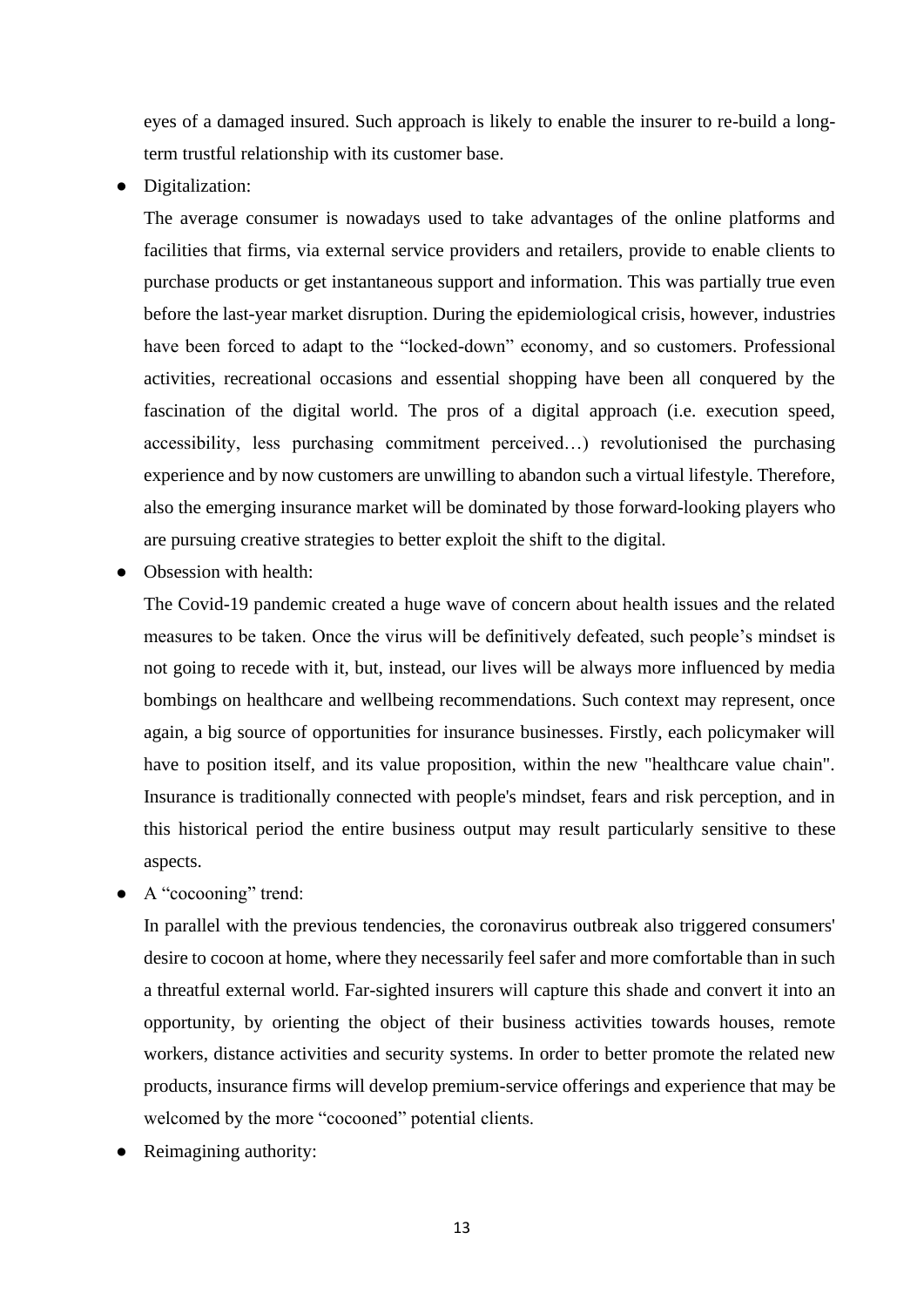This is probably the most intricate behavioural aspect to analyse, understand and predict, given that the direction it will take is still quite uncertain. It all begins with the governmental restrictions in matters of travel limits, business interruption, lockdowns and self-isolation measures. In those countries where the people will have perceived that the government worked well in managing the crisis (both socially and economically), then the traditional topdown authority dynamic, based on the credibility of governance and administration procedures, is likely to prevail. In any other case, an inversion of the pyramid of authority may occur. Inside large companies, the shift to a remote-working approach threatens to eradicate employees' current perception of leadership. Many of these worked in first person to the design and the implementation of innovative working solutions with the purpose of improving efficiency and performance. This may therefore persuade insurance directors and executive to further empower the employees laying at the bottom of the pyramid in order to build a more flexible workforce.

### <span id="page-13-0"></span>**1.1.5. Impacted areas: policy management**

In the last challenging months, insurance companies recorded a steep increase in the level of operational pressure perceived by employees, which resulted in longer times to satisfy clients' demands and meet their targeted service levels. This problem applies mostly to the businesses that were unable to adapt their competencies and infrastructures to the above-mentioned disrupting digital shift. Policies of all kinds needed to be immediately revised, due to a higher number of customers working remotely and hence requiring customized covers, such as enterprises whose activities and sources of profit are nowadays reduced to a minimum. The terrible financial and health impact of the pandemic made plenty of policyholders more vulnerable, on both points of view, and more of them will stay in this condition for much longer. Customers and intermediaries already started asking for more flexibility in the standard procedures, in terms of deadlines and practical accomplishments to be carried out.

### <span id="page-13-1"></span>**1.1.6. Impacted areas: business management**

Similarly to the previous point, insurers recently experienced a big pressure on their call centre resource management function, especially for short and medium-term activities. This was primarily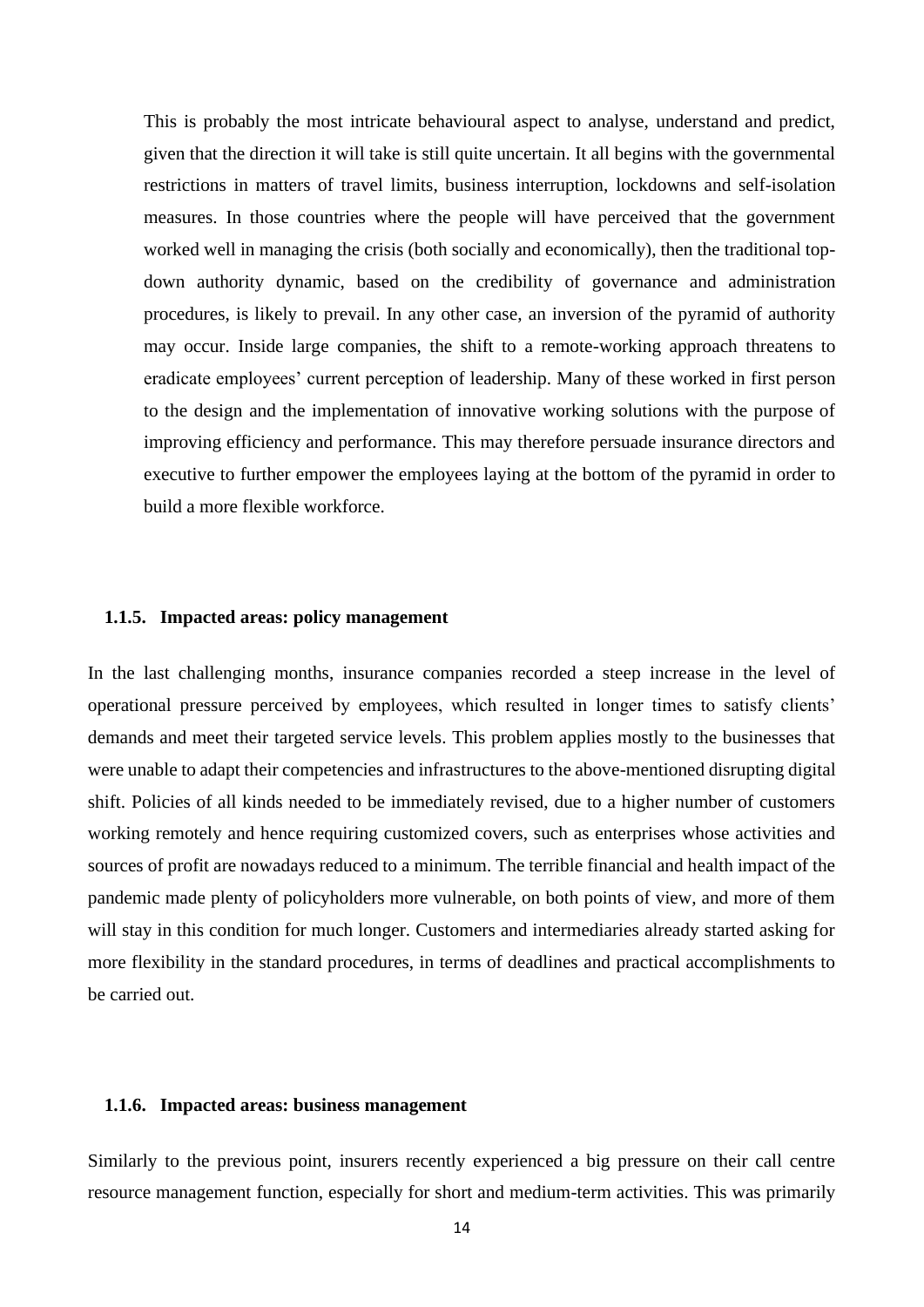due to the conjunction of two opposite factors: rising demand and declining capacity. In addition to this, the systematic shift to "from-home" work modes determined an increase in compliance risk also, and especially, for the insurance sector.

Another relevant effect to take into consideration refers to a matter of duty turnover. At present, insurance executives tend to prioritise strategic activities and projects, since the short-term planning was completely re-adapted and resource availability reduced. Today's insurers' primary focus is all on issues of business continuity, with respect to both costumers' businesses and their own business, always because many operators and employees were confined to a remote work mode.

### **1.1.7. Impacted areas: financial management**

<span id="page-14-0"></span>The item that was most impacted by the Covid-19 wave is investment income, whose decrease has been reflected in the global recession markets are now experiencing. The insurance market was severely hit by the pandemic as well, especially on the investment side. To have a clearer idea about the dimension of such financial implication, suffice it to say that, in the US, policymakers own 21% of all corporate bonds and about 20% of all municipal bonds on issue. In Europe, instead, insurers have  $\epsilon$ 10 trillion invested and have a prominent role in the main strategic markets, given that it is estimated that they hold about 40% of euro-area investments in fixed income products presenting over-ten-year maturities. The breakdown of equity markets, along with steep increasing spreads on high-yield bonds, resulted in massive and instantaneous market value losses. To make things worse, such vicious circle is affecting insurers' economic solvency. To make an example, the UK life insurance company Aviva, already at the beginning of March 2020, experienced such a collapse in market value that its solvency ratio decreased by 31 percentage points from December 2019, when it stood around 206%. The distress of the insurance market did not go unnoticed by investors, which is testified by the evidence that insurance share prices have generally decreased more than the whole equity market.

Nevertheless, insurers' financial issues cannot be restricted to stock values and over-sloping curves alone. Insurance companies, especially in the field of health insurance, have to deal with a large number of claims due to the pandemic, including the medical and testing expenses related to the disease. This negative trend can be only partially and temporarily offset by a decreasing incidence of elective surgery and any other non-urgent medical operation.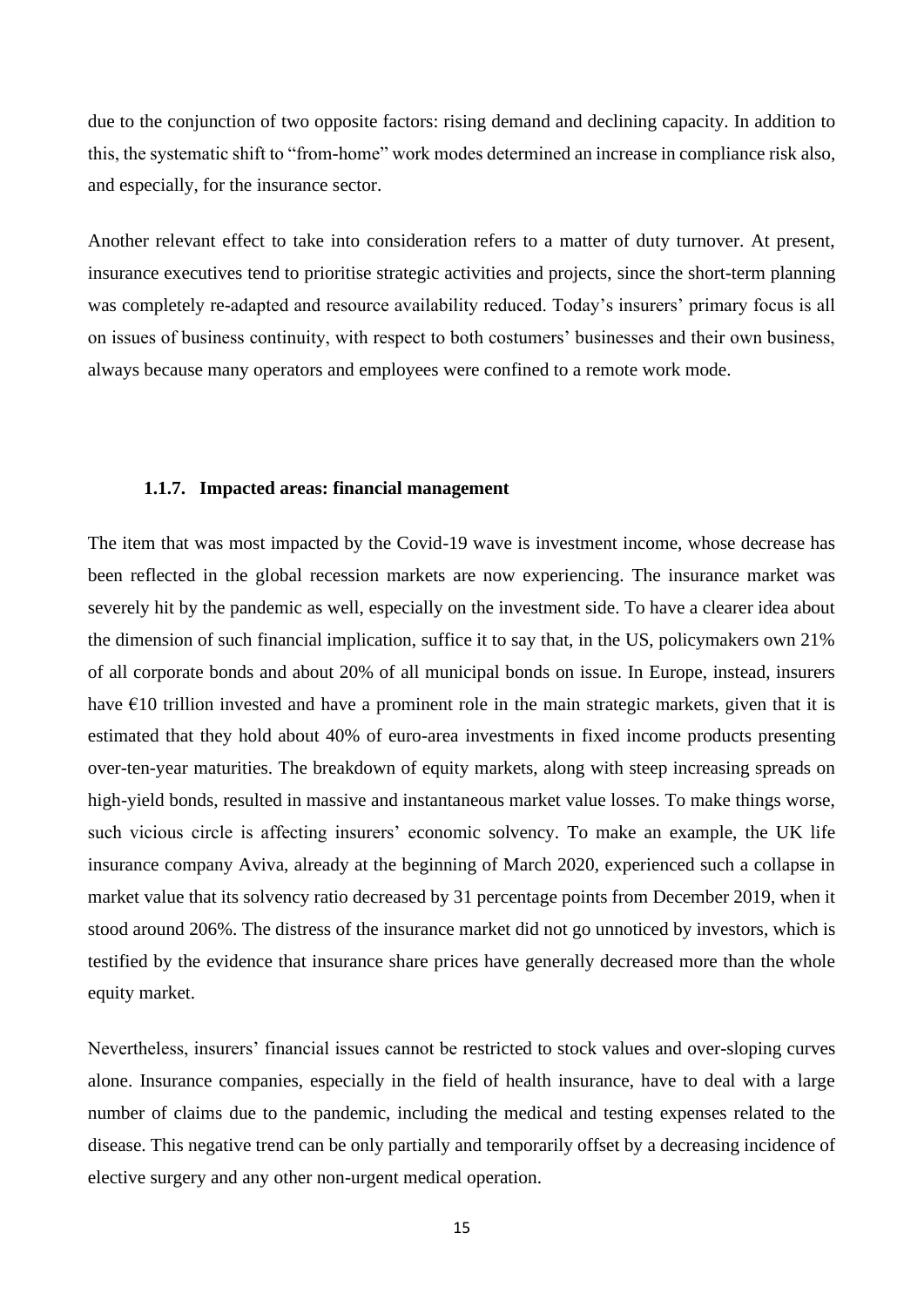Geographically discerning, the impact mostly depends on whether health services are publicly provided or not. In the first case, the deferral of non-urgent health procedures may overwhelm the spike in Covid-19-related claims, determining an overall decrease in the number of health insurance claims. In the opposite case, which refers to regions like the US and Switzerland where private health insurance represents a basic pillar of the entire healthcare system, claims are going to immediately increase, despite the limited capacity<sup>8</sup> of medical infrastructures. How the crisis will affect insurance premium is still an unresolved issue. Intuitively, recessions should result in a loss of insureds. Nevertheless, the first empirical shreds of evidence seem to move in a different direction: in China, insurance premiums registered an incredible increase as the result of a larger number of afraid consumers looking for further coverage. When Coronavirus was still a simple oriental epidemic, the Chinese Ping An Health Insurance Co. announced a stunning 83% increase in policy premiums.

Leaving aside health insurers, estimates say that life and  $P\&C^9$  insurance should identify the main source of their financial distress in investment losses, rather than pandemic-related claims. In case mortality incidence still increased significantly, life insurance companies, in particular those ensuring guaranteed annuities and then with higher longevity risk, will see their risk profile reduced. At least for the next few months, car insurers are not going to be impacted by a rise in the number of claims, given that the restrictions imposed by the pandemic are forcing people to drive much less. Totally different is the situation concerning insurance business lines such as event, travel and credit (i.e. trade credit coverage), whose main problem coincides with the current stickiness of their underlying businesses. Even though some of these policies (travel and business interruption, mainly) presented exclusions designed to limit losses, the same applicability of such provisions is sometimes very questionable, depending on legal and political risk factors. As for P&C insurance premiums, a significant decline is expected, consistently with the crisis the related economic sectors are experiencing.

The possibility for insurance firms to get financially supported by institutional liquidity providers, that release funds to compensate missed profits, is very conditioned by each insurer's regulatory capital requirements. PRA's recommendation is to properly consider the impact of the virus when making decisions in matters of dividend distribution and executives' variable remuneration, while the European insurance regulatory authority EIOPA explicitly urged insurance firms to renounce

<sup>8</sup> This problem has been generally addressed by outsourcing some services to cheaper delivery modes, such as telephone consultations.

<sup>9</sup> The acronym refers to Property and Casualty insurers.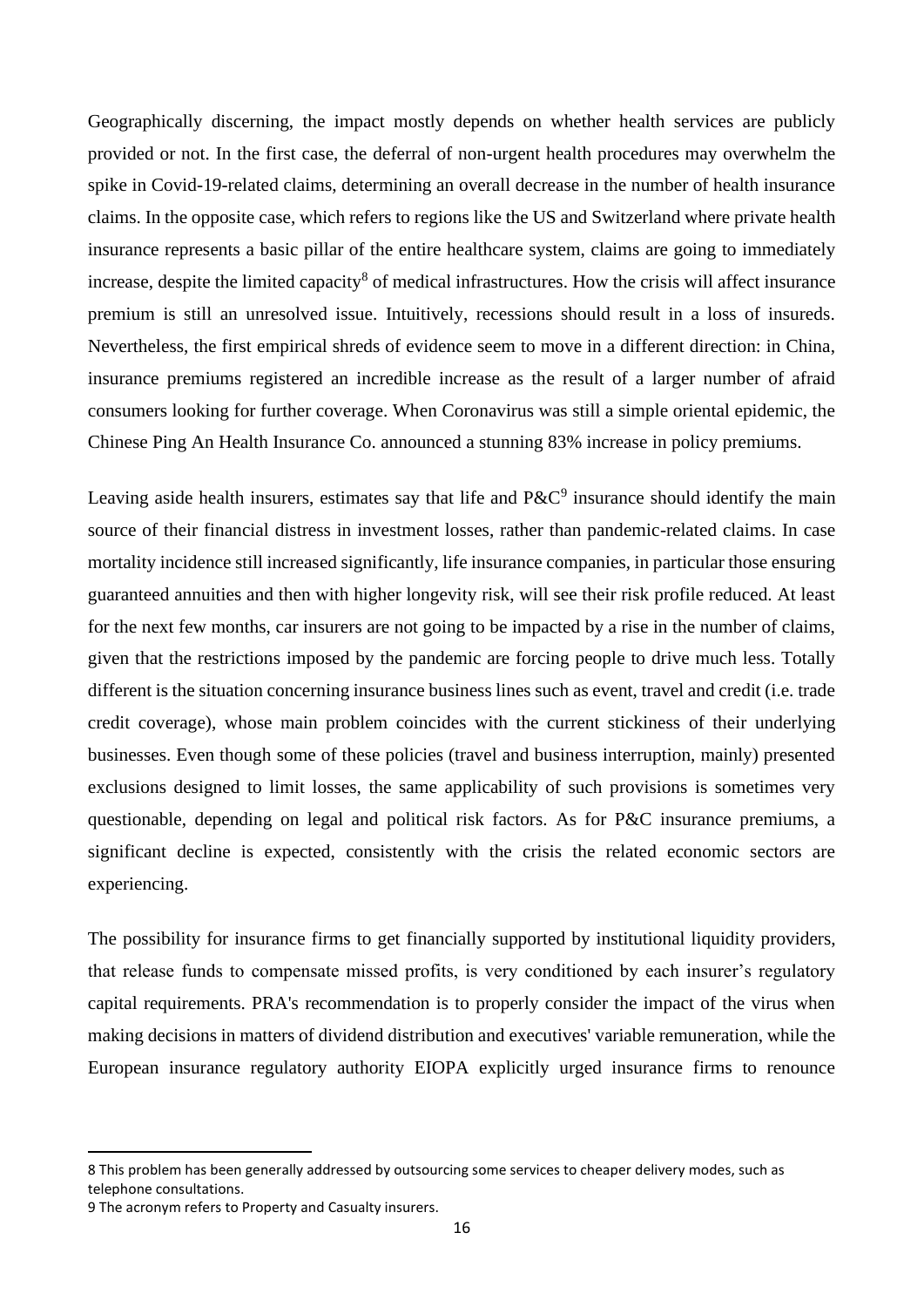dividend payments. Other advice concerned the analysis of future fiscal implications coming from each new pandemic provision that policymakers may design to please the new market demand.

### <span id="page-16-0"></span>**1.1.8. Impacted areas: regulation**

The need to guarantee business continuity and to show more flexibility in satisfying the new demand required insurance supervisors to undertake several regulatory initiatives. One of them is the public statement released by the International Association of Insurance Supervisors (IAIS) that provides insurers with some operational guidelines about how to mitigate the heavy impact of the pandemic on their businesses. Moreover, the European Insurance and Occupational Pensions Authority is forcefully promoting an enhanced focus on flexible approaches according to the new Solvency  $II^{10}$  normative scheme.

Analysing the evolution of the insurance regulatory framework is nowadays crucial to understand how consumers' trust in supervisory authorities is going to be affected by the crisis, which results primarily important to predict, and eventually face, any potential run on insurance businesses. With this in mind, any modification of solvency computations must be carried out with extreme transparency and this can be done only if all the required regulatory measures are in place. Those policymakers whose financials report serious distress have to produce very credible restoration plans to prevent short-term losses to drain their capital reserves below supervisory minima. At the same time, the anti-Covid-19 supervisory measures must be properly contained so that, ideally, neither of insurance businesses get forced to a fire sale of assets in order to stay within the regulatory parameters in terms of liquidity risk management.

<sup>10</sup> The Solvency II framework and its implications will be more widely treated in Chapter 2.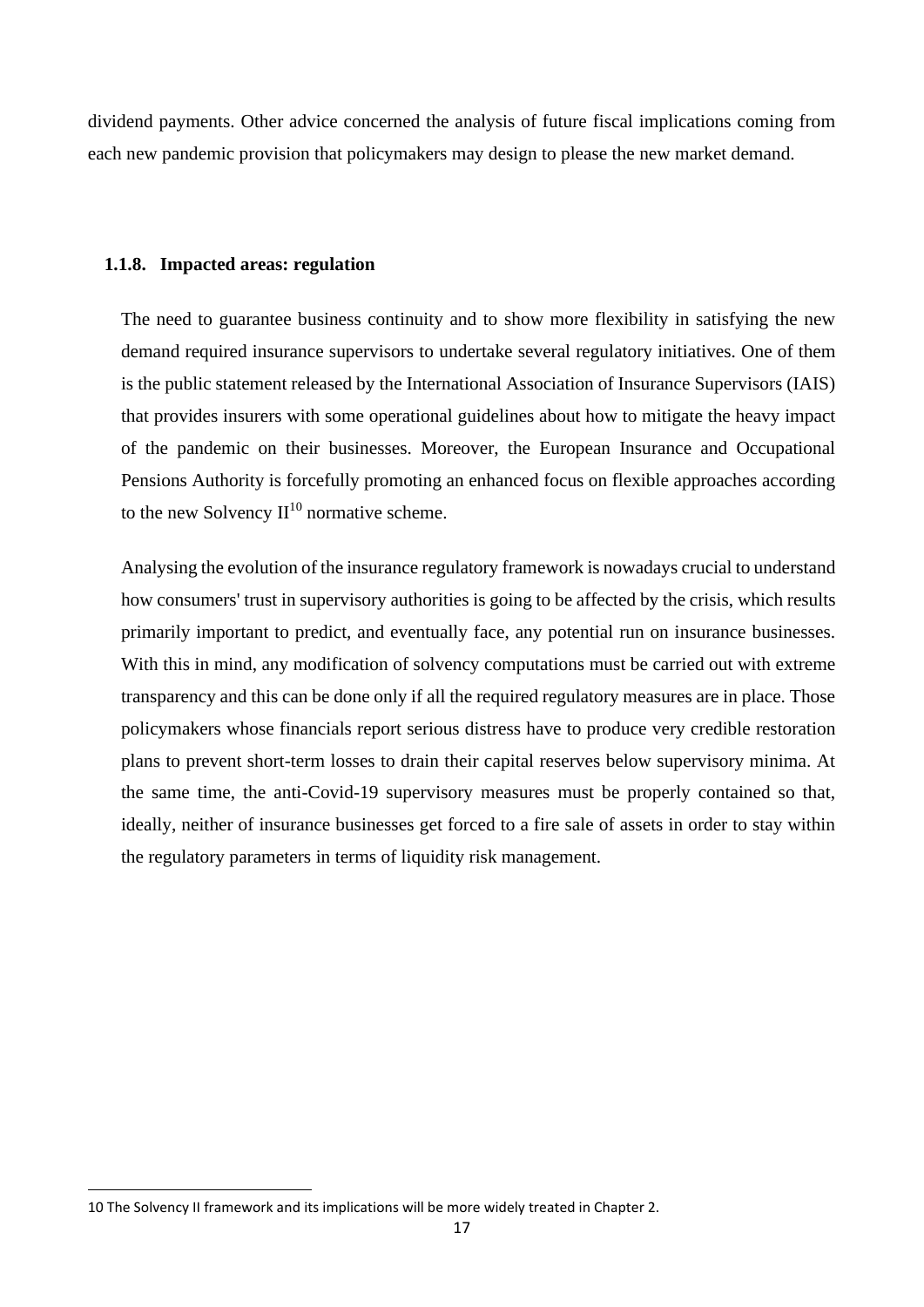# <span id="page-17-0"></span>**1.2. Priorities and challenges**

# <span id="page-17-1"></span>**1.2.1. Digitalization, customer journey and distribution chain: innovating with an eye on costs**

Most of today's consumers are already mentally set up to accept and face the challenges of the emerging digital market. During the lockdown period, they got accustomed to the purchase of digital products, through digital platforms. At the same time, the assortment of digital products and services at their disposal has grown exponentially. Such a substantial shift to the complete digitalization of touchpoints is forcing insurers to adapt their business models to this new environment, so that the resilience of the entire sector may be enhanced by a more agile approach, in reply to the forthcoming uncertain $11$  times.

This transition process needs to be rationalised by identifying the main priorities insurance firms need to bear in mind when reorganizing their business models. Those who will develop clear restoration, maybe "renovation" in this case, plans and will follow each step blindly are likely to survive the challenging market is taking shape and, potentially, step up the ladder in the fields of adaptability and durability.

Firstly, as widely discussed, business digitalization is no longer an option. According to the Darwinian principles, the businesses who better faced the pandemic in terms of responsiveness and agility were those that already had digitally advanced production assets (knowledge, resources and infrastructures) which gave them a valuable competitive advantage over more traditional competitors. Today, even these last backwater players are forced to embark on the path of innovation, despite budget constraints, that are nowadays more significant than ever. The first step consists of rebalancing their investment priorities: the main decision is likely to be about whether to invest in product innovation or to build IT platforms aimed at better managing sales, support services and arising claims. Despite some initial physiological problems, all newly digitalized insurers are getting used to the new operating approach, supported by the new hardware and remote connectivity tools that have been gradually introduced. To a large degree, the emergency has accelerated a trend that, however, had already begun. A good portion of the insurance industry had in program a retrenchment

<sup>11</sup> The current market uncertainty is also related to the impact of any potential geopolitical upheaval: governments are nowadays very focused on managing mere domestic issues, which may eventually result in scaled-down globalization, with all the obvious consequences on the previous economic and political established balances.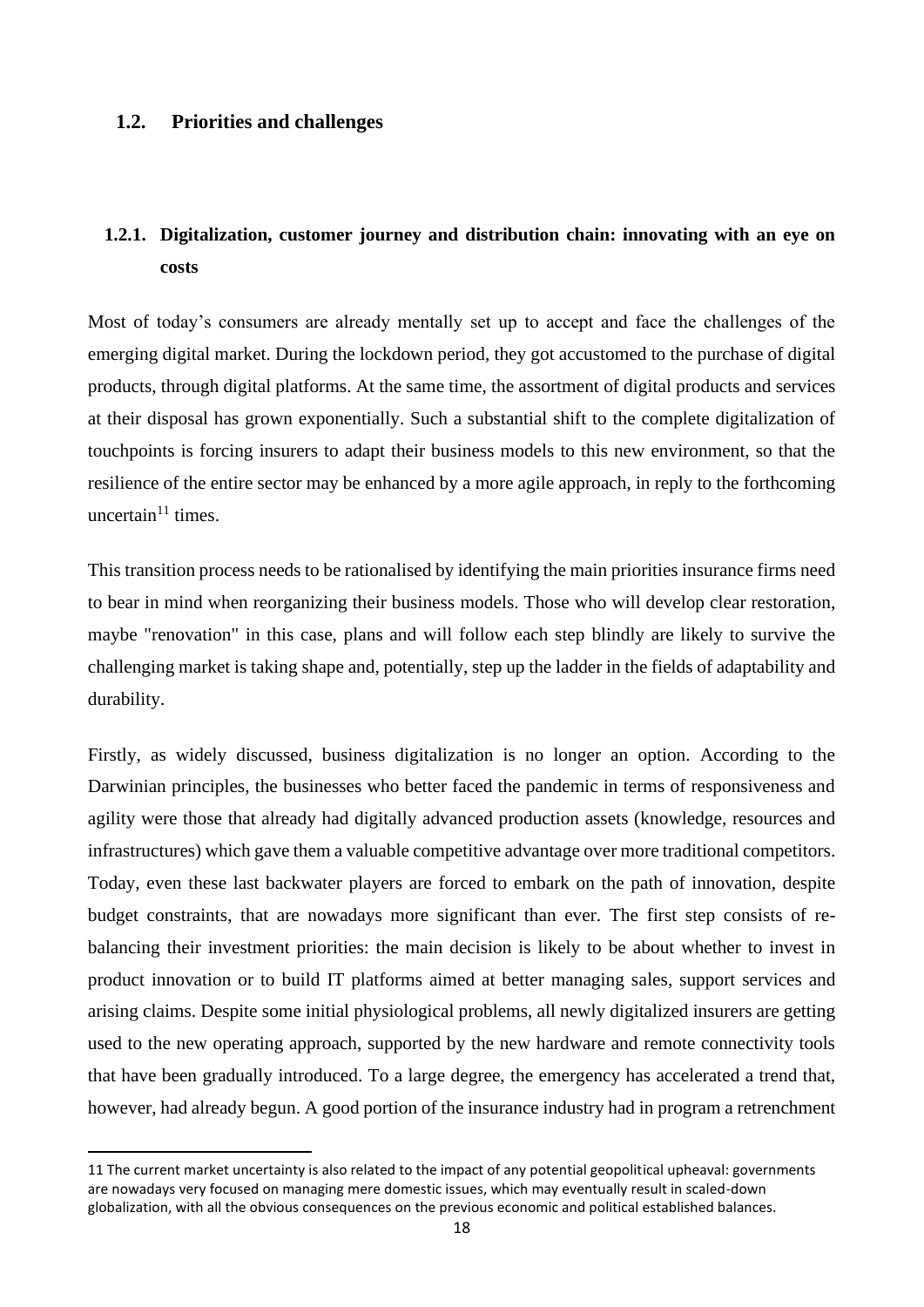of in-person activities in favour of a stronger technological footprint in terms of operativity and connectivity. But the urgency of the context forced insurers to shorten the time and re-schedule such business revolution, which should have been undertaken within 2 or 3 years, for an imminent timescale (few weeks, usually).

Another substantial review to be conducted involves the customer experience. During the first lockdown, many insurers handled the emergency by implementing temporary measures that enabled, at least in the short run, operators to keep on serving clients remotely. In most of the cases, such backup plans demonstrated to be incredibly efficient in the cost-performance trade-off, apart from the obvious benefits in terms of organizational simplification. In this sense, applying their just gained IT knowledge (artificial intelligence tools, smart automation services, etc.) to customer's experience may be an optimal strategy to collect clients' support.

Along the insurance value chain, distribution is one of the functions that most of all must be redesigned in light of the current industrial context. Already at the beginning of the epidemiological crisis, a lot of policymakers implemented systems of remote video sales. The point is whether a faceto-face approach is still needed when clients demand additional guidance and extensive advice from their insurers or brokers. In this regard, the just-mentioned remote sales method proved the effective feasibility of a hybrid approach based on the conjunction of several distribution channels. Moreover, opting for videoconferences rather than in-person meetings represents not only a big source of savings but also a concrete opportunity for insurers to provide tailored advice services more easily. Turning the attention to more trivial and basic insurance policies, some firms looked at the telecommunications sector and are now introducing voice-activated smart devices to simplify customers' purchasing procedure. Remaining on the insurance distribution chain, it is essential for policymakers to cooperate with brokers and intermediaries clients are assisted by. Some brokers seem to be struggling in moving to digital business models and, at the same time, keeping on providing high-quality administrative services. Collecting updated information about clients' exposure and fulfilling numerous renewal contracts is getting always more complex for insurance advisors, for which reason insurers have to reduce the amount of information needed for such practices. In this regard, it is likely that, in the next years, insurance businesses will use approaches based on data assumptions and put in place common platforms for the sharing of public information. Nevertheless, in order to make the insurance context more inclusive and its component more collaborative, policymaking firms have to re-think their support divisions' traditional methods of approach towards advisors. Some brokers, especially in the US, tried to usher in this cross-sectional synergy by asking policymakers to consider downward rate adjustments or other substantial reviews of their covers.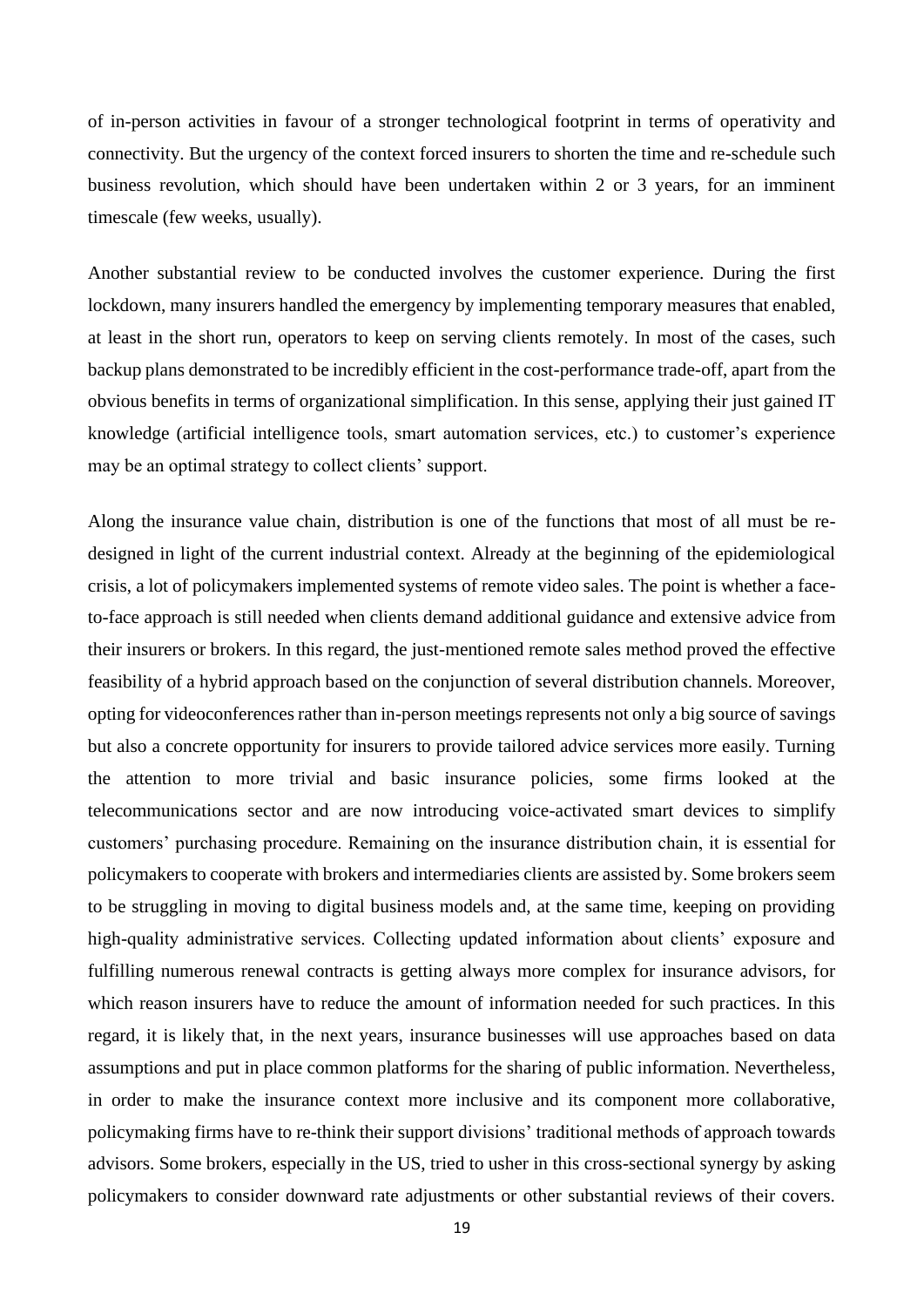This was the case of policies mainly related to businesses such as travel, hospitality and logistics. Some of these requests, for instance, concerned the potential revision of how hotel covers were structured: brokers' proposal consisted of changing the criteria on which such covers were based on, by moving the focus from the number of occupied rooms to revenues, because of the current occupancy issues. To evaluate the effective feasibility of these changes in pricing schemes, it is always more likely that insurers will rely on actuarial consultants' professional advice.

The economic downturn the insurance industry is currently experiencing is likely to last a bit longer, therefore policymaking firms would do better to re-think their cost structure by adjusting internal and external expenses according to a precise list of priorities. This would involve a substantial review of their operative systems. In this context, a winning solution may be that of undertaking zero-based budgeting that could enable insurers to handle unexpected costs and to implement a more agile operating model. Again, these opportunities refer to the IT world, involving, for example, the use of cloud services for better data storage. Another potential source of cost reduction may consist of the outsourcing of some function.

In parallel with cost management, insurers should pursue alternative strategies to collect revenues. For this purpose, it is useful to consider the impact of the pandemic on firms' risk-management priorities. Smaller-sized companies are looking for insurance products that could protect them from outbreak-related damages, namely business continuity covers, anti-pandemic policies and eventcancellation provisions. Offering these products may result even easier for insurers if the traditional distribution is supported by e-commerce tools and delivery services, which usually lead to an expansion of the customer base. Healthcare is another topic that is currently very in vogue among consumers. This sector, by its very nature, is closely related to the insurance world, so that an enhanced focus on the former opens great margins of profit for the latter. Not surprisingly, most insurers already designed innovative value-added healthcare-related products, such as patienttracking apps, telemedicine and safety alert devices.

As briefly discussed, re-organizing the whole workforce for a remote approach is one of the most disrupting effects of the terrible biennium 2020-2021. What is particularly interesting is that, often, the same employees who were asked to work from home have been the first to significantly contribute to the good result of the transition. Among companies from all sectors, those who best succeed in such digital revolution were those who had cultivated, in their employees, principles of shared leadership, adaptability for a common purpose, lifelong learning and the like. This lesson must be fully assimilated by insurers so that they can turn it into a big source of opportunities. In this regard,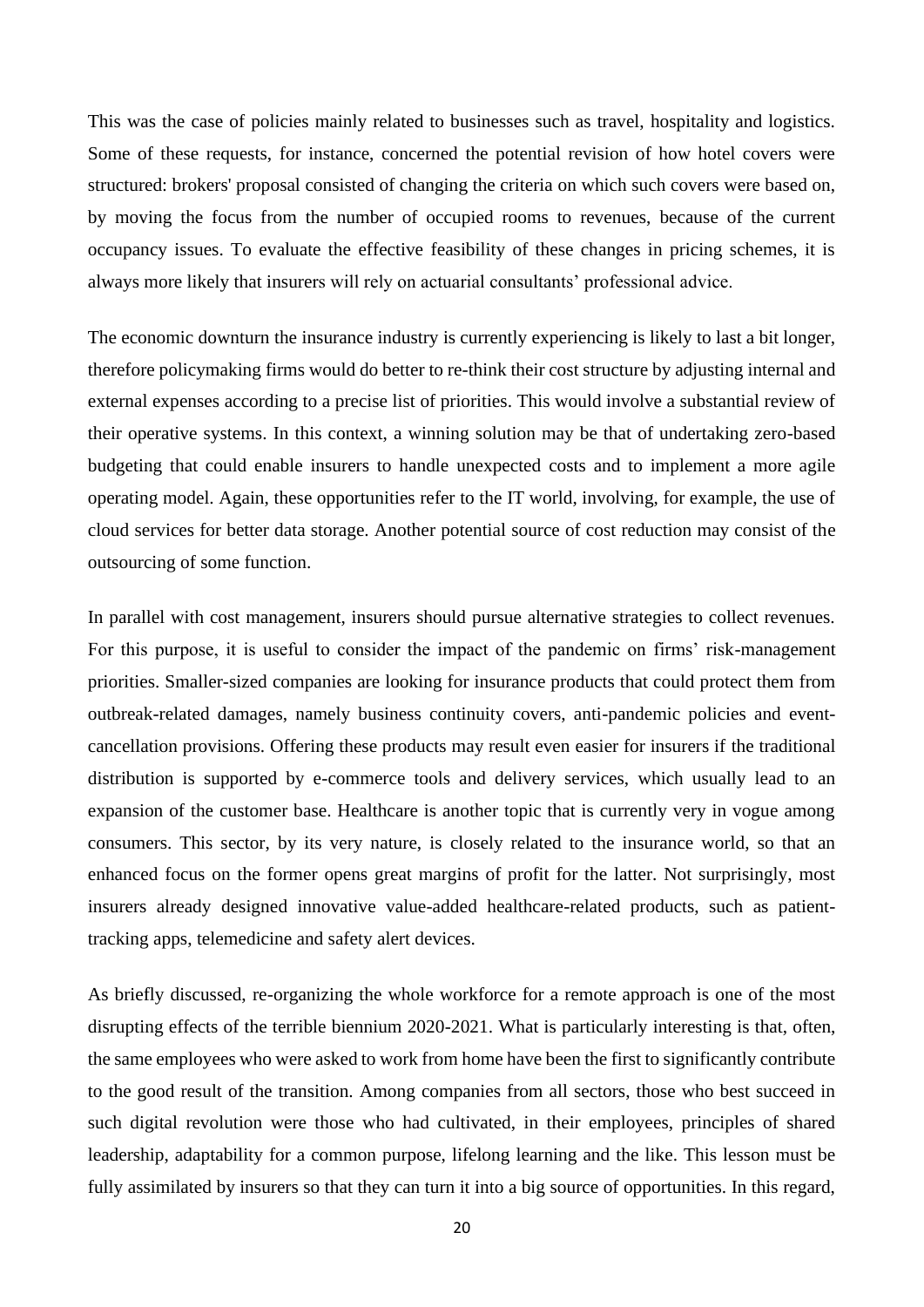soft skills like propensity to collaborate or adaptability to innovation, which are more relevant than ever during times of turmoil, can be pursued through digitalization itself. Using cross-sectional IT platforms, policymakers may have the opportunity to collaborate more closely with stakeholders like brokers and insurance agents. Devices of workforce analytics can help insurance companies develop employees' skills and productivity.

Undertaking such a disrupting process required, and will still require, the application of certain principles and behavioural attitudes before mere technical competencies. Each component of the business line needs to be constantly informed about operational priorities and changes so that every employee's engagement is triggered. This can only be pursued by focusing on internal communication campaigns and by organizing frequent "checkpoints" so that any operator has the opportunity to express its own concerns and executives can better capture any issue potentially affecting business performance.

From consumers' perspective, it is evident that the insurance industry, in terms of IT resources, infrastructures and competencies, started this "forced" digitalization journey behind other, more advanced, sectors, and this resulted in very high customer expectations for the future. In this regard, The Digital Insurer (TDI) has published a document treating such phenomenon as the "digital tipping point".

### <span id="page-20-0"></span>**1.2.2. Priorities and challenges for tomorrow's claim managers**

Nowadays insurers are getting flooded with inquiries and claim notifications by customers. Some UK insurers declared a 100% increase in policyholders' claims and complaints mostly about their travel covers or retirement policies. Such phenomenon is partially counterbalanced by a significant drop in inquiries coming from motor insurance customers.

In general, however, insurers' call centres have become busier than ever and this requires insurers to take measures against channel overload. First of all, it is essential to prioritize customers' needs, so that only the most urgent issues are treated personally by the operators, while the rest is diverted to dedicated digital platforms. This implies that insurers have to re-distribute their internal resources consistently with the above priority logic. A portion of the personnel may be dismissed from its previous responsibilities and be replaced, for instance, in the claim management. Similarly, some specialist teams may be re-thought to deal with the most pressing matters. Some operators may be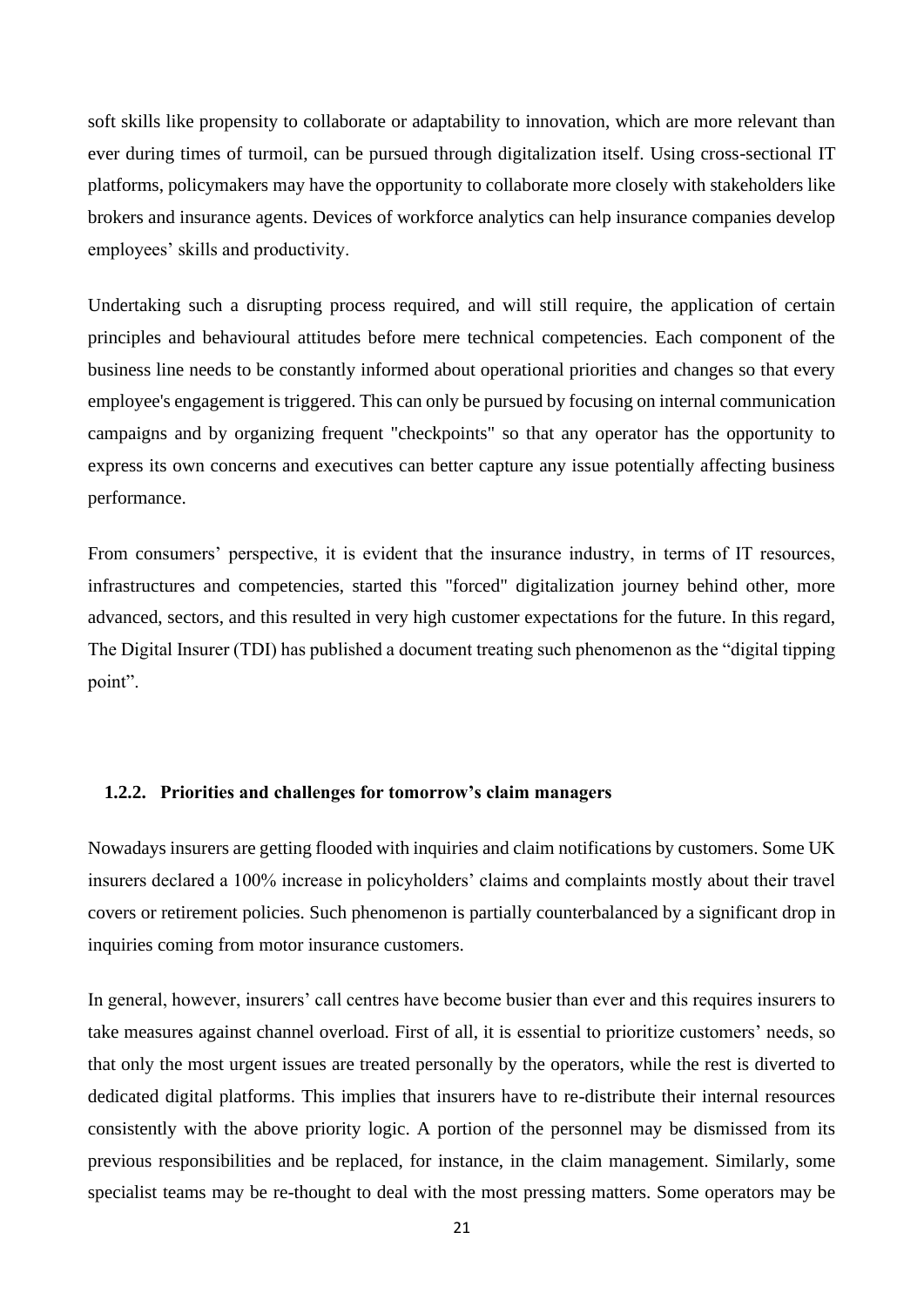even transferred from a "dead" department, such as motor insurance, to a steamier one, like travel or healthcare. This trend may result, eventually, in an overall more agile environment, where similar "volume shiftings" are seen as everyday occurrences.

The most farsighted, digitalized, insurers, as already explained, have a huge competitive advantage over those who struggle in embracing change, either for lack of resources or for their closedmindedness. Large percentages of backwater insurers' customer base will move towards more digitally advanced contexts, especially in personal business lines where clients' willingness to waste time with crude IT processes is scarce. There is also another issue that needs to be addressed, and it deals with the consistency of this digital renewal with the related national regulations, some of which seem to impede remote working. It is the case of Hong Kong and its "wet" signatures, law provisions according to which most of the agreements do not accept e-signatures yet. Parallelly with this, many American states virtual notaries are not recognized. Despite difficulties, indeed internal dynamics can be adjusted to cope with emergencies, but changing national laws or institutional regulations is often out of insurers' reach.

In parallel with the economic emergency, the pandemic outbreak resulted in a higher fraud risk for insurers. As for many issues previously treated, the insurance sector that is most involved in this trend is travel. There were several cases of customers blamed for fraudulent claim attempts, for having tried to get re-paid by the insurer by identifying the cause of the cancellation of their travel with a fake illness rather than the real provision of a travel agent or airline. Nevertheless, customer claims are not the only source of fraud risk. An increased number of operations conducted remotely implies a higher risk of being the object of hacking attempts, also considering the several security holes that new platforms may present. Customer data and commonly shared financial information are likely to be the focus of hackers' attention. In such context, it is crucial for insurance firms to properly educate every single employee in matters of IT security, remote connectivity best practice and confidentiality, other than providing them with clear guidelines for data sharing and distribution activities.

Nowadays, social responsibility issues hit the top of most firms' lists of priorities. In a pandemic scenario like today's one, several insurance firms are proving to be faithful to their social commitment and are undertaking initiatives in favour of their policyholders. Such actions include extended deadlines for premium payments in one direction, accelerated practises for claim payments in the opposite direction, simplified bureaucratic requirements, etc. This philanthropic trend commenced in China, according to the route of the virus, and is today widespread among policymakers from all over the world.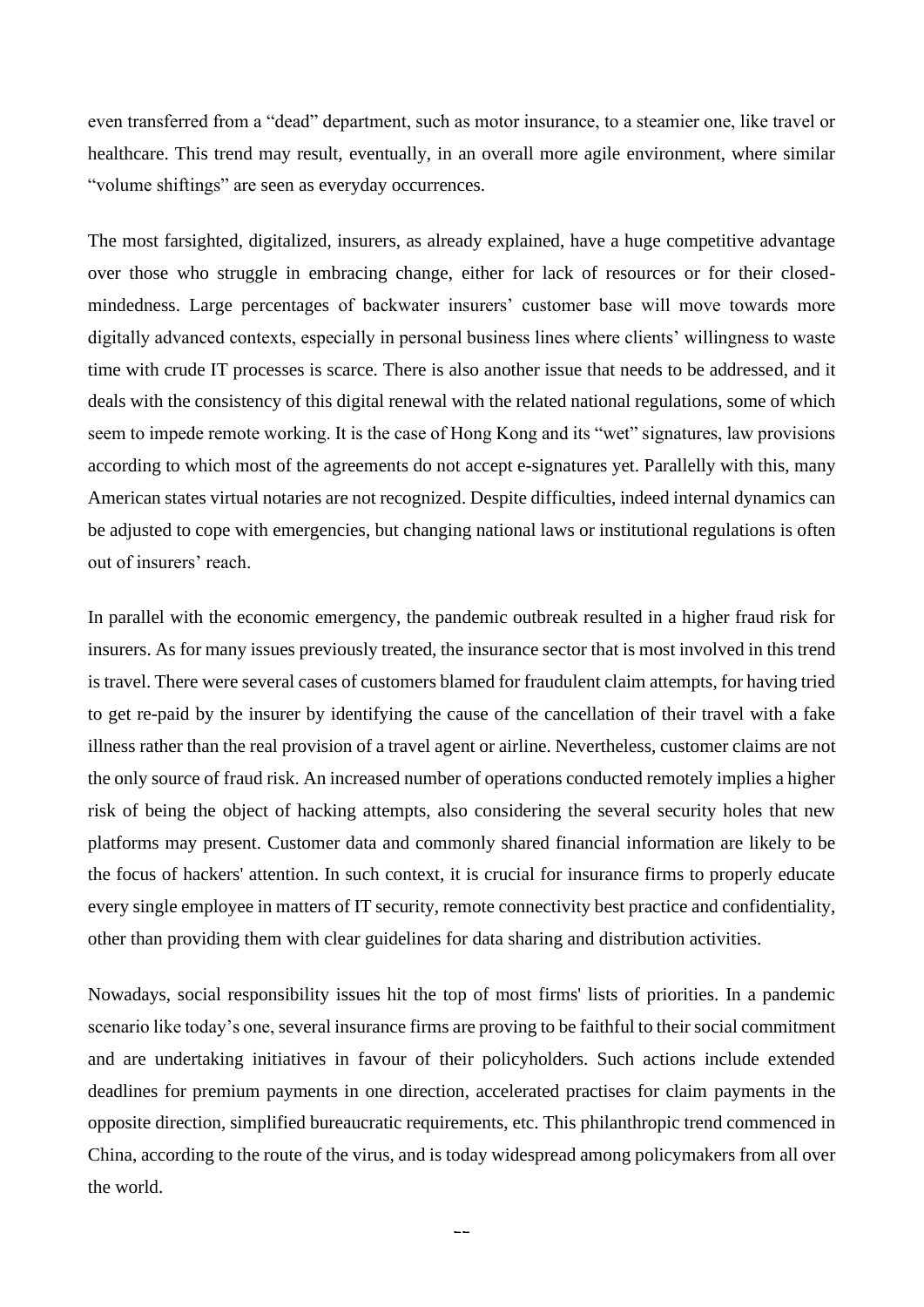### <span id="page-22-0"></span>**1.2.3. Priorities and challenges in the world of insurtech**

At the very beginning, the insurtech industry was exclusively composed of technologically advanced players with less than basic knowledge of insurance fundamentals. Nonetheless, these firms had noticed how traditional insurers were struggling to catch up with the times and therefore kept on failing to re-design their business models to provide customers with a competitive purchase experience. About 10 years ago, such non-insurance players, coming mainly from Silicon Valley, undertook a strategy of industry disruption, intending to rapidly dethrone incumbents, namely traditional insurers. Today's state of affairs appears slightly different. The primary exclusively competitive instinct has turned to a continuous search for cooperation between insurance giants and tech partners. Last years outlined the necessity of digital solutions but, at the same time, revealed that technology alone, without any further support from experienced insurance players, cannot be enough for policymaking business purposes.

However, the fact remains that, even before Covid-19, the insurance sector was already marked in a permanent way by several drivers towards business automation. Among these, we can mention the new consumers' expectations, the impact of the  $IOT<sup>12</sup>$  on risk management dynamics, the systematic vertical fragmentation and the incompatibility of some complementary regulatory frameworks. To respond efficiently to such challenges, both incumbents and new tech players are coming up with innovative solutions that are likely to shape the future of insurance. This is the case of customer journey and lean process mapping, intelligent automation and design thinking. In summary, the current concept of insurtech refers to an inclusive environment ruled by principles of innovation and  $cooperation<sup>13</sup>$ .

Nowadays, insurtech is a sector that is often involved in M&A operations, as several insurance giants are seeking value-adding digital resources that may create internal synergies. At the end of 2019, for instance<sup>14</sup>, Applied Systems, one of the main international providers of insurance brokerage management systems, acquired the American Indio Technologies with the aim of integrating digital

<sup>12</sup> The acronym stands for "Internet Of Things", which refers to the extension of the use of the Internet to objects and non-virtual spaces, for telecommunication purposes.

<sup>13</sup> Modern term coined to identify dynamics of cooperative competition.

<sup>14</sup> For more similar M&A examples, look at Prudential – Assurance IQ (2019), Chubb - Bunker (2018), Munich Re - Slice Labs (2016).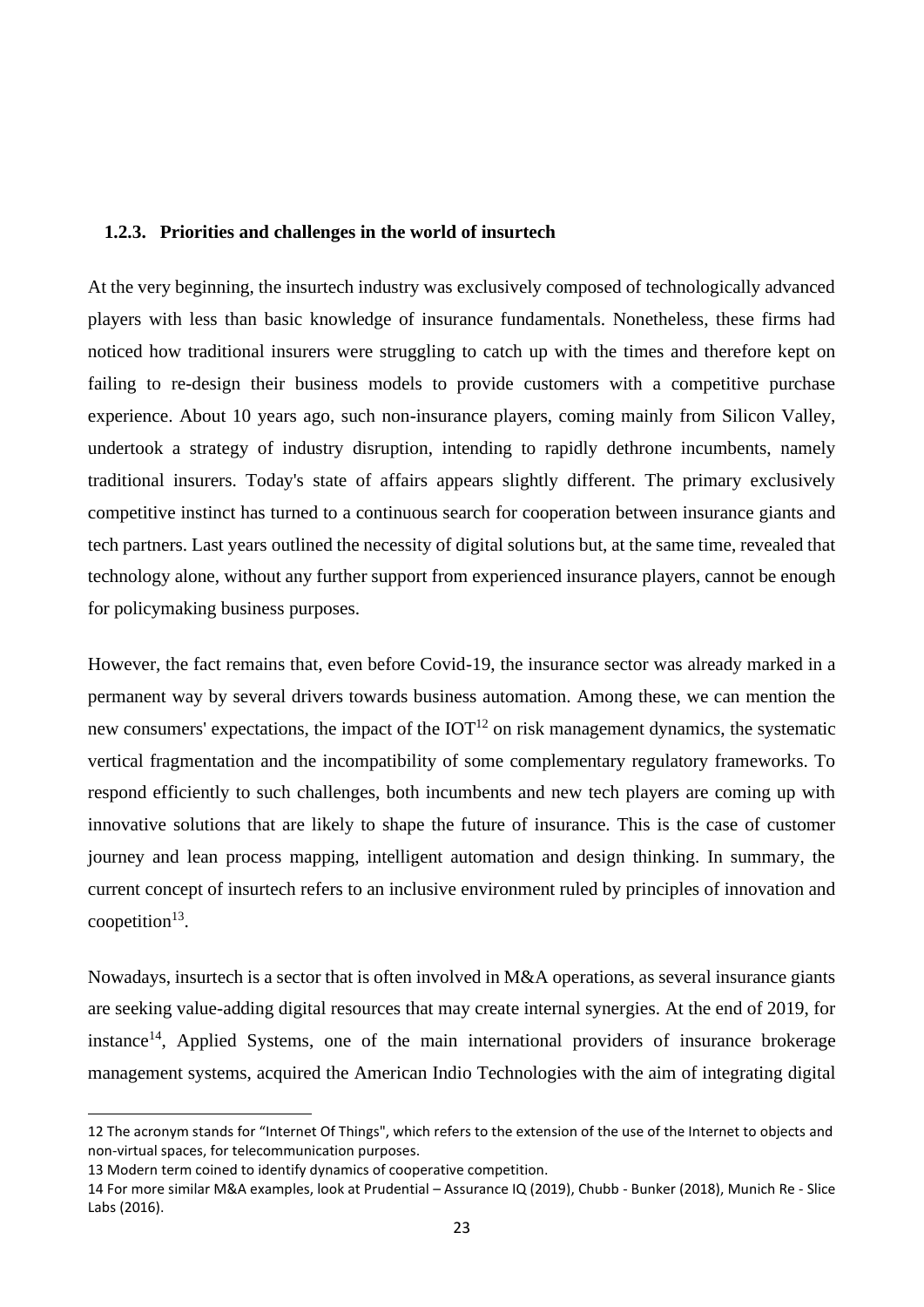solutions to core activities such as insurance application and policy renewal, managed by the Applied's management platform "Epic". As a result of the acquisitions, according to Applied's CEO, the customer's journey was significantly simplified and its experience improved in terms of workforce productivity. Similarly, in 2017 the business intelligence and insurance analytics firm Risk Match was incorporated into the insurtech Vertafore, whose ambitions was that of improving its productivity and profitability by accessing a larger portion of data and market information. In both the mentioned operations, the final outcome of the incorporation of a tech-advanced player was that of enhancing insurance customer experience and, at the same time, reducing operational complexities as a consequence of triggering synergies. According to Deloitte's estimates, only in the first half of 2019 insurtech investments amounted to \$3.3 billion and, parallelly, the number of rising insurtech startups decreased.

Nevertheless, technology is not the answer to any kind of issue. This mostly applies to insurance claim management, which is increasingly important nowadays. AI, algorithms and other digital devices do not represent valid solutions for every operational problem, but are narrowly localized to small focuses. Since AI is only an individual component of a wider-ranging process, its relevance, albeit great, must be confined to matters of efficiency and customer data analytics. However, technology can express its huge potentiality only if inserted in a context where strategic plans are well defined, and this cannot prescind from human resources. Whenever proper strategic programmes do not underlie digital innovation, this is very likely to result in terrible inefficiencies, due to complexity issues and additional costs, also in terms of time and workforce. Referring back to insurance claim management, a digitalization strategy will surely be useful in collecting and processing activities, but, again, customers expect customer service operators to be empathic, comprehensive and intellectually creative with respect to their needs and complaints. Nowadays, no computer can ensure that yet.

In today's hard market, digitalizing has become far more challenging, but still necessary. Therefore insurers should keep in mind that pure AI approaches are excessively despotic, hence not suitable for a gradual adaptation. Conversely, it may be advantageous to look at peers that already faced hardmarket dynamics, they came out from through integrated IT solutions.

To proceed with several little changes, so that these could be better assimilated, may be a winning strategy to get to a complete business digitalization. Some new-born insurtechs, in fact, committed the sin of greed and, after aggressively approaching the market, rapidly disappeared.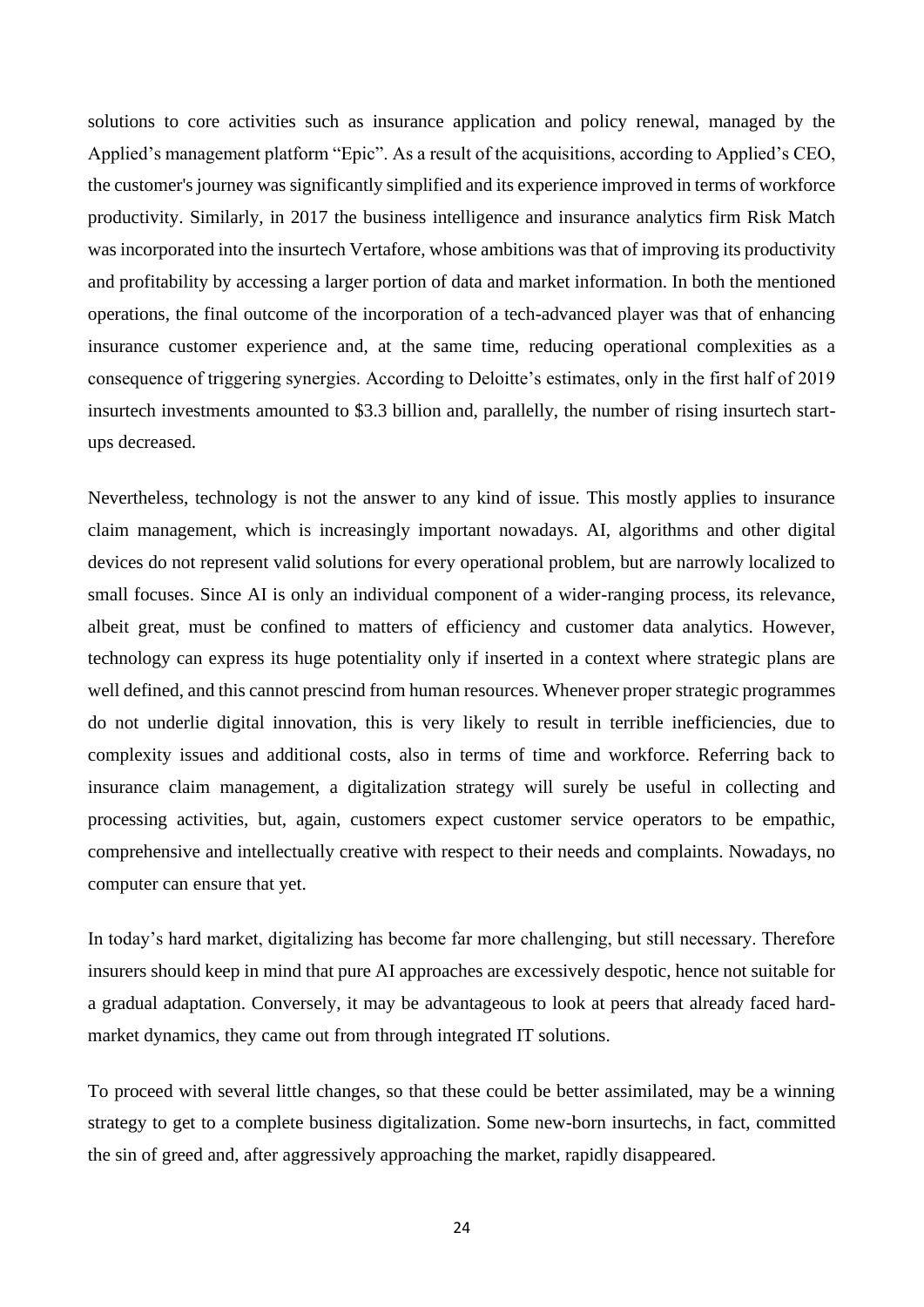It follows that, given the several unanswered questions, undertaking such disrupting initiatives is likely to generate into insurers many concerns about the real riskiness of digitalization. This perception can be partially addressed by looking at the example of many successful insurtechs, whose merit was that of analysing with objectivity their own weaknesses in term of digital resources and eventually identifying the right tech partner to work with to develop better processes and wider digital culture.

In the context of a hard market, other challenges arise. Being the markets more restrictive, insurers are likely to struggle to manage submission flows. Volumes tend to increase proportionally with cover exclusions and exceptions. Again, technology can help brokers and insurers with the higher number of issues resulting from such an environment, but does not represent a universal problem-solver. In summary, combining technological devices with human-centric resources seems to be the best advice for years to come in the insurance industry.

### <span id="page-24-0"></span>**1.2.4. How insurers managed the crisis so far**

The application of digital platforms to insurance business models has represented a primary challenge for the whole industry over the last 12 months. This vision is fully shared by the director of BT's departments of insurance, wealth management and financial services, namely Alexandra Foster.

"As the pandemic has changed the needs of customers and made home working a necessity, the insurance industry has adapted by accelerating the adoption of cloud and undergoing digitalization to enable efficient remote working and claims processing. While the 'cloudification of insurance' has been a work in progress for several years, in 2020 the industry made great strides and this newfound agility in implementing technological changes has been key for businesses in continuing operations," Mrs Foster said.

In addition to enhanced customer service, however, such a rushed introduction of technology into consolidated business mechanisms resulted in some new potential issues, cybersecurity in the first place. This awareness, combined with the succession of Covid-19 waves during the year, has generated into insurers a strong sense of fear and uncertainty toward the future. Cybercriminals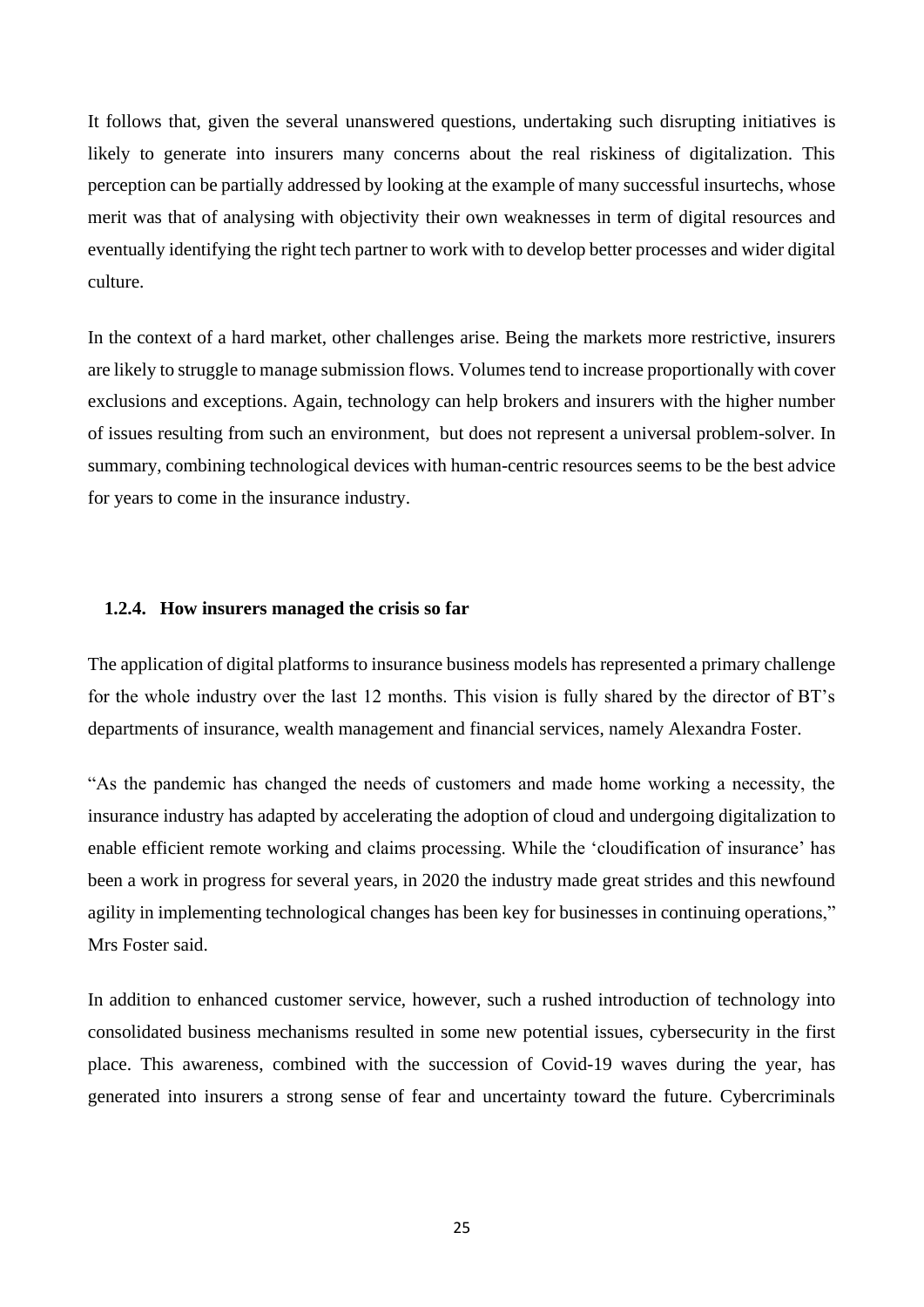perceived these weaknesses and benefited from them, so that only phishing attacks<sup>15</sup> increased sixfold.

"Now more than ever it is important to educate customers and businesses on cybersecurity frameworks and solutions, including zero trust architecture, endpoint protection technology and multi-authentication models," she added. "Protecting customer data is important for maintaining trust, and as the hybrid home-working model looks here to stay, upgrading and aligning cybersecurity measures to ensure they effectively tackle new threat vectors will be necessary to ensure that technological innovation continues to lead to progress."

As it was easy to guess, the pandemic did not only result in digitalization, which was a very big step ahead for the entire industry, but also, and mostly, generated several headaches for insurers from all over the globe. Most of these refer to legal disputes in matters of business interruption policies and an overall uncertainty related to their comprehension (not to mention the reputational damage coming from social media activities). With respect to the interpretation of BI covers, the largest amount of work concerned manuscript wordings, in particular when issued by inexperienced policymakers. The situation degenerated very quickly, with huge misinformation produced by key sources, and ended up culminating in FCA's legal action<sup>16</sup> against British insurance brokers. The main misunderstanding deals with an erroneous perception of the same role of the insurer. Usually, insurance is misinterpreted as a business where "the many pay for the many", while the reality is that "the many pay for the few", otherwise the entire system is likely to collapse.

Nowadays, the situation of the insurance sector is neither black nor white, but it is characterized by a tricky game of shades, where positive and negative aspects balance each other out. Moreover, each insurance class represents a different story (i.e. travel and motor insurance are experiencing very times in terms of the number of claims to process) and the analysis of them is heavily influenced by the effective amount of information available. This is also reflected in customers' perception of the industry, since each individual policyholder can tell a different story basing on the typology of cover owned.

<sup>15</sup> These are engineering attacks that allow cybercriminals to steal data, credentials or credit card numbers. Usually, the user is catfished by clicking on links, calling a phone number or writing to an email address provided by the hacker. 16 Go to Chapter 4 for more information about FCA's litigation.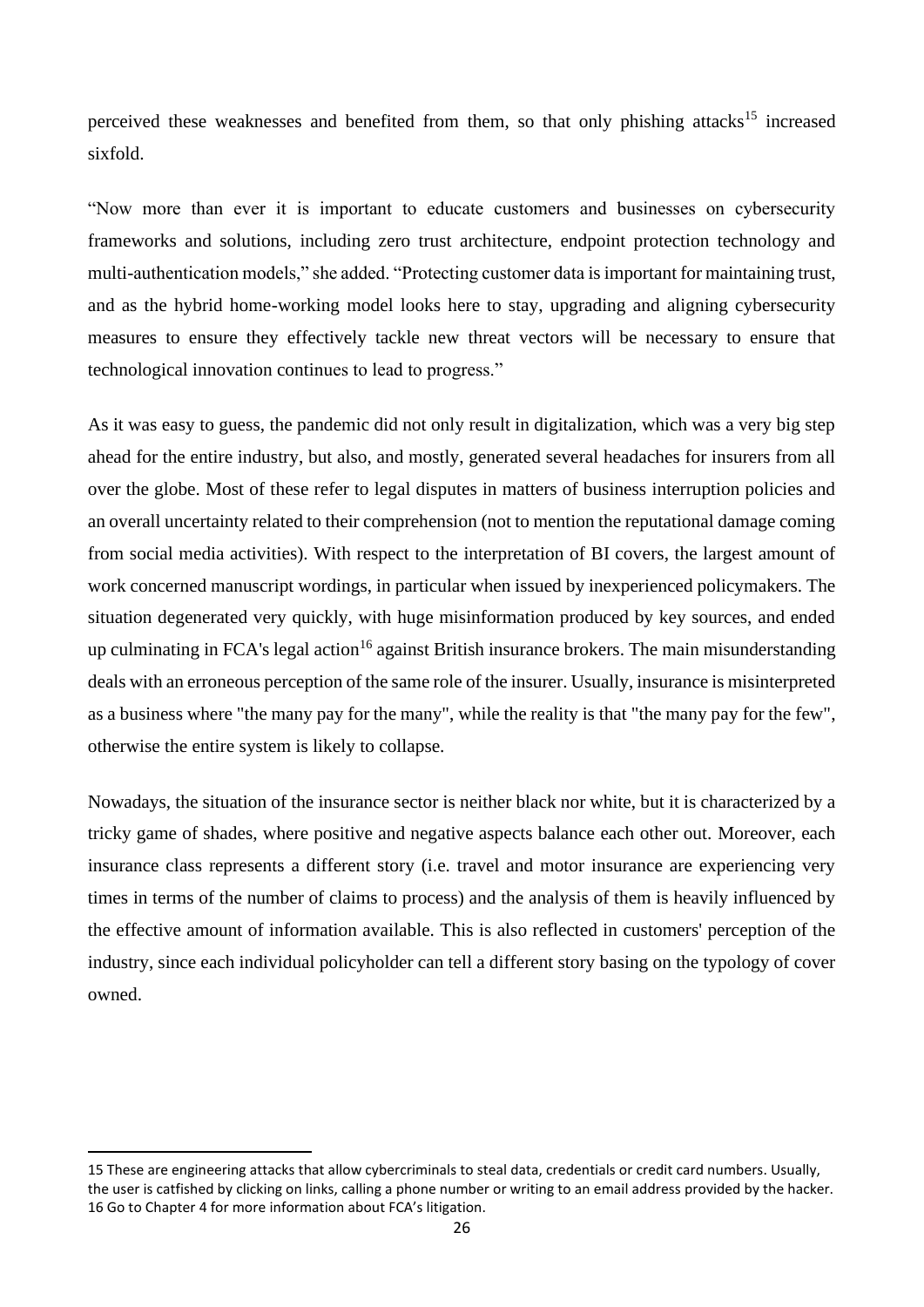### <span id="page-26-0"></span>**1.3. Adaptation process: the new insurance**

### <span id="page-26-1"></span>**1.3.1. Lessons from 2020**

During the crisis, the insurance industries have been the object of almost overnight business adjustments, that completely revolutionized the customers' and insurers' perspective and their usual relationship. Despite few negligible exceptions, insurance has always been considered as a static industry. In the last year though, the forced shift to remote-working-based approaches has led policymaking firms to adopt hybrid business models where a long-term strategic vision is combined with short-term tactical measures aimed at enabling business continuity. Today's insurers' biggest priority is to assess whether such temporary remote-working model is an efficient solution and may eventually be sustainable also in the future.

"We've seen some of the syndicates and some of Lloyd's players say they're losing too much from everyone being at home, as it's simply not in-keeping with the culture of their organisations. And other organisations are at the other end of the extreme and are looking at this from a bit of a jaundiced cost-saving aspect. So, it will be interesting to see how the different strategies play out and which group of strategies delivers the best outcomes."

### Dave Ovenden (Willis Towers Watson's Head of global pricing and underwriting)

The Covid-19 pandemic will pass on to the insurance world some important lessons and acknowledgements. One of these is the evident need for more pace and agility among all market players. Moreover, it is nowadays undoubtable that insurers cannot interrupt the digital growth path all of them have finally undertaken anymore.

Furthermore, in the distribution field, the huge amount of coverage issues 2020 has raised put in evidence that there is a wide margin of opportunities for brokers, advisors and intermediaries willing to extend their market coverage. These kinds of carriers, whether directly impacted or not, witnessed first-hand several coverage litigations, which enhanced the importance of good advice. Consequently, due to a renewed focus on brokers' role and responsibilities, the same attractivity of experienced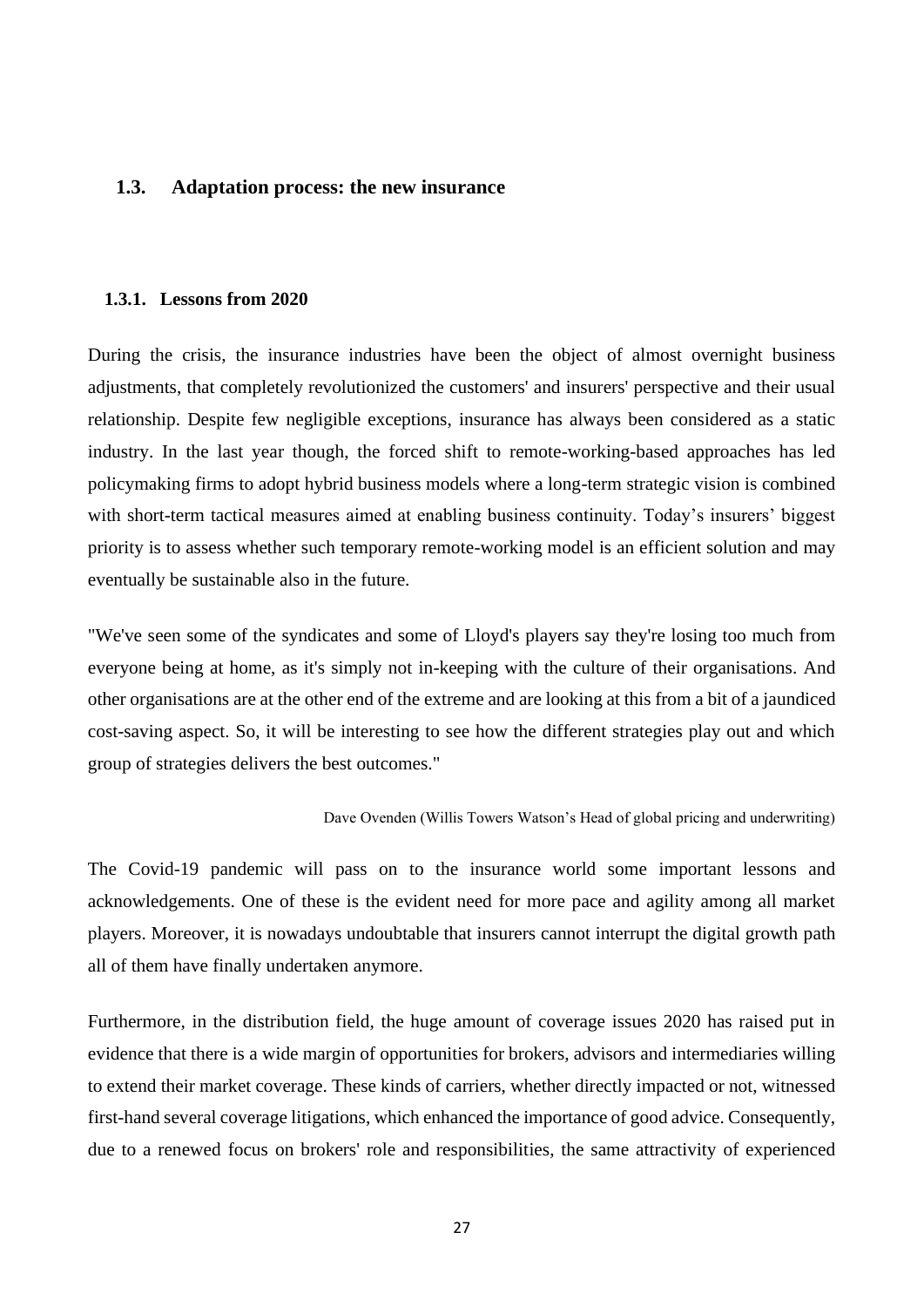advisors increased and, henceforth, policymakers will be always more looking for distribution partners with a good reputation in matters of customer engagement and technical competencies.

Another factor that will certainly affect the insurance of the future, especially in the UK, is the application of Lloyd's Blueprint<sup>17</sup>. Moving with the times, this directive turns the spotlight on very actual issues, most of which are related to digitalization. For instance, it mentions the electronic trading of commercial risk, so that each wording provision is ruled whether counterparties use Lloyd's digital infrastructures or intermediaries and policymakers negotiate privately. When approaching to electronic trading, insurers, so far, have focused on two aspects alone: pricing strategies and data collection, analysis and security. Tomorrow's insurance, instead, will concentrate its efforts on coverage potentialities, meaning that insurers' primary strength will be that of providing solutions that perfectly suit and properly cover any kind of risk.

If for some insurance sector policymakers are moving towards an overall product simplification in order to enable new models of digital efficiency, such as electronic trading, other businesses, instead, cannot prescind from a complex assortment. For these reasons, one of 2021's biggest challenges consists of preserving a sort of policy sophistication without arresting insurance digital development. In this regard, Willis Towers Watson's brokers are working to integrate concepts of intellectual property within the cognitive horizon of their new contract-reading computers. This directly implies that, in the future, insurers will be forced to develop a new language that allows wordings to be fully read and understood by tools of artificial intelligence. Such an achievement seems to be still far from being implemented, but, however, nothing prevents the market from getting prepared immediately, perhaps through intermediate, more conceivable, steps. In fact, it is highly likely that, already in the next months, insurers will draw up wordings that can be partially codified from machines, at least in terms of coverage suitability, exclusions and extensions. Aside from the real understanding of the policy, still unenforceable, such a compromise solution may facilitate enhanced systems of wording trading.

To sum up, there is little doubt that, starting from 2021, hybrid business models will be the new normal.

<sup>17</sup> Blueprint Two and its implications will be treated more exhaustively in Chapter 2.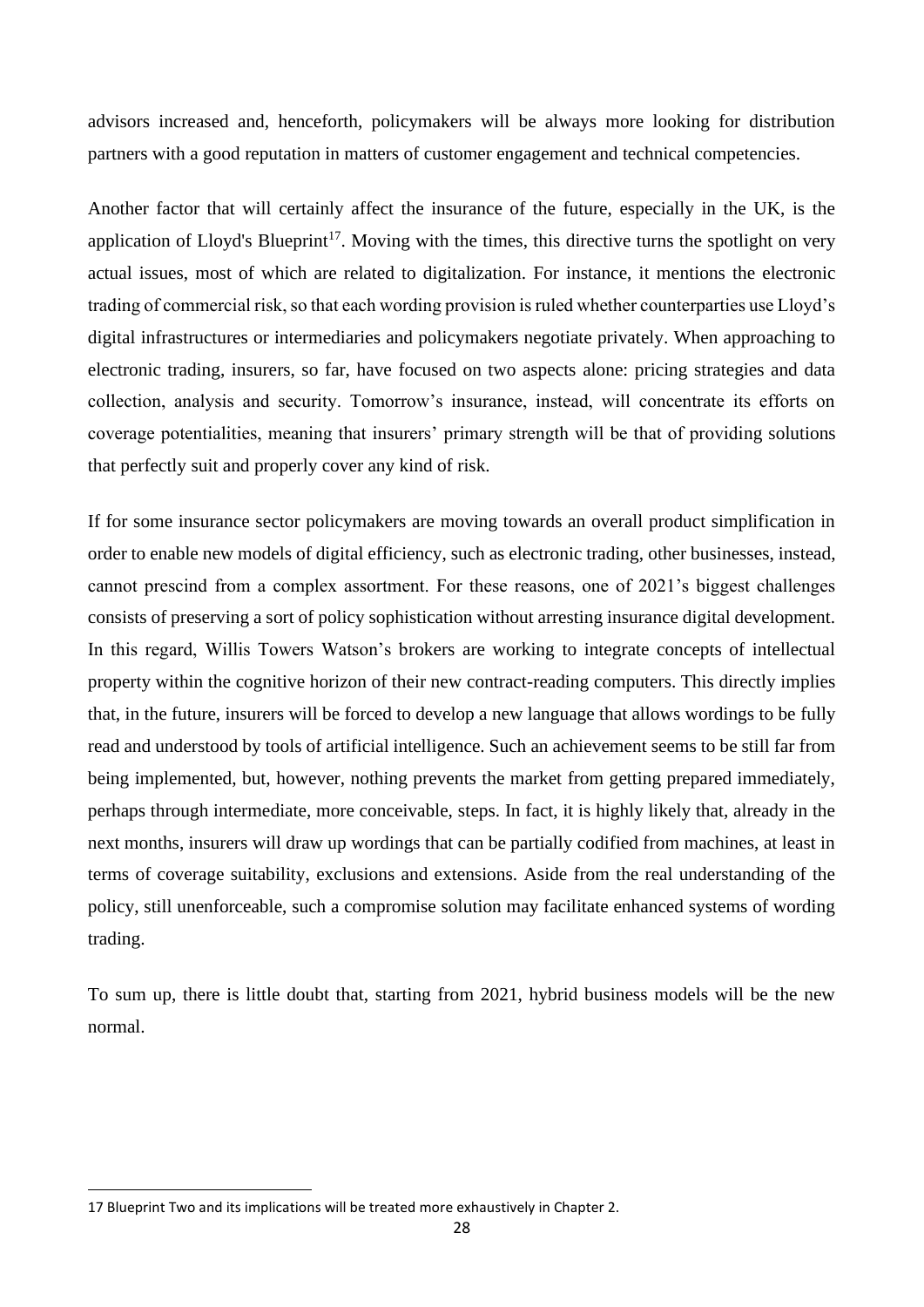### <span id="page-28-0"></span>**1.3.2. Product adaptation**

Before investigating how to adapt policies to the new perception of risk of today's consumers, a brief digression on the role of insurance and funding during epidemics and natural calamities must be done. The main difference between these two events relates to the impact of pandemic externalities on risk. In presence of global infectious disease, not only the countries that are hit the most, but also more remote regions are at risk. This moves insurers' focus on how to come up with fair premiums and reasonable payment deadlines.

The two risks present some similarities, and clients' disinclination to pay premiums in the years just after the triggering event<sup>18</sup> is one of them. Moreover, in correspondence with natural disasters, the minister of finance is personally involved in any supra-constitutional financial plan (when international institutions such as the World Bank cooperate with public authorities, for example). A good prediction of the financial effects (tax, national budget, markets, growth, etc.) of an outbreak is vital to help governments react efficiently in matters of risk management and funding strategies. In the last sessions, funding has generally represented a short-term emergency, so that minsters have demonstrated to prefer long-term, low-rate, funding sources.

Besides the definition of the amount of credit, designing valid budget plans is crucial. For doing that, ministers of finance usually collaborate with health ministers. However, according to the opinion of the World Bank's expert Oliver Mahul, whatever the funding source the bank provides governments with (insurance, promissory notes, bonds or a hybrid solution), the underlying strategy is more relevant to the outcome of the project. Practically, pure insurance solutions are more suitable for the coverage of extreme or very unlikely events, whilst the use of internal reserves should be limited to recurrent contingencies. Nowadays, disaster finance experts tend to undertake bottom-up approaches, where, in the use of national money reserves, a sort of priority is given to immediate needs, over the extreme ones. Such vision often clashes with ministers' attitude, according to which recurrent issues are perceived as less significant, and hence generally set aside, when extraordinary emergencies arise. Applying these concepts to a country facing a pandemic, it is desirable for the minister of finance to focus its work and resources on the financing of enhanced routine help systems rather than on exceptional epidemiological monitoring.

<sup>18</sup> According to Panos Varangis (World Bank), the same happens recurrently in the Caribbean in the periods following great storms, with respect to policies against hurricane risk.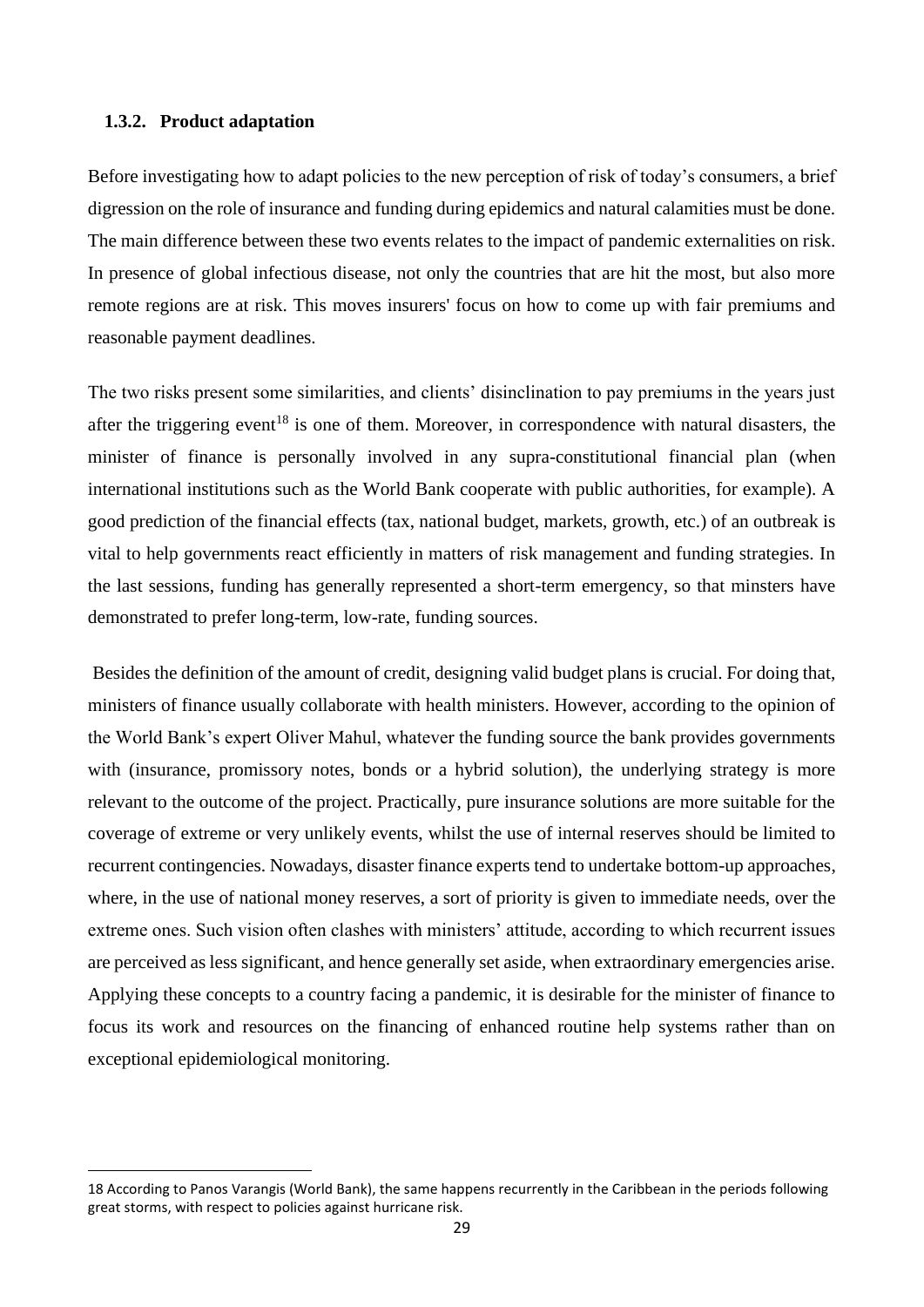All of these are factors that drive the computation of disaster insurance premiums. These are generally related to one cost other than the mere financial expense connected with the premium, that is essentially a political cost. Policymakers, indeed, have to explain to politicians the reason why it is convenient to pay for a premium even though there will probably be several years, maybe decades, of nothing in return. Moreover, policies provide for pay-out sums that are significantly lower than the total losses countries usually face during an epidemiological emergency, and this represents another source of political cost. In fact, sector specialists assert that these political issues affect negatively the trading of disaster covers more<sup>19</sup> than an excessively high premium. Within these mechanisms of cost-benefit trade-offs, pandemics introduce another indirect cost that needs to be quantified and monetized, namely the loss of human lives. In such situations, often a risk-layering approach is pursued, meaning that the risk financing liability is fragmented and eventually re-distributed among players (banks and insurers, mainly) on the basis of the features of the risk, such as size and frequency.

According to Simon Young, from  $ARC<sup>20</sup>$ , insurance value can only be assessed by looking at it not as an individual product, but rather as a complex activity built on precepts of risk evaluation and risk management. Besides the mere product insurers sell, the main output of such business consists of the transformation of an abstract issue into a concrete, then actually manageable, problem. ARC's model is founded on countries priorly recognizing their partial responsibility for calamity mitigation (i.e. hurricanes), and applying a similar approach also to health issues seems to be perfectly possible. Parametric insurance policies establish in advance under which circumstances the policymaker has to pay, basing on the hazard level of the calamity, in order to prevent any regulatory gaps to escalate into troublesome claims. Dealing with too complex claims makes their management excessively expensive, with the risk of endangering insurers' financial stability. The simpleness of parametric insurance contracts is the main reason underlying an overall cheaper risk on worldwide markets. Beyond pricing, parametric insurance can help reduce significantly administrative costs and complexity issues, especially when epidemics or natural calamities occur.

Parametric insurance might represent an even more winning solution for emerging or less developed countries, whose capability to reduce risk premiums is historically limited. Parametric risk analytics allow insurers to provide pre-emptive advice about measures these countries may put in place to prevent premiums from being unsustainable. For this reason, the countries for which such type of

<sup>19</sup> This is less true in some emerging countries, such as Mexico, where crisis are usually managed with a mix of insurance policies and complex reserve financing.

<sup>20</sup> The acronym refers to the African Union agency "African Risk Capacity", which specialized in advising African countries on disaster risk management and financing.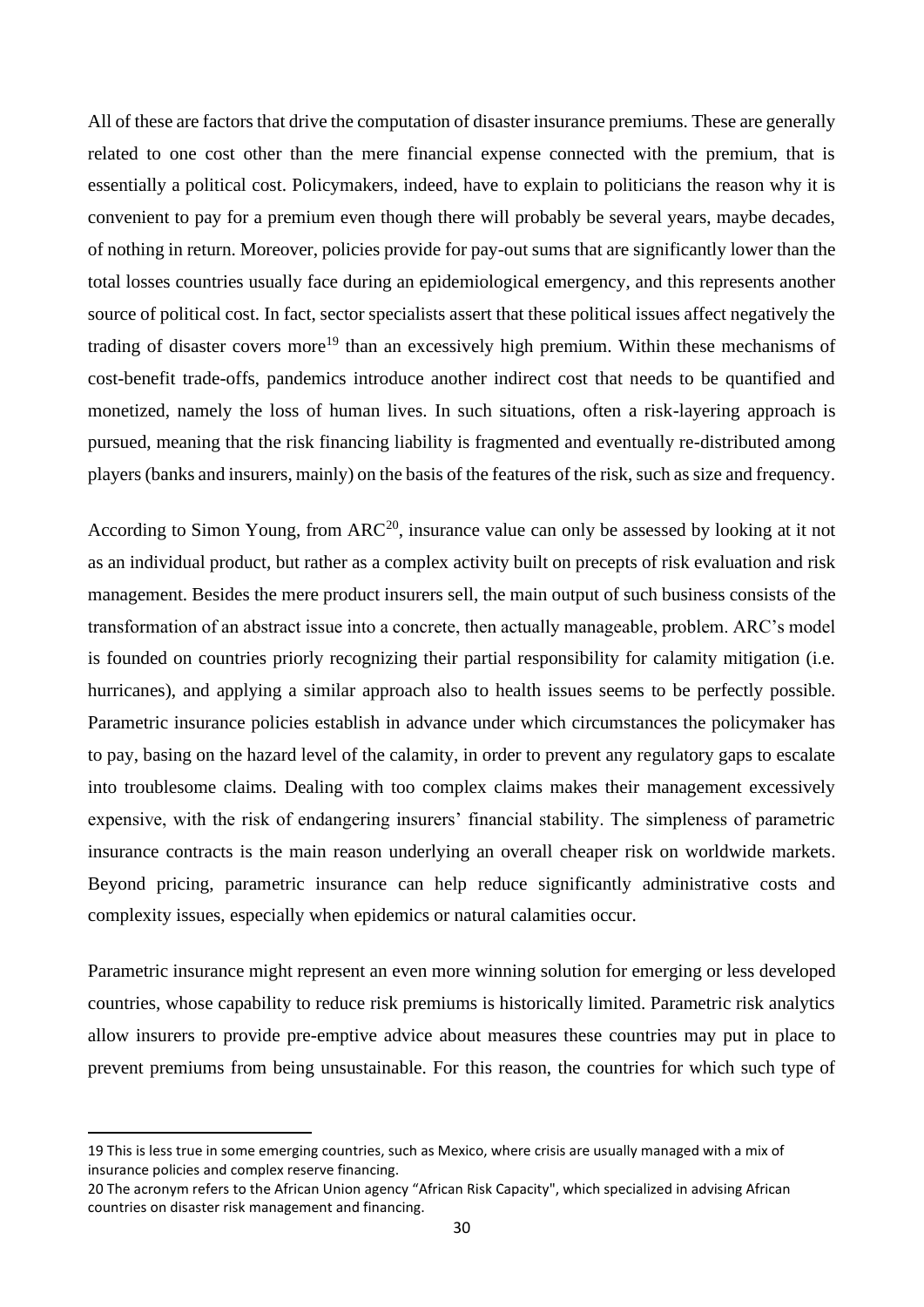insurance is most effective are those that can barely afford it, provided that the recommended measures are undertaken within certain deadlines.

Gunther Kraut, Global Head of epidemic risk solutions from Munich Re Group, highlighted the importance of diversification, given that no insurer is completely covered from such kind of risk. Similarly, the entire world is exposed to epidemic risk, but lacks proper insurance coverage. In such a context, insurers should move to a "double bottom-line approach", according to which policymaker design profitable contracts for the purchasing firms and, only in case an epidemic breaks out, the profitability margin gets spread across the whole society. To those who argue that the diversification offered by some parametric insurance<sup>21</sup> violates the moral principle of solidarity, whose relevance in public health is widely recognized, experts answer by reminding them that pandemic risk can be compared to the group risk in a health insurance pool, given that it is globally shared. Similarly, someone<sup>22</sup> questioned the use of insurance policies to face pandemic risk, because of a significant difference in the difficulty to come out with reliable occurrence percentages for pandemics (more uncommon and then highly challenging to model) and natural calamities (for instance, storms can be easily monitored and predicted). To these perplexities, insurers and risk managers responded that quantifying pandemic risk is equally difficult for insiders of the sector like them and also underlined that producing occurrence percentages does not have anything to do with predicting when a new epidemic will break out.

Modelling pandemic risk will be an always more relevant activity in the future, mostly due to the relevant role accurate outbreak scenario assume in the development of pandemic containment strategies. In fact, after looking at predictions on most likely-to-occur events, enterprises may opt to preventatively buy non-physical business interruption policies, whenever the probability of their employees getting ill during an epidemic is deemed to be significantly high.

Following this logic, the World Bank's Pandemic Emergency Finance Facility is expected to support the introduction and development of other innovative insurance products, also considering that, as time goes on, both the industry and the market will have a wider and deeper awareness of the most under-covered areas. Despite the price constraints that some new and sophisticated products may initially bring along, the eventual rise in their popularity, hence demand, is going to make these covers much less expensive over time. With respect to the definition of the triggering thresholds to be applied

<sup>21</sup> For example, Jeanette Vega from the Chilean National Health fund criticised ARC's risk-diversified parametric insurance offer across several African countries.

<sup>22</sup> For example, Martin Melzer from the US Centers for Disease Control and Prevention.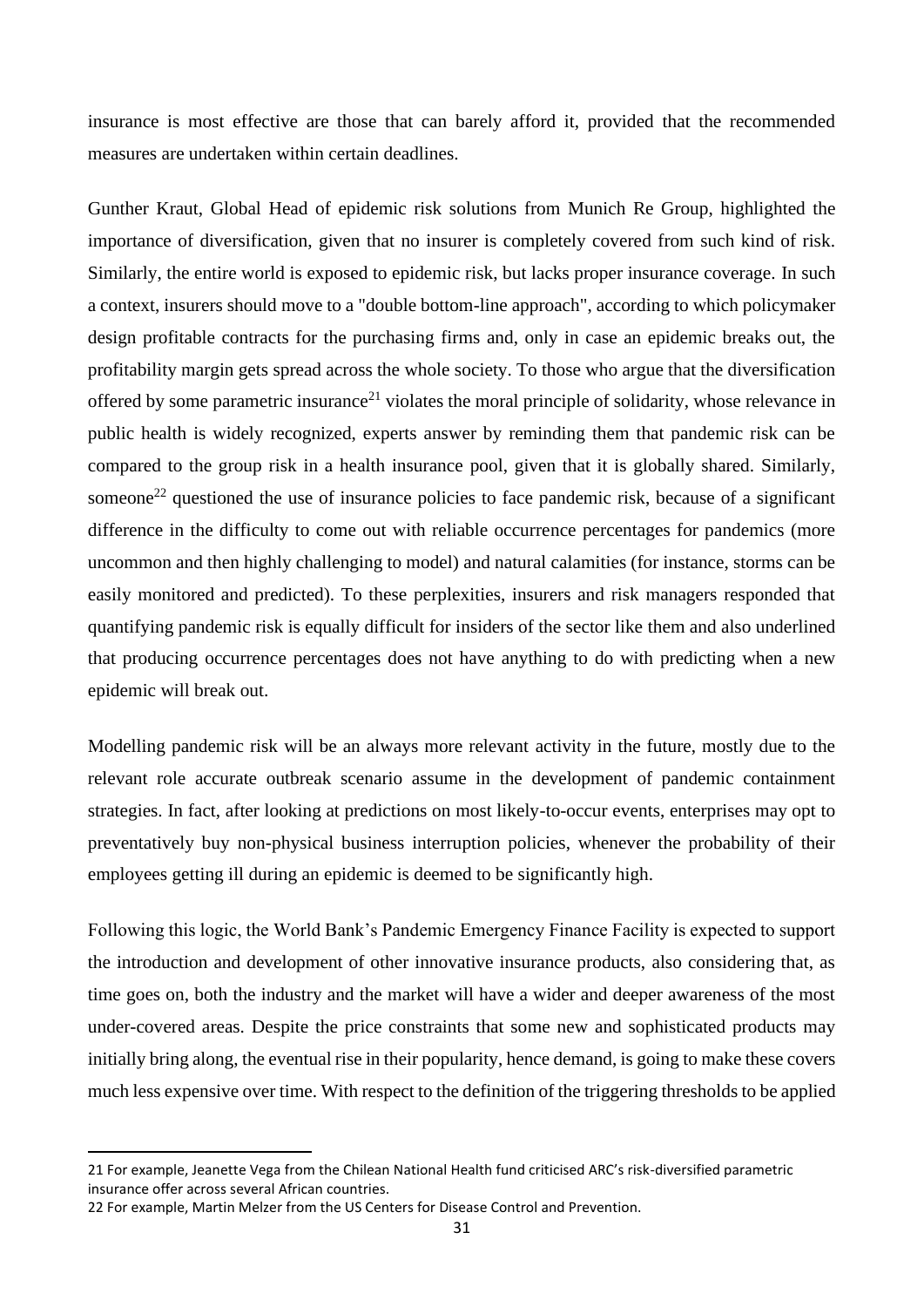to pandemic insurance, experts recommend not to look at the number of fatalities alone. Indeed, if on one side parametric insurance strength consists of the ability to simplify complex processes, on the other side it must be reminded that any risk, including the pandemic one, generates from an intricate complex of shades and the more comprehensively analysed it is, the easier identifying the right trigger will be.

World Bank's insurer José Ángel Villalobos likes to look at insurance as part of the final stages of a risk management activity. He particularly underlined the need to fall back on historical data for insurance pricing mechanisms, even where going back hundreds of years seems to be necessary. Furthermore, Villalobos supported the use of pre-emptive measures against pandemic risk and highlighted the importance for pharmaceutical businesses to start practising with significant liability insurance.

Regarding the potential suitability of banks or insurers to established categories of risk, World Bank's professionals acknowledged that, probably, insurance represents a more efficient tool against natural disasters, provided that what the term "natural disasters" includes is clearly assessed. On the other hand, banking products seem to focus more on creditworthiness, rather than risk, implications. In other words, while securitizing loans is quite a difficult practice, insuring them, instead, is much handier, since insurance relies on the cost of risk alone.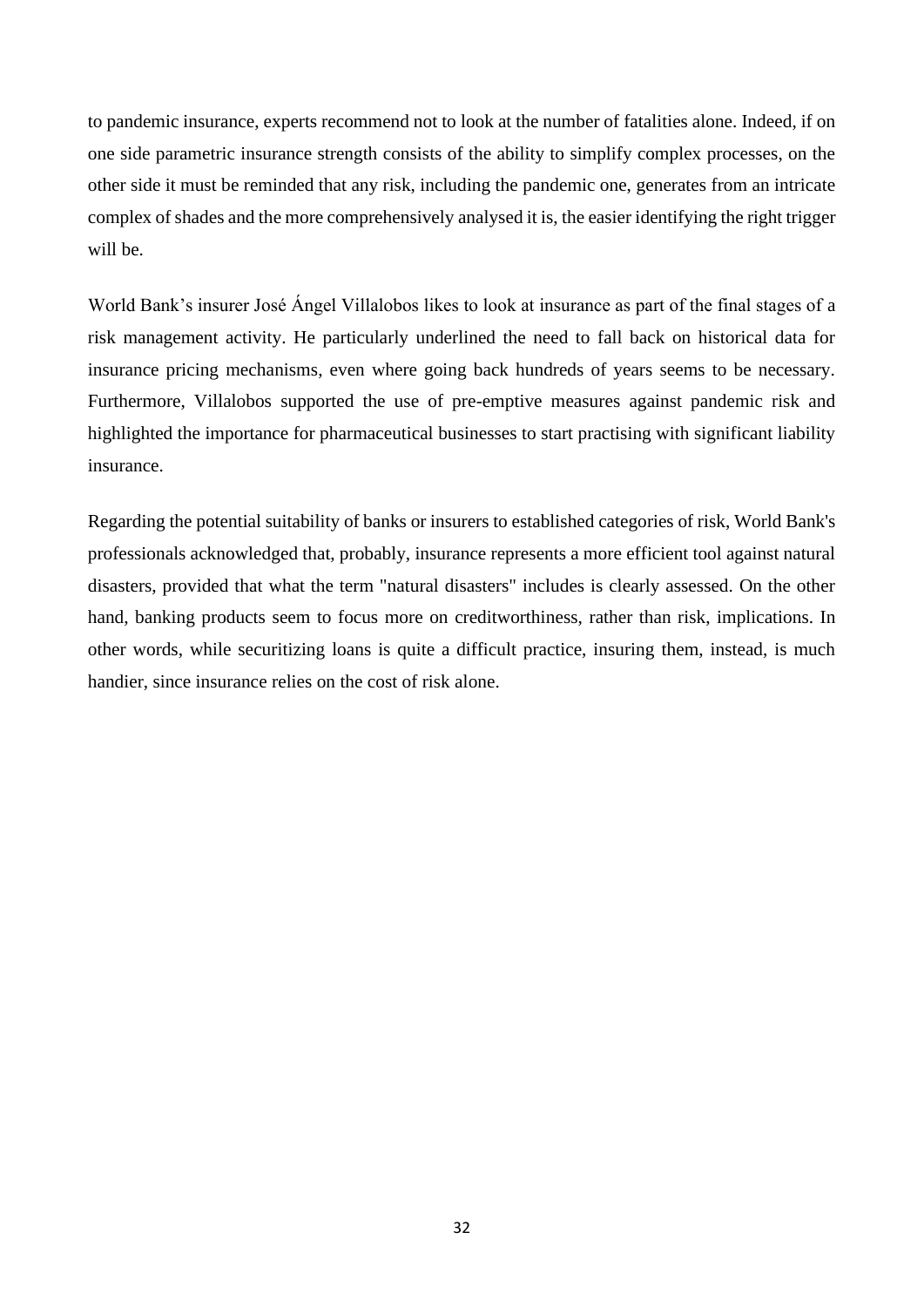### **2. CHAPTER 2**

### <span id="page-32-1"></span><span id="page-32-0"></span>**2.1.Insurance in the UK: a post-Covid-19 story**

The Covid-19 pandemic has forced each insurance firm to review and restructure organizational models and approaches to make them more properly suitable to the 2021 market. The implementation of these changes represented the right occasion to demonstrate their natural predisposition to deal with both the short and long-term issues raised by the pandemic. Nevertheless, it is still too soon to measure to what extent the whole insurance industry succeeded in handling the complexity of these effects and challenges.

### **2.1.1. The digital revolution**

<span id="page-32-2"></span>The technological development already constituted an urgent priority for the insurance sector in early 2020, until the economic crisis ulteriorly evidenced the importance of such a disruptive and invasive revolution. The Covid-19 pandemic has made the digital transformation a necessary and critical step for the operational resilience and the business continuity of every single component of the insurance supply chain, such as insurers and brokers, whose key functions (sales, distribution channels, service, claims, etc.) will be strongly affected in this respect.

Along with the introduction of the "smart working", the insurance industry had to prepare immediately for the tech enablement. The adaptation process included facilitating the remote building of insurance policies, mainly for reasons related to the commercial risk. Most of these changes are likely to last far beyond this period dominated by the Covid-19 restrictions, especially if they will turn out to be cost-efficient, as well as effective in terms of functionality and operational performance. Therefore, it is highly probable that, in the near future, technology will be always more relevant for the insurance industry and digital development will include the collection of real-time big data, which will allow analysts to build more accurate pricing policies and more complex behavioral models. Clearly, also the underwriting risk assessment is likely to have significant advantages thanks to the enhanced analysis systems that will result from this process. Today's insurance market already presents on large-scale technology-led claim handling solutions: the automation of the First Notification of Loss (FNOL) and the widespread use of chatbots to process claims in a more efficient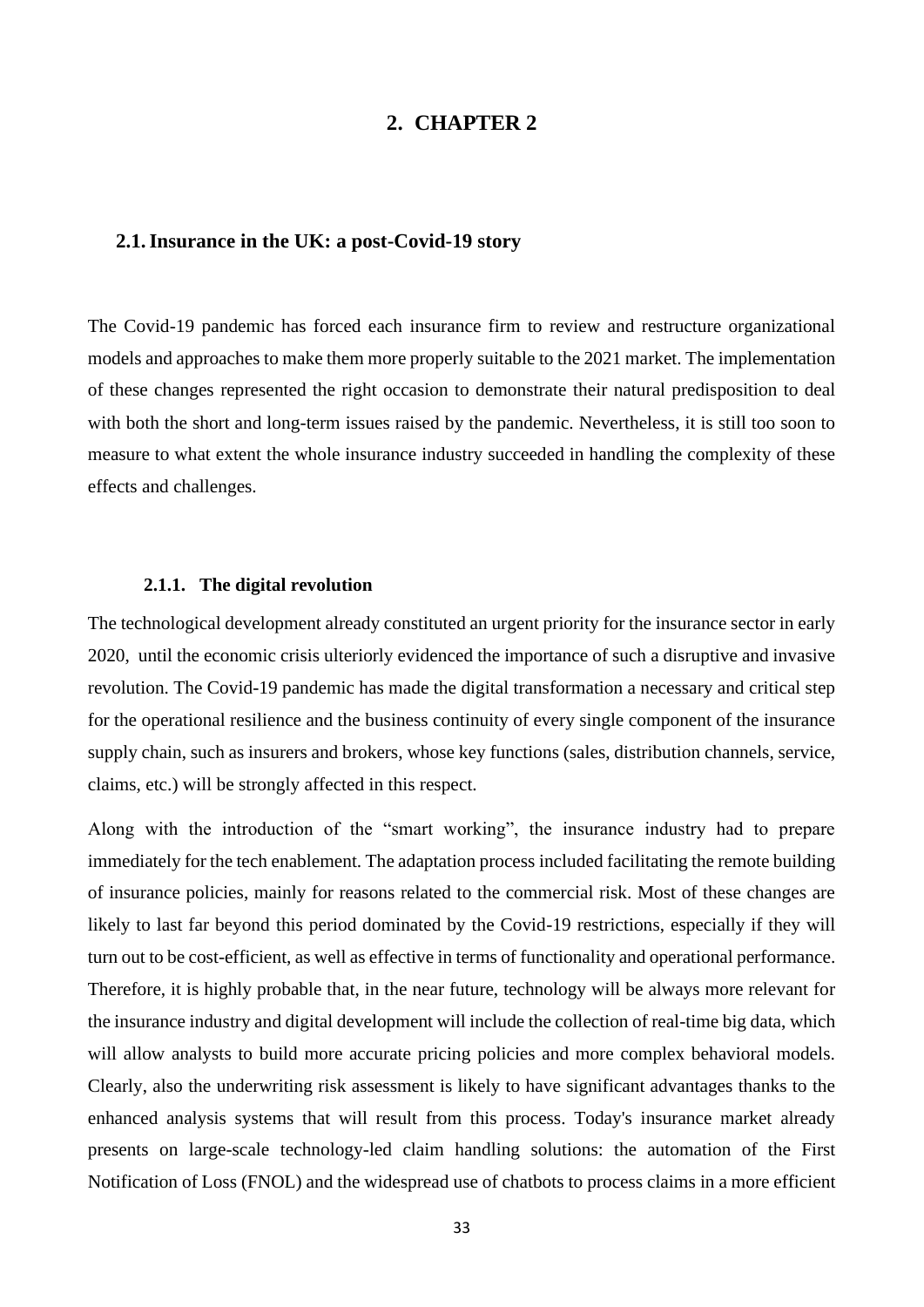way are very explicative in this sense. The introduction of drones to replace the traditional loss adjusters, along with the improvement of advanced algorithms, will probably represent the next step in the digital revolution of insurance firms. Moreover, the refinement in terms of forensic capabilities could help the fraud management system be more targeted and focused on elaborating and analysing data. The risk management enhancing process will be certainly affected by more frequent usage of cloud services in the field of third-party-provided services.

Nevertheless, the technological renewal will come along with a higher cyber vulnerability, either related to internal technology errors and liability or in terms of external cyber exposure that in 2020 constituted a main interest topic for the insurance market. Indeed, cyber criminals' attacks on the firms IT weak points (strongly watered down by the fears surrounding the Corona crisis) became more frequent during the pandemic: a large number of ransomware and malware infections and cyber threats hit the IT infrastructures of thousands of companies in the last months. The huge number of employees working from home nowadays contributes to weaken the IT security systems, which are increasingly more exposed to hacker attacks; to make matters worse, most of the smart workers are not able and trained to limit, or at least recognize, these cyber threats. If the increased use of technology might seem to be the source of the vulnerability, on the other hand it represents itself the most effective instrument of defence against cyber-attacks, when sustained by the proper digital safety systems.

As stated above, the IT revolution of the insurance industry occupies the first places on the regulators' list of priorities, since technology is destined to be the main source of delivery of products and services. Not surprisingly, the FCA considered a lot of tech-related matters when drafting the 2020- 2021 Business Plan. These are just some examples:

- Insufficient operational resilience/inadequately controlled outsourcing
- Addressing the potential increase in harm due to complex and ageing IT systems
- The complexity of changes to systems and procedures
- Disruption from technology outages and cyber-attacks
- Increasing use of third-party service providers

The European Insurance and Occupational Pensions Authority (EIOPA) recently published a document that goes on the same page, discussing the evolution of the reinsurance value creation chain and the prospects for the business models of the future, in the light of the current technological and regulatory changes.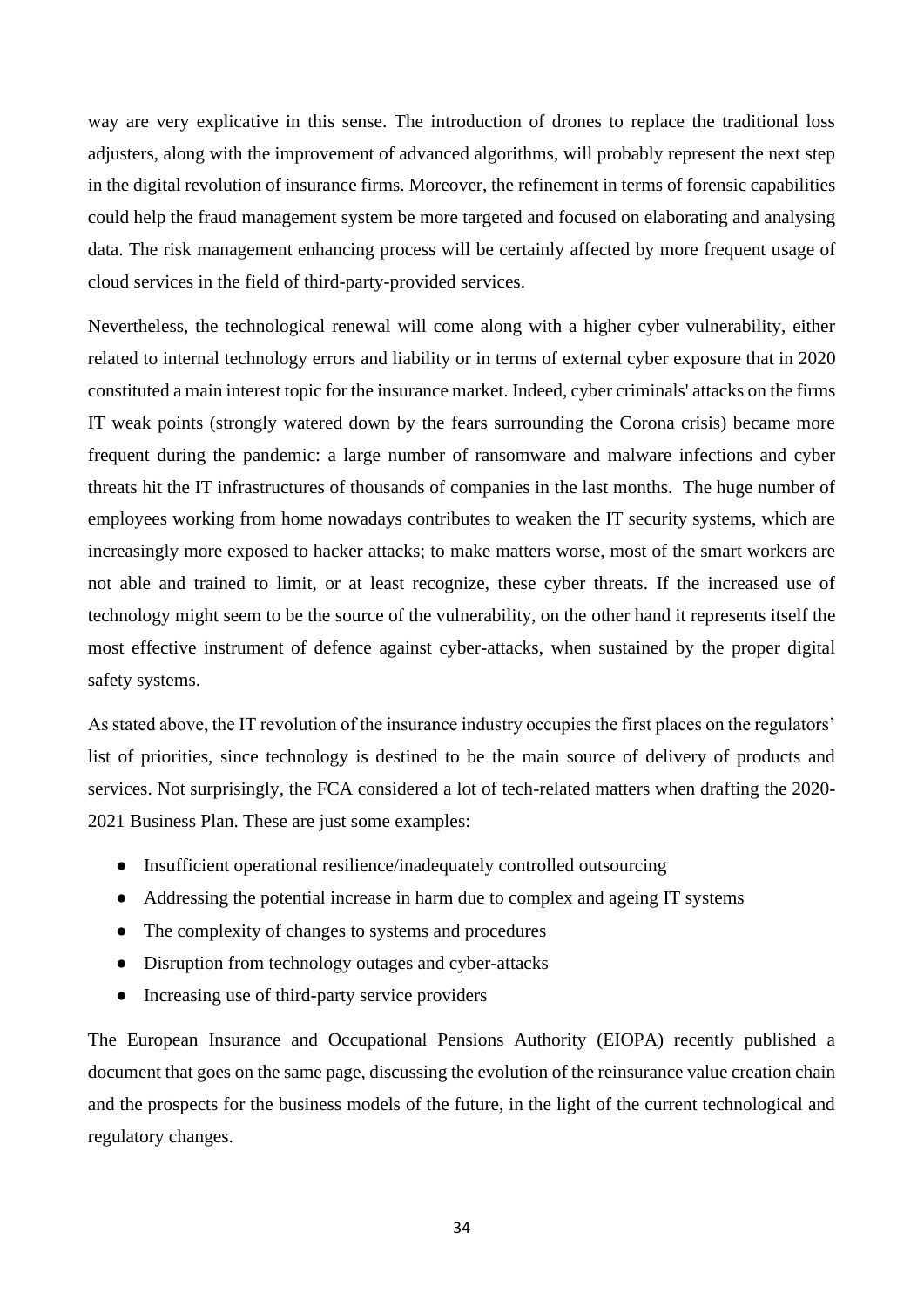### <span id="page-34-0"></span>**2.1.2 New and renewed products**

The stringent focus on digitalization will necessarily lead to a more personalized and flexible approach in terms of product design and offerings, including the further adoption of usage-based services. An enhanced ability in collecting and elaborating big data concerning the customers' needs and preferences will help insurers construct more targeted policies, that will be more likely to meet the clients' satisfaction requirements for sure. Besides the main idea of restructuring exiting products in terms of pricing and added value, the shock given to the industry by the advent of the Covid-19 epidemic will push the main insurance companies to build their future plans on new products and offerings that go beyond the historical tradition of the industry. Again, the digital component is bound to constitute the foundation of all these long-term projects. Many of the new products firms are experimenting in these days do not fall within the boundaries of the mere distribution of insurance and related infrastructure, but evolve consistently with the most imperative issues raised by the pandemic, such as income loss products, and go hand in hand with the tendency to push the limits widely shown by the most avant-garde Insur-Techs.

The parametric insurance is very explicative in this sense, as it constitutes the perfect example of a new policy format that is destined to conquer the market. A pre-defined amount of money is charged by the insurer whenever a pre-defined event occurs; the strong point of this product consists in the fact-based and automated nature of the trigger, which enables the possibility to provide a safe and easy payment without any need for loss adjusters.

On top of that, there is the possibility to collect precise and instantaneous data by linking insurance products to smart devices, such as telematics boxes in vehicles or advanced monitoring systems of commercial vessels. Such an approach could represent an extraordinary tool for insurance firms to develop innovative and swift pricing models and cheaper offerings.

Another critical developing area refers to the concept of "smart contracts", although in this case the perspective of a quick and worldwide growth is strictly tied and bound to the legal compatibility to the national regulatory framework. In addition to this issue, the risks (and related liabilities) that such arrangements may involve.

As it results evident, the common thread of all the innovations that are so strongly hitting the insurance market lies in the enormous potential inherent in the application of data sources within the context of business modelling and rethinking. If on the one hand a massive use of personal data is obviously limited by strict regulatory requirements and scrutiny, on the other hand the same FCA recognizes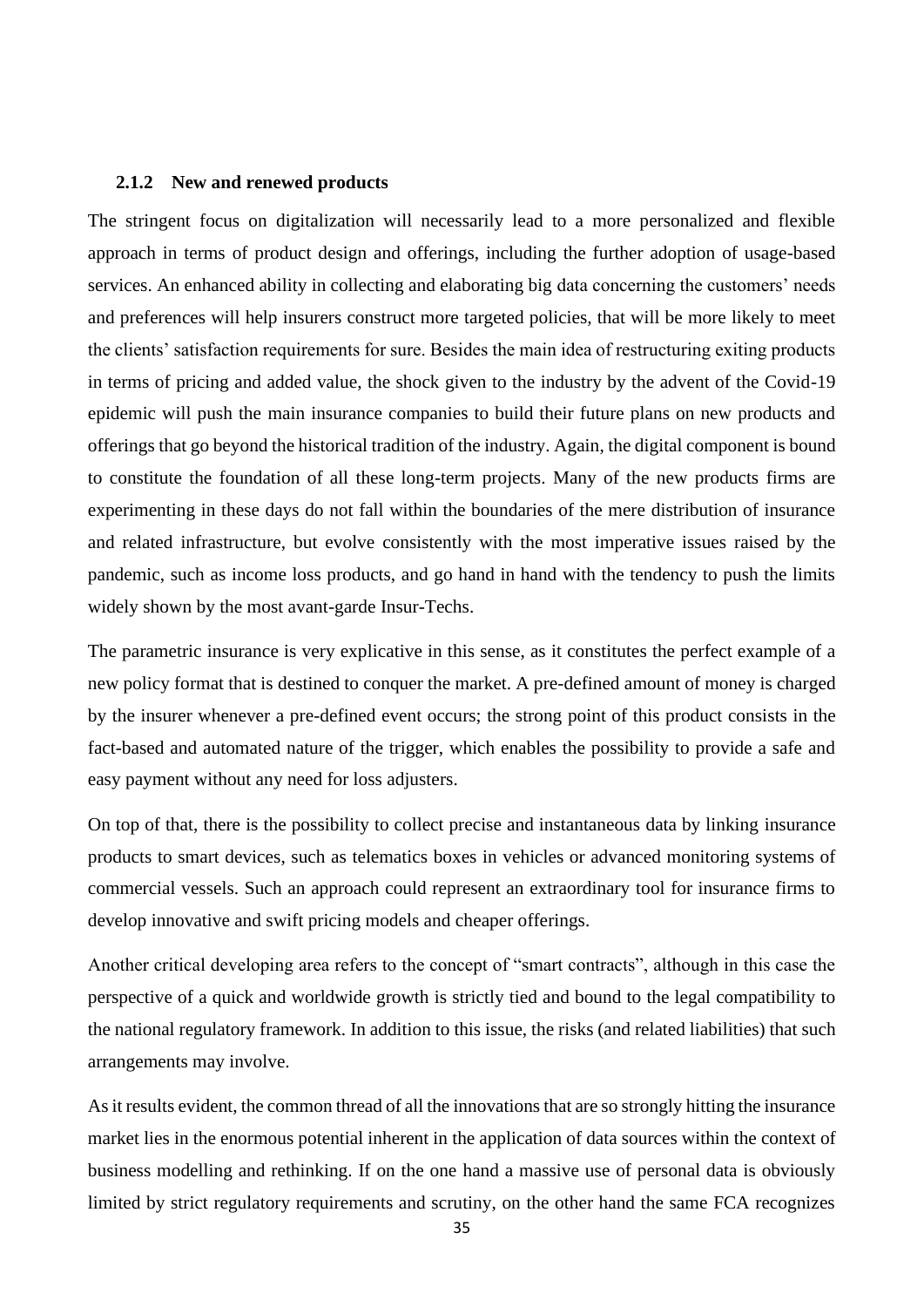data sharing as a unique chance to build up successful solutions to the issues of the insurance sector. The perspective of an increasing number of bespoke offerings, based on the client's financial lifestyle, brings us back to the idea of a digitally-driven personalization strategy.

There is no doubt that the range of insurance products will keep on growing in line with the technological development, but it is also true that, in case regulation does not keep pace with such a frantic innovation rate, insurance firms will be forced to take into serious consideration the potential risk implication of their disruptive strategies.

### <span id="page-35-0"></span>**2.1.3 Insur-Techs and labour market**

A recent study conducted by the McKinsey Global Institute previewed a 55% growth in the demand for employees with technological skills within 2030. Actually, the insurance market already experienced a significant rise in labour demand with regard to back-office positions. From today on, this increasing trend will keep on being observed in the insurance industry, especially for roles requiring outstanding digital and analytics skills, such as underwriting and frontline sales, but also claims and actuarial jobs.

Nevertheless, even if every UK insurance firm's top management would not hesitate to recognize the ineluctability of a digital revolution, most of them are showing some difficulties to reshape their workforce and adapt it to this running environment, even in advanced contexts like London, where talent and labour supply are historically not likely to lack. In order to deeply investigate the quality (in terms of technological skills) of the insurance workforce in London, the McKinsey Institute collected and reviewed the tech skill set of the UK workers of the sector and compared it to the results provided by an identical analysis conducted over peers belonging to other markets or working for firms which excel in technology. The study evidenced a staggering unbalance in terms of digital capabilities when comparing the British insurers with the worldwide average: only 30% of UK employees satisfies the requirements to be included into at least one of the six categories of tech skills owners, against the 60% registered by the insurers from the global tech giants. To make matters worse, the research revealed a clear and direct correlation between the overall economic performance of a company and the presence of analysts and employees with a certain level of analytical and digital knowledge within the same company: beyond a negligible number of small UK insurance firms, the higher the number of digital and IT experts a company boasts, the more performing it is.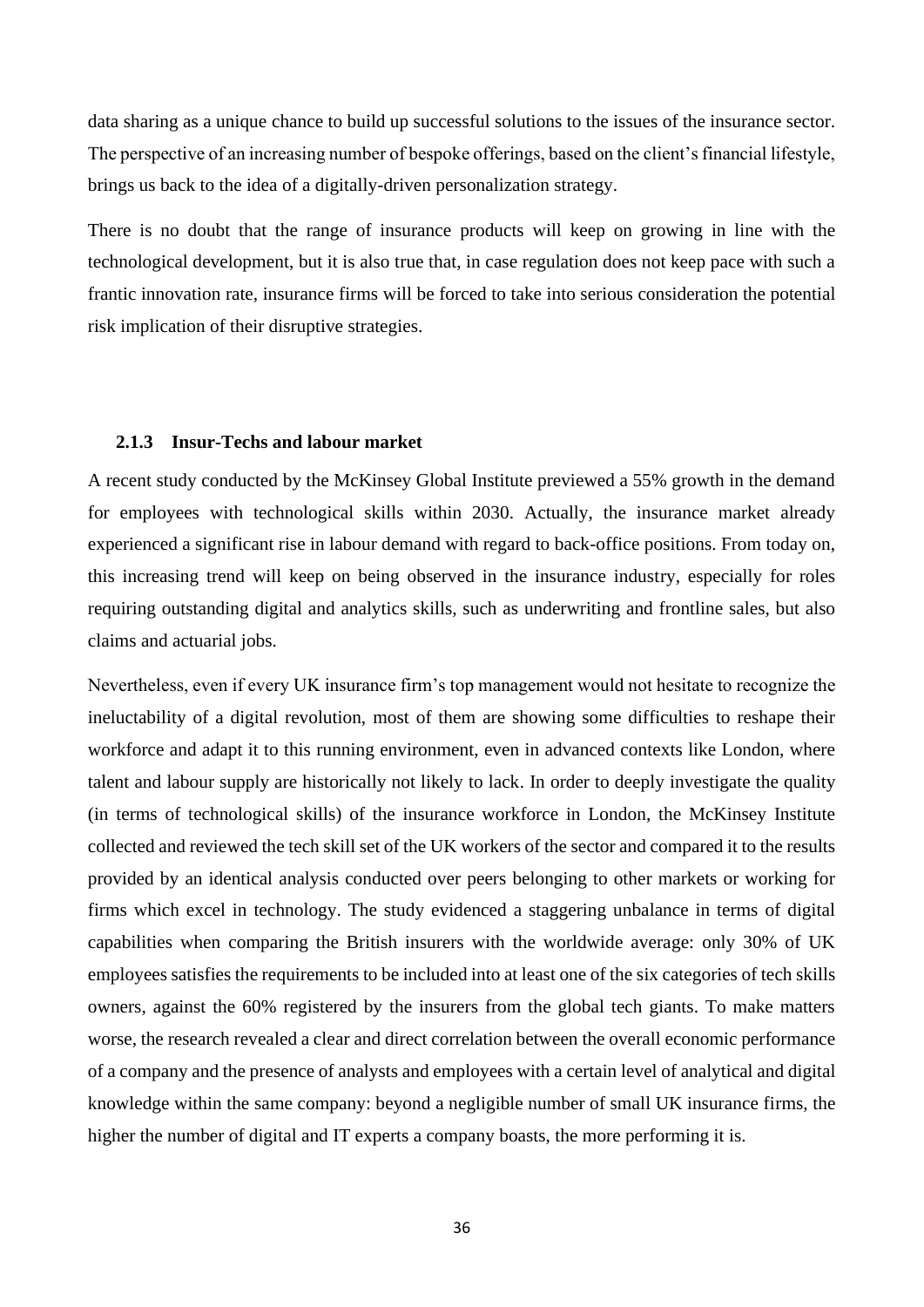The results imply that each insurance company that aspires to turn into a successful insur-tech should implement winning strategies to attract and retain the best tech talents in the market. Although it becomes apparent the link between a company's profitability and its digital and analytical resourcefulness, at the same time it is equally clear that the UK insurers are dangerously lagging behind in collecting these key resources. Keeping into consideration the sample of 32 insurance firms used by McKinsey's researchers, only 28% of employees count digital and tech abilities among their soft skills, and just 12% of insurers fill digital or analytics roles (e.g. data scientists, product managers, software engineers).

If one looks at these numbers in comparison with the opposite reality of the global technology giants, the overview of the British insurance landscape becomes pretty critical. The percentage of employees from best-in-tech tech giants that have any digital or analytical skill equals 56%, while 30% of them work in digital or analytics positions.

Shifting the focus of the analysis towards the different sets of skills owned by the professionals of the insurance sector, it can be noted that the best-in-class personal lines insurers occupy the top of the list ahead of the more traditional insurance carriers. The insurance brokers fall even further behind: only 18% of them can boast skills in digital and analytical fields, and the ones who actually work as tech analysts or digital experts are even less (6%). To sum up, the results suggest that insurers and brokers ended up chasing both the employees from the tech giants and the category of the elite personal-line insurers, whose pace of innovation seems to be relentless.

### Employees<sup>1</sup> with any digital and analytics skills,  $\%$



Source: McKinsey analysis

# **McKinsey** & Company

The composition of this bunch of digital and analytics skills is quite various and comprehends competencies of different nature. Nevertheless, most of them refer to the ability to collect, manage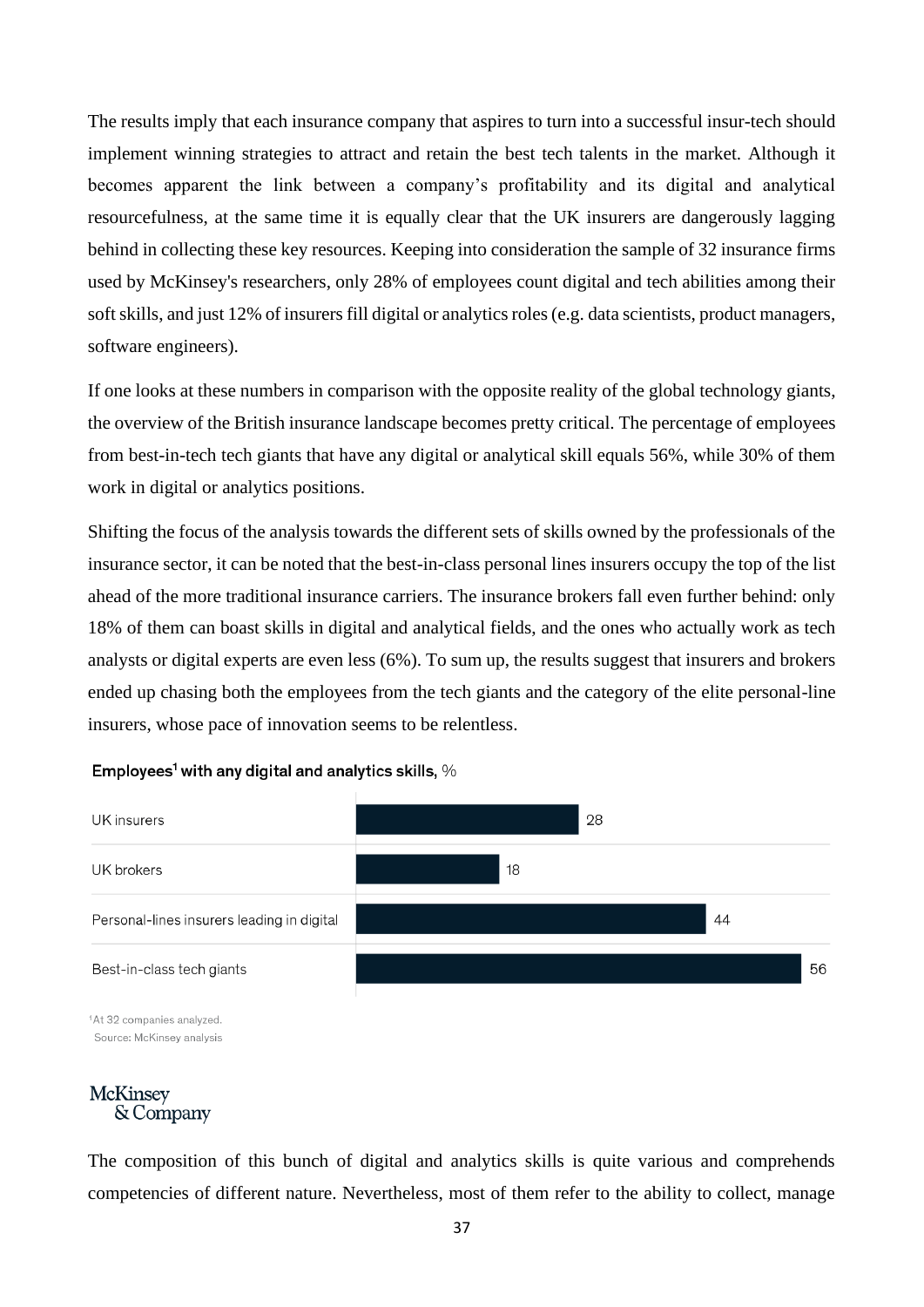and interpret significant amounts of data. Such is the case of roles related to data science, data storage, data engineering and data analysis, but also application and development, which generally imply programming back-end and front-end platforms or tools. In particular, being qualified and experienced in data analysis techniques represents a remarkable credit for every employee who aspires to master the insurance business model. Indeed, data management skills are crucial to deal with an always increasing customer demand, to enable each potential policyholder to know, understand, value and purchase products online and to keep up on the latest innovations in the insurance market.

### Employees in digital roles,  $1\%$



This includes software engineers, designers, product managers, and data and analytics roles at 32 companies analyzed. Source: McKinsey analysis

# **McKinsey** & Company

Another worthwhile finding from the McKinsey research is that, on average, digital and analytics insurers and insurance brokers have been in their workplaces for a longer period than the employees at tech-oriented personal-lines insurance firms. This figure could help explain the widespread perception of an asphyxiating, repressive and outdated culture within the insurance companies manifested by some millennial employees who have worked within and outside the insurance industry. Therefore, it is vital for most UK insurers to change course towards the most technologically advanced frontiers of 2021 insurance in order to disprove the generalized sensation of immobility and anachronism. Promoting stimulating job positions that are suitable to young tech analysts may help overcome this overall perception and shift the interest in a renewed, more challenging environment.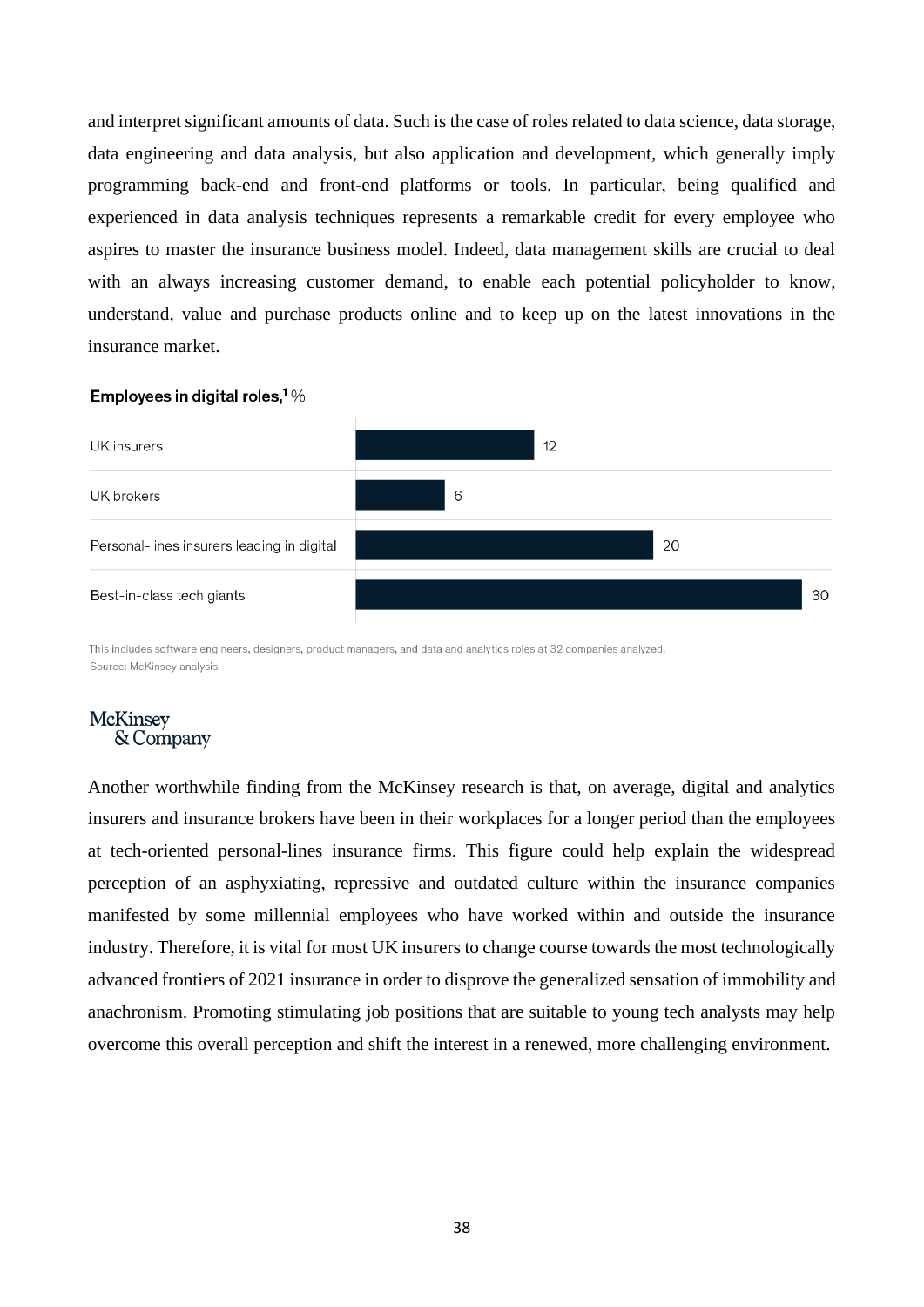### Average vears of work experience<sup>1</sup>



At 32 companies analyzed. Source: McKinsey analysis

# **McKinsey** & Company

The above analysis underlines not only the importance of recruiting young tech talent, but also the urgent need to enable the current insurers to collect the proper amount of skills and knowledge to face the new digital frontier, possibly by means of intensive training courses. Within this context, the decision-maker management of a UK insurance firm must succeed at building up a corporate culture that gives these talents the possibility to fully express themselves.

## **2.1.4 Insurance pricing and sectors**

The impact of the Covid-19 pandemic on the insurance price levels differs from industry to industry, moving from sectors with price increases to others where lowering prices were observed. To make an example, the motor market, already highly competitive and price-sensitive by nature, the reduced presence of vehicles on the road is going to lead to a lower number of claims, which would result in a general drop in premiums. On the contrary, in other industries the crisis is likely to generate even more pressure for an increase in prices: such is the case of the Directors and Officers (D&O) insurance premiums which are going to register a remarkable rise in prices (already growing even before the pandemic) as a consequence of a higher probability of claims. A similar reasoning applies for the reinsurance sector, which was experiencing a period of hardening after some years marked by overcapacity (demand for claims higher than the market supply) and that expects its rate increases to accelerate even further in the next months.

With respect to the renewal terms, it is highly probable that the policymakers (both insurers and reinsurers) will be mindful of the 2020 lesson, hence they will put in place all the needed caution to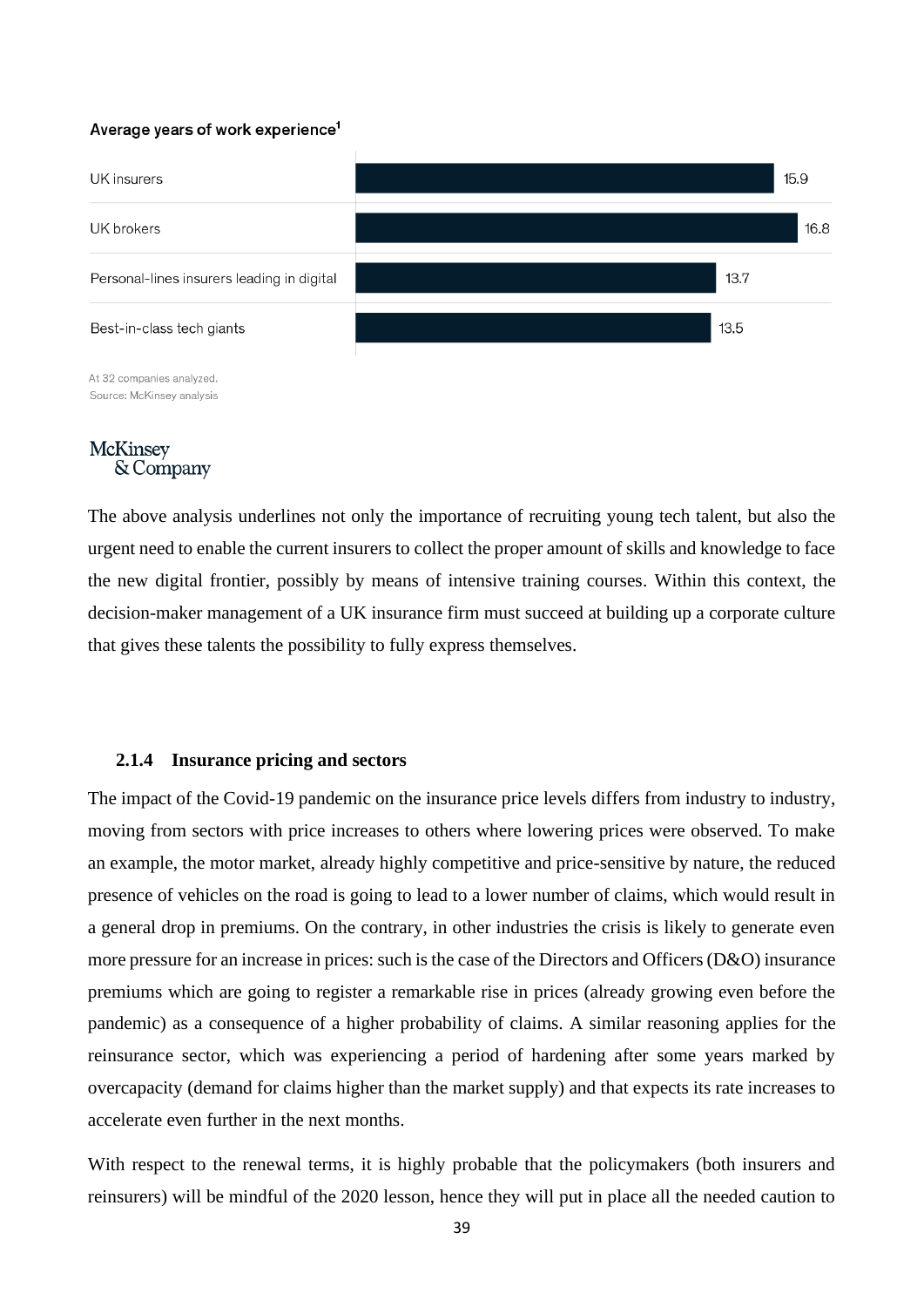prevent themselves to be taken by surprise in the future. What is crucial is to avoid "panic drafting" exclusions since there is the risk to exclude more than the necessary on the side of caution. Also, the higher premiums and stricter terms combo is going to generate commercial tensions between the market participants. The demand-side, composed of actual and potential policyholders, is going to claim better offerings in terms of price and comprehensiveness. From the point of view of the supplyside, there is no doubt that the Covid-19 pandemic affected the number of claims insurers had and still have to face: the restrictions that impacted the possibility and the freedom to travel and conduct normal business operations were the main discriminating factors in this sense. International personal travel was limited, physical events were cancelled, all lines of businesses (including the same insurance sector) were forced to convert to remote working; the health crisis quickly took the form of an economic recession when liquidity issues arose for each component in the value chain.

Specifically, these are the insurance lines that were hit the most during 2020:

- Event cancellation insurance,
- Credit insurance.
- Travel insurance.
- Health and life insurance,
- Business interruption insurance.

Looking to the future, even when employees will have been physically back at their workplaces and the whole economic cycle will have adapted to a new normal, businesses will be still trying to absorb the negative impacts of the pandemic. Furthermore, they will have to learn to live under the constant threat of further Corona waves and related limitations, not to mention lockdowns. This sad awareness is going to be reflected on rising liability insurance claims. Listed below are just some examples:

- Public liability,
- $\bullet$  D&O.
- Employers and employment practices liability.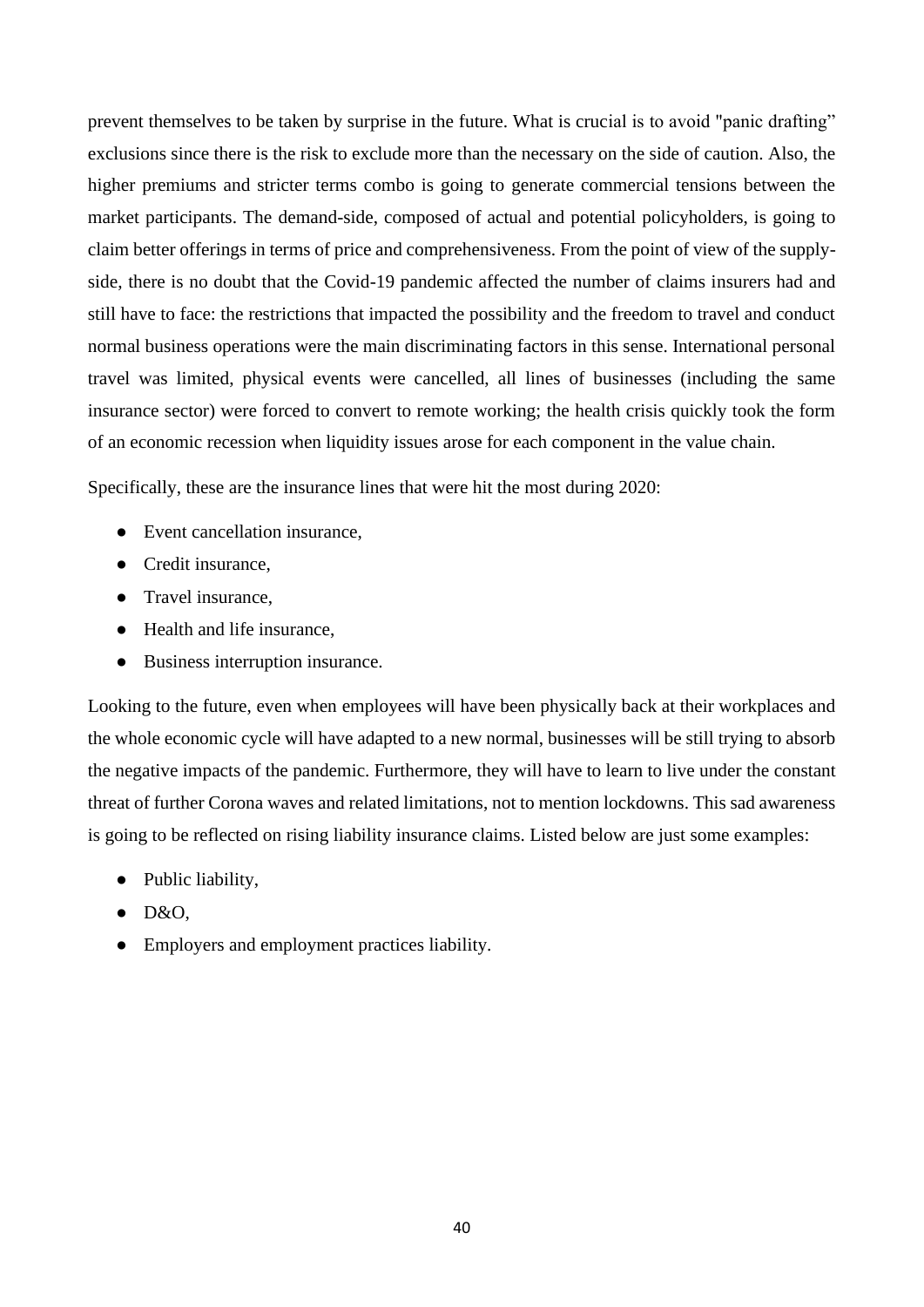# **2.1.5. Some law-related considerations<sup>23</sup>**

As is easy to understand, legal disputes originate from the refusal, by the insurer, to grant the coverage to the damaged policyholder. Very often nowadays the parties involved opt for a resolution for arbitration, without resorting to the judgment of the public courts. In fact, mediation and the other  $ADR<sup>24</sup>$  constitute a valid and reliable way to get to the resolution of a dispute and, considering the current restrictions, they are adapting (in alignment with the traditional justice system) to a remote working approach. All small entities, including businesses, consumers and charities can also make complaints to the Financial Ombudsman Service (FOS), enabled by the Parliament in 2001 to resolve disputes in a fair and impartial way.

In this hard time, a lot of policyowners are sharing the need to assert their own interests by making claims against policymakers. As a consequence of the similar nature of such claims, some policyholder action groups are being formed, in order to benefit from a double advantage: a resource sharing system and an increased pressure (further enhanced by the media and the public opinion) on the insurance industry.

With regard to the insurance business lines listed in the previous paragraph, the sector of business interruption insurance turned out to be the most characterized by a phenomenon of claims aggregation. In the end, this joint approach can flow into collective legal proceedings against policymakers; such actions are not unlikely to be sustained also by third-party litigation fundings. A large number of proceedings in the field of non-property damage business interruption by Covid-19 convinced the UK Financial Conduct Authority (FCA) to undertake an urgent test case, by looking for and collecting all the recent court declarations about causation and coverage matters. The FCA initiative aimed to shed some light on the legal framework regarding coverage issues, albeit it did not succeed (it was not supposed to, though) in ruling out with respect to all the individual claims beyond the scope of the test scope. Another issue the FCA tried to investigate refers to the late payment of claims, an issue that is ruled by the 2015 Insurance Act, specifically under section 13A. the provision states that the insurer who faces claims payments is required to charge the sum due within a reasonable time, on pain of an additional payment for damages, as it is reported below:

"(1) It is an implied term of every contract of insurance that if the insured makes a claim under the contract, the insurer must pay any sums due in respect of the claim within a reasonable time. (2) A reasonable time includes a reasonable time to investigate and assess the claim.

<sup>23</sup> What is treated in this subparagraph will be analysed more in depth in chapter 3 and chapter 4. 24 ADR stands for Alternative Dispute Resolution and generally includes mediation (including conciliation), negotiation, arbitration and collaborative law.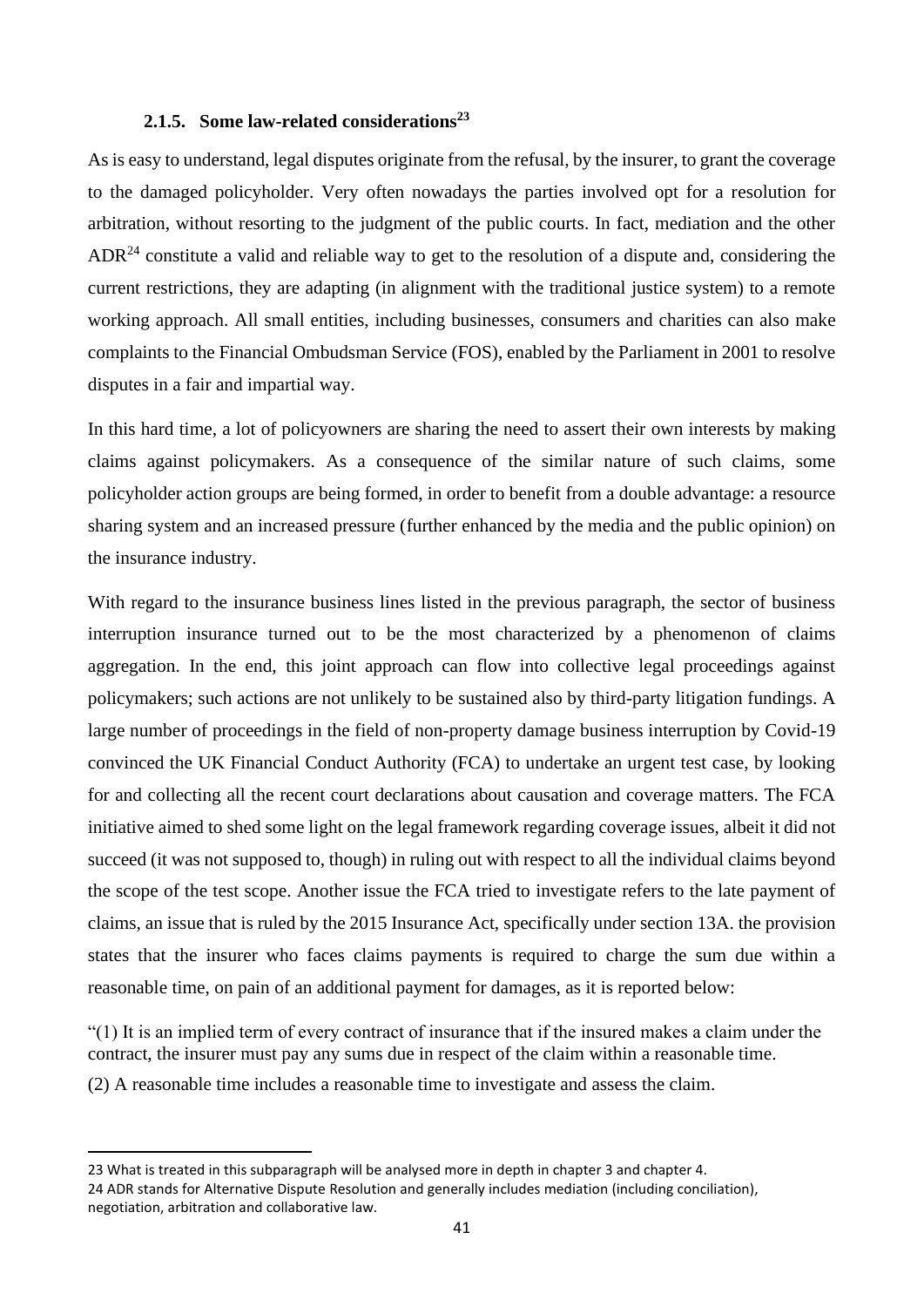(3) What is reasonable will depend on all the relevant circumstances  $[\dots]$ ."<sup>25</sup>

It is evident that such a provision leads to confusion in a period marked by a health emergency, which can definitely be seen as a "relevant circumstance" the payment term is going to be affected by.

If the long-run economic implications are destined to stay under the shadow of mystery for a while longer, both equity and bond markets were immediately impacted by a peak of price volatility. As previously anticipated for insurers, this unstable environment represented a big issue for insurance regulators as well. They were immediately aware of the necessity to promptly review risk, capital assessments and thresholds on the basis of the latest developments caused by the pandemic. Fortunately, the Prudential Regulation Authority (PRA) has found out that the UK major insurance firms were properly capitalised when approaching the Corona crisis, so that it was determined to keep the aggregate solvency ratios around 150%. Moreover, other elements contributed to limit the impact of such market fluctuations: it is the case of some counter-cyclical adjusting provisions in Solvency  $II^{26}$ , like the Volatility Adjustment, the Matching Adjustment, the Standard Formula Symmetric Adjustment Of The Equity Capital Charge and the Traditional Measure On Technical Provisions (TMTP). Nevertheless, in order to avoid some elements of Solvency II to be misleading or misinterpreted, the PRA opted to provide guidance about the Authority's vision of the treatment of covenant breaches and about its position on the insurers' internal ratings issue and suggested insurance companies recompute their TMTP taking into consideration the substantial changes in interest rates. In the meanwhile, many UK insurers (with a special mention for the London-quoted Lloyd's and the Bermudian) are taking benefit from such market movements in raising new capital through equity issues, aiming at getting ready to exploit profitable market opportunities in the future, hardening rates above all.

The just outlined situation, characterized by an apparently solid regulatory framework, may suggest that the current crisis is quite unlikely to generate distressed situations that could shake the M&A activity in the future. Even if some solvency-related or regulatory concerns arose, the PRA seems to be well-equipped to intervene successfully. However, in the long run, the aftermath of the crisis, combined with a prolonged period of low-interest rates, may prompt some large insurance firms to seek value-additive synergies through mergers or acquisitions, not to mention the disposal of unprofitable business divisions in case they wanted to pursue a niche strategy. Within the M&A context, the private equity intermediators are going to be the most urged operators by such an enterprising environment. The perspective of very low, perhaps negative, interest rates may

<sup>25</sup> Source: legislation.gov.uk

<sup>26</sup> More about it in the last paragraph of the chapter.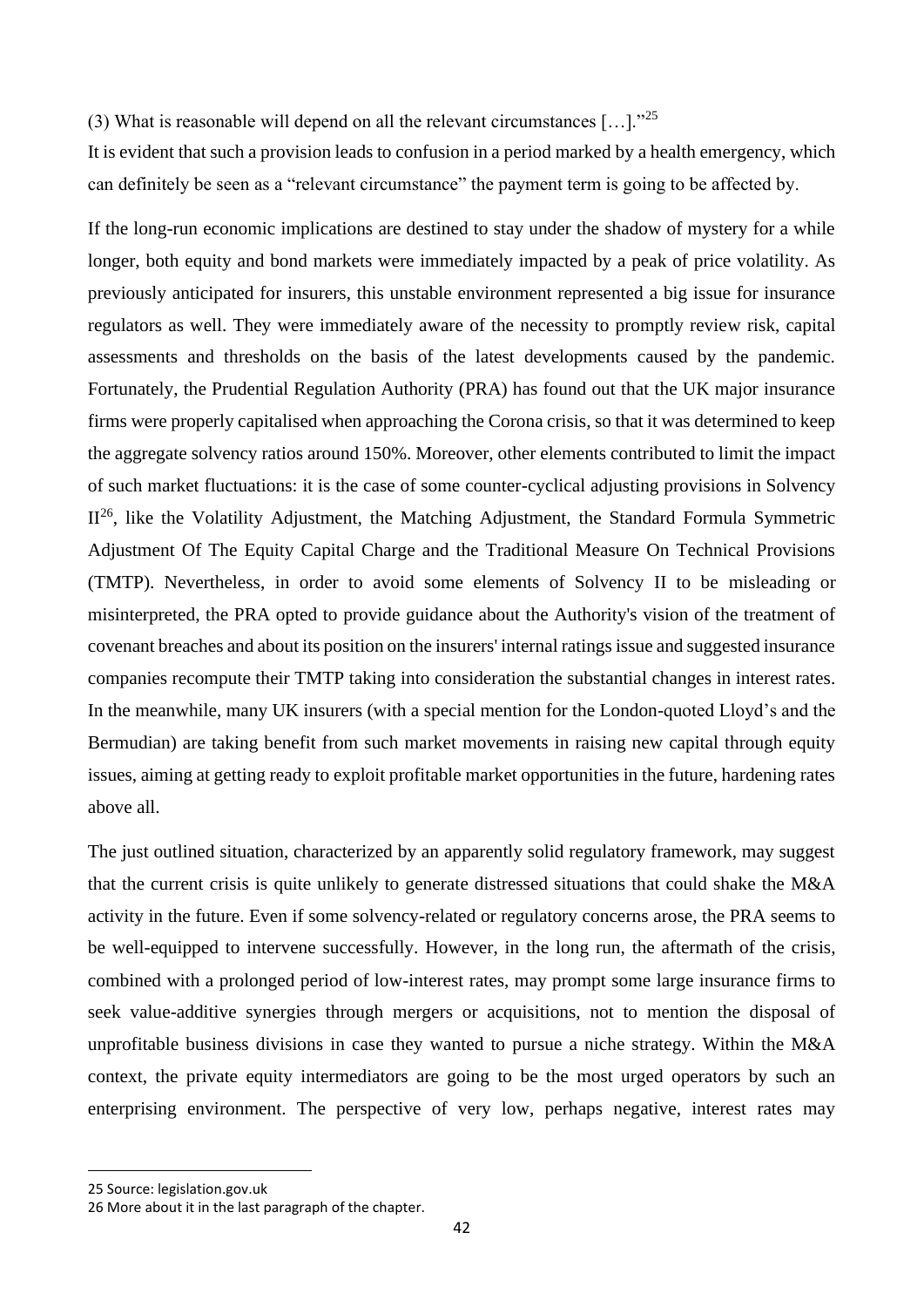encourage insurers to tack on illiquid long-term investments (e.g. debt portfolios, infrastructures, private equity funds) since they usually ensure higher yields than more conventional risk-averse investments.

As is briefly mentioned above, it is vital to not undervalue the weight carried by mass media over the insurance market. In the last months, the increasing number of claims and related disputes contributed to shaping an adverse public opinion, partially generated and sustained by a sort of aggressive press reaction. Although some circumstances tied to the pandemic seemed to constitute valid reasons to explain a claim denial, the common impression among consumers is that all insurers tend to reject any claim, even the lawful ones. It is then reasonable that such an overriding prejudice may have influenced some considerations by the same FCA, which blamed the policymakers for refusing to pay any claim in a generalized sense. This probably helps explain the insurers' low expectations when trying to object to undue claims. To make things worse, the mismanagement of many Covid-19 related claims badly affected the reputation of the whole insurance system, also considering that, even before the pandemic, both individual consumers and  $\text{SMEs}^{27}$  did not look favourably on it.

How did policymakers try to handle the situation within the different insurance sectors? The motor insurance, to make an example, opted to reimburse its customers for all those policies made ineffective by the traffic stop. Other companies belonging to the sector, at the very least, showed understanding to little premium adjustments that could meet the demands of customers who are driving less due to force majeure. The exponents of the life insurance industry did even better in managing such reputational issues, even though in the last period they have been subjected to press attacks because of some delays to applications for medical personnel's life insurance policies. Commercial insurers, instead, seemed to be behind in the reputation management path. Following the lead of the other insurance realities, it is vital that, at the time of policy renewals, they will be able to combine the open-mindedness and foresight of properly preserving their costumers' value and the precaution of limiting exclusions to what is strictly necessary. Policyowners will indeed push to remove exclusions in sight of further potential pandemics. With respect to the ongoing claims, proactivity and constructive collaboration are the main ingredients to quickly get to an effective and lasting rehabilitation of the sector.

<sup>27</sup> The SME acronym usually refers to small and medium enterprises.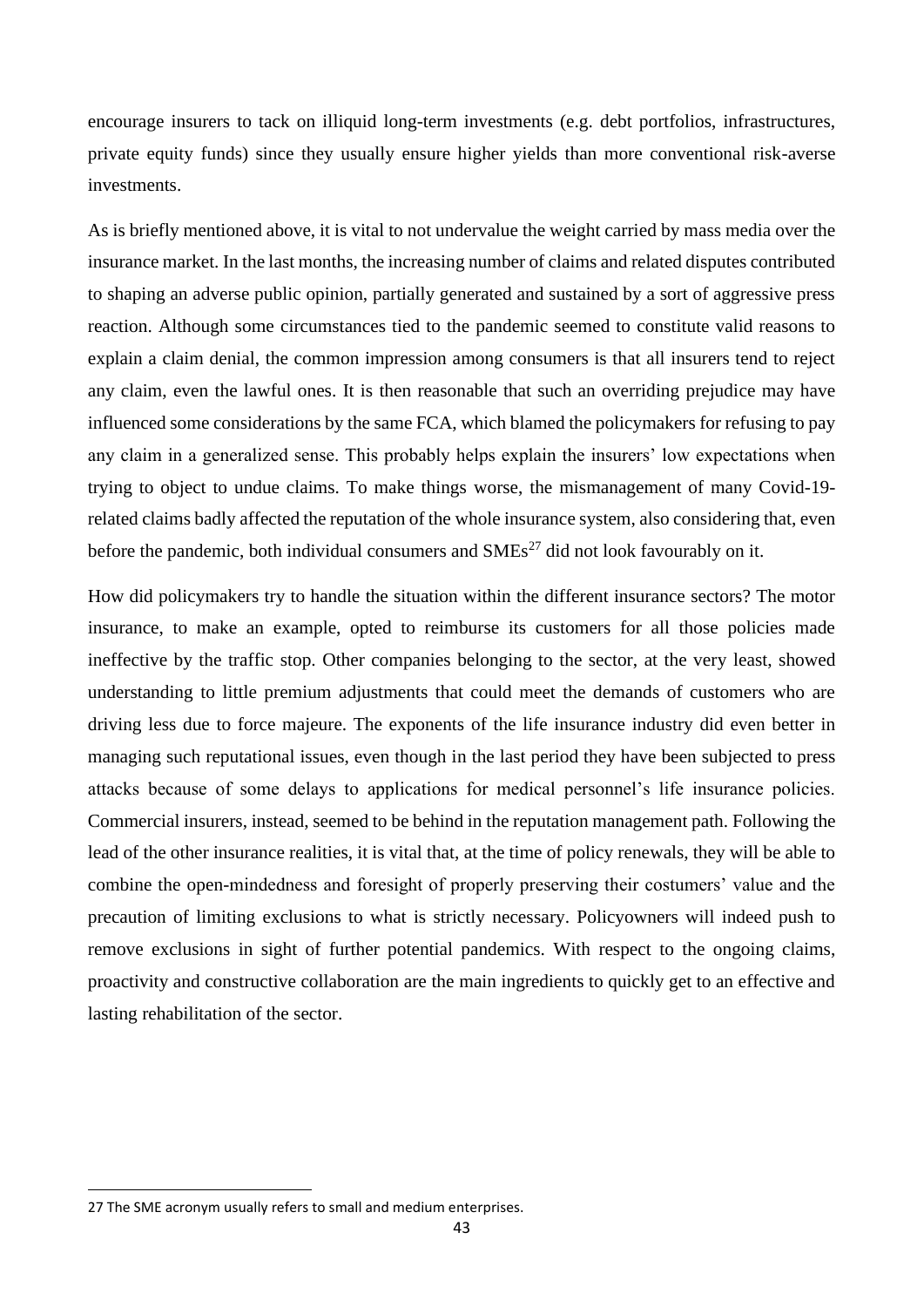# **2.2. Regulatory and legal changes in the UK**

## **2.2.1. An insider's testimony**

"In terms of changes to regulation and the Black Letter Law, however, I suspect there is not going to be a huge amount of difference. Other than the potential bringing in of new vehicles such Pandemic Re, which may have some regulatory impact depending on how that is funded and operated. And the FCA may take a different view on this, but we will have to wait and see what's coming out of those test cases."<sup>28</sup>

These words belong to Gavin Coull, member of the executive committee at London Forum Of Insurance Lawyer (FOIL), who also investigated the possibility that some pandemic-related insurance disputes may be presented to the Supreme Court, assessed the potential impact of such judgments on the domestic market and remarked the chance of some cases being settled by the reinsurance industry. With respect to both direct insurance and reinsurance realities, Coull's conviction is that the market is going to assist at a tightening of terms and conditions. It is always more evident, in fact, that whether claims have been covered or are still outstanding, many policy draftings are fatally affected by some legal vacuums of the system. He believes that, although similar regulatory inefficiencies can be positively exploited by the parties, uncertainty is never recommendable to the market and within this context brokers' responsibilities will gain in importance, as they will be essential in their role of promptly communicating any remarkable changes to the clients. As intermediaries, "brokers will see that they are caught in the middle. They have a big role in, firstly, saying to their insurers what their clients actually want cover for and communicating that specificity but also in reporting clearly to their clients what insurance is actually on offer, and available to them. And that will include letting them know that times have changed since 2018/2019. The market is its own creature and is ultimately a commercial enterprise."

Coull's belief is that the current crisis did nothing but strengthening the figure of the insurance broker, who are slowly seeing their duties and responsibilities being always more defined. These hard times also evidenced that most of the buyers (including entrepreneurs from the SME sector) approaching insurance products lack in knowledge and experience: usually, they merely provide the intermediaries with their company's financials and insights and rely completely on brokers' professional advice<sup>29</sup>. Probably, in such a complex economic environment, policyholders as well as insurers would better

<sup>28</sup> Source: www.insurancebusinessmag.com

<sup>29</sup> More about insurance brokerage along the entire chapter 3.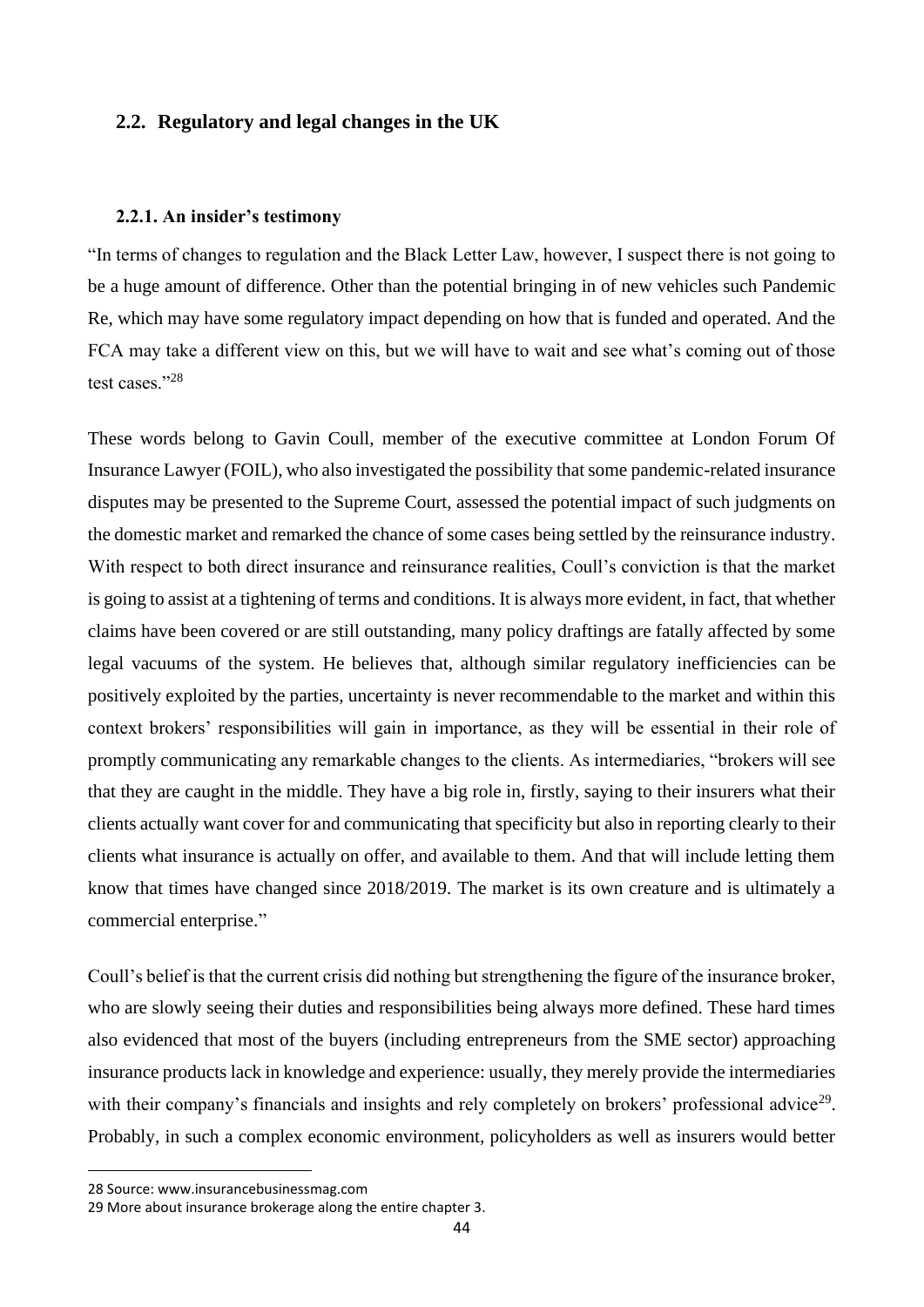invest in their own financial services education, to avoid trust from being their unique weapon against unexpected shocks.

However, Coull seems to be pretty confident in the industry's capacity for resilience and places trust in the future of insurance. Its chances of bouncing back from the deep crisis it sank into lay on extensive capital raising strategies and, eventually, on the ability of the reinsurance agents to exploit the opportunities generated by the hardening conditions of the market. If, as widely treated, the whole insurance industry will have to deal with the disappointment of many customers, on the other hand the pandemic will have the effect of help commercial policyholders understand the huge importance of the insurance and reinsurance sector. This represents a crucial step to start overcoming the widespread view of a business interruption policy just as a "sleep-easy" purchase for the most riskaverse entrepreneurs. Filling the already mentioned legal gap, instead, is going to be a much more demanding challenge.

"Alongside the significant negatives [of this crisis] for individuals as well as the markets, with this, as with all things, you have to embrace the changes and opportunities that come with this and that's what the market has always done."

The current crisis is going to bring with it a disrupting wave of innovation and modernization. The whole UK insurance industry, in the footsteps of the Lloyd's of London's digitalisation plan<sup>30</sup>, must pursue development policies in terms of remote working adaptation and claims management. Nevertheless, the London market is a very peculiar one, as it is characterized by the strong sense of heritage of its participants, which implies that the future insurance dynamics will be still based on face-to-face relationships and ongoing long-term interpersonal linkages.

# **2.2.2. Regulators' activity and support**

The FCA and the PRA, the two main regulatory authorities in the UK insurance context, took action immediately face to the biggest concerns arising from the pandemic, by trying to intervene at the same time in support of both policyholders and policymakers. The challenge consisted (and still consists) of protecting the lawful interests of the formers and ensuring their fair treatment, without undermining insurers' credibility and bargaining power. The European counterpart of the two named

<sup>30</sup> More about it in the last paragraph of the current chapter.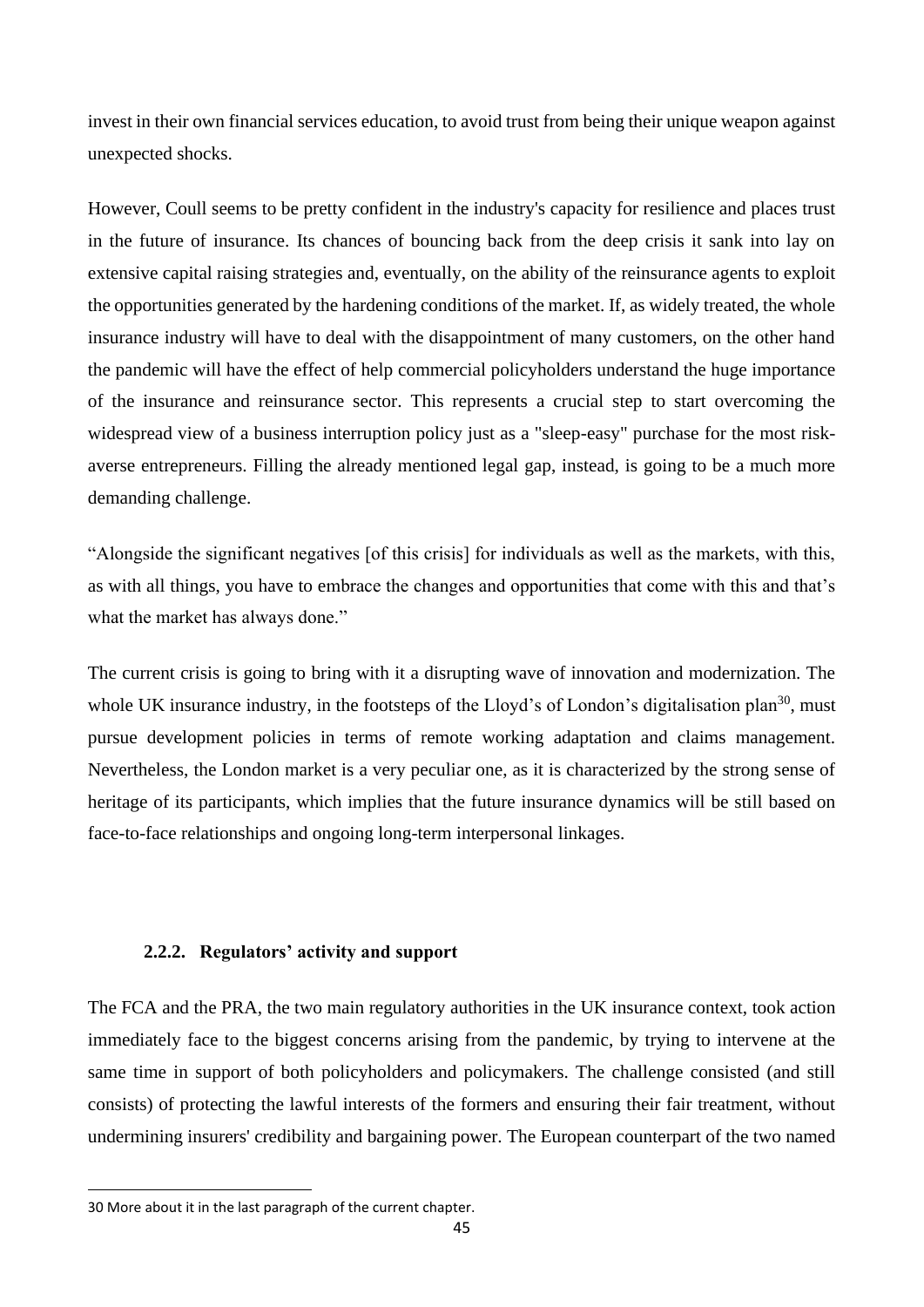above, the EIOP $A^{31}$  similarly set to work to absorb the effects of the economic recession on the insurance market components.

In the first place, both regulators focused on what they identified as major priority issues, namely firms' business continuity, capital preservation (and restoration) and contingency planning. This last target refers to the operational risk assessment of insurers and the management of a product delivery business model based on remote working tools. The PRA (and the EIOPA) solicited UK insurance firms to act to preserve their capital resources, especially by urging them to pay particular attention to the payment of distributions and to their remuneration policies. Simultaneously, the regulatory authorities decided to put in place some measures to assist firms in implementing the necessary operational changes. These are some:

- Enhanced flexibility with the notification requirements of senior managers' responsibilities.
- Extended deadlines for the submission of several regulatory documents.
- Flexibility with the use of electronic signatures on those documents.
- Enhanced transparency about the treatment of loans and unrated assets.

# **2.2.3. Customer-oriented initiatives**

The FCA for the UK and the EIOPA for the EU have released a list of recommendations about the topic of the fair treatment of customers. Such guidance met the expectations that wanted the insurance sector (including the emerging reality of brokerage) to provide clear communications with its clients and highlighted the importance of demonstrating flexibility in drafting new and renewed policies and defining payment deadlines. The regulators have also encouraged insurers to review their products (and the related issues that may arise) to guarantee an appropriate value proposal to the customers. Furthermore, all insurance companies have been exhorted to intervene in case they detected any relevant change in their risk profile or whenever they realized to be no longer able to provide some benefits. The FCA's guidance in question took effect on June 2020 and is expected to be reviewed every 6 months to assess whether is still appropriate or even necessary.

<sup>31</sup> Acronym of the European Insurance and Occupational Pensions Authority.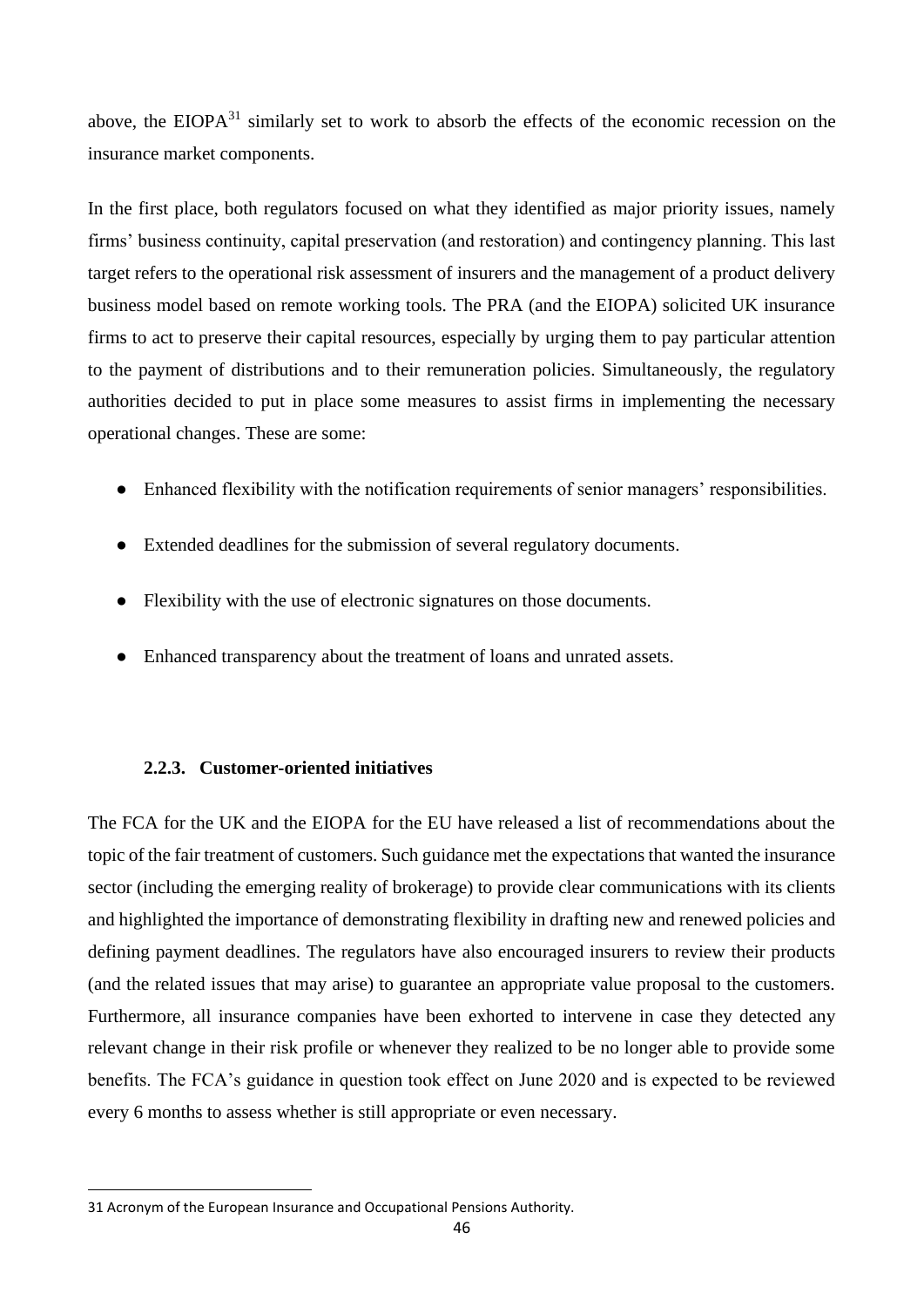## **2.2.4. The future regulation: pandemic impact and expectations**

With the purpose of letting the insurers and the regulatory authorities focus completely on the current crisis, a quite large amount of pre-determined FCA and PRA initiatives have been temporarily set aside. At the end of the emergency, when it will be the moment for such projects and measures to be back on top of the priority list, it is highly predictable that these will be reviewed and redrafted in the light of the aftermath of the pandemic. Above all, the measures dealing with operational resilience targets are going to be significantly influenced. The first document about the operational resilience in the financial services sector was released in December 2019 (just before the pandemic exploded) in the form of a joint consultation by the Bank of England, the FCA and the PRA. In the first place, the deadline for the comments had been fixed to the following April; the advent of the pandemic had it move to October 2020, but the regulators took time until the end of the current year for the effective implementation of the measures. The priority role assumed by the topic of the operational resilience in the minds of the regulators was openly declared even by the PRA Executive Director of Insurance Supervision Charlotte Gerken, who, during her speech<sup>32</sup> at the Association of British Insurers held in the last May, referred to:

- the utter unsuitability of some disaster recovery plans made evident by the today effects of the recession;
- the urgent need to develop proper digital infrastructures that can support large-scale remote working and at the same time meet the basic security requirements;
- the importance of cyber risk management;
- the unfamiliarity of most of the firms with the operational and financial resilience basis fundamentals.

The PRA is also currently working to define the terms of the Operational Resilience Reporting, a set of information that all insurers impacted by operational incidents must deliver to the regulatory authority. Another important point touched by Gerken and which the FCA and the PRA are very concerned about is related to the risk management of third-party services providers. It is probable that

<sup>32</sup> Source of the entire original speech: https://www.bankofengland.co.uk/speech/2020/charlotte-gerken-speechprudential-regulation-association-of-british-insurers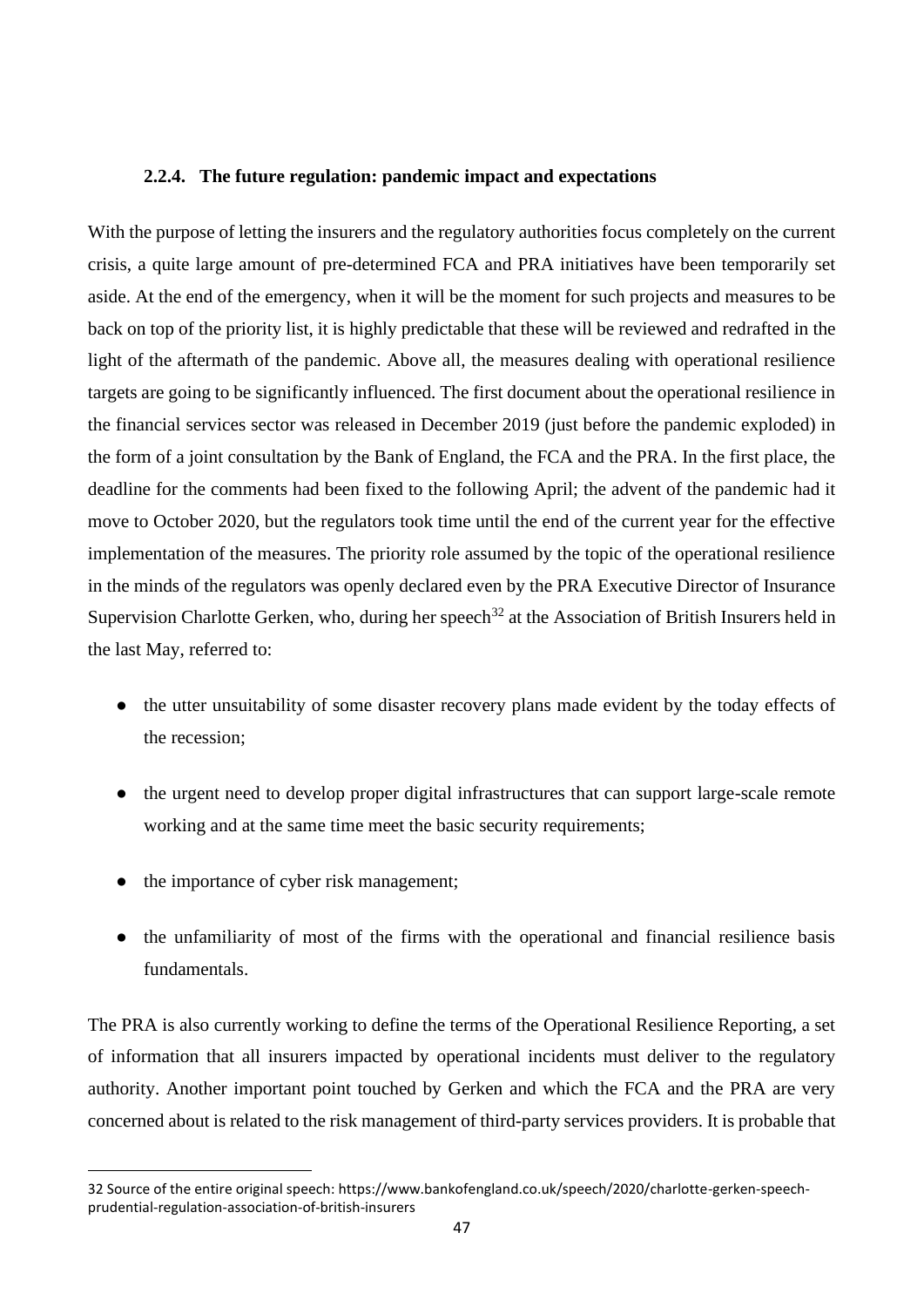this trend of considering the impact of the shocks in relation to the binomial insurers-providers will be confirmed in the next future.

# **2.3. Actual cases: Solvency II and Project Blueprint Two**

## **2.3.1. Solvency II**

The EIOPA recently declared that it is going to review its Solvency II capital regime, by considering the effect of the crisis on the insurance environment. All the components of the industry, indeed, have been heavily impacted by the ultra-lowering of interest rates that reached the below-zero threshold, which affected the profitability of any potential investment. This resulted in the trend, showed by EU insurers, of holding capital rather than focusing on long-term policies. In these market conditions, the regulator decided to rethink some terms of the regime so that they could be readapted in view of the new pandemic-related issues, especially those concerning capital requirements and interest rate risk.

But, taking a step back, what is the aforementioned Solvency II regime? Originally, it was published five years ago after several agonizing months of negotiations and delays and it was seen as the first real operational revolution of an excessively bureaucratic system. Before it was launched, policymakers were strongly complaining that the current regime did not encourage enough the exploit of long-term investment opportunities and limited the industry development through stifling and useless reporting requirements. Anyway, the insurance authority anticipated that the Solvency II would have represented an additional evolution of the previous regime rather than a disrupting revolution. The same philosophy holds for the last regime revamp, as the EIOPA's chairman Gabriel Bernardino's words testify:

"The proposed changes would ensure that Solvency II will continue to be a credible and fit for purpose regime, capable of protecting policyholders and contributing to market stability even in stress situations."

Beyond the attention the regulator pays on the effects of decreasing interest rates, the new adjustments are also thought to support the recovery of the most distressed insurers and to protect their interests even in case of bankruptcy, by providing them with pre-emptive guarantee schemes. However, the industry has shown more than some perplexities on the actual effectiveness of the proposed changes, still disappointed by the poor results generated by the original Solvency II. The insurers' position can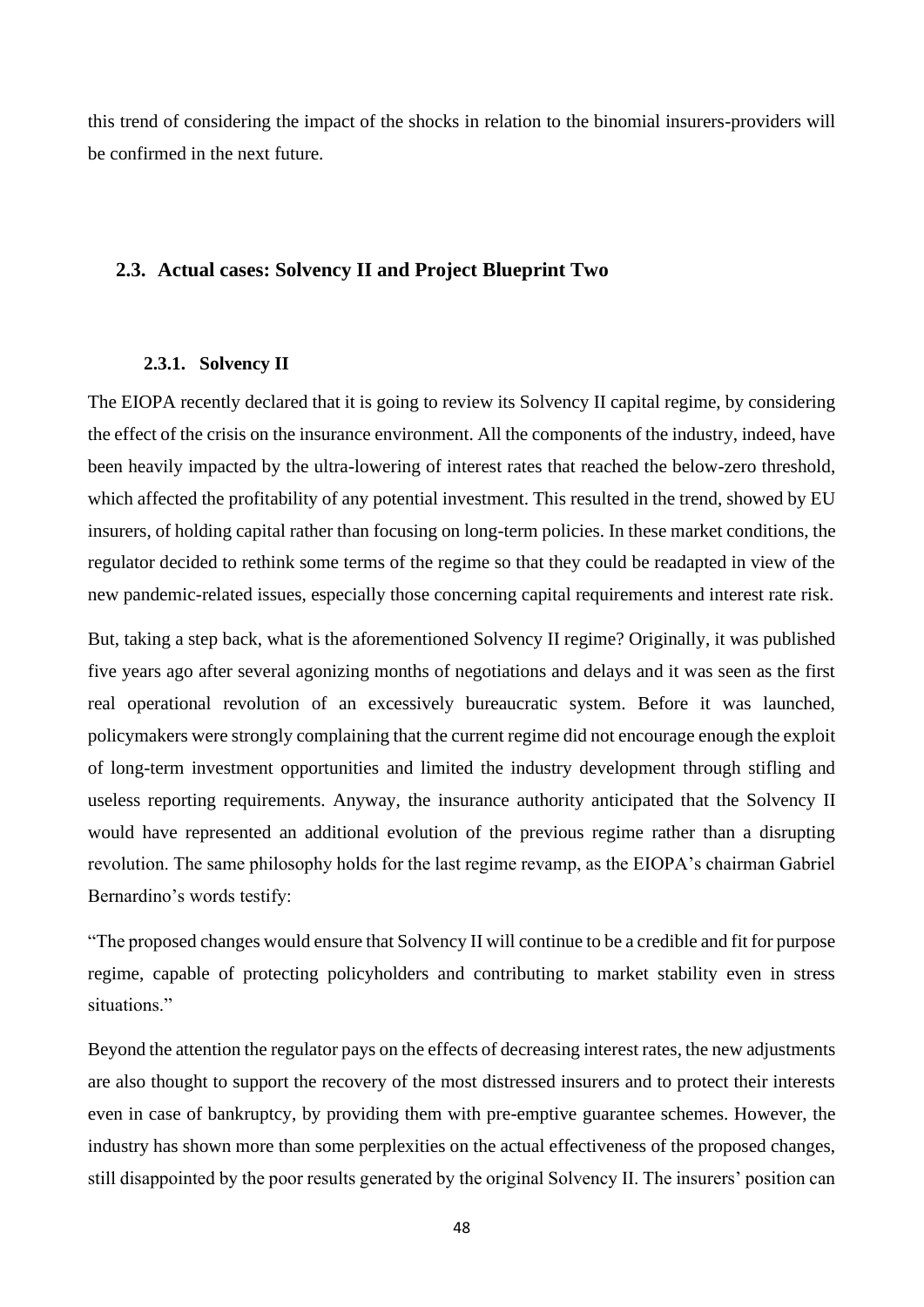be resumed by the words of the Insurance Europe deputy director-general Olav Jones, who affirmed that the EIOPA's advice "would, in the long run, result in a less competitive European insurance industry that could invest less in the economy and provide fewer long-term savings products and offer lower returns to customers." Apart from insurers' worries, the final decision on the Solvency II adjustments will be up to the European Commission, the European Parliament and the EU Council and will be not disclosed before 2022, when the shape of the post-pandemic insurance industry is expected to be more defined.

#### **2.3.2. UK insurance between Solvency II and Brexit**

In the UK context the situation is different, given that insurers are no longer forced to pursue a community-based approach since Brexit's entry to application. In this respect, the UK announced its intention to interpret the regime and consider changes its own way. Actually, British insurers and regulatory authorities had long questioned the regime's suitability to the UK environment, especially referring to the Risk Margin section. in particular, since the very first introduction of Solvency II, most of the UK life insurers openly expressed their disappointment about two sections of the new regime: the risk margin one and the one determining the capital requirements for the riskier assets (equity, property, high-yield corporate bonds, etc…). They had argued that a drop in interest rates would have impacted too heavily on the insurance market, marked by large volumes of long-term liabilities: it comes obvious that the issue is more relevant than ever. If you add to this that the already mentioned risk margin has always been considered as excessively capital-intensive as well as other provisions too difficult to adopt, then it is easily understandable the UK intention to revise the EU rules. On the flip side of the coin, the vast majority of the non-life (mostly commercial) UK insurance stood up for the preservation of a sort of normative equivalence between the future UK rules and the EU Solvency II measures.

In the last October, the UK government proposed its personal review of the Solvency II norms, with the final purpose of developing the number and the quality of the available insurance products. In detail, the government published a call for evidence on this topic, encouraging all politicians to come up with some proposals for the revision.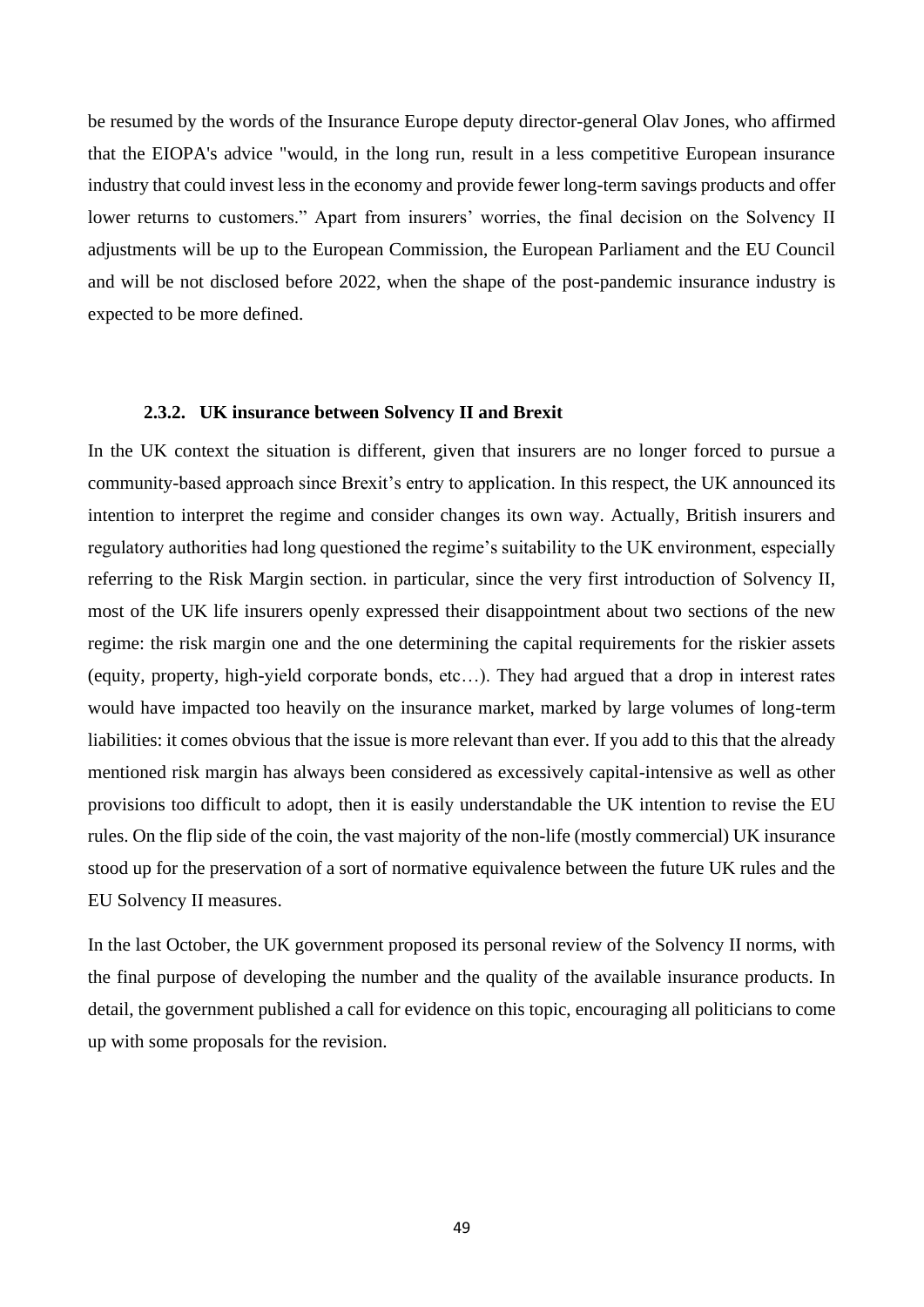"We are undertaking this review to ensure that Solvency II properly reflects the unique structural features of the UK insurance sector. By design, the current regime is tailored to the EU insurance sector as a whole but in several important ways, the UK insurance sector is different."<sup>33</sup>

The issue regarding the risk margin was considered as the most urgent one, hence it was put on top of the agenda. The original approach suggested by the regime was built on the concept of cost of capital; this computational line used to result in exorbitant margins for a low-interest-rate context where insurance companies were prone to sub-writing long-term liabilities (and related guarantees). Moreover, the risk margin approach presents the inner flaw of being highly sensitive to changes in the interest rate which it is inversely related to, adding uncertainty and stagnation to an already unstable environment (just like today's one). Consequently, the UK authorities proposed alternative methods that better fit the domestic insurance framework.

Another key measure subject to revision involves the Matching Adjustment (MA) mechanism, very common especially in the life insurance industry because it results in very efficient lowering the capital requirements referred to long-term contracts (e.g. the annuities). The MA, indeed, consists of a procedure that enables the policymaker to adjust the discounting risk-free rate in all those cases where the insurer manages a separate portfolio composed of assets with similar characteristics in terms of cash flows and ties it to an insurance obligations portfolio along its all lifetime. To make such a mechanism effective, regulatory approval is needed. As pointed out by the government, "an insurance firm that meets these conditions is less exposed to the risk of asset price movements, because the short-term volatility of asset prices does not affect its ability to make contractual payments on its liabilities as they fall due." In relation to the MA, the topics potentially subject to revision were basically three: the modalities of the regulatory approval, the technical computation of the adjustment and the criteria for the assets' eligibility, which tended to result too complex.

Below these two top-priority topics, the government agenda included other secondary points about the possibility of making changes in the following measures, all of which explained by purposes of adaptation and/or simplification:

• Solvency Capital Requirement (SCR): a series of adaptations aimed to a better alignment of the regime to the specific risk profile of the UK insurance industry (and the simultaneous

<sup>33</sup> From the HM Treasury "Review of Solvency II", October 2020.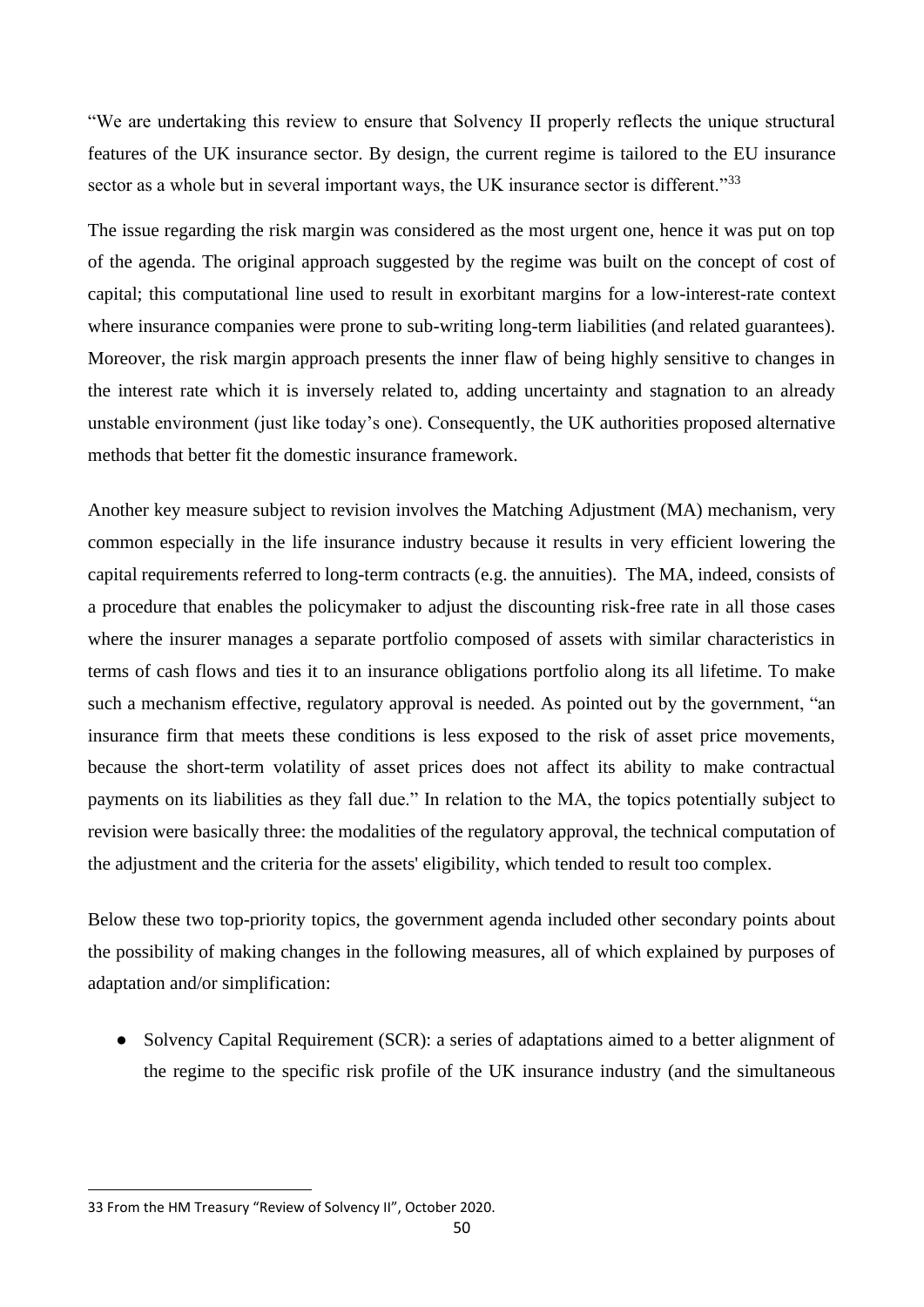introduction of a climate-change-related risk), including adjustments to the current regulatory approval procedure and the SCR computation.

- Branch capital requirements for foreign insurance firms: introduction of simplified branches for the foreign insurance companies, whose number increased as a result of the Brexit.
- Calculation of the Transitional Measure of Technical Provisions (TMTP): simplification of the procedure.
- Reporting requirements: simplification of several levels of reporting.

As briefly anticipated above, if the whole life insurance sector welcomed such proposals of revision, as aimed at reducing capital requirements and encouraging long-term sustainable investments, on the other hand the commercial insurers and reinsurers seemed to turn their noses up at the perspective of a more domestically-oriented market. These policymakers, with the London Lloyd's on the front line, appeared concerned of such a regulatory detachment because of the fact that their customer base has always been more international, and hence a sort of harmony (or even better a coincidence) between the internal UK rules and the EU Solvency Two provisions was highly favourable.

### **2.3.3. Potential prospects for the international framework**

From the opposite point of view, the EU one, it will be interesting to measure the impact of this UK change of direction on the communitarian firms' performances. The main concern among the European insurers is that such changes may result in an unfairly competitive international environment, with the danger of several EU-based companies and investors deciding to move their headquarters and businesses to the City. Nevertheless, such a prospect, although realistic, represents the most pessimistic scenario: the post-Brexit years are probably not going to affect the pre-existing market equilibrium that much.

On the life insurance side, the UK market was already pretty close in terms of the customers-insurers turnover. Indeed, if on one side UK life insurance firms have traditionally been focused on a domestic customer-base, on the other side the European market already started a process of assimilation of new made-in-UK insurance products (e.g. the modern unit-linked insurance plan).

On the commercial side, it should be noted that the London market already had a sort of brand leadership among the other international players in terms of insurance and re-insurance products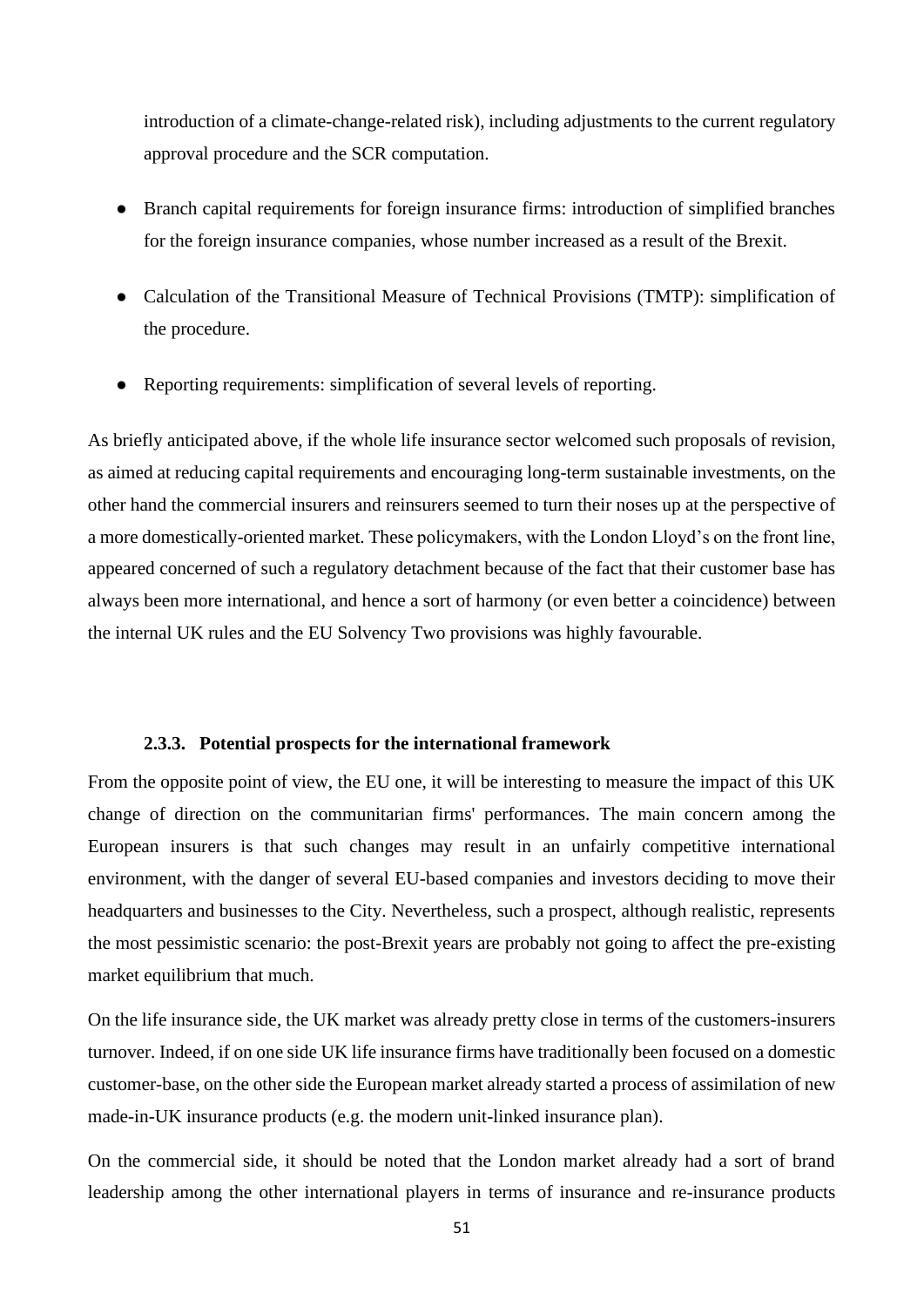supply. The years to come will do nothing but confirm the current situation of both UK players, whose competitiveness is going to increase, and European players, whose current market equilibrium is not going to be particularly threatened. Moreover, the incoming Brexit revolution encouraged a lot of UK insurance firms to distribute some local entities in European financial markets, especially in the Benelux area, sustained by quota-share reinsurers towards UK syndicates. Such contracts, which are usually built on a huge ceding ratio, enable these entities to move their underwriting risk back to the City and at the same time to contain the default risk thanks to their counterparties' good ratings. Within this framework, the streamlining of some UK regulatory provisions may lead to lighter capital requirements, resulting in advantages for the EU entities that are linked to the UK reinsurance industry. Anyway, for the seek of completeness, it must also be remarked that the UK reform includes measures aimed at simplifying these local branches with the purpose of welcoming new firms in the domestic insurance market.

Another interesting point to highlight is referred to the common opinion inside the EU boundaries that the brave regulatory revolution the UK is conducting could represent a sort of outsourced stress test for the EU insurance reality. By having the possibility to follow the evolution and the final outcome of the British implementation strategy, EU insurance firms, brokers and regulators will have a better perception of the effectiveness or, on the contrary, the worthlessness of the new, experimental, insurance products and regulatory solutions, with basically no risk but a kind of opportunity cost (in case such products outperform).

To sum up and come up with some conclusions, we can say that the EU insurance market can monitor the effects of UK revisions of the original Solvency II regime and eventually reckon to follow the British example, still relying on the certainties of its traditionally prudential approach. At the same time, the UK regulators are pretty sure their divergent approach will result in an overall improvement of the current market conditions, because while commercial insurers' leadership is unlikely to be tarnished, at the same time the life insurance sector will be relieved of the long-standing burden of the annuities.

# **2.3.4. Lloyd's response to the pandemic: the project Blueprint Two**

In November 2020 Lloyd's of London officially initiated the third chapter of the programme "Future at Lloyd's", commonly known as the project "Blueprint Two". "Future at Lloyd's" is the brainchild of the CEO John Neal and consists in a turnaround of the corporation. At the end of September 2019, the original Prospectus had been replaced by its updated revamp named Blueprint One, which was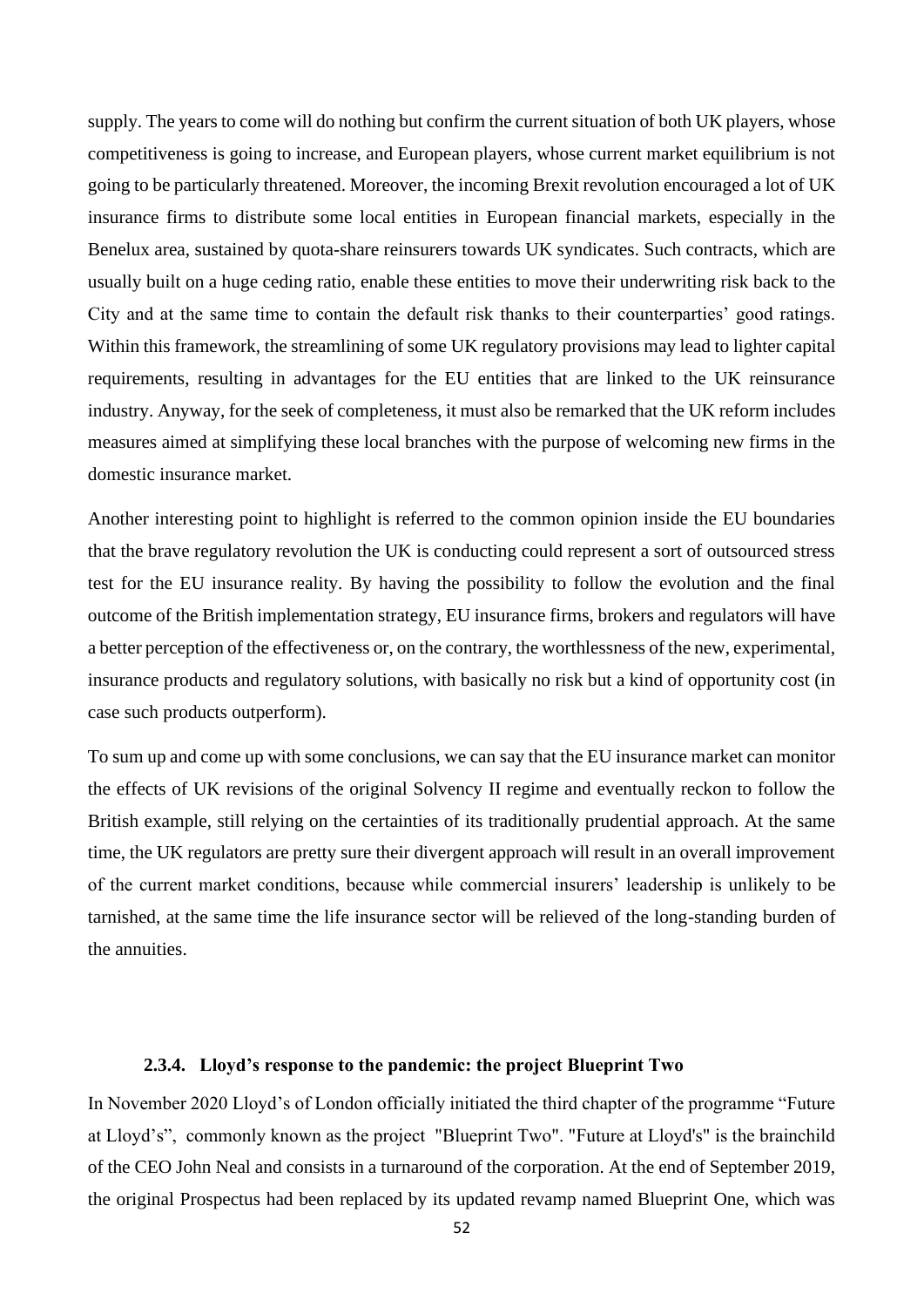built on six pillars consisting in separate action lines aimed at the transformation of the London insurance marketplace and finally resulted in £300 million allocated for funding, around 1000 stakeholders involved and some preliminary tests conducted. Blueprint One actually succeeded in rationalizing some time-wasting processes (e.g. different people collecting the same data but on different platforms) and facilitating the distribution of new insurance products and the development of new insurance businesses.

The advent of the Covid-19 pandemic forced the corporation to review the project by reassessing its priorities in April 2020. Indeed, the lockdown forced a traditionally face-to-face marketplace like that (insurers and intermediators used to physically meet in Lime Street in London to negotiate products and set policy terms) to convert to a remote-working reality through the implementation of the socalled "virtual underwriting room". These have been the Gallagher's CEO for brokering and underwriting Simon Matson's words thereupon:

"Relationships and personal networks remain a big part of doing business effectively in London. If we can find a balance between harnessing the value of these relationships and [digitising], this evolution of Lloyd's will result in a model that will reinforce why business should come to London."<sup>34</sup>

The already mentioned April update is resumable in three main solution paths: engineering a more advanced electronic placing platform, delivering digital coverholder<sup>35</sup> solutions and development of fast-tracking claims processes. Specifically, Blueprint Two's focus is on the implementation and delivery, but unlike its predecessor it envisages compressing the six pillars into one unique digital workstream, in a sort of cross-sectoral customer journey. The target is to save operating costs by 3% of the total (for an estimated amount of £800 million) within the end of 2022 by automating purchasing and/or claiming procedures and lightening them of the burden of bureaucracy. The funding resources have been identified on the debt raised by Lloyd's market at the beginning of 2020, when the project was not conceived yet. According to Lloyd's COO Jen Rigby, the programme is expected, within two years, to "deliver truly revolutionary change for the market, ensuring the future of Lloyd's market is digital from start to finish, with data at its core<sup>"36</sup>.

As anticipated above, Blueprint Two mainly treats two of the most appreciated solutions by Lloyd's clients, namely open market and delegated authority (through coverholders) operations. These two journeys alone cover 80% of the corporation's premium and 90% of the arrangements. The residual

<sup>34</sup> Source: Financial Times, https://www.ft.com/content/f739ef07-2d2f-4f57-8ef9-d3aac2175bc6

<sup>35</sup> "A company or partnership authorised by a Managing Agent to enter into a contract or contracts of insurance to be underwritten by the members of a syndicate managed by it in accordance with the terms of a Binding Authority." (www.lloyds.com)

<sup>36</sup> Source: Financial Times, https://www.ft.com/content/f739ef07-2d2f-4f57-8ef9-d3aac2175bc6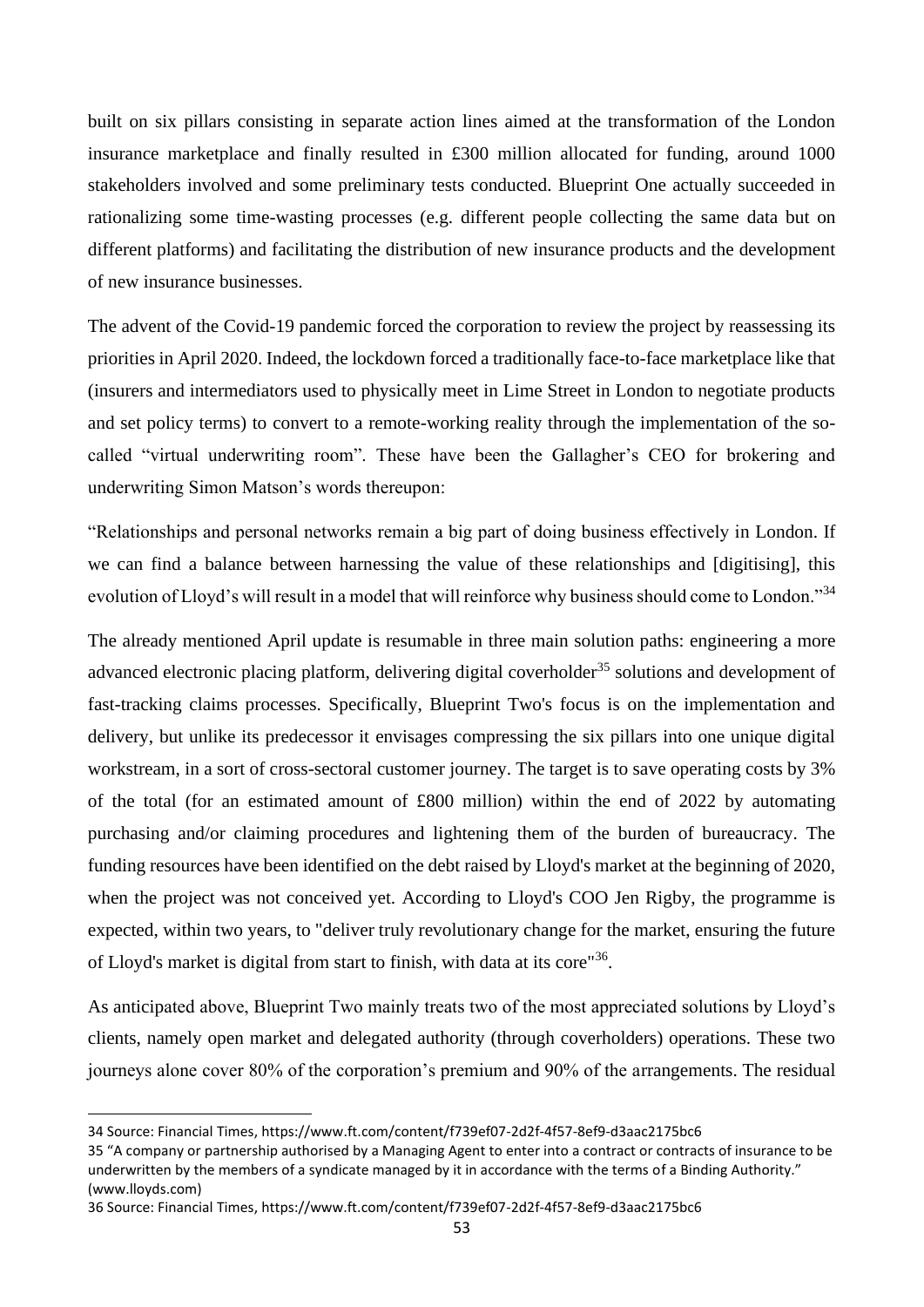categories (reinsurance placements, above all) will be subject to review over the course of the current year. Both open market and delegated authority journeys can be divided into two sub-phases, coverage and claim. Blueprint Two was enforced also to absorb such a clear distinction by harmonizing the two stages, which include in their turn placement, renewal, claim notification and loss recovery, thanks to the development of the "Data Store" infrastructure and the "Digital Spine" business digitalization software.

With respect to the placement strategies in open market customer journeys, Blueprint Two, in contrast with its parent Blueprint One, resized the importance given to the ownership of a single placement platform (PPL) and rescheduled the discussion on the new PPLs to the current and the next year. In the meanwhile, the programme turned into setting data standards for vendors such as Whitespace and other market participants. The traditional placement path is now supported by new complementary tools, like collaboration agreements with external facilitators (e.g. the virtual underwriting room) or other digital applications for tax computation or compliance checking purposes. Similar innovative tools were thought on the claims management side as well: together with some news in terms of automation and digital tools (e.g. geospatial detectors, hurricane tracking devices, etc.) in support of the pre-existing claims handling services, Blueprint Two enabled the immediate validation of the electronic First Notifications of Loss (eFNOL) through the simultaneous development of a Core Data Record (CDR) system.

Shifting the focus on the delegated authority path, the main introduction consists of an end-to-end digital platform including tools for policies registration, trading services and data input facilities<sup>37</sup> at the coverholders' disposal. As concerns delegated authority claims and loss adjusting management, instead, the new programme did not provide for any substantial changes in the pre-existing process, mainly coordinated by the Delegated Claims Administers (DCA), but simple back-up services, focused on the digitalization of data collection, workflows, funding schemes and cash flows.

Blueprint Two is going to keep on innovating and developing the business model in 2021 as well, marking the path for the future of UK, and not only, insurance. Data management will be always more the domain of the CDR infrastructure. The qualitative analysis and the distribution through the workstream of the same data will be conducted by the Digital Gateway platform. On the wave of boldness shown during these challenging times, 2022 will be the year of the consolidation of the new claims solution as well as the time to extend such innovation to the other classes of business, such as the reinsurance sector.

<sup>37</sup> Specifically, the reference is to the Delegated Contract and Oversight Manager (DCOM) system for an early-stage binder validation analysis.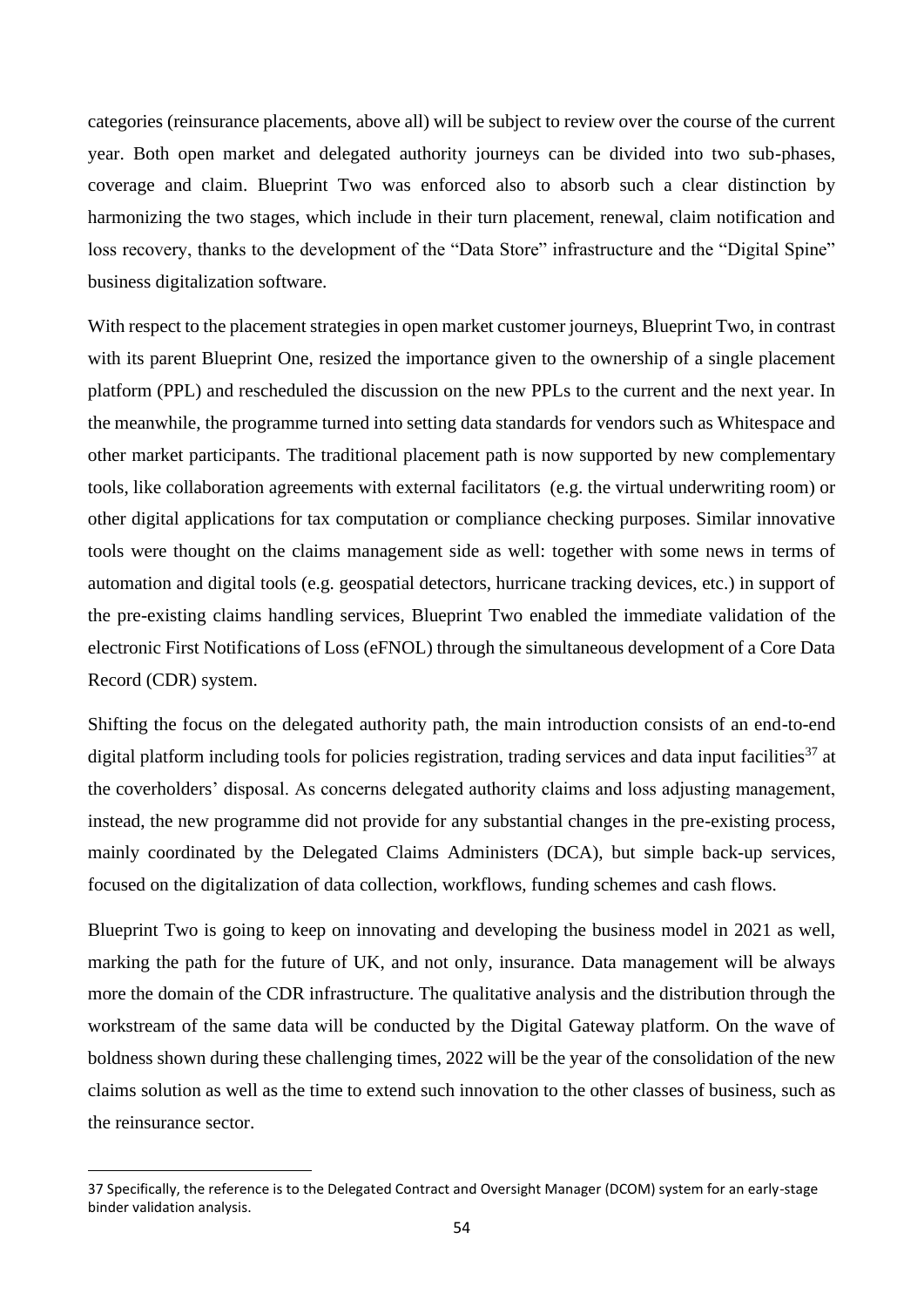# **3. CHAPTER 3**

As highlighted in the previous chapters, the Covid-19 pandemic impacted heavily on worldwide insurance industries, including the British one. Insurers and intermediaries are still struggling to reassess their business models and, above all, to predict what the market will look like in the medium term. Starting from the very beginning of the epidemy, commercial policyholders have been delivering several claims on the business interruption (BI) policies they owned (or they assumed to own). In May 2020 the Financial Conduct Authority had expressed itself in this regard, stating that it would have referred back to any eventual declaration by the court about the suitability of the BI policies to the pandemic-related notifications. Nevertheless, the FCA was careful to stress its prominent position, asserting that most of the BI contracts were not shaped to face similar emergencies and then are very unlikely to cover the damages due to the current scenario. Within this section, we are going to investigate whether insurers, especially insurance brokers, might respond to such claims and eventually be subject to prosecution for shirking their duties and responsibilities.

### **3.1. Insurance brokers: duties and responsibilities**

### **3.1.1. Breach of duty**

For the purposes of the analysis, it is important to premise that all UK insurance brokers are required by the same FCA to sign long term professional indemnity covers and moreover they are protected by errors and omissions provisions (E&O policies) that usually are complex and wide enough to overcome any issue raised by consultants' potential carelessness. However, the insurance brokerage presents some areas of vulnerability, mostly related to the concept of "breach of duty", that claimants may aim at.

Among the several duties of an insurance broker, there may be the one of advising the insured entrepreneur about the possibility (or even convenience) of taking into consideration the purchase of BI policies as individual contracts or as part of a more complex insurance position, notwithstanding the fact that each customer and each case, in general, has to be treated differently. Another distinction has to be made and refers to the different approaches dedicated to those commercial clients that already have in mind what they need and those who completely rely on the professional advice they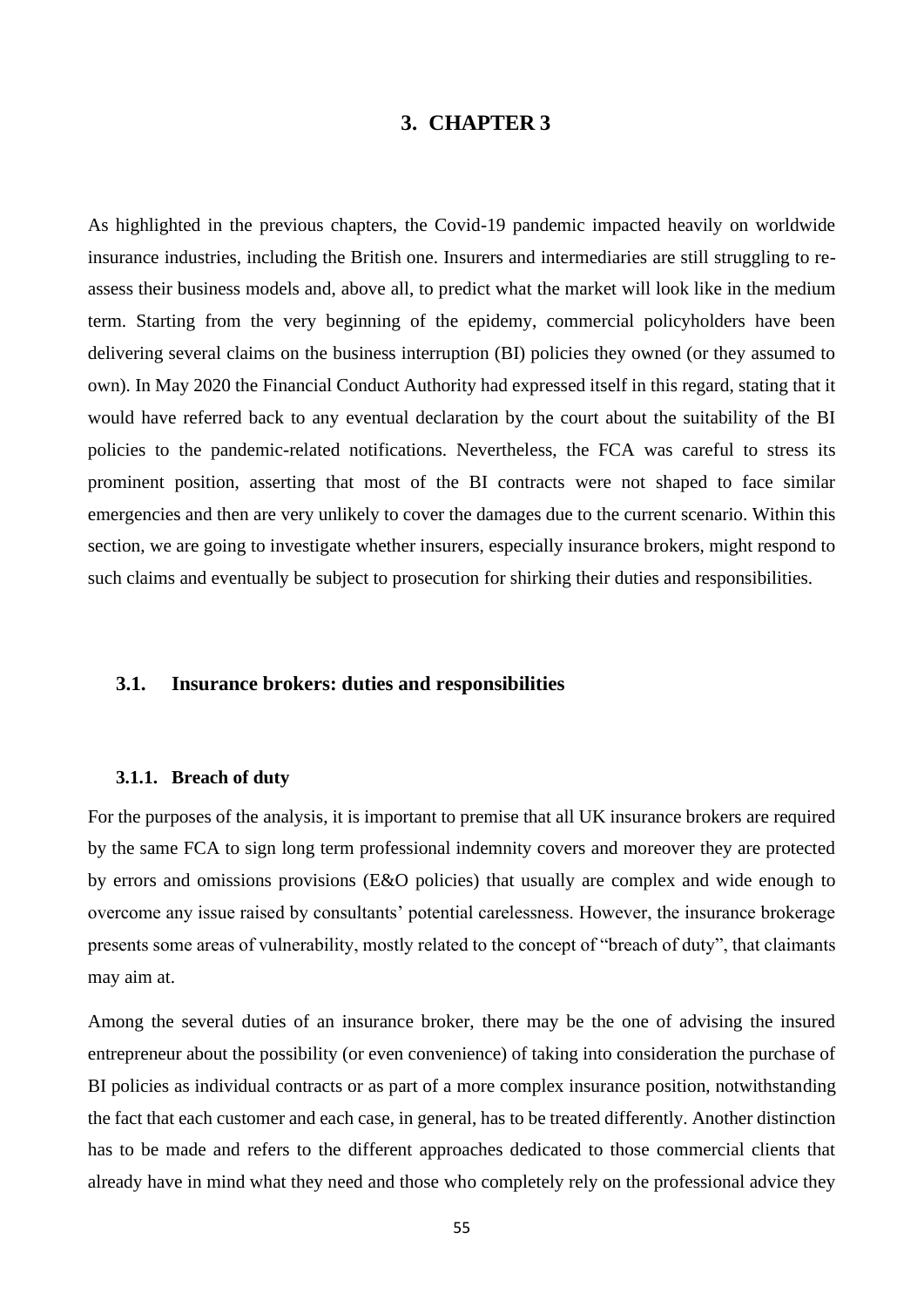are paying for. In any case, however, drafting the proper cover requires a knowledge mix-up between the professional and insurance-related competencies of the broker and the information about the nature and the risks on the commercial activity to be covered that often only the entrepreneur can provide. Having said that, it is necessary to draw the line that determines where the client's contribution ends and the advisor's competencies implementation must begin. At first glance it seems, legally speaking, that the broker's compliance with its duty is not influenced at all by the level of expertise coverage provided by the insured, although the information the client failed to report was particularly relevant**<sup>38</sup>**. Besides the different nature of each situation, the insurance broker can be blamed for breaching his duties if he has simply neglected to inform the customer of the possibility of a BI policy. Even in the case a client explicitly made it clear to look for a very slim, so long as cheap, cover, in fact, the professional advisor should point out that the incorporation of some BI provision in the contract would represent a convenient, if not vital, option to protect the entrepreneur's commercial interests.

When drafting a new policy with the client, the broker must follow some basic communication steps to ensure that, if eventually the policyholder may ever feel unsatisfied with the efficacy of the coverage, the advisor's liability could not be questioned. Referring back to the JW Bollom & Co vs Byas Mosley & Co case (1999), the underlying logic of such steps consists of ascertaining whether the policy subscriber has fully understood either the fundamentals of the cover and the potential consequences of being underinsured, including the relevant sum**<sup>39</sup>** computation methods.

To provide an empirical example of what just explained, it is useful to refer back to a 2014 trial, "Eurokey Recycling vs Giles Insurance Brokers", where the subpoenaed advisors found themselves forced to acknowledge the breach of duty, although they strongly dismissed any charge of causation. Mr Justice Blair recognized the brokers' negligence in properly informing the customers about the kind and complexity of policy that best fitted their commercial needs but also in extensively showing them the risks the actual cover was exposed to. In this case, the judgment was widely based on the behavioural guidelines laid down in the Insurance Conduct Of Business Sourcebook**<sup>40</sup>** by the FCA. According to the judgment at issue, the following principles were to apply to a case treating drawings up of BI policies:

<sup>38</sup> FNCB LTD (formerly First National Commercial Bank PLC) vs Barnet Devanney (Harrow) LTD (1999) Lloyd's Rep IR 459.

<sup>39</sup> "relevant sum" meant as the aggregate assured value of the insurance cover at the time of the signing of the contract.

<sup>40</sup> The sentence specifically referred to the ICOBS sections 5.2.2(1), 5.2.2(2), 5.2.2B and 5.2.2D.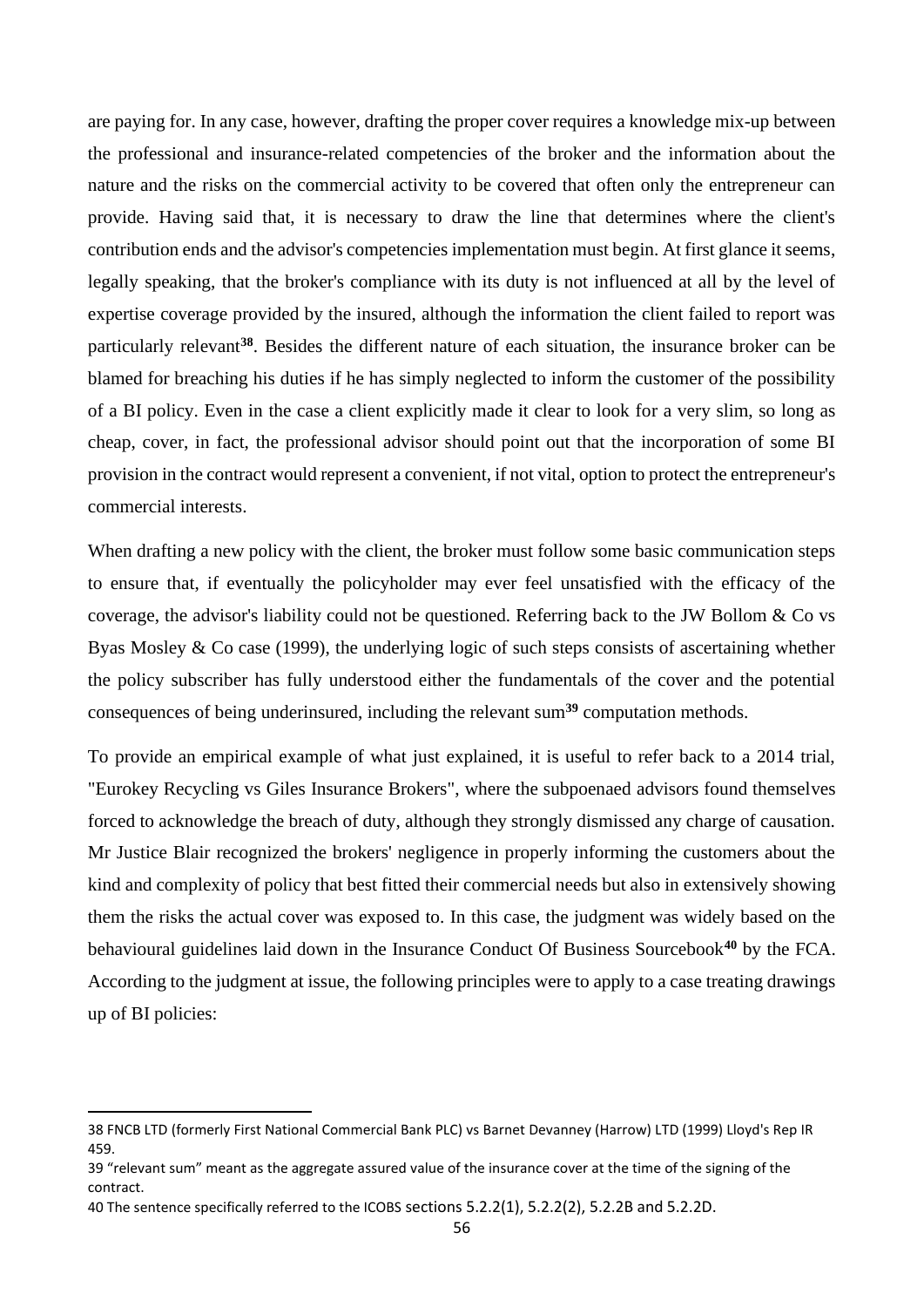- Established that the broker does not owe the client a detailed computation of the relevant business replacement sum or a justified choice of the indemnity period, however, he has the duty to provide the commercial insured with the proper amount of information and explanations to enable him to determine the aforementioned items himself. Such explanations must include how the relevant sum should be calculated and possibly a clarification of the item "estimated gross profit"**<sup>41</sup>**, given that its meaning differs from that average entrepreneurs may attribute to it, as well as for the concept of "maximum indemnity period".
- Another duty for the broker consists of taking the proper number of steps to be absolutely sure to have fully understood the nature of the client's commercial activity and the risks and needs that come along with it. Nevertheless, the insurance intermediary is not required to verify the accuracy of the information provided by the client, unless there are valid reasons to question it**<sup>42</sup>** .
- Although the insurance broker who is about to deliver a standard policy like the one for Eurokey does not have to conduct a deep investigation into the customer's activity, the proper extension of the business analysis conducted by the former depends on the latter's professional expertise and on the number of times the two parties have met before. Indeed, despite the strictly commercial nature of a BI cover, the professional background at the client's disposal can widely vary, especially in the case such policies are directed to small and medium enterprises.
- In case the brokerage firm's personnel changed from the last time the client got its advice, it could be reasonable to opt for a re-assessment of the assured risk exposure and an eventual change in the final advice. Both the first and possible following pieces of advice should be properly recorded and certified. The duty of well-documentation is totally up to the insurance broker.
- Beyond the above obligations, in compliance with the "Colinvaux's Law of Insurance" the broker has the duty to always exercise reasonable care when adhering to the client's instructions.

The court finally stated that in the Eurokey case the brokers had succeeded in providing the client with enough information to enable them to understand either the fundamentals of a BI cover and the actual composition of their insurance policy along the several meeting between the parties so that the insured could assess themselves the adequacy of the cover. On the other hand, the advisors had no

<sup>41</sup> Arbory Group Ltd vs West Craven Insurance Services (2007) Lloyd's Rep IR 491.

<sup>42</sup> Jackson & Powell on Professional Liability and Synergy Health UK Ltd vs CGU Insurance Plc (2011) Lloyd's Rep IR 500.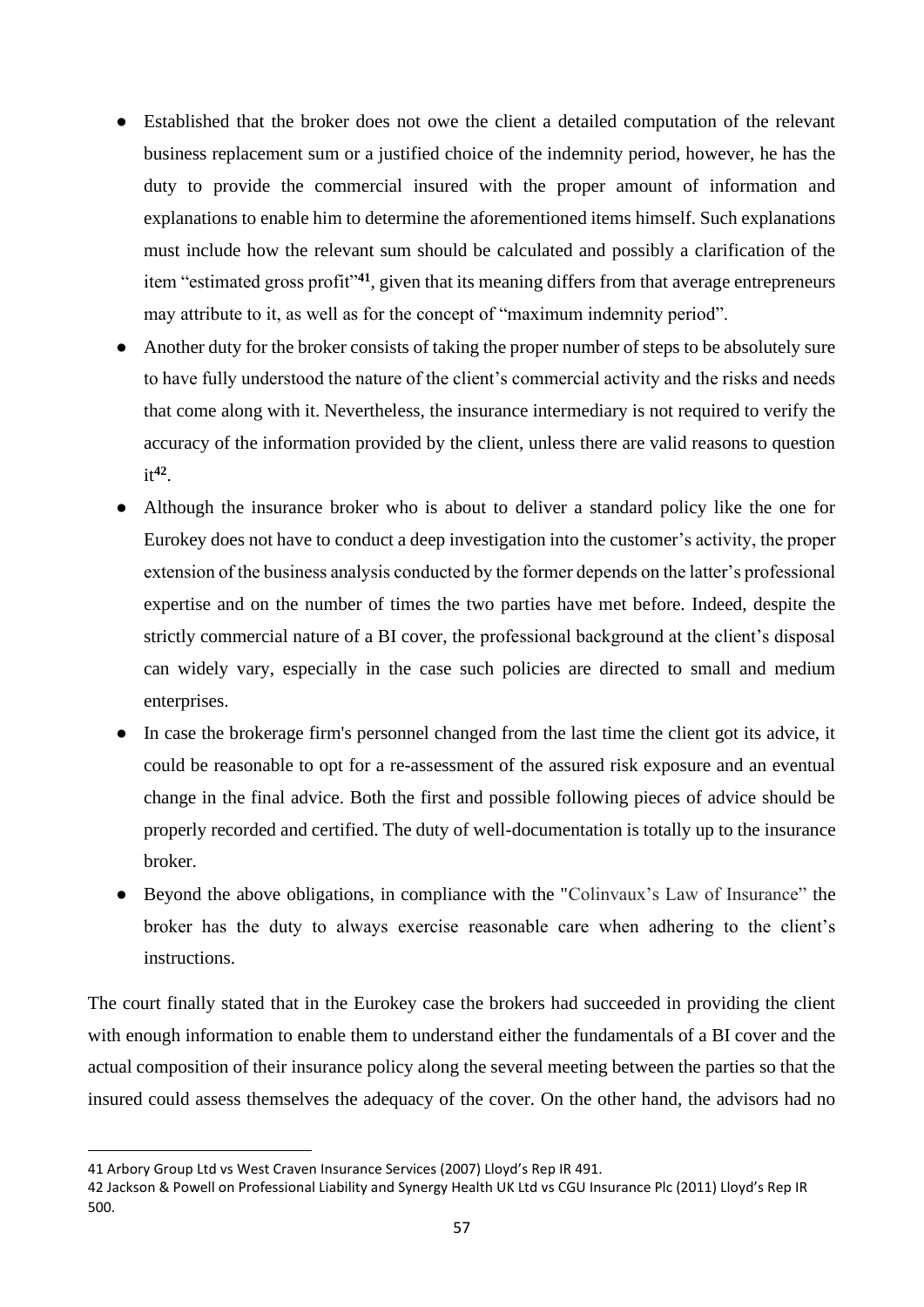reason to question such adequacy on the basis of the business information at their disposal. Whatever the outcome of the trial, this case was a watershed for the following litigations on BI insurance, since it made it clear that the obligation to prove the provided advice falls on the insurance brokerage firm, although sometimes such evidence may be hard to demonstrate.

The judgment on the "HIH Casualty & General Insurance Ltd vs JLT Risk Solutions Ltd" (2007) case was instead focused on the post-placement duties of an insurance broker and its relationship to two other components of the insurance supply chain, namely insurers and reinsurers. The cover at issue was characterized by high risk and high premium provisions and was thought by the brokerage firm for insurers and reinsurers who aimed at covering the production costs of three low-budget Hollywood movies. The problem raised when none of these films resulted successful nor profitable. In this case, the advisor has been judged liable for not having monitored properly the risk exposure of its clients, even when the failure of the film project became evident, the losses huge and hence the cover was inappropriate. Among the duties of an insurance broker, indeed, the continuous monitoring of its customers' position is as important as the primary advice. Not coincidentally, also in the Eurokey case the judge long investigated the broker's compliance with its monitoring duty trying to assess whether the advisor had lacked care when analysing the post-placement draft accounts periodically provided by the client. In 2014 the broker was finally acquitted for being, according to the sentence, a "mere postbox" for such documents, and not having any analytical tasks then. So, the final judgment differed from the HIH Casualty one; the reason lies in the fact the duty to monitor the after-placement position of the insured basically depends on the agreements concluded (and, hence, accepted by the intermediary) at the time of the primary drafting of the BI insurance contract. On the basis of these considerations, also the burden of proof of an improper monitoring activity moves towards the claimant's heads. In order to avoid nasty surprise and insidious future claims, brokerage firms will only have to be really thorough about the individual duties they agree to undertake in the first place.

Trying to apply these concepts to a Covid-19 scenario, some considerations can be made on the eventuality brokers became the target of damaged entrepreneurs' frustration and claims. The advisors who got blamed for having not appropriately informed, advised or update customers about the availability of pandemic insurance provisions or about a renewed necessity of adjustments in their outstanding BI covers may rely on the expensive and specialist nature of such options and then challenge their adequacy to the client's needs. In the case this did not result enough, a detailed reportage of the given advice can represent the last lifeline at the brokers' attorneys' disposal, on condition that the monitoring and advising activity was actually properly conducted.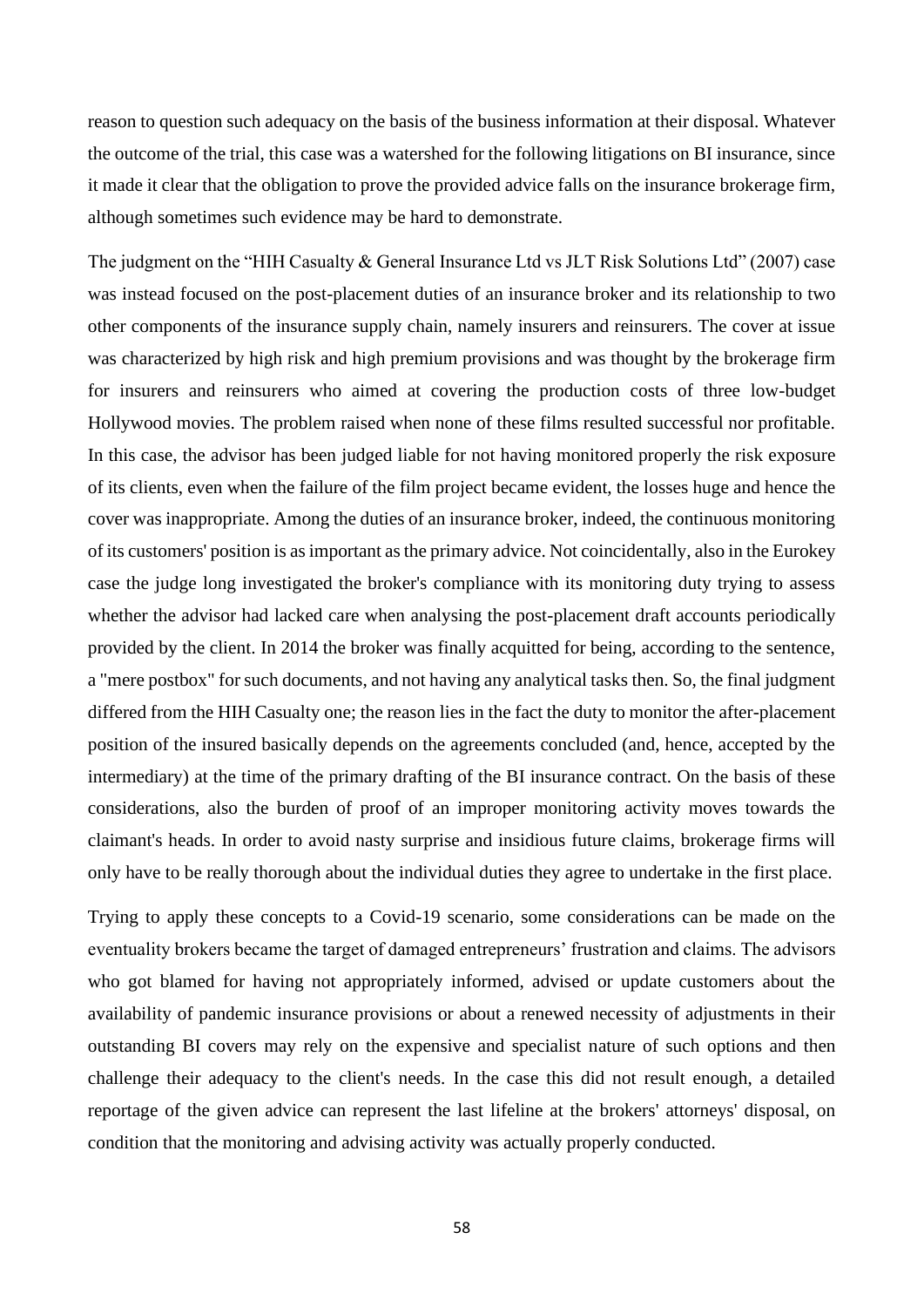To sum up the above findings, the recent judicial history in matters of BI insurance first revealed that the amount of explanation owed by the broker depends on the client's level of sophistication and knowledge. Secondly, the post-placement monitoring activity includes a duty of care equal to that related to the initial advice, although this depends on the same primary agreements signed by the parties. In all cases, well-detailed documentation of each step of the advising activity is essential for the broker's interests self-protection.

### **3.1.2. The insurance broker**

As largely predictable, the huge impact of the pandemic on the financials of many companies from each industrial field (except some tech and healthcare firms) has lead, and still does, a lot of entrepreneurs to arise claims on their insurance policies and to question their adequacy. What are the main lines of argumentation the parties involved are nowadays pursuing? On the claimants' side, policyholders are reclaiming the high and constant premiums paid for decades for BI covers, asking for equally important reparation sums. On the other side, policymakers tend to underline the specificity of today's emergency and, consequently, its prior exclusion from any provision subscribed. Their position is built on the traditional scope of a BI cover, which mainly consists of repayments in case of damages to the physical infrastructures the business is established on. To provide a practical example, the policy is triggered if a factory gets destroyed as a result of a natural disaster and covers the operational losses resulting from the period of inactivity of the structure. But like all insurance products, the BI contract includes a list of exceptions for which the cover does not intervene, and epidemics are usually enumerated among those. As it will going to happen in the post-Covid19 insurance industry, the advent of the Sars epidemic at the beginning of the century had already reshaped the insurance products assortment, with the introduction of the first epidemic provisions, as the words of the Debevoise & Plimpton chair of the insurance regulatory practice, Eric Dinallo, reveal: "The insurance industry foresaw what we are seeing now. The insurance companies managed this exact risk and exposure appropriately."**<sup>43</sup>** In fact, at that time, insurers did not hesitate to give insureds the chance to purchase additional covers specifically thought to face the threat of future infectious diseases, although these solutions seemed to not meet the tastes of the demand and so felt into oblivion very soon. However, the prominent idea of the industry is that even if such policies had conquered the market, they would have never assured enough commercial protection against the devastating impact of Covid-19 on businesses profitability. "These covers were written to protect,

<sup>43</sup> Source: www.ft.com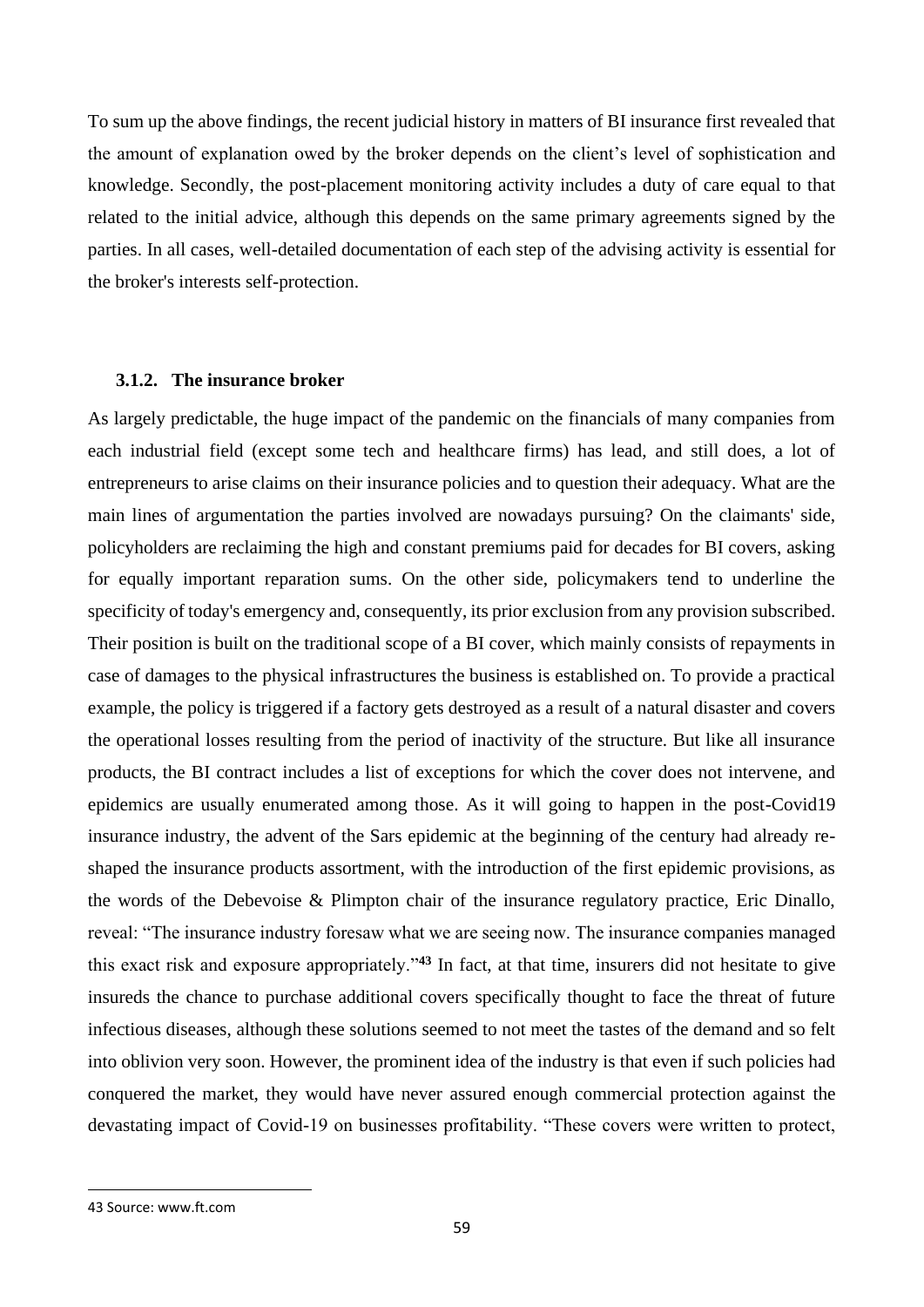say, a restaurant against an employee getting norovirus, coming into the restaurant, spreading the norovirus around the premises and then the premises having to be shut for a period to be deep cleaned and the loss of business that would follow,"**<sup>44</sup>** says Huw Evans, executive of the Association of British Insurers. "Some people have argued they should cover a global pandemic which affects everything, but that's not what these policies are for."

Anyway, the issue is way more complicated than it might seem. Besides the fact that the above reasoning may potentially present a lot of exceptions, the claimants' lawyers firmly object to the conviction according to which BI covers would have been inapplicable to the current pandemic-risk exposure. One of them is the Covington & Burling associate Ben Lenhart, who recently remarked his, and that of other insureds' attorneys, position thereupon, by underlining once again his certainty on the effectiveness of such provisions in a post-Covid-19 loss scenario. Mr Lenhart and his colleagues aim at focusing their claiming strategy on a meticulous linguistic analysis of the provisions. Some of them do not seem to explicitly exclude epidemics and infectious diseases as potential triggering events. Again, details are going to move the needle.

## **3.1.3. BI provisions as pandemic-friendly covers, is it conceivable?**

As previously reported, BI insurance was originally conceived to provide coverage against physical damages to business infrastructures and buildings. Logically reasoning, such structured policies may ensure the agreed reparation sums if a correlation between the coronavirus outbreak and eventual damages to insured properties was proven. As we all tragically know, a lot of governments ordered generalized lockdowns to contain the spread of the virus. The effective impossibility to visit and physically monitor the state of their enterprise properties, factories and headquarters could open a window for the insureds' financial aspirations. Basically, this is what legal consultants are suggesting to policyholders who are intent on claiming. Nevertheless, the most scrupulous advisers also recommend entrepreneurs to carefully check their actual capability to raise claims on the basis of "non-damage denial of access" provisions, since these usually do not apply to mere physical damages emergencies. What is the insurers' destiny, then? One viable option could be identified overseas, given that some US legislature decided to give priority to BI policyholders by forcing insurers to repay them for the damages suffered, but eventually assuring insurance firms of access to public funds. Nevertheless, an approach like this may encounter opposition not only from the whole insurance industry but also from the same regulatory authorities, in order to safeguard the financial

<sup>44</sup> Source: www.ft.com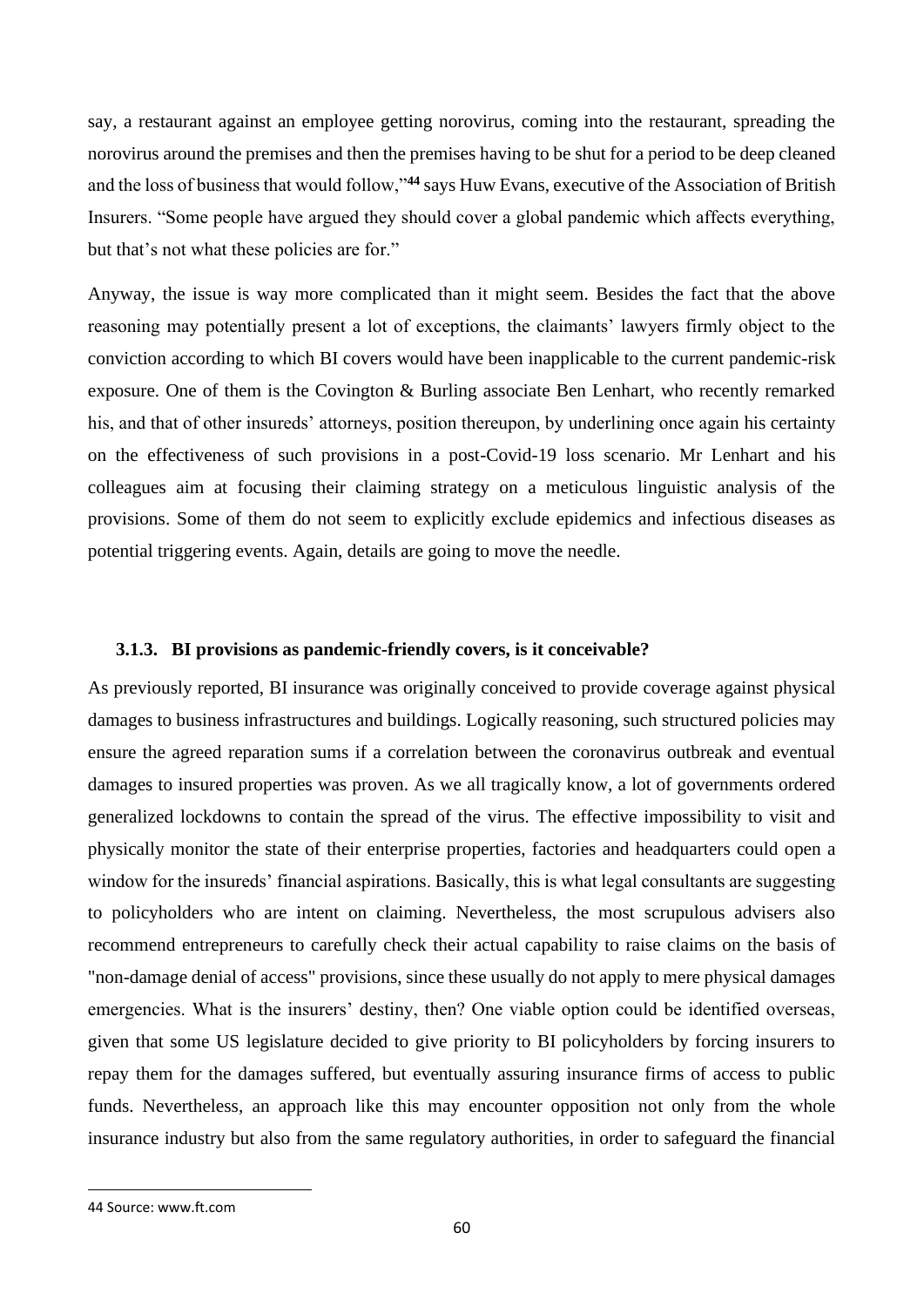health of the sector and prevent insurance companies, especially the smallest ones, from ending up in deep financial distress. As it is evident, the many expectations and theories that surround the topic are children of the uncertainty of this time and, as such, are going to erupt into a huge number of lawsuits. To make matters worse, the complexity and the variety that characterize BI provisions, as well as the relevance of the reparation sums on the table, will make trials last for years (letting alone the huge legal costs insurers and claimants are going to incur).

Waiting to know the implications of the situation, policymakers are already trying to protect themselves from future unpredictable outbreaks by adjusting their policy assortment: the vast majority of the BI covers today available on the market include explicit exclusions linked to epidemiological plagues. This has led to criticism around the sector; insurers are blamed for having traced an excessively drastic line in their product structuring policy to avoid further pandemic-related claims starting from the very beginning of the epidemic. The same insurance brokers tend to recognize that today's insurance offer has been emptied of all those covers that constituted a viable solution against infectious disaster risks but at the same time exposed insurers to potential future costs. This vicious trend applies to all types of policies and both new and renewable contracts. The common fear is that, on the wave of the concern, policymakers could extend such exclusion beyond what is necessary. For instance, the CEO of Mactavish One insurance ordered to exclude from the assortment every single product that covered losses even indirectly attributable to communicable diseases. Others reduced to the minimum the "denial of access" provisions in their products to eradicate BI covers (and related claims) at the root. Such a reaction was initially triggered by the pressing requests by rating agencies and regulatory authorities for additional information regarding the industry's overall risk exposure to pandemic-related claims. That sort of dynamic, now spread far beyond Lloyd's area of competence, is potentially very harmful to the entire economic system other than deadly for the insurance sector. According to many UK insurance brokers, policymakers should keep alive each of their covers, to ensure the proper market coverage, maybe introducing higher premiums for those whose implications they are most worried about.

Anyway, these are the consequences of the industry's immediate fear response, but long-term dynamics work differently and the insurance international offer is therefore likely to provide the demand with cover solutions that also apply to the pandemic risk. According to the already mentioned Mr Evans, "There is a need for a long, hard look at how we provide pandemic cover to businesses. What we need to do is look at whether there is a public-private partnership model, which would have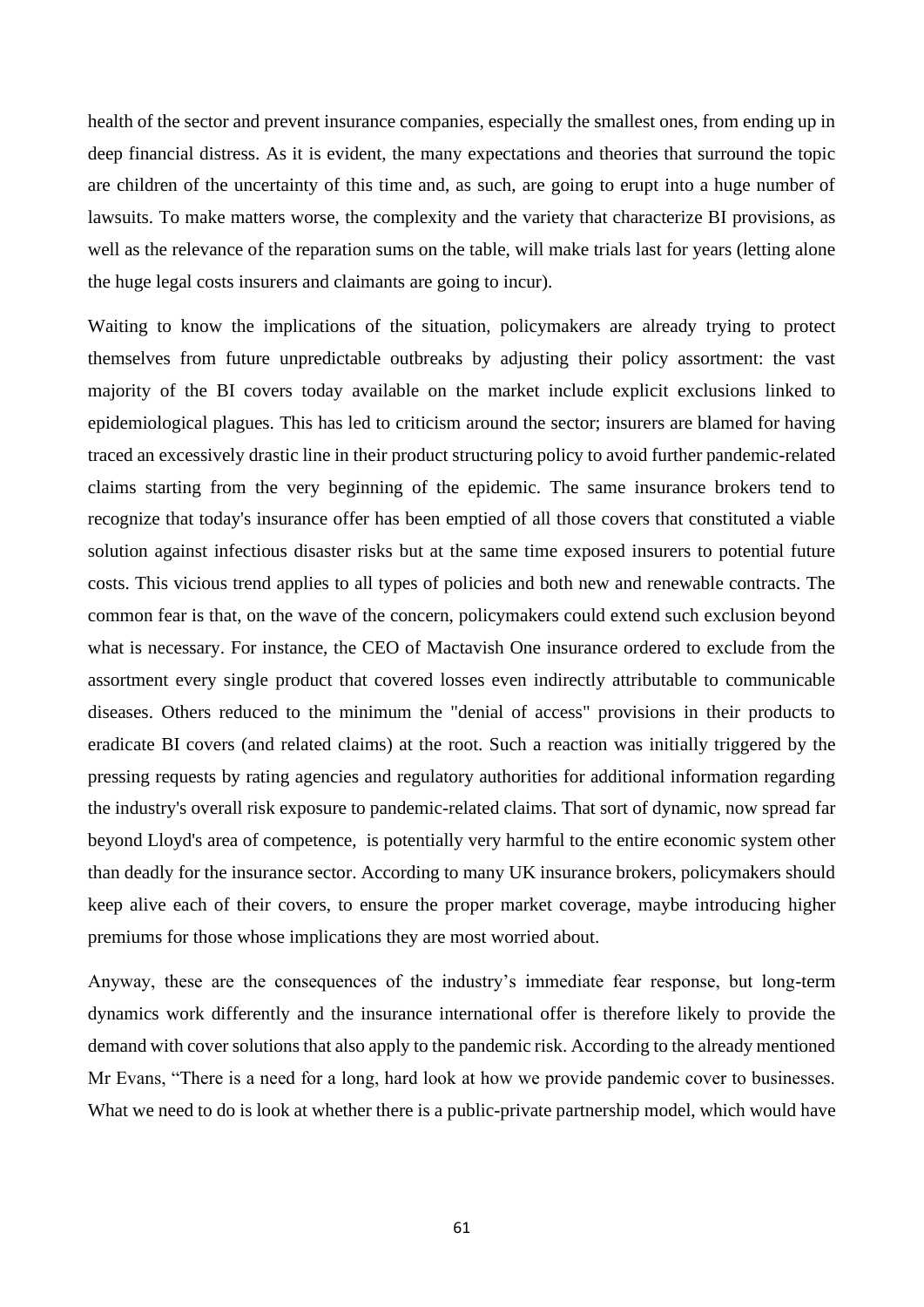to involve very significant state support to enable the provision of affordable insurance to businesses."**<sup>45</sup>**

Apart from the final outcome of the trials in matters on BI claims, the market generally predicts a widespread rise in policy prices, not only as a consequence of an increased demand from entrepreneurs seeking warranties and financial stability, but also as a strategy for insurers to recoup the enormous losses are waiting for them. Estimates indicate a minimum of \$50 billion losses due to claim repayments of all sorts, including those ascribable to policies for executives' and directors' liability.

### **3.1.4. The burden to be a director in the 2020s**

In the last period, many prominent figures of the UK economy and politics have expressed concern about the huge increase (more than 100%) in directors' salaries, an issue that is strongly correlated to the rising number of corona-related claims. Hiring or retaining directors costs more than ever because being a director could potentially cost more than ever nowadays. Since directors' fees are part of the insurance industry's production cost, the insurance of the future is necessarily expected to be even more expensive for the average consumer. According to the directors' point of view, the reason behind their increasing demand relies on the conviction that soon regulators will introduce provisions ruling that insurance executives are to be considered liable for the financial state of the company.

As already anticipated, firms usually resort to D&O covers and professional indemnities (PI) in order to protect their executives from being sued for decisions and strategies implemented collectively as a board. Nevertheless, such solutions are destined to be always more expensive and then unaffordable for UK companies, precisely because the same insurance sector is raising prices. We are going towards a dangerous vicious cycle that might seriously damage the smaller and weaker businesses, especially in a historical period when cash flows are universally reduced at a minimum. As happened in the US, also UK tribunals have been recently inundated with instruments of denunciation against boards' members coming from shareholders. This phenomenon did nothing but increase concerns over the personal liability of directors implementing decisions to face the financial distress caused by the pandemic; creating such unease among boards' members could further worsen the British economic landscape and eventually trigger high rates of insolvency within the most fragile businesses (e.g. aviation, food&beverage, lodging). To make things worse, the enhanced scrutiny firms are going to be subjected to is very likely to increase the demand, and price though, of D&O covers, which are

<sup>45</sup> Source: www.ft.com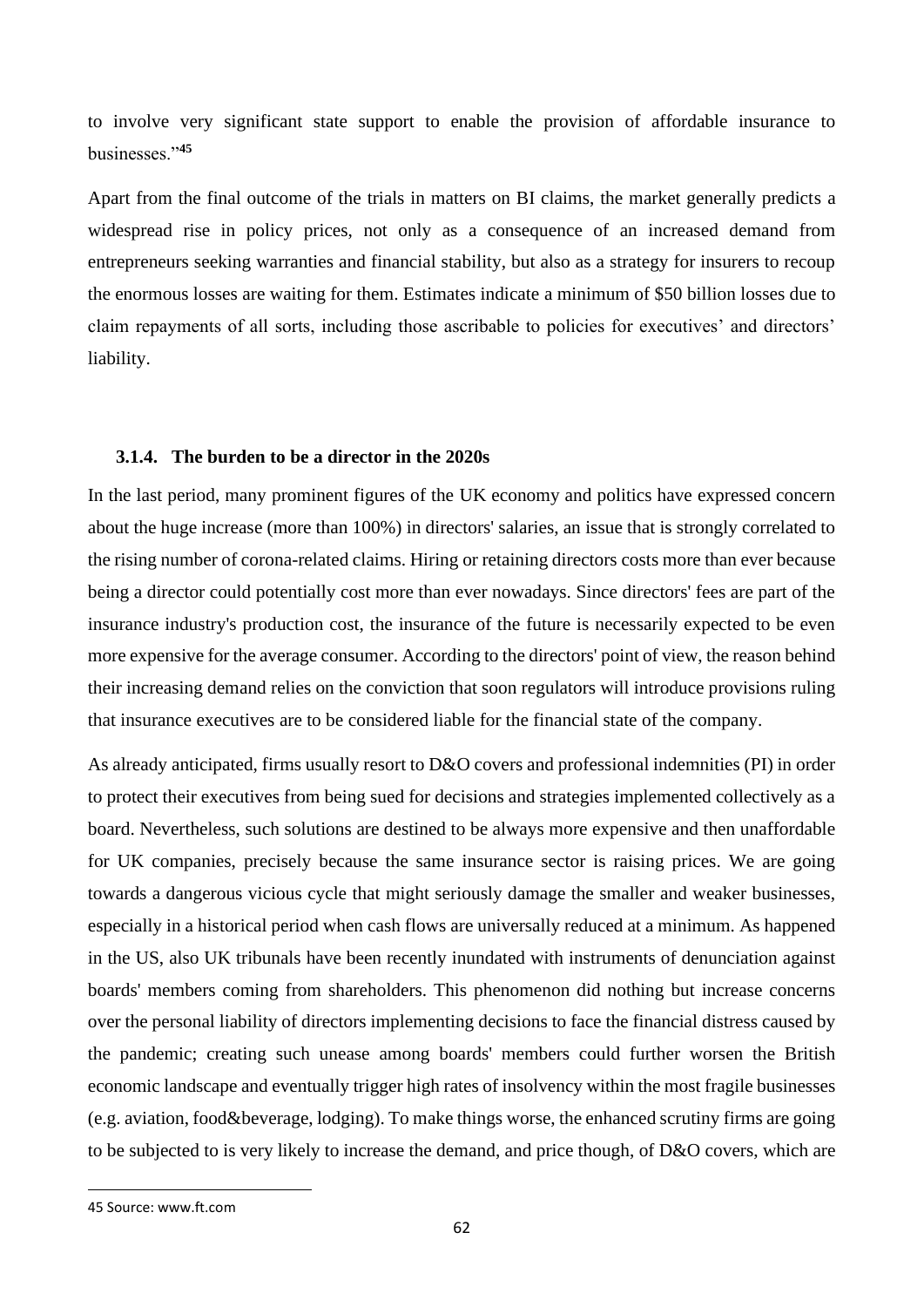generally bought to make up to potential errors in regulatory compliance. While insurers vindicate the fairness of their covers' increased prices by referring back to the claim-related losses lastly suffered, companies from their side could react by opting to renounce insurance and bear the risk themselves.

In the meanwhile, the British government is continuously keeping in contact with the most relevant executives of the insurance sector to monitor such an unprecedented scenario. According to the UK Treasury, the department that traditionally represents the main government reference for insurers, a close correspondence with the industry is taking place "to understand what factors are affecting the availability, or increased premium price, of cover across sectors".

# **3.2. Potential risks**

### **3.2.1. Background and premises**

After the economic disaster caused by the pandemic, companies turned an eye towards their outstanding insurance policies, trying to understand if such covers may constitute a source of partial recovery from the suffered losses. In those cases (a lot, actually) entrepreneurs realize to have few chances to get re-payed directly by insurers, the focus of their disappointment is destined to move towards their insurance brokers, who were expected to advise them properly and apparently did not. This is the reason why advisors' compliance with their responsibilities is particularly under scrutiny in times of Covid-19.

As previously explained, insurance intermediaries' main role consists of analysing their clients' firm, business and sector, identifying the related risks and, in accordance with the client's primary instructions, finding the best available insurance solution. This workflow is very fact-specific and does not follow standardized steps, if not the general rule of shaping the final outcome according to the circumstances. Depending on the case, the broker can be asked to provide a basic advisory service or a more complex opinion on the right scope of the insurance contract. Consequently, each of the current cases will be investigated individually to assess whether the intermediary should have included pandemic covers within its final proposal to the client. The only real guiding thread of all the potential roles undertaken by the insurance broker is the use of a reasonable amount of care in fulfilling such tasks.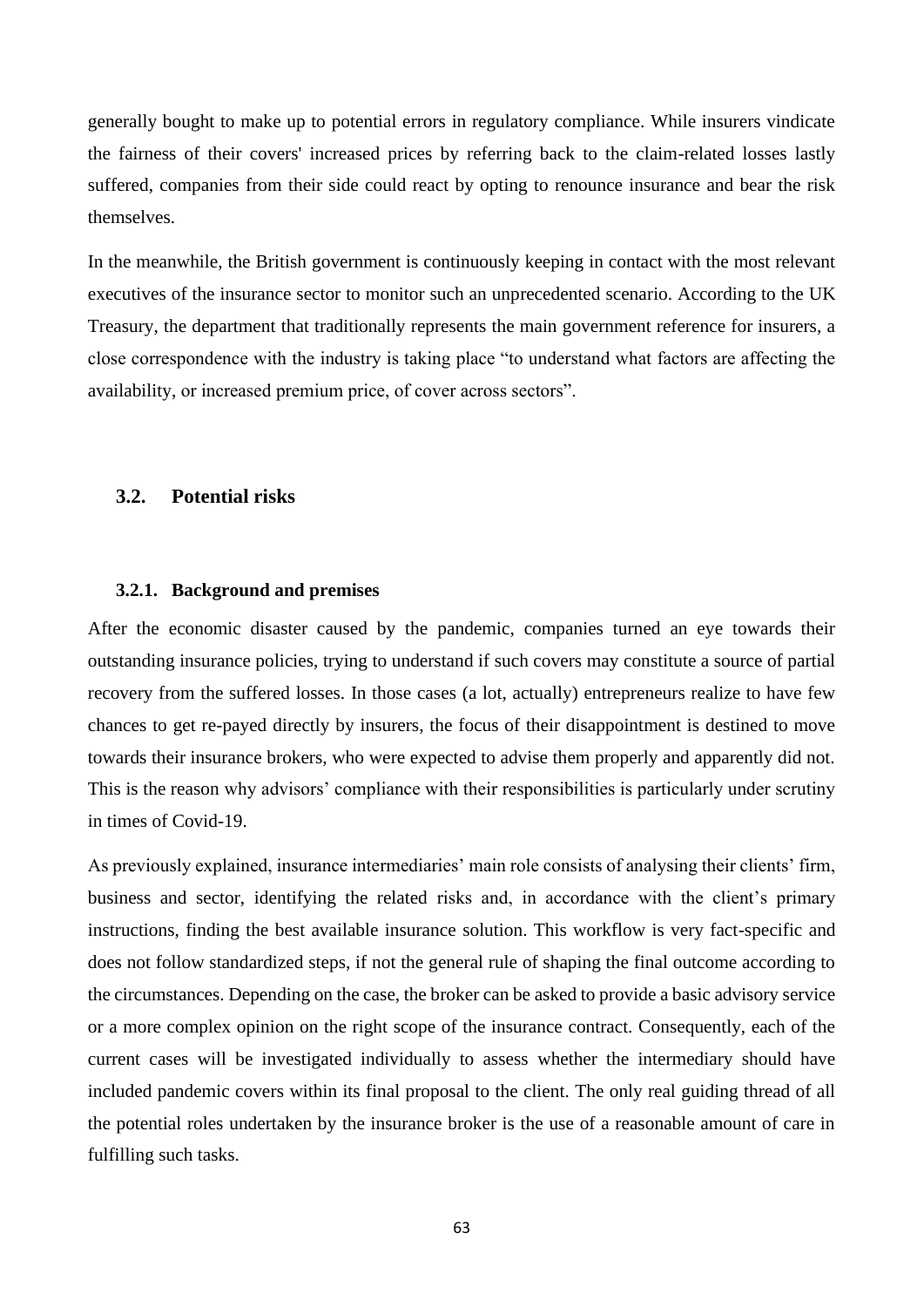The disappointed policyholder must be able to prove that its advisor had the duty to include a pandemic cover in the contract or at least to warn the client of the suitability of a similar cover to its risk profile. Once assessed the existence of the duty, to demonstrate one of these deficiencies is likely to be enough to make the court recognize the evidence of the broker's breach of duty. Nevertheless, the main prerequisite for these concepts to be valid is that the prior acknowledgement of the breached duty refers to very clear tasks and is in no way vague. For example, assessing that the broker was required to only provide advice on policies and covers that its client should have considered undertaking do not identify enough the extent of the broker's duty, hence it is not going to easily ensure the claimant of the required repayment sum $46$ .

However, even once the breach of duty is ascertained, the claimants' job is not over. Indeed, they will be also asked to provide evidence of the fact that, if well informed and advised by the broker, they would have had the possibility to buy the cover (against pandemic risk, in our case). This involves that the client effectively had the financial resources to afford such an expensive policy (pandemic covers are very specific and hence present very high periodical premiums).

Moreover, the claimant is supposed to also demonstrate that, at the time breach of duty occurred, the optimal cover the broker should have informed the client about was actually available on the market. Understandably, not many claiming businesses succeeded in getting through all these steps and consequently did not receive any compensation. Anyway, this might not be true in case the policy was undertaken from January 2020 onwards, when, even if remotely, Covid-19 started being a reasonable threat for market operators and businesses of all sectors.

## **3.2.2. Risk categories**

Over the last months, many articles extensively discussed the risks of the pandemic relatively to the most various businesses. Differently, the insurance broking sector has not been investigated by such deep research and treated in such detailed reports and indeed it is surrounded by one of the poorest commentaries. Obviously, the same applies to BI covers in terms of wasted potentiality and operators' liability, despite the role they assumed in the context of the action<sup>47</sup> conducted by the FCA and Hiscox Action Group respectively with the purpose of providing legal and regulatory certainty around

<sup>46</sup> The amount of money due to the claimant is generally equal to the sum of the totality of the suffered losses that the business would not have incurred in presence of an optimally structured cover. 47 See chapter 4 for the extended treatment of the case.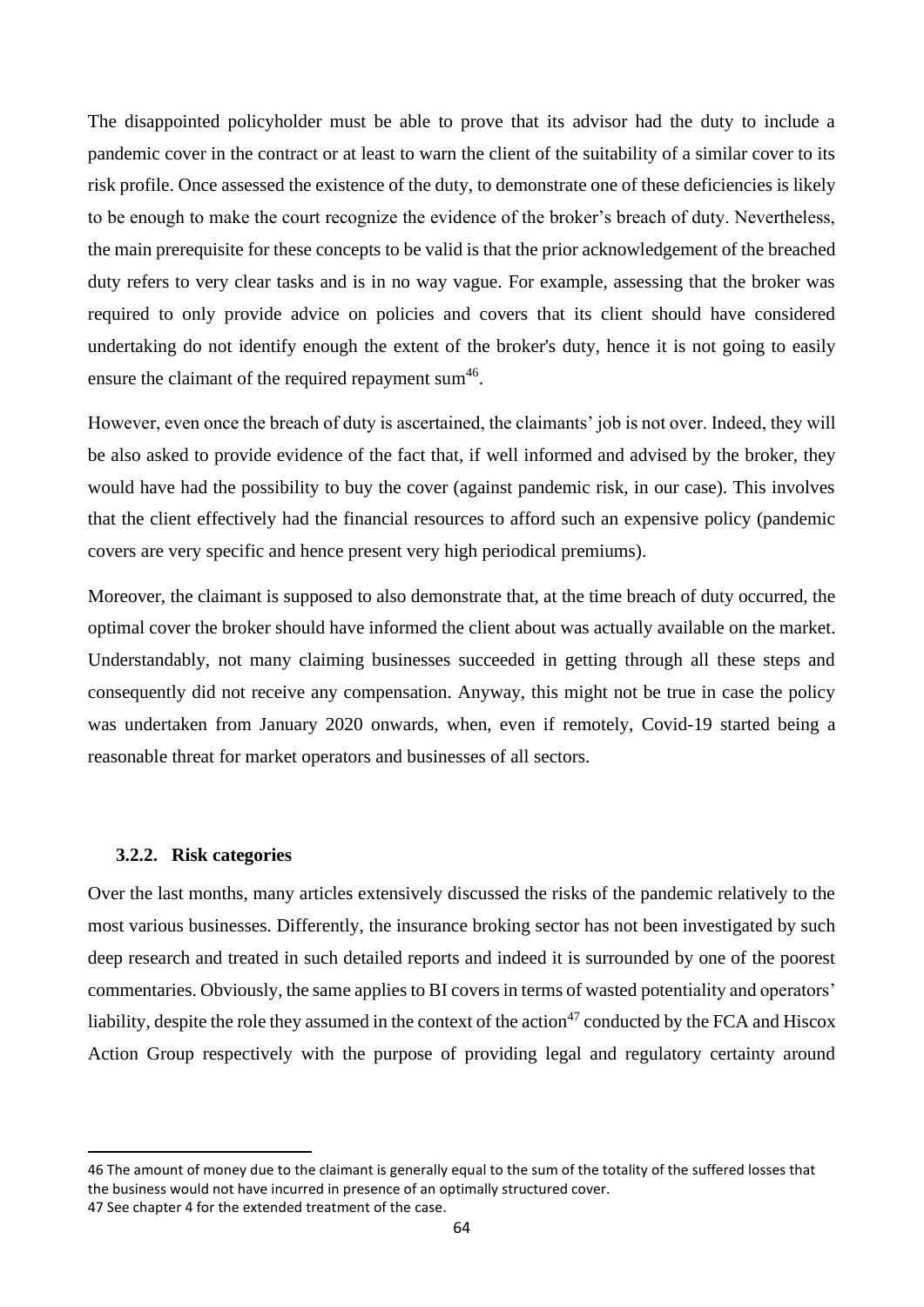brokerage selection and consultancy activities and questioning advisors' responsibilities with respect to pre-pandemic exclusions and post-pandemic uncovered damages.

As can be easily imagined, some existing BI covers had, and have, the characteristics to face Covid-19's financial disruption, even though the majority of them were not built with the precise scope of covering businesses from the effects of infectious diseases. In other words, some covers for business interruption act as pandemic covers without actually being pandemic covers. However, as these first months are telling us, a heavy increase in claims against insurance intermediaries is highly predictable, given that the first response of any policyholder facing financial and operational issues due to the epidemic will be that of pointing the finger at its policy advisor. Even though, as previously explained, such actions might turn out to be hard to carry on successfully, at the same time the risks brokers could run are not to be underestimated. In comparison with a Court trial, policyholders willing to pursue claims against their brokers have the capability to undertake legal actions with relative ease by simply passing through the Financial Ombudsman Service, whose jurisdiction covers most of such initiatives.

However, the risks for insurance brokers cannot be reduced to those related to the moment of the placing of the policy. There are other risks connected to the pandemic outbreak that are likely to arise at a later time, namely:

• Operational risks:

From the very first moment Covid-19 started affecting each aspect of our lives, also businesses, small and bigger enterprises, were forced to make disrupting and immediate operational changes in order to deal with the new economic environment. Every worker, except for some key executives, became familiar with remote working approaches from home. Brokers are not excluded from the list of *smart workers*. In order to ensure their businesses continuity, they will have to be good at collecting the necessary resources to fund IT platforms and systems that could support a whole workforce connecting and working from home. Moreover, such tech infrastructure must be built so that they can overcome the problem of ensuring timely notifications, otherwise both policyholders and broker themselves may suffer serious financial damages. Another massive challenge connected with remote working refers to issues of confidentiality and data exchange. Insurance consultancy, indeed, has always been based on a face-to-face approach towards both the chain extremes mediated, costumers and insurance market participants. Nowadays, such a personal relationship is no longer conceivable. This generates concern around the confidentiality risks brokers may run while exchanging private information and hard copy files, for instance. Moreover, since the most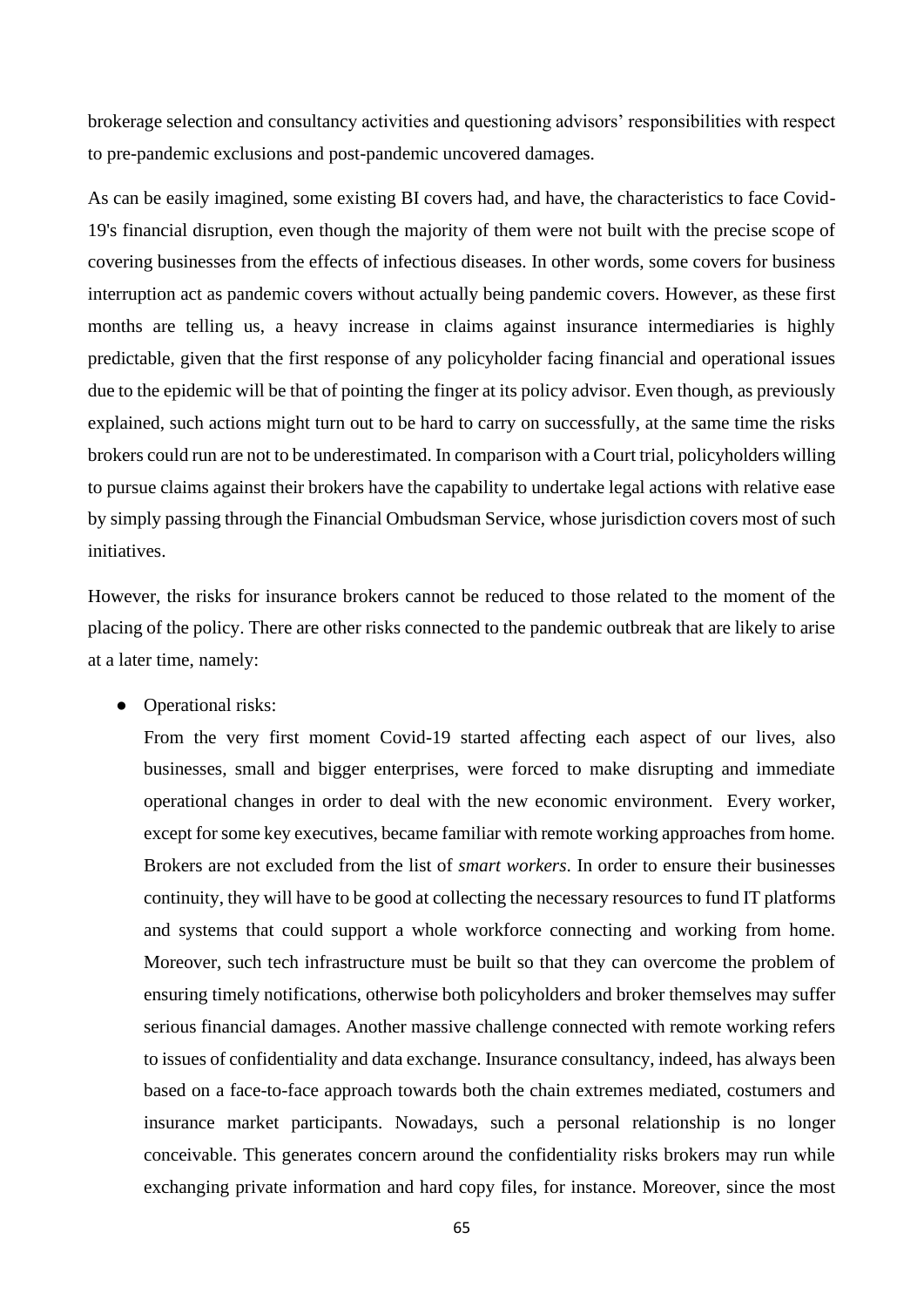scrupulous brokers used to rely on recorded conversations with their clients, now they will have to make it very clear to the counterparts the importance of transparency and accuracy in their correspondence (in terms of primary instructions and related advice provided respectively by the client and the broker).

Advisory risks:

Among the effects of the pandemic on the insurance market, there is certainly a steep increase in some key variables of the sector. One of them is the higher scrutiny of risks that actual and potential underwriters are going to conduct. Secondly, the insurance industry will offer the market higher-risk products, as a result of higher production costs and a renewed focus on the legal implications of this profession, as well as more restrictive wordings will flood the market. Given that such an environment will make placing risk much tougher for insurance brokers, the accuracy of the broker's advice, in terms of clarity in communication and personal enforcement (i.e. recordings of the meetings), will be vital.

Among the things brokers should be concerned about, timing is probably the most important one. Insurers are going to over-scrutinise, by asking for additional information when necessary, each proposal to sign or renew policies. Specifically, policymakers are likely to pay particular attention to each client's position in matters of business continuity, and related likelihood to perceive it, and solvency capability. This trend is very likely to affect the amount of workload for insurance broking firms since they will have to assist insurers in collecting such additional data and information. To make things harder, in years to come, such an enhanced process will have to be conducted remotely, hence an increase in difficulties due to eventual inaccessibility issues (some data may be precluded to remote users). As a result, insurers, as well as intermediaries, might, and should, assess whether they need more time to finalise both first-sign and renewal contracts. In case they effectively opted to ask their clients additional time to best accomplish these monitoring operations, then brokers should consider whether an extension of the pre-existence cover is in their clients' interest. Moreover, it is crucial that insurance advisers bear in mind how important is that insureds grasp their duty of fair presentation, given that the data provided to the broker constitute the basis of the subsequent analysis and final advice, even though the business information is given on a "best estimate" basis because of the unavailability of any more detailed records. Insurance brokers, in fact, act on behalf of insurers as well as policyholders, then they must be considered responsible and eventually liable for any inaccurate data reported.

Another point to be seriously taken into account coincides with the scope of the cover under scrutiny. As previously said, one of the effects of the hardening of the market is the increase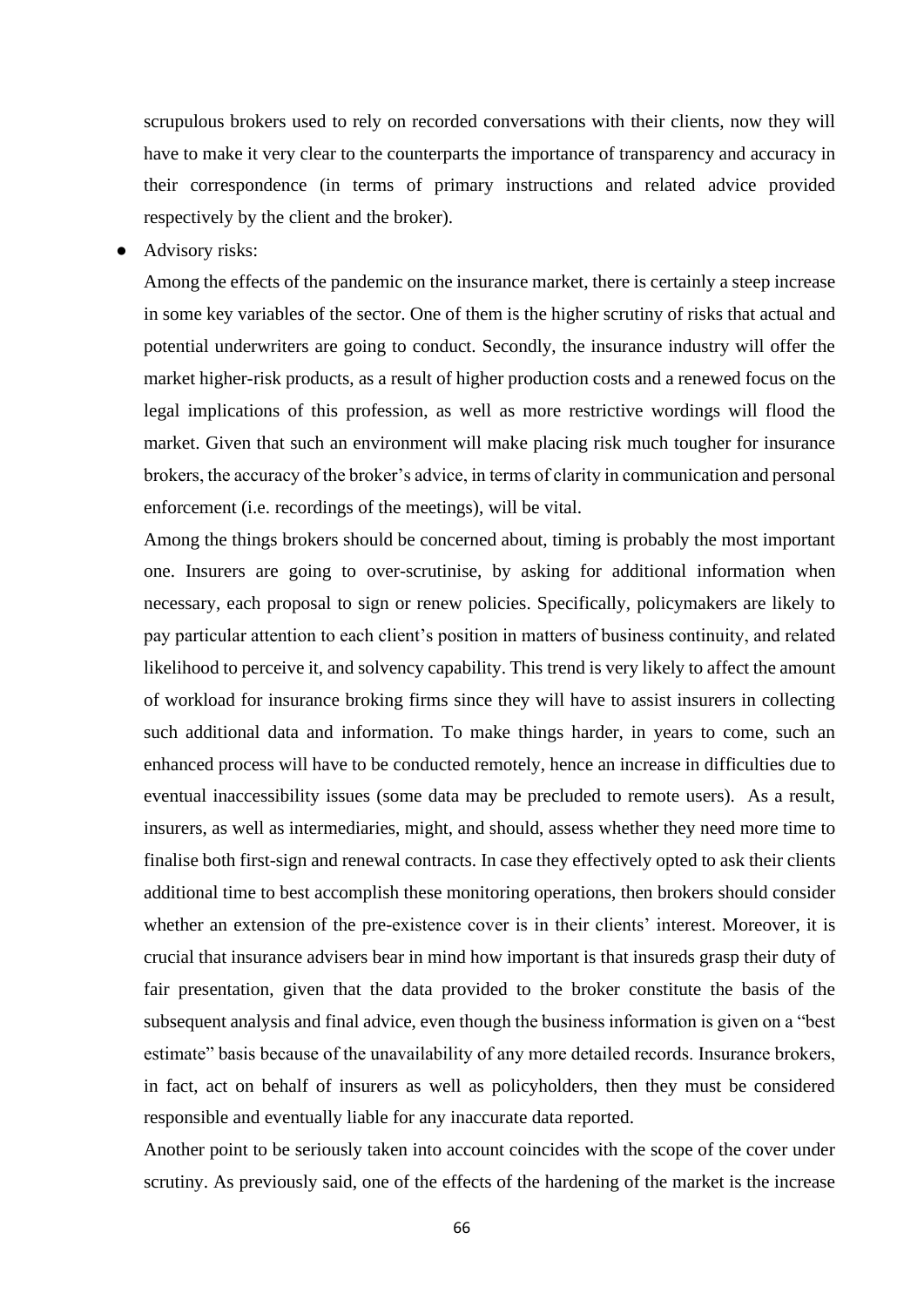in the number of restrictive policy wordings and, potentially, the related coronavirus exclusions. Again, brokers are always more likely to follow blindly their clients' instructions on how to manage policies and, possibly, re-shape and enhance them in light of the epidemical impact on the economic environment (i.e. D&O provisions and cyber-insurance covers). By the same token, advisers will have to be careful to properly compare the scope of new covers to that of pre-pandemic policies. Furthermore, heightened care must be taken when investigating cover-triggering events and, analogously, when identifying the scenarios that would exclude the cover. Finally, the policyholder must be very aware of the characteristics of the policy owned and, in that respect, it is the broker's job to explain to him how the cover works and to what extent it differs from the original one in terms of scope, risk coverage and triggering scenarios. Recording and taking track of the fulfilment of this last requirement of transparency might be crucial in view of future claims.

Regulatory risks:

In April 2019 the Financial Conduct Authority stated that, on occasion of the annual review of the wholesale brokers market, the entire industry would have been analysed on the basis of five aspects. The first, and most important one, refers to the system of compensation and incentives for market operators. The other four issues under the FCA's magnifying glass were identified into: governance and culture, conflict of interest, market abuse and, lastly, financial crime. In the current pandemic scenario, such scrutinising activity is going to become more overriding than ever, especially considering the substantial changes (both in business models and product assortments) that broking firms are undertaking nowadays, which requires regulatory authorities to be extremely alert. In particular, the FCA will likely address the current compensation trend consisting of intermediaries receiving fees from policyholders and, at the same time, demanding commissions from insurers.

To sum up, the coronavirus wave is having a huge impact on the insurance broking sector, as well as on everyday life. Brokers are potentially walking into many claims due to their pre-pandemic advice such as claims triggered by the current restrictive trend and today's impediments towards a clear communication and a transparent relationship with the client. Consequently, times of hard work are waiting for insurance intermediaries and in this context it is crucial to have a proper view of such a wider array of risks that might arise from now on.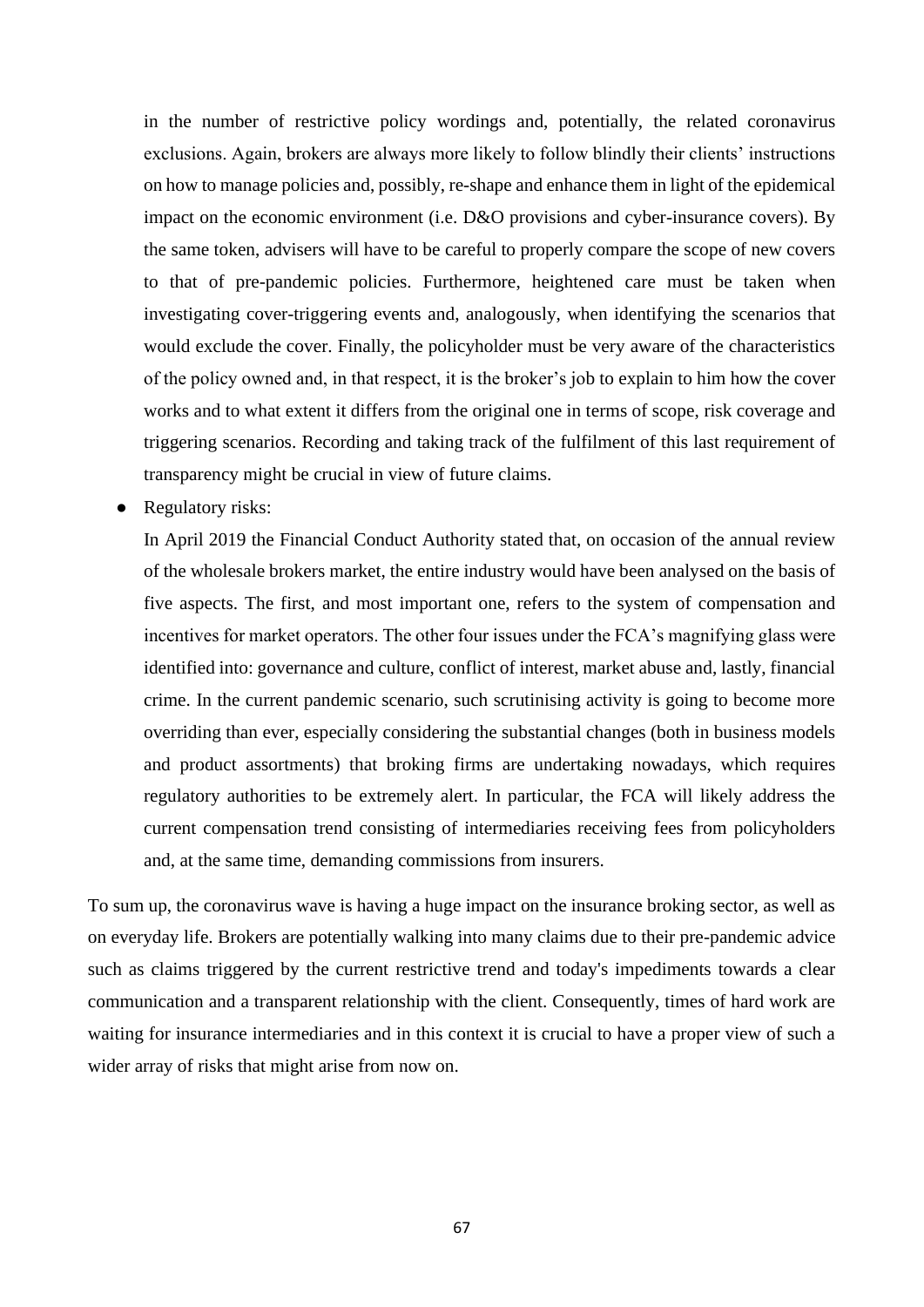### **3.2.3. Possible scenarios**

Firstly, it is fundamental to underline that insurance broking firms are in a different position than that of a pure fall-back insurer, who simply guarantees the payment of claims arising from the absence of a proper cover.

The first scenario to be investigated refers to a situation where no BI policies are in place, due to the misleading, improper advice provided by the broker. In such a condition, it is up to the brokers to undertake an action of professional negligence by persuading the court that the impropriety of their advice is primarily attributable to a deceptive or too simplistic disclosure activity by the policyholder. Nevertheless, in the past cases where brokers' defence attorneys put in place a similar approach, the favour of the courts has generally leant towards claimants' arguments<sup>48</sup>. Such a defence strategy turned out to be ineffective in most of the cases where an insurance broker failed to recommend to its client to purchase a BI cover $49$ .

Another scenario refers to the circumstance where the intermediary has purchased, on behalf of the client, a cover for BI on certain terms the broker had found to be convenient or at least acceptable. If such a policy turns out, in the future, to be ineffective to cover damages, the policyholder can blame its advisor for not having recognized the impropriety of the terms agreed. This scenario recalls, for instance, all the trials undertaken as a result of policies previously purchased to cover infectious diseases (especially SARS) and now revealed as inappropriate to cover damages due to Covid-19. The defence strategy connected to this situation opens to very unexpected scenarios, given that it is not likely to run into circumstances where no insurance solutions existed, but, weirdly, this is what is happening with Covid-19 related claims. Within such a context, the evidence of what assortment of policies was actually available on the market at the time of the advice is going to be the key turning point of the trial. In case the claiming policyholder fails to prove the existence of an alternative, more suitable, cover at the moment of the purchase, then the court is very likely to support the view according to which a better BI cover<sup>50</sup>, signed on the basis of the preferable terms demanded by the insured, could not be included in the brokers' advice, hence the risk and related damage could not be avoided, regardless of the intermediary's negligence. There is another possible defence weapon at the disposal of brokers indicted for improper policy placement or renewal. Indeed, undertaking alternative insurance policies, even if potentially more valid, may have entailed higher premiums which, at the time, could have been financially out of reach for the client. To provide a practical

<sup>48</sup> Simpson, Professional Negligence and Liability (Chapter 10, paragraph 149) and Eagle Star vs Natwest Finance Australia (1985).

<sup>49</sup> Simpson, Professional Negligence and Liability (Chapter 10, paragraph 255) and Charles vs Altin (1854) 139 ER 335. 50 The same applies to any even cancellation provision that does not cover the effects of the current crisis.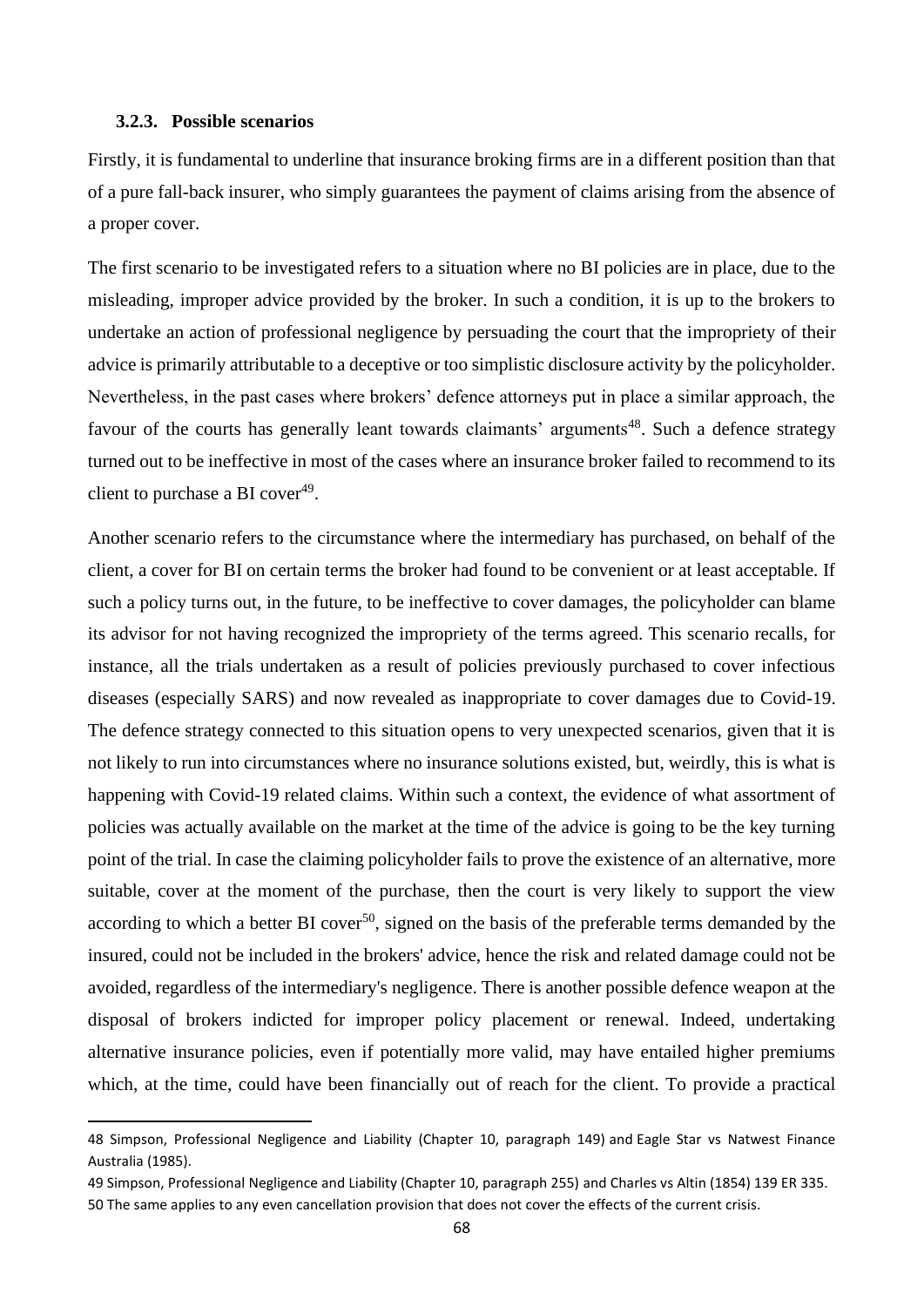example, it is possible to mention the Dalamd vs Butterworth case (2018), where claimants winded up with a fistful of flies since it was proofed that, even though the brokers had not been in breach of duty for not advising on the availability of a rental income insurance policy, the client would not have accepted to pay such a high premium for such cover.

At this point, another question arises: would the alternative policy have responded to the particular claim in any case? At present, it seems that intermediaries have more possibilities to come out the winners by relying on a defence strategy based on the evidence that, in presence of cover, insurers would have made use of the right to repudiate their own liability, which is triggered by the breach of any relevant condition of the contract. This would mean that the damage suffered by the claimant is not directly attributable to the broker, or at least would have occurred even if the advisor had fulfilled all of its duties. In fact, the court is obliged to look beyond the current state of affairs, namely no BI cover in place, but instead must assess if a more diligent advisory activity could cut the policyholder's losses. From a legal viewpoint, if insurers could anyway exercise an exclusion clause that would have prevented the insured from being re-payed, then any correlation between the broker's breach of duty and the eventually suffered damage would fade away<sup>51</sup>. According to the sentence "Fraser vs BN Furman Ltd vs Miller Smith & Partners" (1967), the damage that hit the insured had to be investigated not only under the point of view of whether insurers could exercise the right to repudiate liability under the policy, but also through a mere probabilistic approach to assess with what probability the insurance firm would have opted to such loophole.

In the above-mentioned Dalamd case, Butcher J. agreed with the brokers' causation defence according to which the claim would not have ever overcome the alternative defence put in place by the policymaker. It was assessed that the broker did not fail to properly advise one client on the necessity of a BI cover but rather did when advising a second client on the appropriateness of lost rental income policy. Moreover, the policyholder claimed of not having been properly informed about its own disclosure obligations towards insurers before the first activation of the cover. The brokers asserted that the non-response of the policy was due to reasons for which they were not liable, specifically the client's breach of an external storage provision under which some items were to be stored internally. The claimant objected that causation needed to be proved and that there was clear evidence of the impairment of their chances of recovery towards policymakers, hence there was margin to question the ascription of liability. Moreover, the client tried to remind the court that it is an advisor's duty to absorb any kind of unnecessary risk, including that of unforeseen litigation. Nevertheless, such objection was promptly rejected by the court, which highlighted the correct structure of a causation

<sup>51</sup> Simpson, Professional Negligence and Liability (Chapter 10, paragraph 262).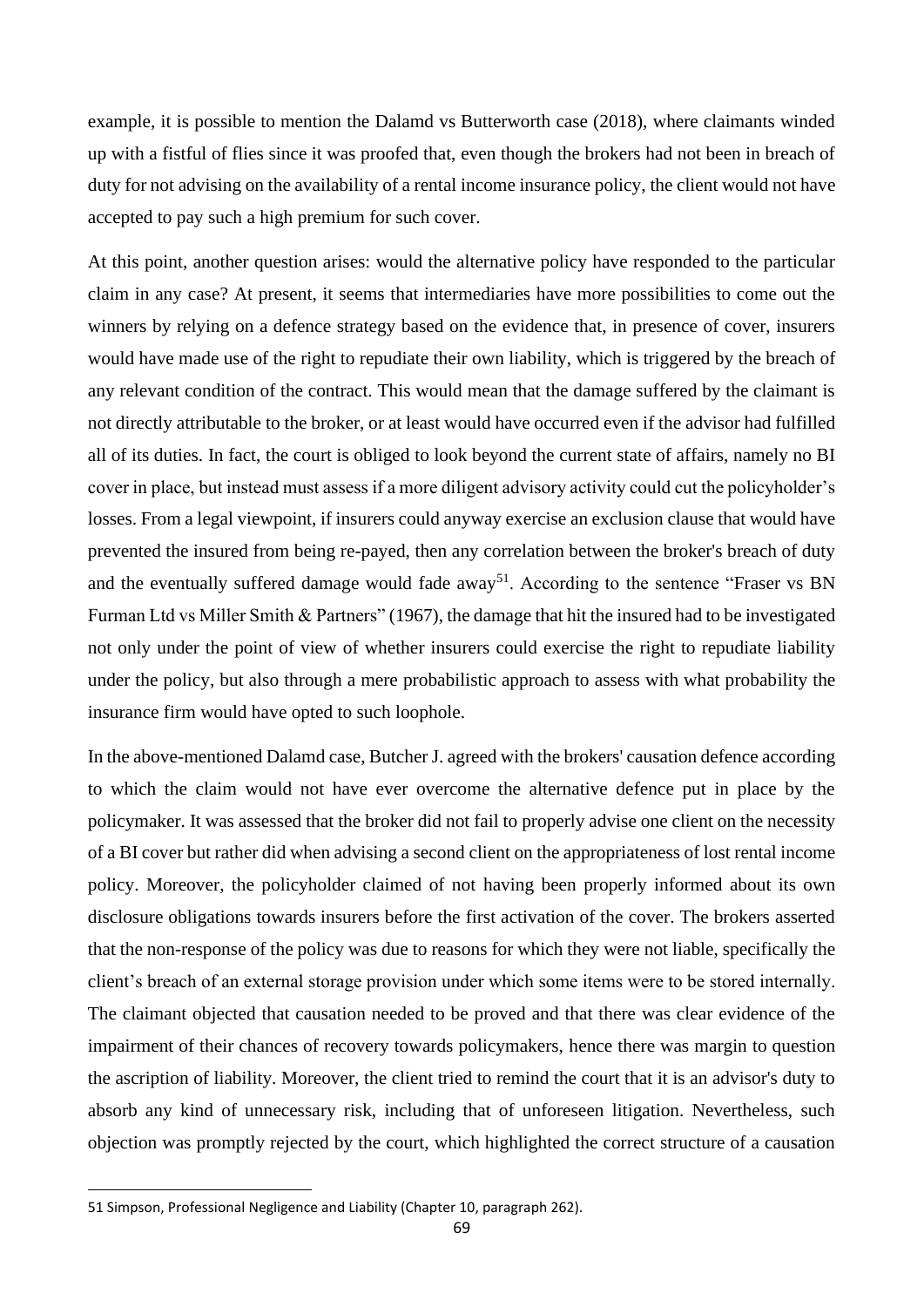analysis, which develops in two main steps. At first, it must be determined whether the brokers' request of voidability of the policy, when affected by factors that are out of their responsibility, is juridically valuable and then can be accepted. Moreover, it must be assessed whether such valuation must be conducted through a purely legal approach or on the basis of probabilistic computation. The second stage consists of investigating the position of the insurer involved. The determination of the ideally correct course of action to be put in place by the insurer depends on a "loss of a chance" approach.

What was ruled in the Dalamd case is likely to act as a general guideline for all the similar circumstances to come, especially for the identification of the question of causation, for example those concerning the availability of an alternative defence that may let insurers evade a BI policy.

It is also noteworthy the eventuality that the claiming client may have interfered with the chain of causation in other unpredictable ways, so that the intermediary shall not be held liable for the suffered damages.

However, how can we determine whether the loss (and in what measure) is directly attributable to the insurance broker? In this respect, it may be useful to recall the 2007 sentence "Arbory Group Ltd vs West Craven Insurance Service, where the insurance broking firm was sued on charges of being responsible for the economic damages following a fire that resulted in the liquidation of the subsidiaries and for which the policyholder was not adequately covered. The sentence referred back to the case "South Australia Asset Management Corp vs York Montague Ltd" (1997) in order to evaluate the extent of the loss for which the advisors could be considered liable. The final judgment stated that they were to consider liable for having failed in recommending to the client a proper BI policy that could prevent the policyholder from finding themselves underinsured. The court based its judgment on two main considerations: 1) firstly, it was up to the policyholder to make evidence of the broker's duty and the correlation between such duty and the type of loss that was suffered; within the context of the Arbory trial, what had to be determined concerned the degree of the advisor's negligence and, more specifically, the effective possibility according to which the broker could have predicted the occurrence of that specific loss and hence obtained a more adequate BI cover on behalf of the insured; 2) secondarily, the investigation should move on the damage and its real cause, so that it could be assessed whether the loss is attributable to the breach of the above-mentioned duty.

Again, such considerations developed as part of the Arbory sentence are likely to constitute the juridical pillar the coming sentences on BI claims are going to be based on. In particular, the most important heritage such case provided consists of the following arrangements: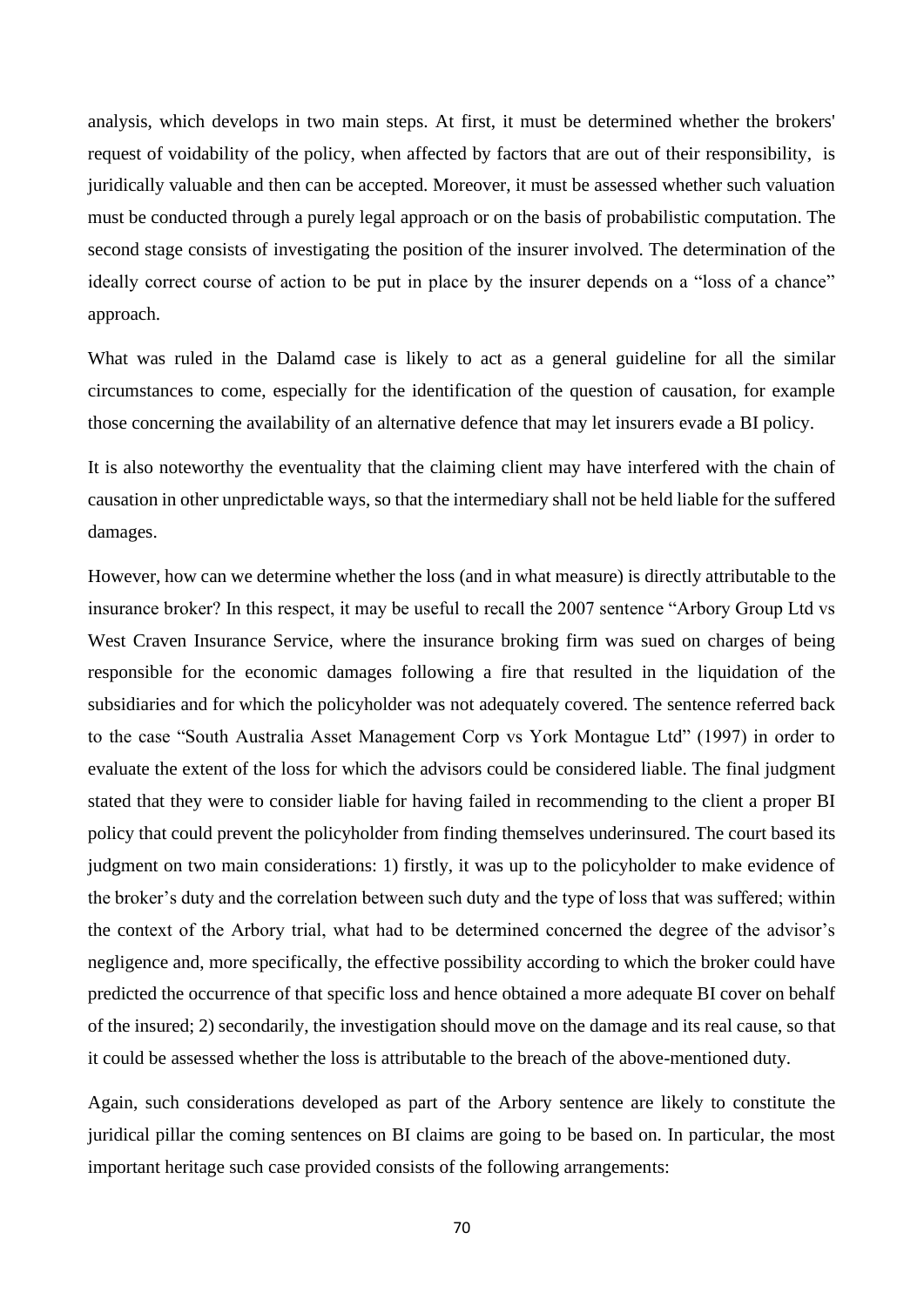- BI cover is a fundamental component of a business insurance policy as it comprehends all costs arising from incidents that result in losses of business opportunities or affect the normal production capability.
- Unlike other similar provisions, the BI clause acts by injecting additional liquidity into an ongoing activity to preserve its ability to make a profit.
- BI insurance is designed to take the insured business back to fully operativity as soon as possible.
- Policymakers generally recommend over-insurance.
- In Arbory case, the broker's duty was recognized in that of identifying a BI cover that could enable the damaged business to recover and record the pre-incident margin of profit. BI insurance was to take out in addition to the insurance traditionally designed for the material damages caused by the fire, such as PPE destruction.
- The liability related to the failure to provide adequate cover was considered to be reasonably predictable, whilst the same does not apply to the consequences of the incident on the business profitability.
- In case the broking firm had recommended a proper level of BI cover, the insured businesses could have drawn enough financial resources to trigger the quick re-activation of production and trading operativity. Due to the intermediary's negligence, the subsidiaries were forced into liquidation and, consequently, the desired pre-incident level of profitability could not be pursued.
- The advisor had the duty to understand the nature and stage of evolution of its client's business and so deduct its risk exposure as well as the consequent need of a BI provision to face potential eventualities of temporary or permanent business stoppages.

In conclusion, the court sustained the claimant's view according to which the extra-premium a more adequate BI cover required was not unaffordable for the business financial resources, then there was the real possibility for the losses to be promptly and integrally recovered.

As ruled by section 13A of the 2015 Insurance Act, this case did not fall within the situations of a claimant demanding the recognition of damages for the late payment of damages, given that the insurer had fully and promptly complied with its BI-derived obligation of repayment. Indeed, the case revolved around a charge of under-insurance. In absence of under-insurance, in fact, the insured would have fully received the agreed repayment and this would have been enough for its business continuity purposes. Nevertheless, according to the final judgment, the claim against the broking firm was not to be restricted to the hypothetical amount due to the insured had an adequate cover been in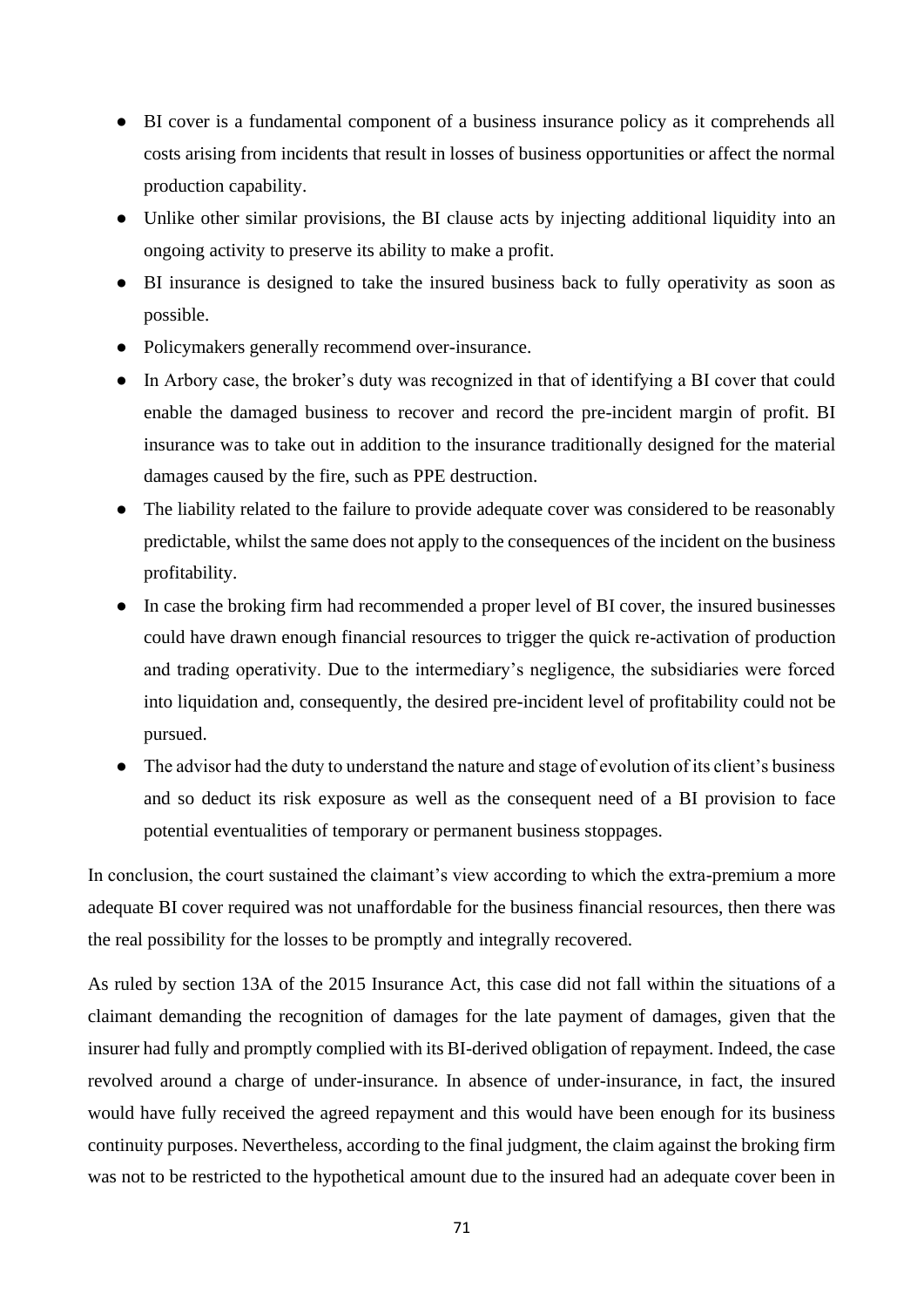place, but it also included compensation for loss of profit opportunity. Such amount was computed on the basis of the earnings the business would have potentially produced in case business continuity had been preserved. Obviously, this resulted in another issue, the one concerning the assessment of damages to be attributable to the missed profits, which had to be forecasted themselves.

Another point that the court judging the Arbory case took into consideration concerned the claimant's potential contributory negligence. In this sense, what needed to be considered was whether the insured itself had somehow caused the loss or, alternatively, had been careless in promptly realizing that the relevant sum for which BI cover was in place was inadequate. This second possibility mainly dealt with the moment of the renewal of the policy, when the policyholder, basing upon the updated notes provided by the insurer, had the chance to re-assess the adequacy of the contract to its industrial needs. In Arbory, the crucial factor was the identified consequentiality between the broker's failure in its duty to explain the concept of "insured gross profit" to the client and the insured's incapability to grasp it. This was key in bringing down the broker's attempt to invoke contributory negligence. The advisor's attorneys tried to pin the blame of underinsurance on the insured, but relentlessly collided with the same reason why brokers are usually hired, that is providing the client with professional support so that some specialistic concepts (including insured gross profit) can be better understood. Therefore, it can be easily ascertained that, wherever an insurance broking firm lacks care in adequately advising a client in a matter of under-insurance, the eventual judgment will tend to recognize the broker's liability for the damage and, hence, will be very likely to support claimants' arguments.

At the current stage of the pandemic, it is not completely clear yet how damaged insured are going to enforce their Covid-19-related claims. Nonetheless, according to the considerations just made, it is possible to easily predict the outcome of all the cases dealing with brokers who failed in properly informing the client about the characteristics (and limitations) of its cover and the foreseeable scenarios in case of infectious outbreaks. With such premises, it is highly difficult to imagine that the claimant might be held liable for having misunderstood a technical provision and underrated the related implications. Anyway, within the framework of a judgment on causation and contributory negligence regarding pandemic-related claims, very sophisticated and qualified clients may represent an exception to the above-described claimants-friendly trend. Moreover, in this regard, the determination of the extent of a broker's duty is going to represent a very relevant factor for tipping the balance in favour of the indictee.

Despite the predominant halo of juridical uncertainty surrounding the topic of broker's negligence in times of Covid-19, there have been hundreds of notifications on BI covers seen as very likely to be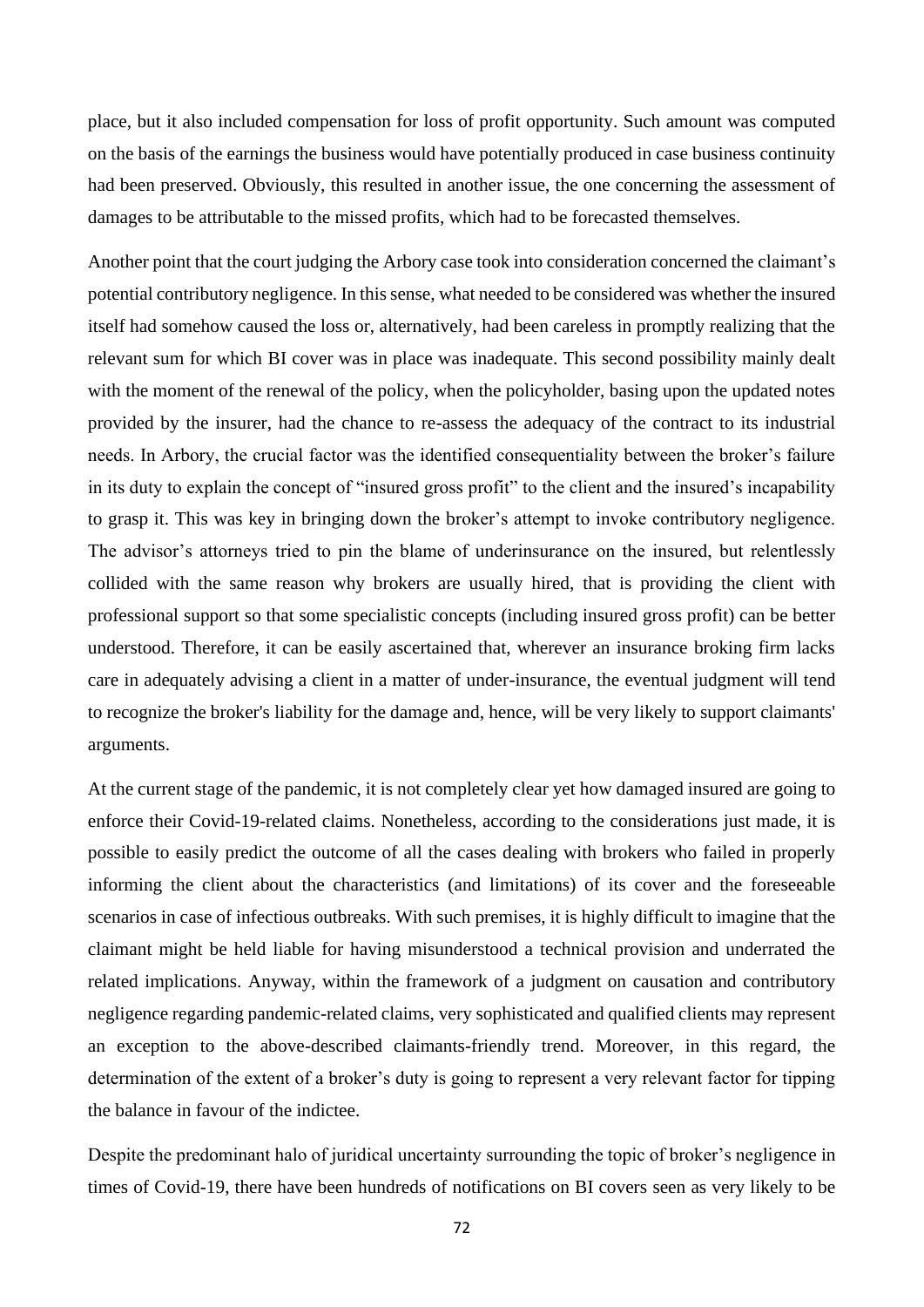contested. Also, brokers are delivering several notifications on their PI policies facing events that may escalate into claims. To sum up what extensively described above, with respect to advisors' prospects of having their defence arguments recognized by the court, any causation and loss trial will be very fact-specific, hence the conclusion highly variable. Specifically, advisors' chance of winning will be very affected by their capability to prove that no covers that could absorb the effects of the pandemic were available for purchase at the time of the advice. As an alternative, brokers may rely on their client's incapability to afford the high premium a more adequate cover would have required. Nevertheless, whenever such arguments failed, the case law records a high incidence of succeeding claims for BI covers as a result of the direct liability of brokers for under-insurance, which is generally reflected in the insured's inability to pursue "normal" financial performances.

#### **3.3. How to face pandemic-related claims in the near future**

# **3.3.1. UK insurance between overseas inferences and future prospects: an insider's testimony**

In order to better determine the future prospects of the UK insurance industry, especially in juridical terms, it can be useful to look at how other countries are dealing with the impacts of the pandemic on the sector and with the consequent claims. Being the UK law a unique reality as a result of its common-law approach, only looking at equally stand-alone contexts can be meaningful for the purposes of our analysis. In this respect, the US judicial system works very similarly to the British one. Over the last months, the US lawmakers took into consideration the possibility to enact specific laws that force insurers to pay for every pandemic-related claim. Such a strong position may have a strong influence on worldwide insurance industries, including Lloyd's market.

Gavin Coull, executive director of London FOIL and associate at EC3 Legal, expressed himself on this topic and confirmed that almost the totality of the states opted for such a retroactive cover. According to him, this trend falls within the framework of progressive de-privatization of insurance that should turn the sector into a form of public sector. This trend is going to strongly hit the cumulate resources of the industry, especially in case some state decided to mandate the financial impact on direct insurers and re-insurers. Moreover, such a disruptive review of the insurance system is likely to affect the risk tolerance of insurers given that many might be unwilling to subscribe US property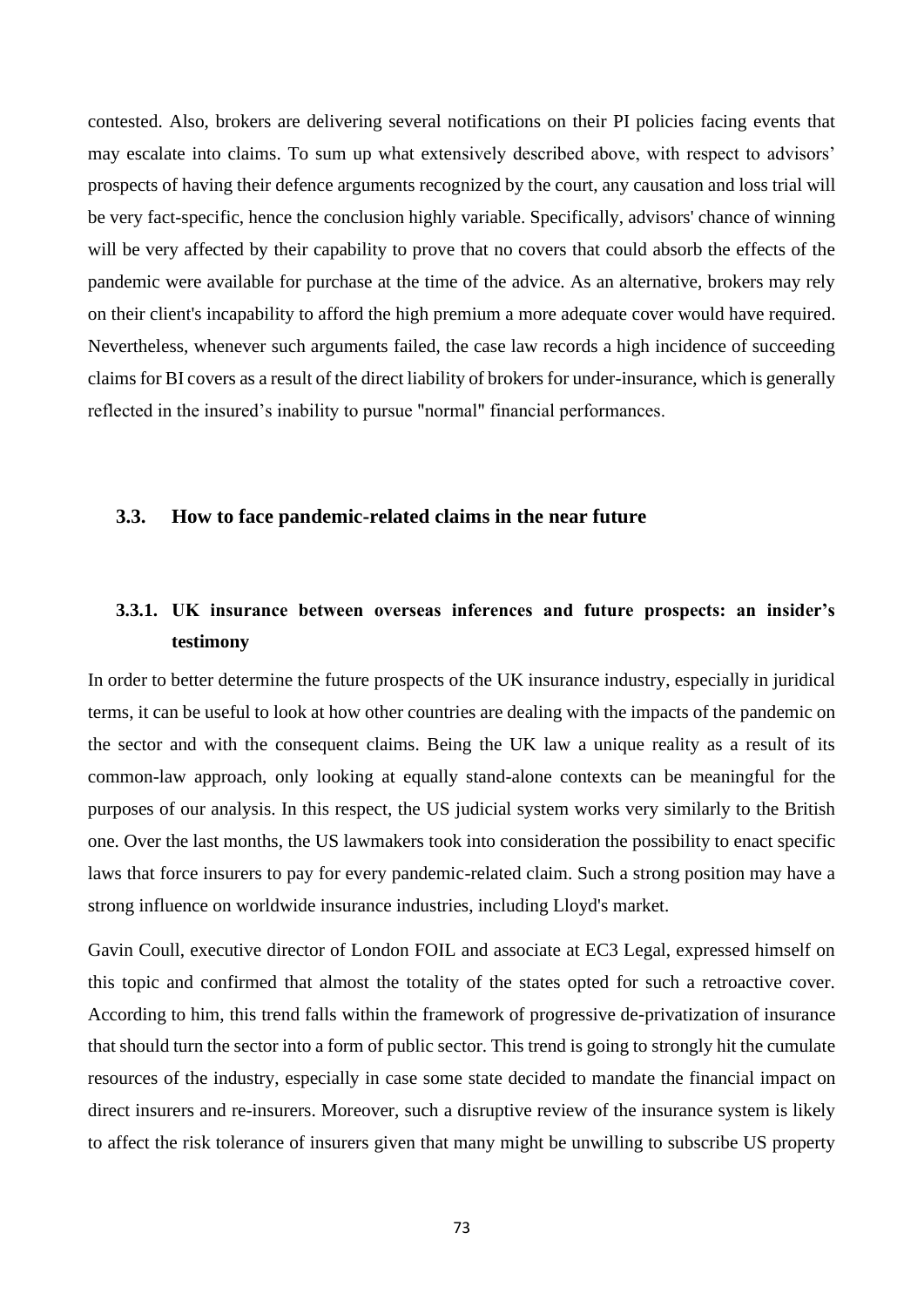and BI covers. Only time will tell us whether US insurance will survive these implications (even if substantially re-shaped) or not. Coull's words are very indicative in this direction:

"Without a doubt, this could go all the way through to the Supreme Court as a constitutional issue as it would be such a wholesale change in established law. I would not be surprised to see at least one state try to put it into practice as there is so much political pressure to find the solution. And while insurance is a potential solution to pandemics, I do not think this is the right way to do it. It will be challenged without a doubt, but it will likely lead to a similar discussion as over here in the UK, as to whether something akin to Pool Re or Flood Re is possible on the pandemic side. In my view, the industry should not be charged with resolving what is a worldwide pandemic, which calls for a governmental response in place of an insurance or reinsurance response."<sup>52</sup>

Remaining within the context of the international implications of such changing legislation, plenty of disputes dealing with re-insurance policies will arise, on the grounds of mid-term changes to a direct insurance contract. If, on the US side, there are no doubts about how costly this will be for the smallest local insurers, on the UK side, it is still unknown whether such changes are going to restrict Lloyd's field of operation. The likelihood of this scenario will revolve around one question: do the operators who are authorised to write policies in a certain country have to fully adhere to its rules and laws?

To be specific, the financial implications of this legislation are going to particularly interest any insurer (or re-insurer) who is even partially exposed to a US PD<sup>53</sup> risk. Moreover, the innovative US choice to make insurance a more public sector may act as a bandwagon for other countries, including the UK, seeking political purposes, even though Coull is doubtful about this contingency. In his opinion, indeed, it is very unlikely that such a governmental interference on the insurance market may ever sound attractive to an overseas audience.

The US potentially mandating coverage threatens to aggravate insurers' tendency to tighten policy wordings up. However, Coull seems to be optimistic about the post-pandemic scenario of the insurance industry. In his opinion, the survival of the sector mainly depends on the capability of the insurance operators to re-invent their range<sup>54</sup> of policies and extend their coverage to more risk categories.

<sup>52</sup> Source: Insurance Business Mag.

<sup>53</sup> The acronym stands for "probability of default".

<sup>54</sup> There is an ongoing debate about the growth potentiality of parametric insurance, but most of the literature expresses concerns about such bespoke coverage solutions because of the little demand and poor performances collected in the past.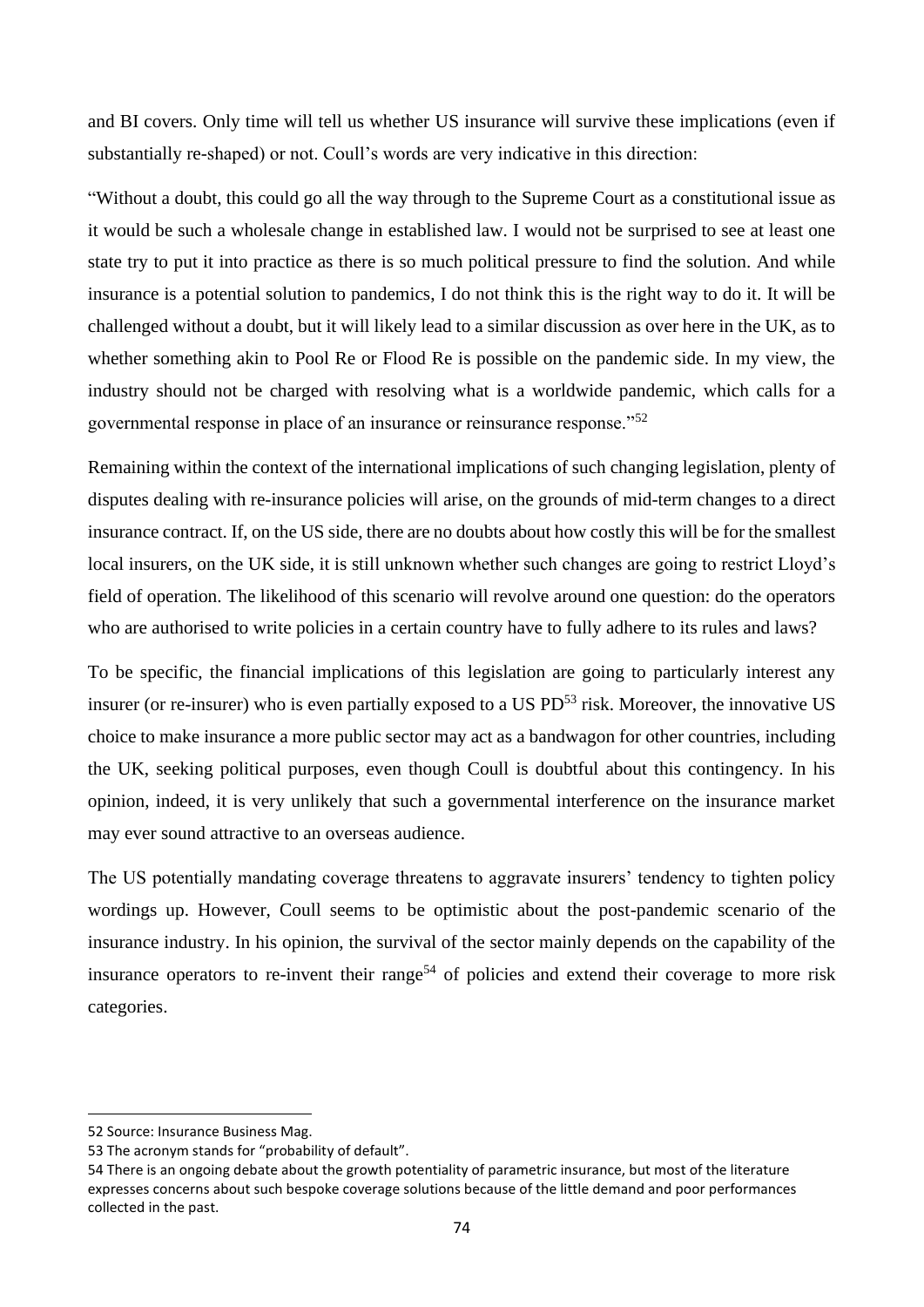Consistently with our observations up to now, also an insider of the sector like Coull underlined the importance of transparency in brokers' future pieces of advice and the need to pursue a full and constantly active communication in the relationship with the insured. Obviously, this concept is true for brokers working with both the insurance and the re-insurance industry. Moreover, it is vital for advisors placing covers on behalf of their clients to carefully consider all the available alternatives so that the adequacy of the advice can be better assessed and their compliance to the duty of care gets hard to be questioned. As well as insurers and re-insurers are used to be condemned for their apparent unwillingness to pay for claims, at the same time also the brokers' compliance with their responsibility is currently under the microscope of the market. Coull's words about the potential reputational impact of the crisis on the whole sector go in this direction:

"My take is that the insurance market has reacted very well to the crisis. Certainly, the market view has always been that if there is a covered claim then we will pay it. Industry bodies have responded appropriately and managed expectations correctly and I think it would be very unfair for the reputation of the industry to be tarnished because insurers are not paying out for claims they should not have to pay out on. In a rational world, insurers are doing exactly what they are meant to be doing, which is paying valid claims while at the same time responding to changing market conditions."

#### **3.3.2. Other professional feedbacks**

As formerly investigated, nowadays brokers' main concern is that those clients whose business has been damaged by the coronavirus epidemic may sue them on the charge of having provided inadequate cover for such scenario. In particular, this contingency revolves around BI covers, generally dealing with the risk of property damage, whose correlation with the outbreak of the virus is highly debatable. In this context, insureds are seeking additional insurance solutions that could preserve their business operativity from a potentially long period of inactivity and ensure them with pre-pandemic levels of profitability.

Intermediaries are very free-standing professional figures within the insurance world; hence their risk exposure is unique and must be treated differently than that of the other insurance operators. Most of the policyholders got surprised by the financial distress their businesses went through since they felt safe under their covers, unaware of the exclusions included in such contracts. This problem is not only typical of BI policies, but also involves other uncovered areas, such as that concerning damages for travel cancellation.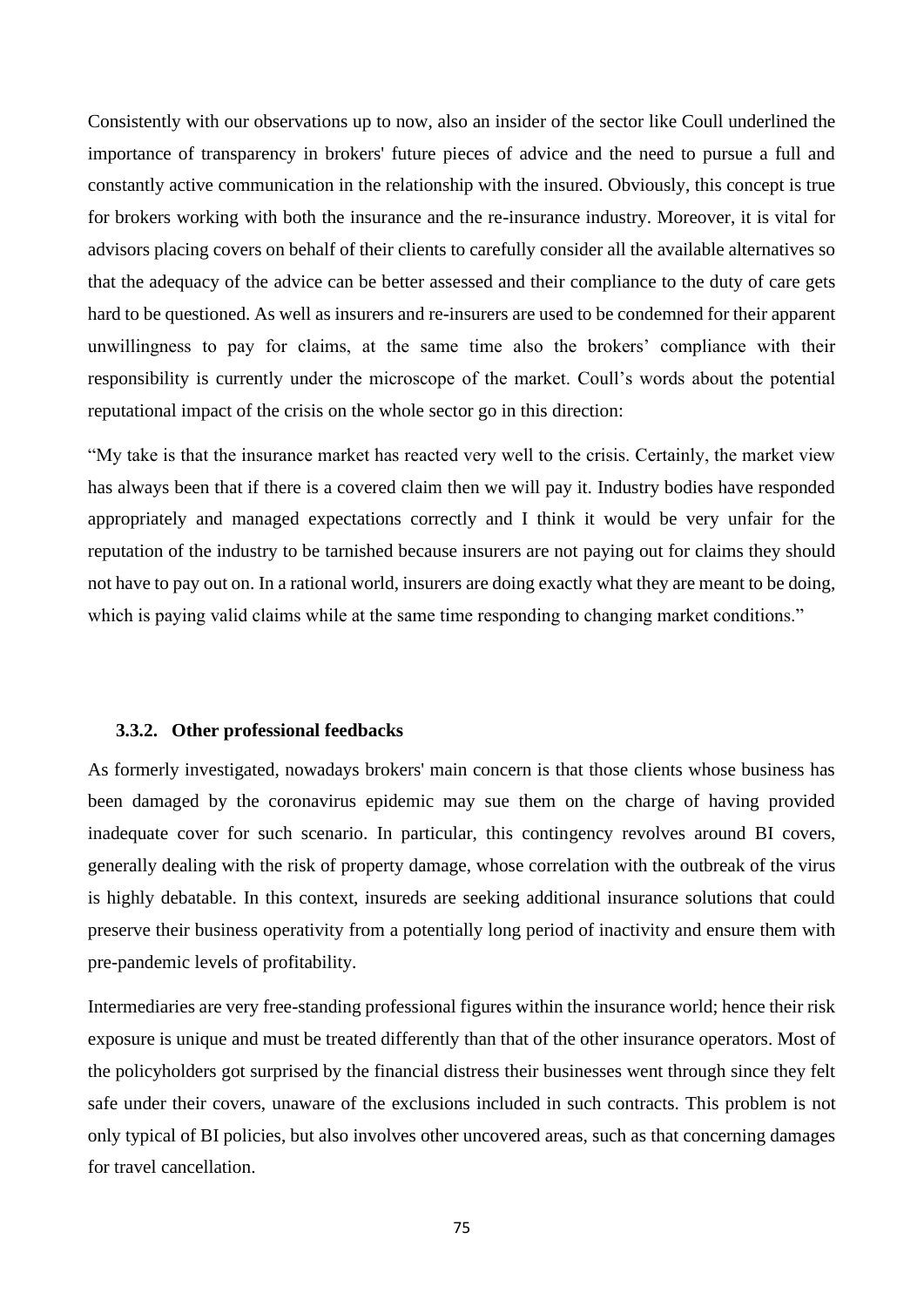On this matter, it is useful to look at the testimony<sup>55</sup> of two associate partners at the UK law firm Reynolds Porter Chamberlain, namely Richard Booth and Tim Bull. Below are the words they respectively used to frame the question regarding the risks borne by insurance brokers and intermediaries.

"Clients with these kinds of policies are now going to be turning to their broker and asking whether there is cover, and if there isn't cover, why not? The risk to the broker" Booth affirmed, "is that they will be exposed to criticism that they haven't properly advised their clients about the scope of cover within the policies that they have, or indeed that they don't have."

Bull's considerations go in the same direction: "We are hearing at the moment, at least anecdotally, from our insurance company clients but also from the placing brokers we work with about a spike in contact, if not outright notification from brokers, who are being contacted by their clients who are asking whether they have certain cover."

Another crucial point in any BI negligence claim involves the broker's degree of understanding of the risks they embrace. It seems obvious that this issue loses most of its relevance if applied to the bigger UK and international insurance broking players, whose large risk management departments, often assisted by legal consultants and insurance lawyers, are very unlikely to develop an insufficient understanding of the threats potentially arising. Contrarily, the more local intermediaries are more subject to misinterpretations or underestimations, as confirmed by Bull's recommendations: "I think the smaller brokers are ones which may not fully appreciate that there is an issue, but it's wrong to generalise because I know some small brokers who are absolutely on top of these things. And brokers specialising in placing certain types of risk such as all-risks commercial policies, including property and business interruption, should be aware by now that there are potential issues arising out of the pandemic."

About the likelihood that a broker sued for negligence may finally be forced to re-pay the claimant, we already explained why this closely depends on the argumentations that the parties intend to pursue. Nevertheless, in the very first stage of this legal battle, a dynamic of speculative litigation will prevail, given that many obstacles will initially prevent insureds from convincing the court of the brokers' liability.

"The liquidator will have to show that the broker was in breach of what a reasonable broker should have done at the time, and also that the insurer and the cover were available. Were the insurers offering cover for pandemics or were there exclusions that did not include COVID-19, which

<sup>55</sup> Source: Insurance Business Mag.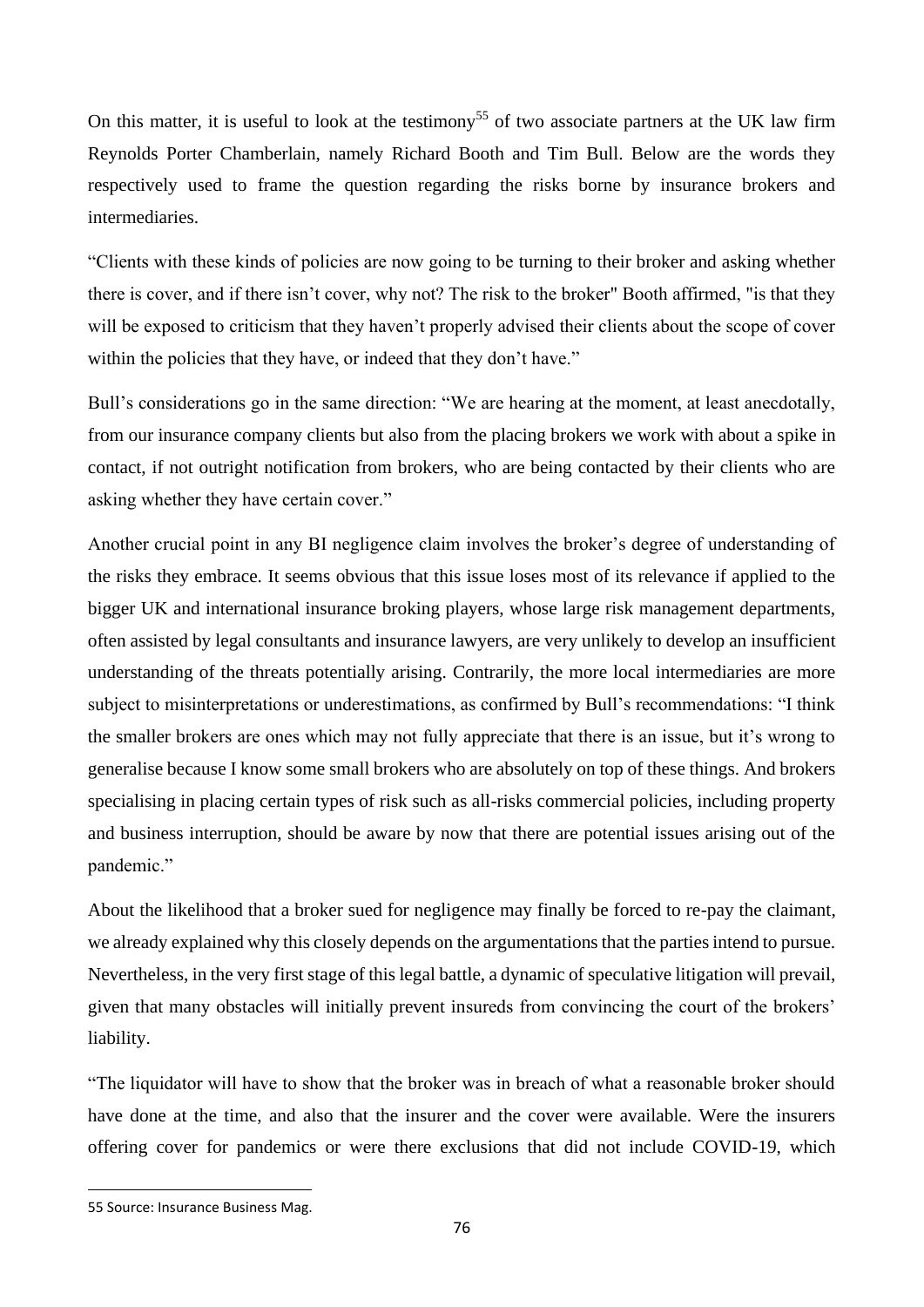arguably is a derivative of SARS, which was a general exclusion in many policies. And if the cover was available would the policyholder have bought it before they went into liquidation?", Bull wondered.

Despite the huge amount of claims insurance advisors will have to face, when looking at the legal dynamics underlying such trials, it turns out that brokers themselves will rely on an equally high number of defence weapons. In the UK context, emphasis will be on policyholders' hypothetical unwillingness to buy more expensive alternative policies. Mustering the speed at which a remote epidemic turned into a business-disrupting pandemic may represent another popular defensive strategy.

Apart from the legal loopholes at brokers' disposal, there is no doubt that every insurance advisor has a moral obligation to learn the lesson of these times and this will result in an increase in notifications and in enhanced controls to make the advice as incontestable as possible. And this is especially relevant because the damages and losses insurance broking firms are going through will be very hard to quantify in the short run, also because of the overall uncertainty surrounding the government's long-term bailout<sup>56</sup> initiatives. Indeed, according to Booth, "another key issue when claims start to be advanced will surround how to properly quantify a client's loss, there's going to be a lot of debate around the government's response and whether clients have mitigated their losses by taking the benefit of the different schemes available. So we must wait to see how these claims, as and when they arrive, will actually be formulated and how sustainable they are."

Another issue previously treated is about how, in the following years, brokers' business models and cover engineering procedures will capitalise today's heritage. Tomorrow's advisors will be mindful of the threats connected to bad policy placement and the risks arising from an infectious outbreak. The above-mentioned enhanced controls will not only involve BI covers and contingency risks, but will be also extended to policies of other kinds and the related potentially relevant exclusions.

In this regard, Bull recommended that "what brokers should then do is consider if this can be improved upon, and discuss with the insurers that they place businesses with what can be provided. Insurers, of course, are going to start reviewing cover and the brokers have to try either individually, if they're powerful enough, or in a coordinated fashion, to ensure that policy coverage is as wide as possible."

<sup>56</sup> Such initiatives, also known as "capital injections", consist of significant provisions of money or resources to failing companies or, in general, firms belonging to a distressed system, aiming at preventing them from collapsing. These interventions, which are usually pursued by governments, individuals or other businesses, can take the form of loans, cash injections, purchasing of stocks and bonds. The eventual reimbursement depends on the terms of the bailout.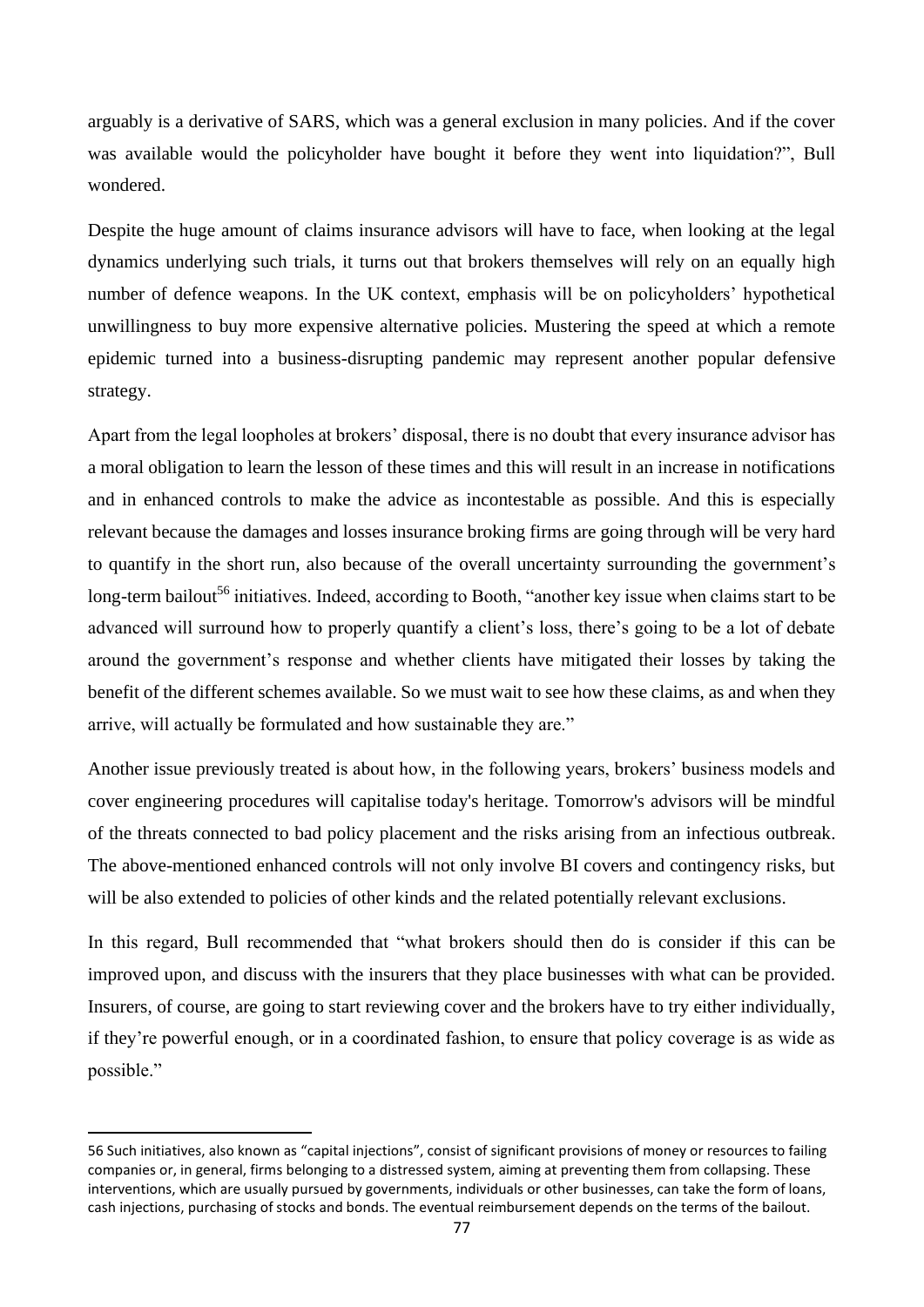All the advisors that will not be able to properly manage such a wide product assortment, at least, will have to reduce their overall risk exposure by giving priority to the client's full understanding of the available policy in terms of scope and price. The insured must be unquestionably satisfied with the purchased policy, but it is equally important that the conversations proving such appeasement are clearly recorded.

It is quite unlikely that a broker fulfilling all these precautions may be held liable for negligence, provided that the advice at issue was correct. It is therefore vital, even for a small insurance broking firm, to rely on small risk managements devices that may substantially limit the risk exposure of its operators.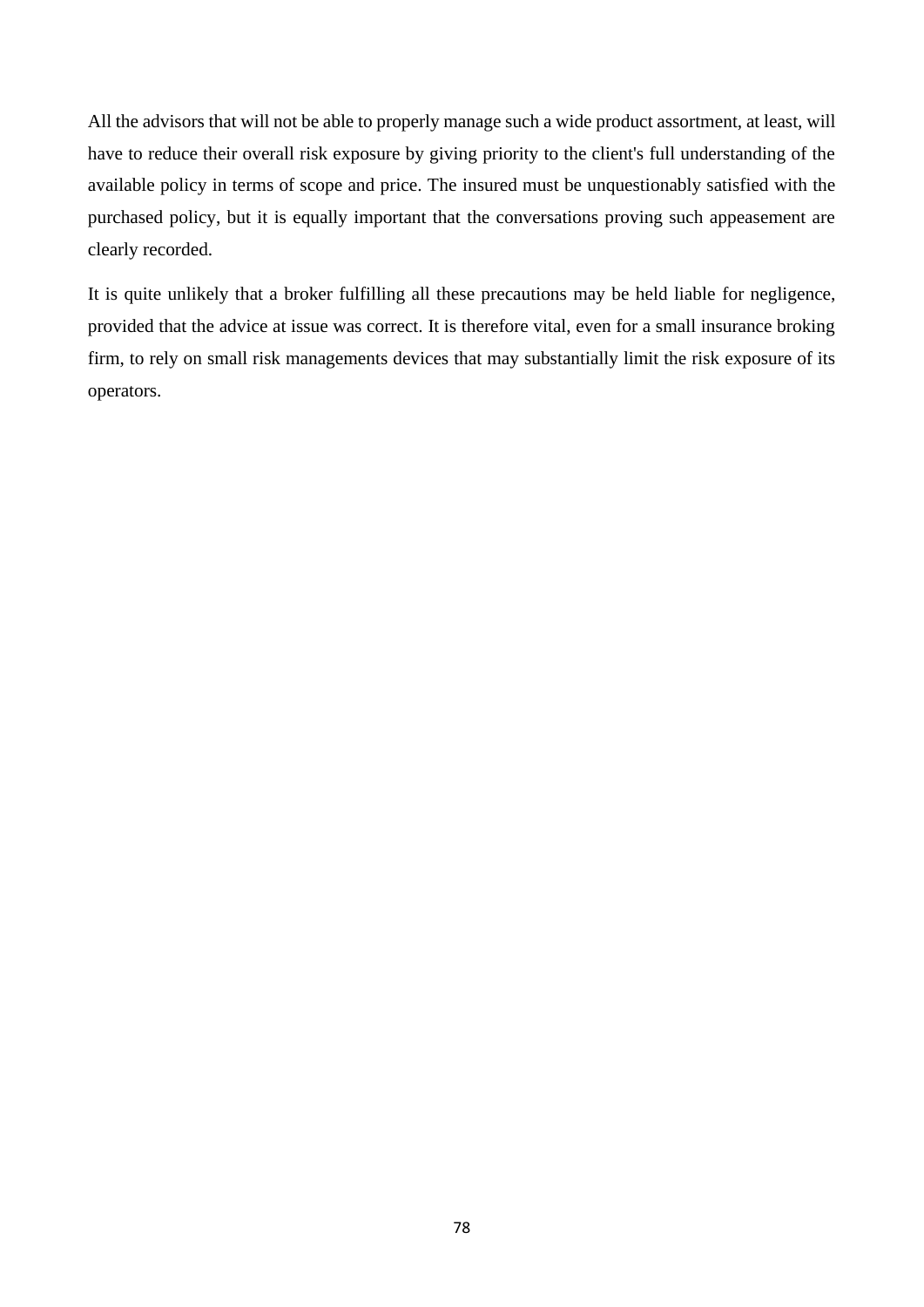# **4. CHAPTER 4**

The global disruption caused by the Covid-19 outbreak resulted in thousands of businesses forced to close down for not being able to recover after suffering huge financial losses. Such sad economic implications have coincided, for policyholders from each corner of the world, with increasing claims, especially in the field of BI insurance. In the previous chapter, it was explained how this phenomenon generated many concerns in terms of legal clarity and regulatory uncertainty.

These issues have been globally regarded as a serious threat for the future of both policyholders and insurers, whose professional relationships were (and still are, partially) in danger of being damaged by an excessively confusing, if not missing at all, legislation. Basing on these assumptions, in the UK, the Financial Conduct Authority (FCA) applied to the High Court, as part of a test case, with the purpose of securing for the entire insurance system a definitive certainty in matters of BI contracts ad claim validity. On the occasion, the regulatory authority represented the interests of UK policyholders, and the whole judgment was based on a representative sample of wordings. The sentence issued by the High Court was eventually followed by a leapfrog<sup>57</sup> appeal to the Supreme Court.

On last 15 January, the Supreme Court delivered its judgment, according to which policymakers' appeals were dismissed in favor of FCA's arguments. This decision resulted in many insurers forced to pay back their customers claiming for BI losses due to the Covid-19 outbreak.

Besides the arguments of the two opposite parties during the trial and its final outcome, the sentence finally had the desired effect: both the insurance industry and the related consumer market were provided with a proper amount of clarity about the effectiveness of covers and the validity (and outstanding sum) of BI claims.

<sup>57</sup> A leapfrog appeal is a special form of appeal where the parties appealing to a High Court's decision do not pass through the Court of Appeal but go directly in front of the Supreme Court.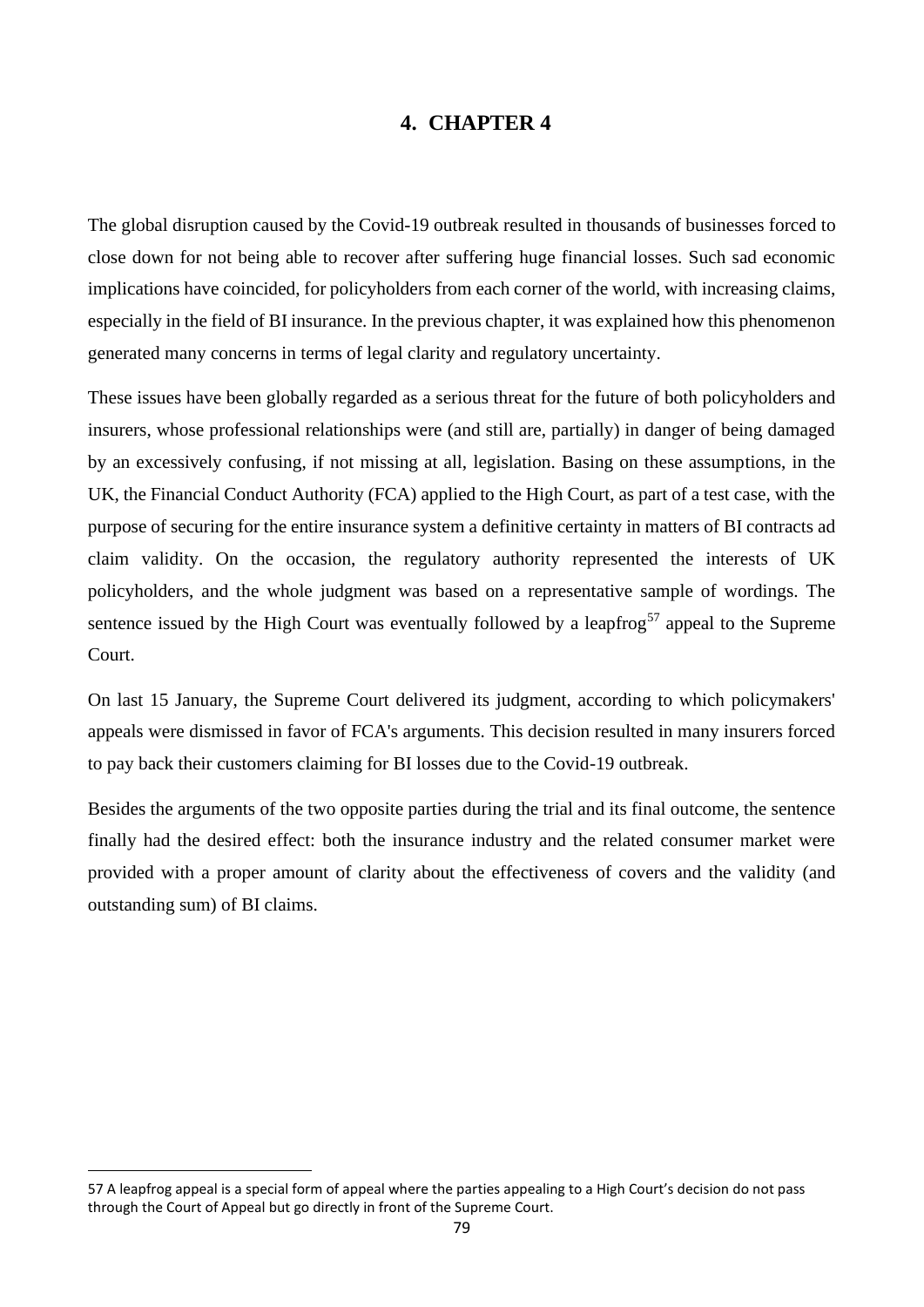## **4.1. FCA vs Arch Insurance: events behind the quarrel**

### **4.1.1. The story**

It is March 2020, the coronavirus disease has just reached the western world, including Great Britain, Northern Ireland to be specific. UK Prime Minister Boris Johnson has ordered that all dining activities be temporarily closed, aiming at arresting the spread of the virus. In Belfast, among the impacted restaurateurs there is Daniel Duckett, whose bakery and café "The Lazy Claire Patisserie" is about to celebrate its two-year birthday. However, no party will be celebrated, given that in June The Lazy Claire's doors are still locked down.

"We followed the advice; we believed that was the right thing to do and that was what was mandated,"<sup>58</sup> is Duckett's complaint.

The owner has one comforting awareness, anyway. Some time ago, he has entered into a BI policy, that should provide cover for financial losses due to unpredictable events, which the activity cannot be held accountable for. Duckett's personal battle begins here.

The outstanding amount of the above-mentioned insurance should be equal to  $\pounds 100.000$ , but, after some weeks, such compensation is denied. The insurer, namely Hiscox, justifies the denial by asserting that a pandemic was not included in the bunch of triggering events for which its BI insurance ensures coverage. This forced Duckett to buy new debt just some months after having paid off his primary loans.

Nevertheless, Mr. Duckett's vicissitudes did not represent an exception in the 2021 UK insurance system. After ascertaining the presence of several other entrepreneurs whose Hiscox's BI covers had resulted to be ineffective against the pandemic effects, he became one of the founders of the Hiscox Action Group. The group was composed of 750 "Mr. Ducketts" who banded together to invoke their rights against the insurance firm and even demand additional repayments on the basis of the suffered damages.

<sup>58</sup> Source: nytimes. com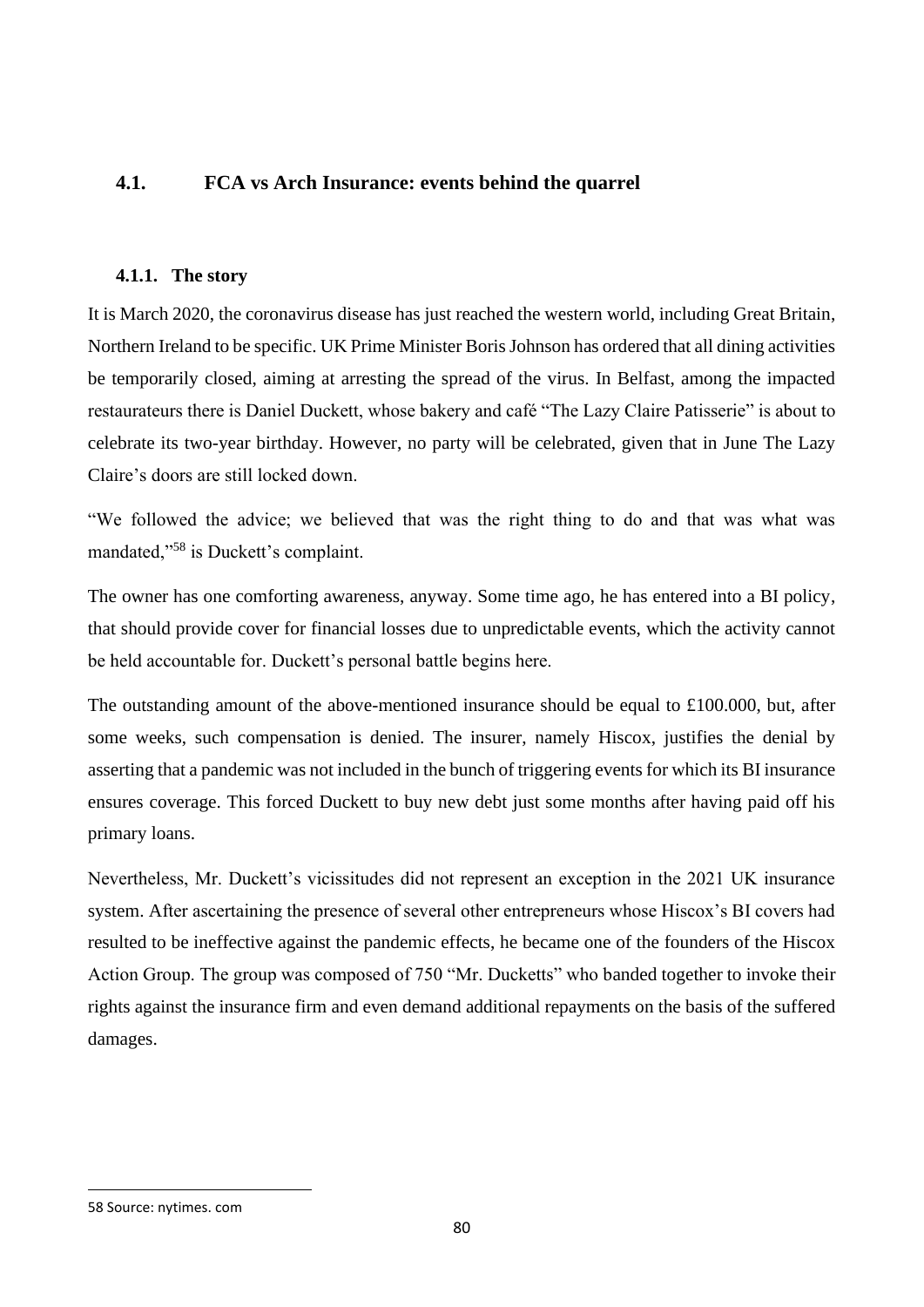#### **4.1.2. Policyholders' side**

A large part of SME insurance contracts is built on the concept of property damage and simply provides cover for BI losses due to traditional forms of property damage. However, there exist some less conventional policies that provide for potential compensation in case other events occur. These contracts generally include "disease clauses" (trigger: notifiable infectious disease) and/or "prevention of access clauses" (trigger: public restrictions and any governmentally imposed closure). Some insurers acknowledged their liability under such conditions, others did not and challenged customers' requests. On the opposite side, policyholders claimed about the unclarity of their covers, which had resulted, in their opinion, in a commonly shared confusion.

As already stated, the FCA's prime purpose was that of solving once and for all such contractual uncertainties for the highest number of counterparties of the UK insurance market. With this in mind, the regulator referred to a representative sample created by collecting 21 different covers designed by 8 different policymakers. Again, the FCA took the responsibility, during the proceeding, to be a voice for the damaged policyholders and to represent their interests with a view to the collective benefit. When the action was about to start, the FCA estimated that the effects of the judgment would have impacted 370.000 policyholders owning 700 different kinds of covers and about 60 insurers would have been interested in the sentence.

#### **4.1.3. Lloyd's of London's side**

Already in past years, the insurance world had been heavily hit by tragic events or natural disasters. 2005's hurricane Katrina<sup>59</sup> and the terrorist attacks in 9/11/2001 are the most representative examples of this. But, according to Lloyd's CEO John Neal, the Covid-19 outbreak is bound to surpass (by far!) these two major events in terms of financial losses reported by the whole insurance machine. "Coronavirus outbreak is no doubt the largest insurance challenge the industry has ever faced, I think by some way. You are into tens of billions, if not hundreds of billions of loss that will be discussed over time,"<sup>60</sup> he observed. And also, "the chances of the market making anything other than a notable loss in 2020 are zero" he correctly anticipated.

<sup>59</sup> To give an idea, Katrina's financial impact on the insurance industry, in matters of pay-outs due to policyholders, was estimated to be around \$50 billion. 60 Source: ft.com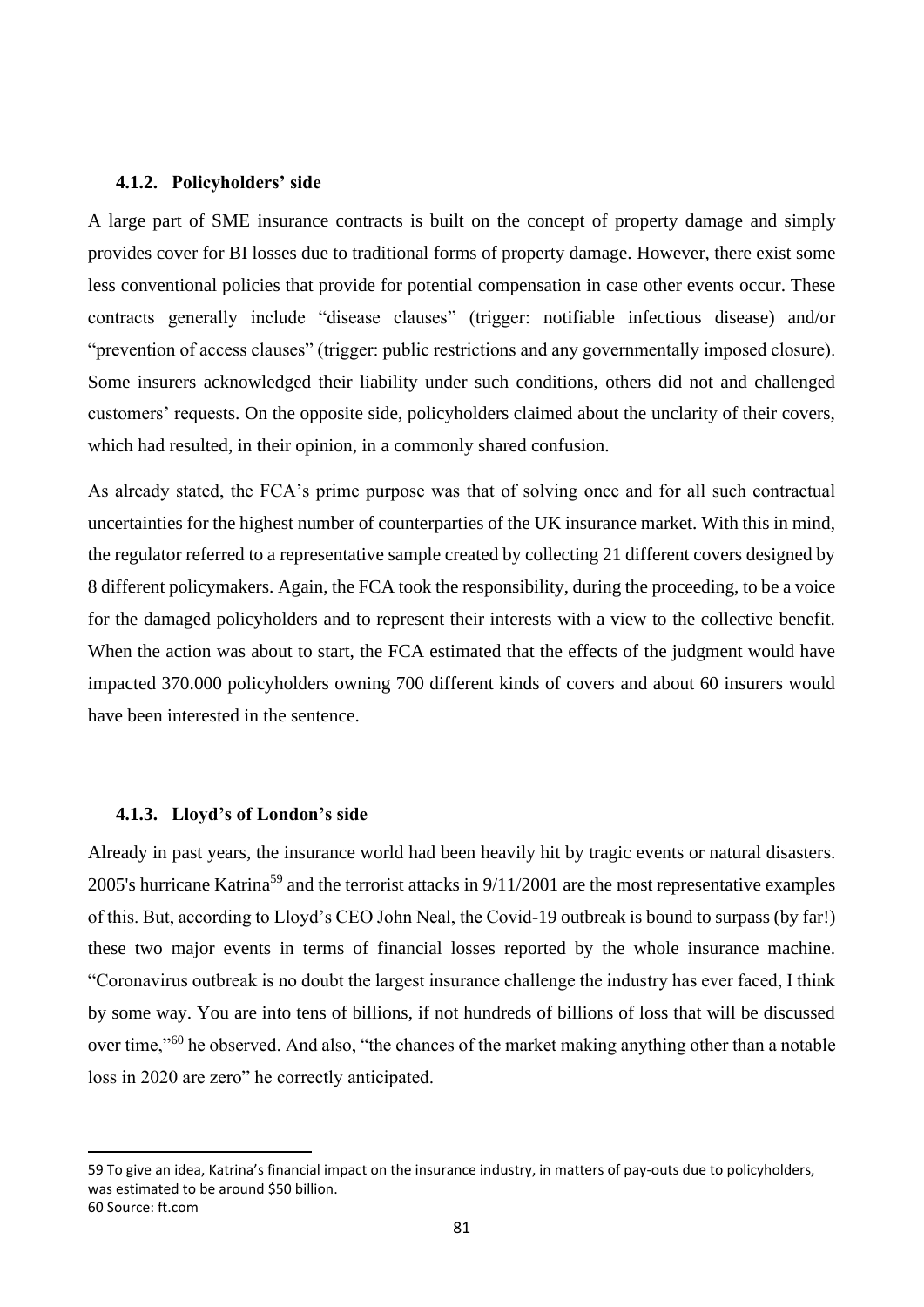As a consequence of the pandemic, insurance firms were unquestionably forced to pay for a wide range of policy types. Event cancellation covers and management liability insurance, above all. The same does not apply to most BI policies, whose extent of coverage was very likely to be objectionable. Apart from the huge pay-out sums, Lloyd's of London's top management immediately appeared concerned about the need to refund insurance premiums in response to the industry downturn. This implied great amounts (millions of pounds) of premiums to be paid back by insurers.

When the Hiscox Action Group was constituted and its components appointed the law firm Mishcon de Reya to manage the whole proceeding (also, a litigation funder had been initially contacted for financing purposes), Hiscox insurers cautionary recused themselves by claiming the incompatibility of their BI covers with pandemic events, at least in the ambit of SMEs. As an official response to customers' attacks, Lloyd's of London communicated its willingness to cooperate with the UK insurance industry, comprehensive of customers and regulators, to get to a quick resolution.

A 2016 law already provided for claims related to insurers' late payments, even though, up until the outbreak, there is no record of successful late-payment claims. Nevertheless, just after the constitution of the new action group, some lawyers warned insurers about the possibility that things might change. The hypothesis of a truly successful claim for late payments "it is a risk that insurers should be taking into account,"<sup>61</sup> according to the lawyer Richard Mattick, from Covington & Burling. This and several other warnings drove Lloyd's CEO to urge its colleagues to take into serious account the problem of BI claims. To prevent this issue from recurring in the next years, Neil opted to put aside  $\pounds 15$  million to invest in research to shed some light on how insurers could approach epidemics and similar events in the future.

## **4.2. Early developments and first judgment**

### **4.2.1. The precedent: Orient-Express Hotels vs Assicurazioni Generali s.p.a.**

In 2010 the sentence on the case Orient-Express Hotels vs Assicurazioni Generali s.p.a. had analyzed the terms of a BI insurance cover. In this specific trial, the triggering case coincided with the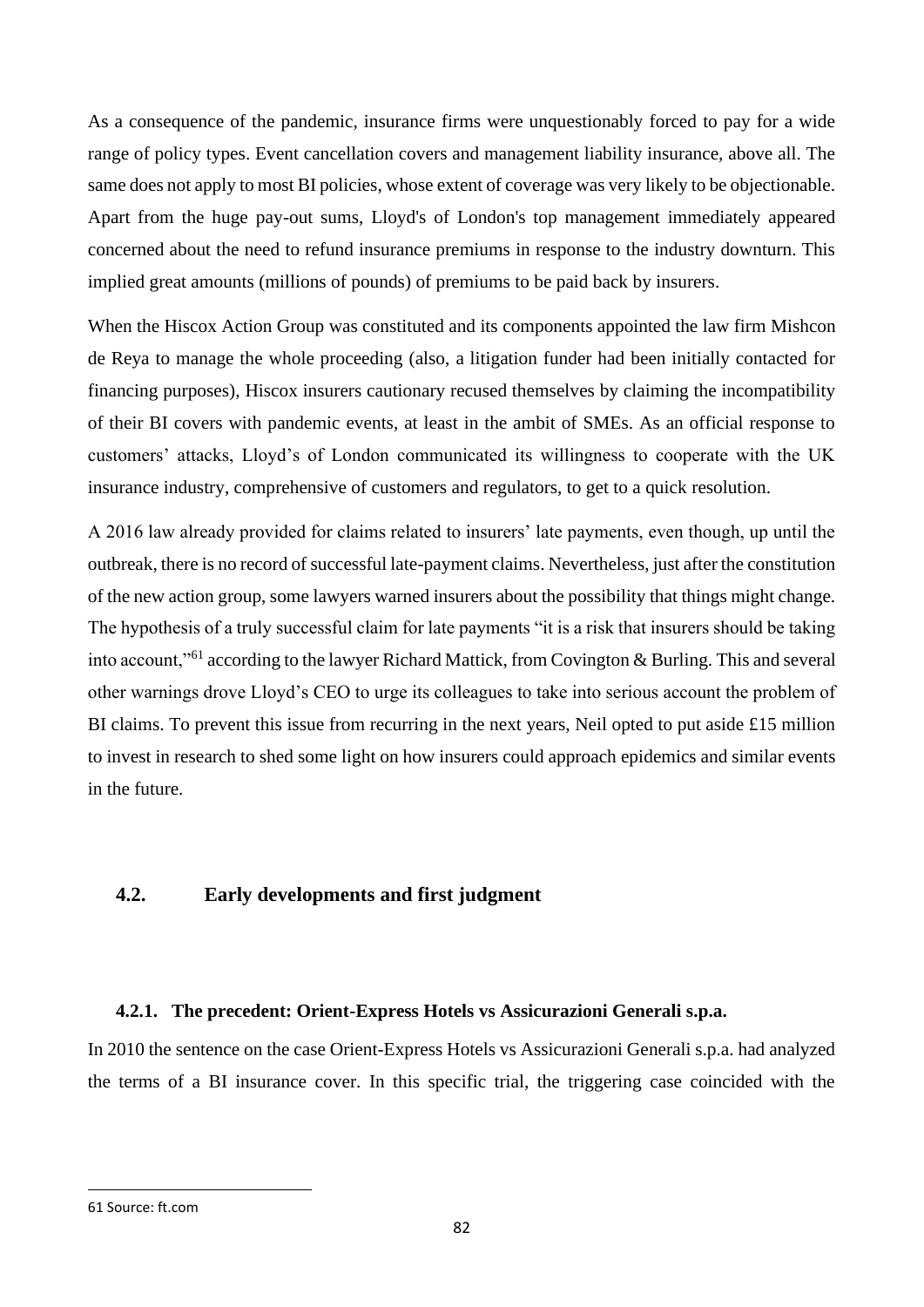tremendous impact of the hurricanes Katrina and Rita on the city of New Orleans, more specifically on the claimant's hotel activity.

In that case, the interruption of the hotel business had been due to a couple of primary factors: the physical property damage and the closure of the whole New Orleans to external visitors. By contract, the extent of the BI cover referred to any interruption "directly arising from damage", intended to be damage to the hotel itself or any other direct physical loss destruction.

However, few doubts arose on the effective presence of huge physical damages to the structure and their direct implication in the interruption of the activity. Actually, the problem centred around the additional losses flowing from such a business interruption.

The insurer involved in the case, namely Generali, denied any kind of indemnity and eventually undertook an arbitration procedure. According to Generali's lawyers, by contract the policyholder only had the right to be compensated for the losses which had not arisen "but for" the mere damage to the structure, and, given that the damage to the entire city represented an alternative and more relevant trigger, no indemnity had to be ensured on the basis of the BI provision of the policy. In other words, hypothetically, even in the absence of any physical damage to the hotel structure, the activity would have been locked down as the result of the damages suffered by the entire city of New Orleans.

The Court of Appeal took charge of investigating whether the "but for" test suited the situation or not. This case was indeed characterized by two alternative and completely independent potential causes, one of which was included in the terms of the BI cover and the other one that was explicitly excluded.

Appeal's outcome was based on the difference between independent and inter-dependent concurrent triggers. If in the case of two inter-dependent causes the "but for" test appeared to be properly valid, the same cannot be said for causes that are regarded to be independent one to the other.

Finally, Mr. Justice Hamlen established that this did not constitute a situation where, due to lack of reasonableness and fairness, a "but for" test seemed necessary. On the contrary, after going through the terms of the policy, the judge detected nothing else than clarity and exhaustiveness.

### **4.2.2. The legal battle at the High Court**

On 15 September 2020, the High Court issued its sentence. Even though most of the declarations related to the judgement were eventually replaced by the Supreme Court's sentence, some sections of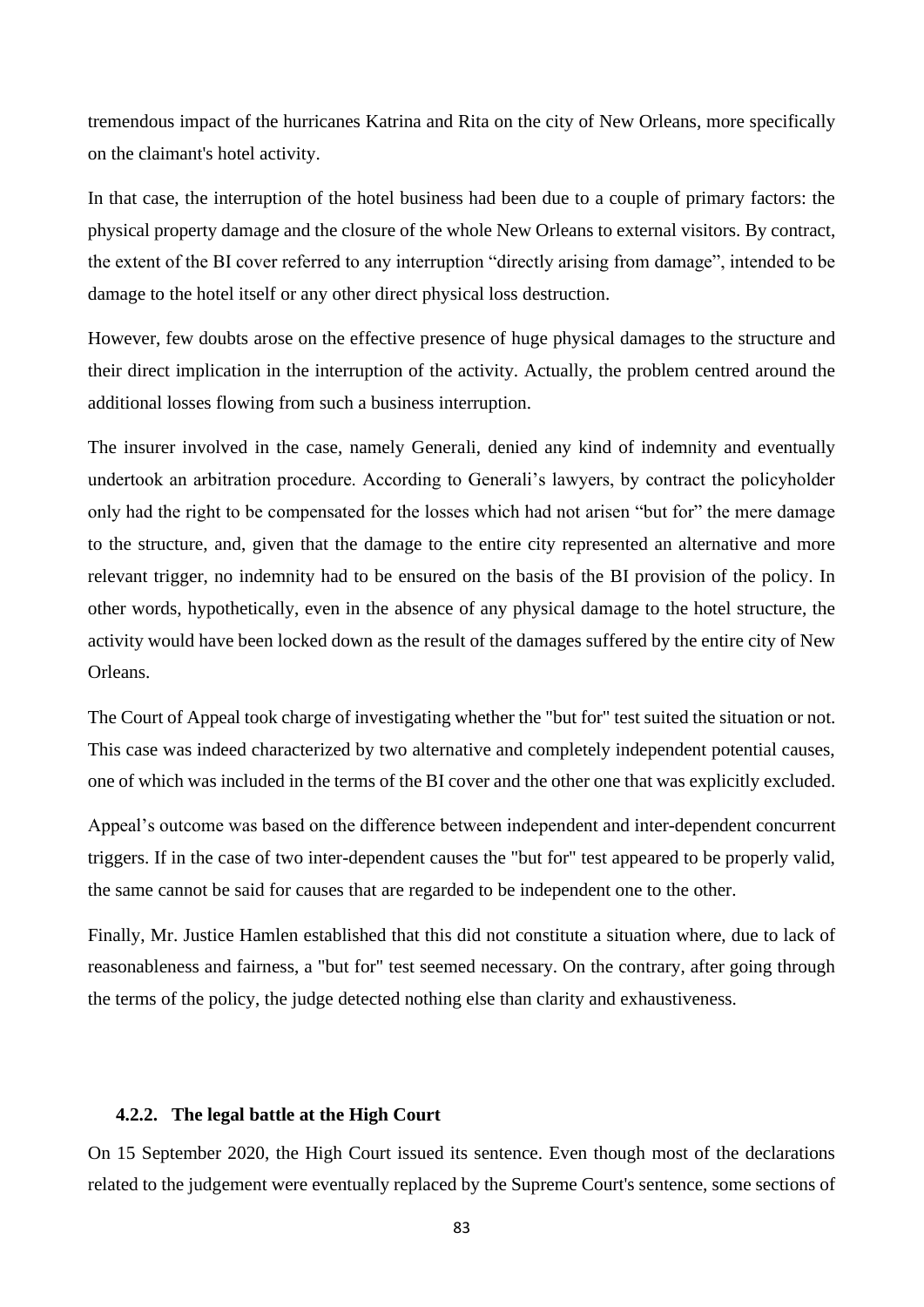the High Court's outcome were not appealed and can be therefore considered on a par with a sentence of the last degree of judgement. In general, the High Court had provided a complete resolution of the issue but, because of an overall disagreement between the parties, both policymakers and customers (represented by the FCA) directly appealed to the Supreme Court.

During a fast-track appeal to a previous verdict from the High court, insurers' defendants contested the decision (which basically accepted all claimants' requests) by leveraging on the cause and computation methods of financial losses. In response to this, the regulator brought in front of the High Court a test case in favor of several BI policyholders whose rightful pay-outs were never delivered due to strict policy interpretations. The Court sided with the FCA and related damaged consumers assessing that both the Covid-19 pandemic and the public restrictions constitute a "single and indivisible" source of loss or at least a set of jigsaw pieces that compose the final picture. As a consequence of this decision, thousands of covers would have been triggered.

Initially, the FCA had approached the proceeding by arguing that those policymakers demanding proof of local disease cases and sustaining that policyholders' activities would have incurred losses in any case were denying a sort of common sense. On the other side, insurers' lawyers made fun of the FCA's argument; Argenta's defendant Simon Salzedo openly declared that the idea of an indivisible cause of loss looked like a huge leaf and a "euphemism" being used by the claimant to obscure the substantial weakness of its arguments. Similarly, Gavin Kealey, MS Amlin's legal representative, with regard to the opponent's position expressed himself as follows: "The idea that there is one indivisible cause of business interruption losses and […] cases beyond a 25-mile radius are somehow harvested does not work as a matter of logic. The jigsaw allusion makes no sense. The two metaphors are not even compatible with each other. A jigsaw is divisible into separate parts […] causation generally runs in chains not in jigsaws."<sup>62</sup> From Kaeley's point of view, the covers were specifically designed to ensure coverage only in case an infectious disease started spreading within a certain geographic area: "My illness is not your illness, my pathogen is not your pathogen. Distinctions are required to be drawn [...] that dispatches the FCA argument of indivisibility. The idea that there is one indivisible cause of business interruption losses and […] cases beyond a 25-mile radius are somehow harvested does not work as a matter of logic."<sup>63</sup>

In accordance with Mr. Kealy's opinions, all defendants pointed out that, in order to better assess the entity of the loss, one should have pretended the risk was not covered at all by the policy. In case the insured risk was identified in a simple disease being localized in a small area, then all related claims

62 Source: ft.com

<sup>63</sup> Source: ft.com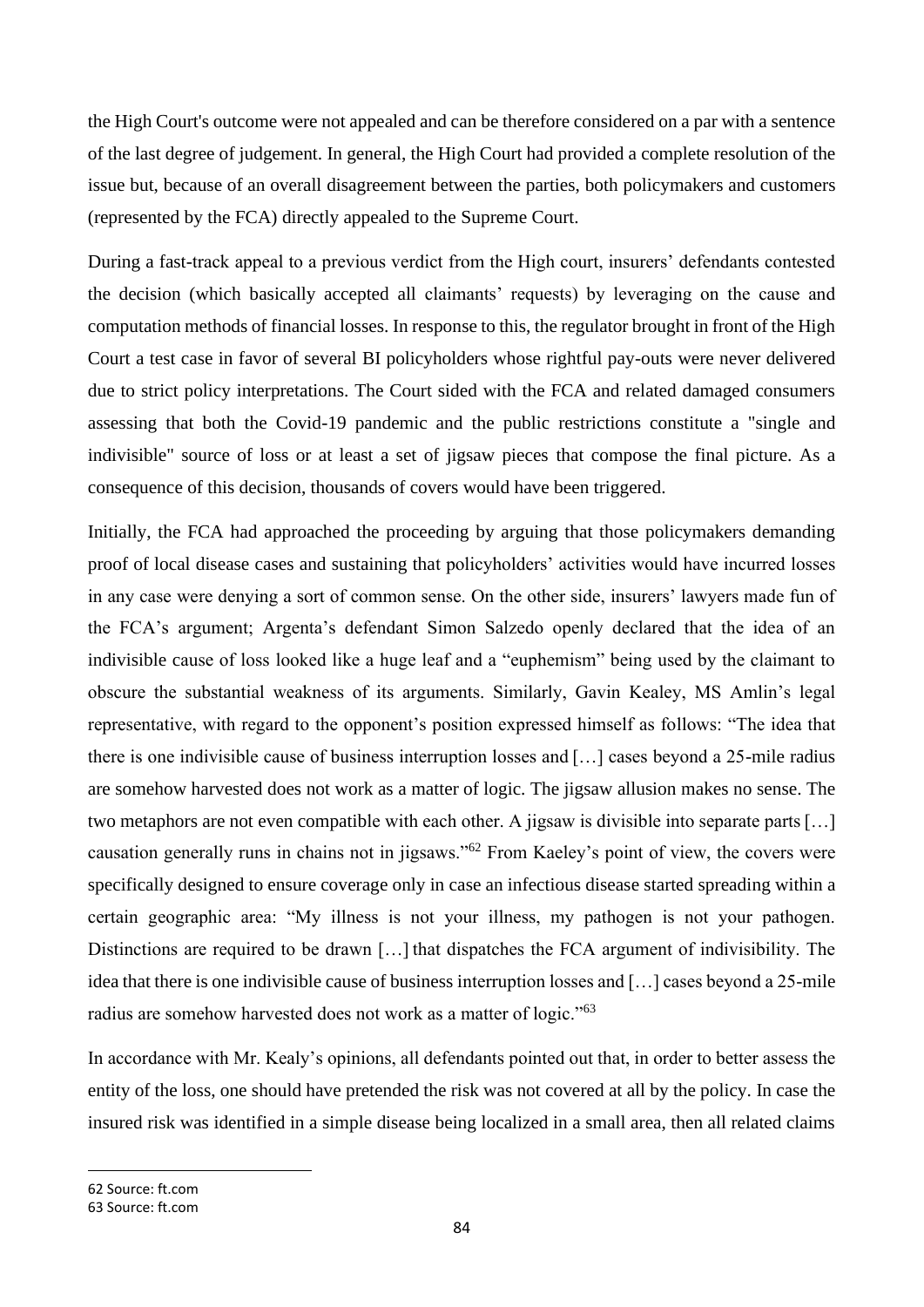would be reduced by a widespread trend of decreasing earnings due to public restrictions. In this respect, they mentioned the Orient Express case, which resulted in the Court only recognizing the damages due to the two hurricanes, excluding any other implication of such catastrophes in the tourism in that area.

In the period of the proceeding, other insurance lawyers, not directly involved in the trial, tried to encourage the claimant to change its strategy and focus on different aspects. Instead of keeping on highlighting the indivisible nature of Covid-19 disease and restrictive measures, the FCA should have suggested the idea of these two factors as distinct but concurrent causes of financial losses for policyholders. Among these external observers there was the law firm Brown Rudnick's partner Ravi Nayer, who used to insist that "if the Supreme Court won't accept the High Court's approach to causation it might still uphold the decision by applying an alternative concurrent cause approach."<sup>64</sup>

## **4.3. The sentence: logics and implications**

### **4.3.1. The Supreme Court's final judgement**

It was on 15 January 2021 when the Supreme Court finally submitted its decision of the appealed High Court's judgements. In the sentence, references to the interpreting rationale of the previous grade are evident. On the 21 BI contracts constituting the FCA's representative sample, in 13 cases the Supreme Court's interpretation of contractual provisions coincided with the appealed one. In addition, this last juridical outcome took into account whether the presence of Covid-19 cases in or in proximity to the activity could be identified as the primary cause of losses.

The entire sentence is quite long (112 pages) and complex as several issues are treated in it. However, the main points and implications can be explained as follows.

On behalf of damaged policyholders, the FCA contended that the disease and prevention of access provisions the sample of 21 different insurance contracts included had to be considered as covering customers from the effects of the coronavirus epidemic; hence, the outbreak needed to be treated as the trigger for the overall financial losses their businesses reported.

<sup>64</sup> Source: ft.com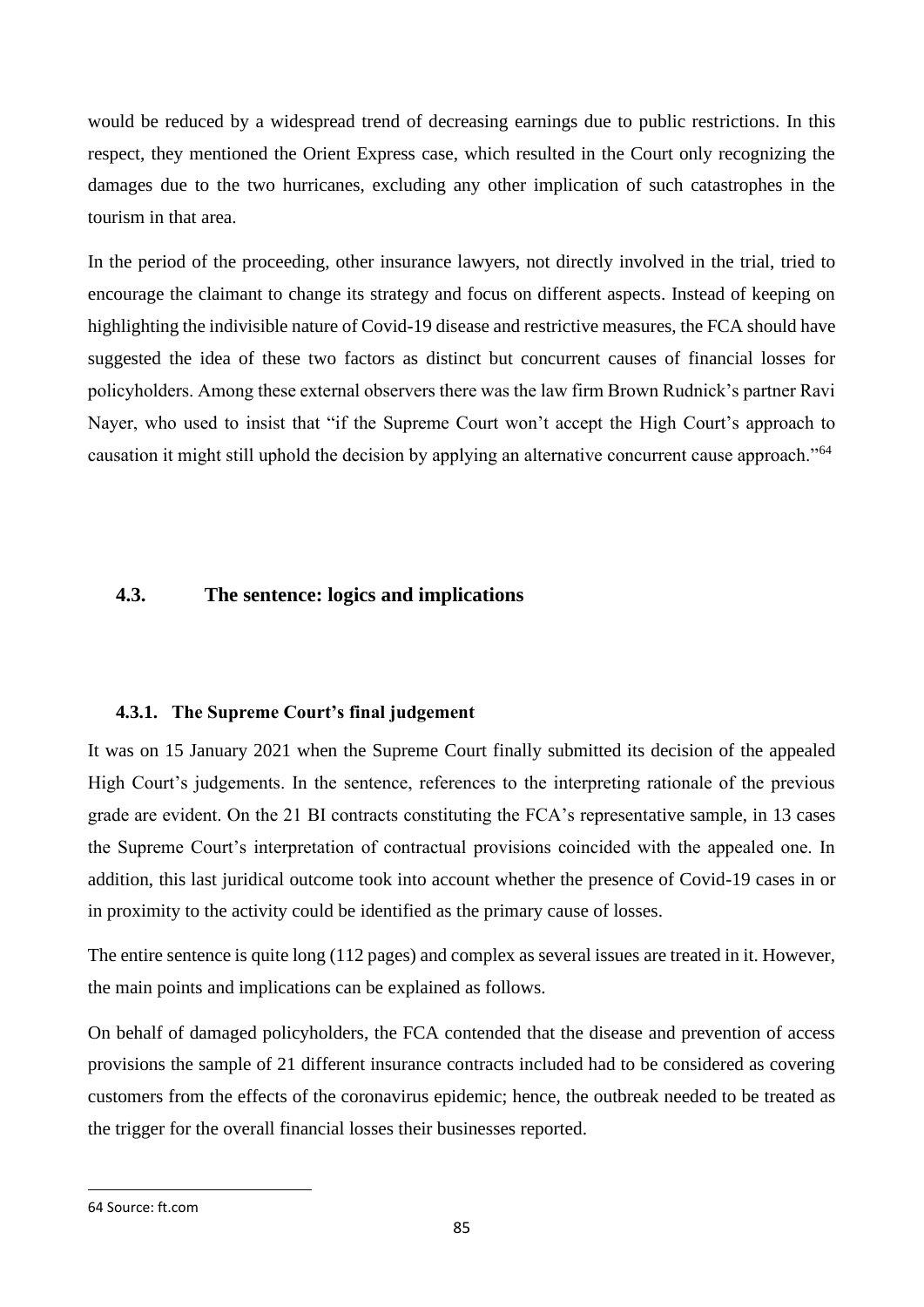Similarly, September 2020's High Court verdict had indeed ruled that 12 (one less) policies, designed and sold by six different insurers, out of the representative sample provided cover, pursuant to the same just mentioned disease and prevention of access clauses. In other words, the damages for business interruption were to be addressed to the lockdown measures and, more generally, to the public and social response to the coronavirus pandemic. The six policy issuers appealed High Court's decisions for 11 out of the 12 contracts involved. The Supreme Court, in January's sentence, dismisses defendants' appeals, but on a different basis than that of the High Court.

According to the Supreme Court, covers are triggered in any case of partial (or fully, obviously) business closure as well as in the case of a mandatory instruction of closure, even if not legally binding. Basing on these assumptions, the fact that losses would have occurred anyway as a result of the pandemic cannot be singled out for reducing the amount of a valid claim. Moreover, as anticipated, to the 11 policy types involved in the appeal the Supreme Court added two more policies (issued by the insurance firm QBE UK) deemed to provide effective cover. Consequently, much more customers were entitled to demand re-payment sums from their respective insurers.

To be more specific, the 8 insurers involved in such sentence, as they previously accepted to take part in the FCA's test case, are those listed below:

- 1. Arch Insurance UK Ltd
- 2. Hiscox Insurance Company Ltd
- 3. MS Amlin Underwriting Ltd
- 4. Argenta Syndicate Management Ltd
- 5. Zurich Insurance Plc
- 6. Royal & Sun Alliance Insurance Plc
- 7. Ecclesiastical Insurance Office Plc
- 8. QBE UK Ltd

The sentence is also a source of juridical guidance in the eventual interpretation of comparable insurance wordings, clauses and related claims. In particular, this judgement can be recalled in any other trial in the UK, clearly including Scotland and Northern Ireland, by authorities such as the Financial Ombudsman and the same FCA, when judging on claim fairness. Nevertheless, the sentence does not provide certainty in matters of payable amounts in any individual case but gives insurance parties the basis for doing so themselves.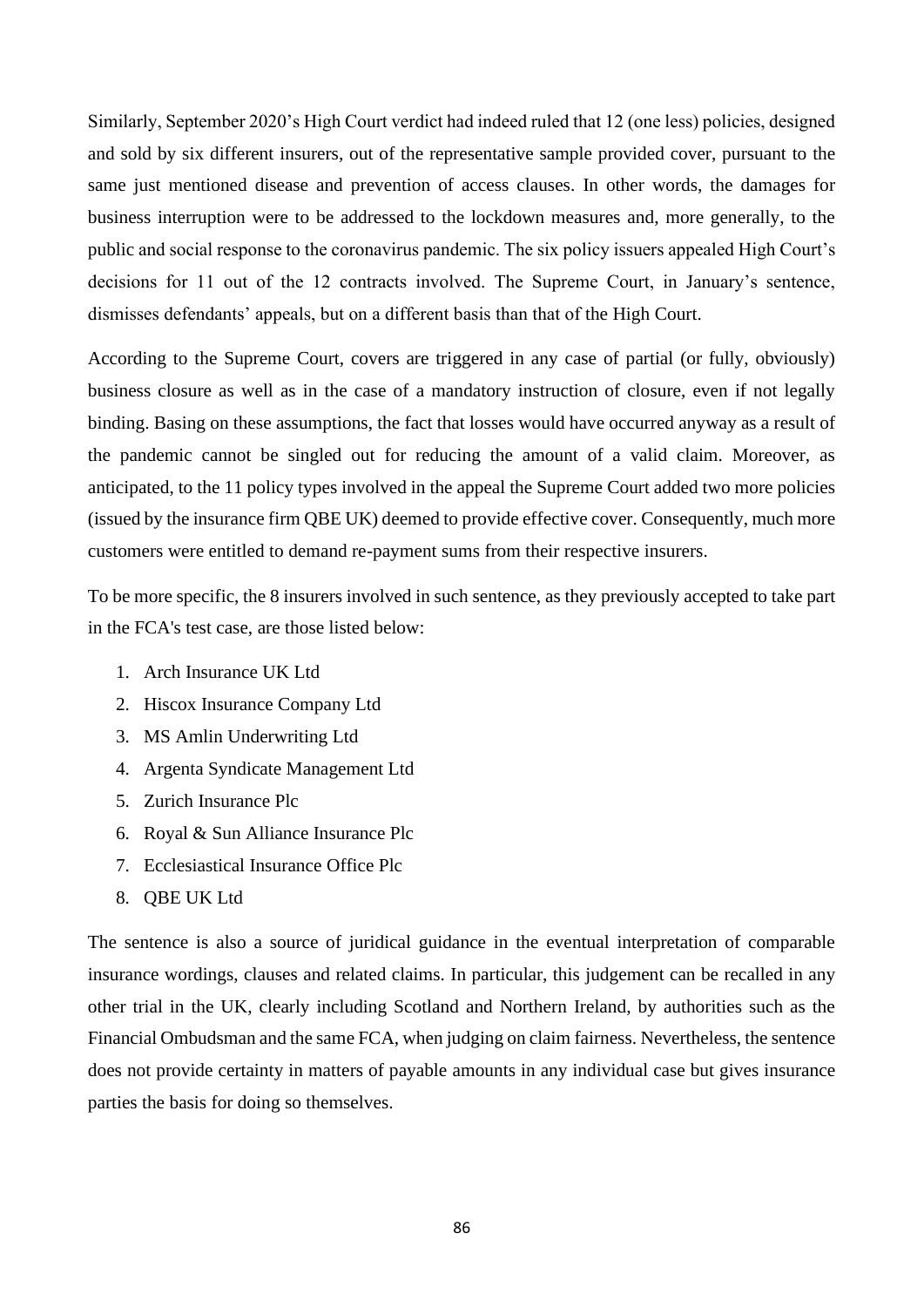#### **4.3.2. The meaning behind the sentence**

The Supreme Court produced, by definition, a truly end legal document which rules irrevocably not only the 14 policy types and the six issuers involved, but also a much larger number of wordings that will be eventually considered similar to these and therefore will be the object of undoubtedly successful claims. In other words, the legal action the FCA undertook on behalf of policyholders was intended to have the effect of relieving many future insurance customers from the burden of an individual proceeding against their policymakers, which might be unaffordable for most of them. The regulator basically provided the whole community of policyholders with an expert (and expensive) legal team, aiming at solving once and forever the issue of legal uncertainty about BI covers.

Nevertheless, it should be underlined that the FCA's action was not meant to get to the bottom of all possible disputable issues but just to shed some light on the above-mentioned themes, cover extent and the causation topic to be specific.

After the Supreme Court's judgement, it is or will be up to insurance firms to get in touch with all affected customers to comply with their new re-payment commitments. On their side, policyholders entertaining any doubt on their rights can always turn to their insurance broker or insurer itself. In case of further disappointment by the insured, the next degree of judgement is represented by the Financial Ombudsman Service<sup>65</sup>, which usually deals with unresolved individual disputes.

#### **4.3.3. Main implications**

First of all, with the Supreme Court January's judgment, it can be easily asserted that the primary objective of the FCA's class action, namely more clarity for the parties involved in BI claims, has been achieved. To get this accomplished, all parties, both claimants and defendants, closely cooperated to get to a fast resolution of the proceeding. Even insurance firms, indeed, estimated that paying more insureds would have been still more convenient than incurring further legal expenses for protracted or emerging disputes.

<sup>65</sup> Instituted in 2000 and statutorily empowered in 2001, the Financial Ombudsman Service's role is to provide consumers e importance of these documents consists and financial institutes with an alternative system of dispute settlement.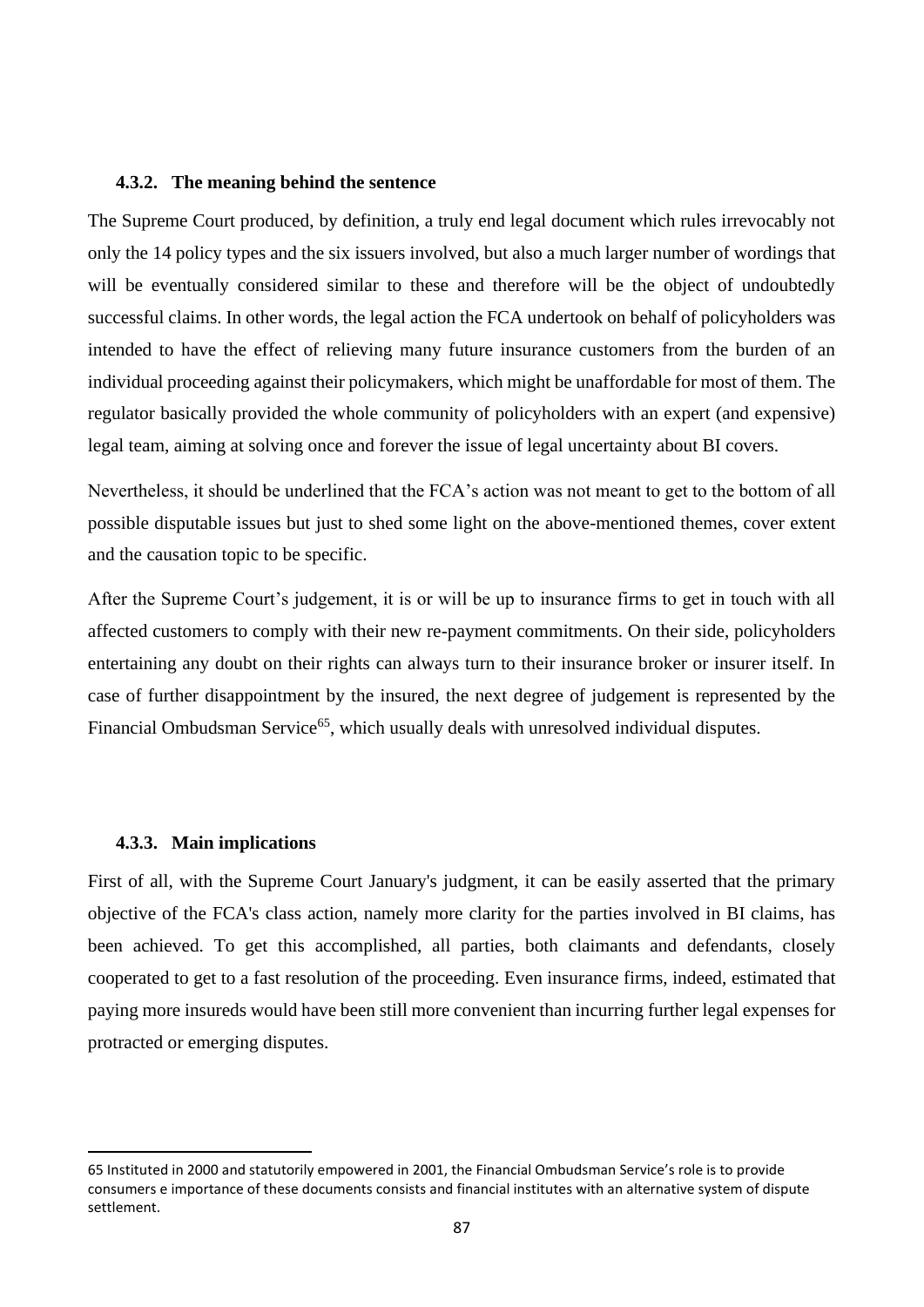For its part, the FCA, throughout the next months, will keep on cooperating with the parties involved in the case and the Supreme Court itself, in order to facilitate the issuance of the declarations<sup>66</sup> following the sentence.

The judgement, however, is poorly effective for all SME holding very basic and standardized covers for property damages or, in the alternative, BI wordings whose trigger is merely identified in direct consequences of property damage. In such cases, insureds are highly unlikely to get re-payed for Covid-19-related losses.

On the other hand, all those customers owning BI policies that provide cover for losses due to other factors, and therefore including "infectious or notifiable disease" provisions or "non-damage denial of access" as well as "public authority restrictions" clauses, are enabled to demand pay-out sums from their insurers. Similarly, some rejected claims or complaints can be revised in light of the Supreme Court's declarations so that their validity may eventually be reconsidered.

What is apparent from the above statements is that, in any case, the FCA's test case had the intended effect, that is providing insurance brokers and firms with the proper amount of juridical clarity to finalise most of the BI claim processes due to the coronavirus outbreak.

In such a post-judgement scenario, the role of insurance advisors and intermediaries is increasingly important as they have to work on damaged insureds' behalf by ensuring that the respective policymakers arrange for any valid BI claim to be finalised as soon as possible. By doing so, brokers prevent and will keep on preventing slow pay-out processes from further affecting their clients' financial stability. For the same reason, January's judgement has resulted in many brokers (or customers themselves) asking insurers for interim pay-outs, even partial, on the condition that the final outstanding relevant sum was not changed. This leads to another point to be made: besides the achieved legal certainty, with the Supreme Court's sentence the FCA can claim to have achieved an additional goal, that is enhanced support to several activities and entrepreneurs the Covid-19 pandemic had severely hit in terms of financial losses and business continuity perspectives.

Specifically, with respect to insurers' claim management, January's sentence has established that some wordings provide cover even for partial closure of activities and for any mandatory closure order not legally binding. Additionally, it results that all those claims whose validity had been, even previously, recognized cannot be object of reduction on the basis of the argument according to which the loss would have occurred in any case as a consequence of the pandemic. Each insurance firm has the duty to ensure that its claim managers promptly reassess the processes being affected by the

<sup>66</sup> The importance of these documents consists of summarizing the Court's decisions in matters of BI policies.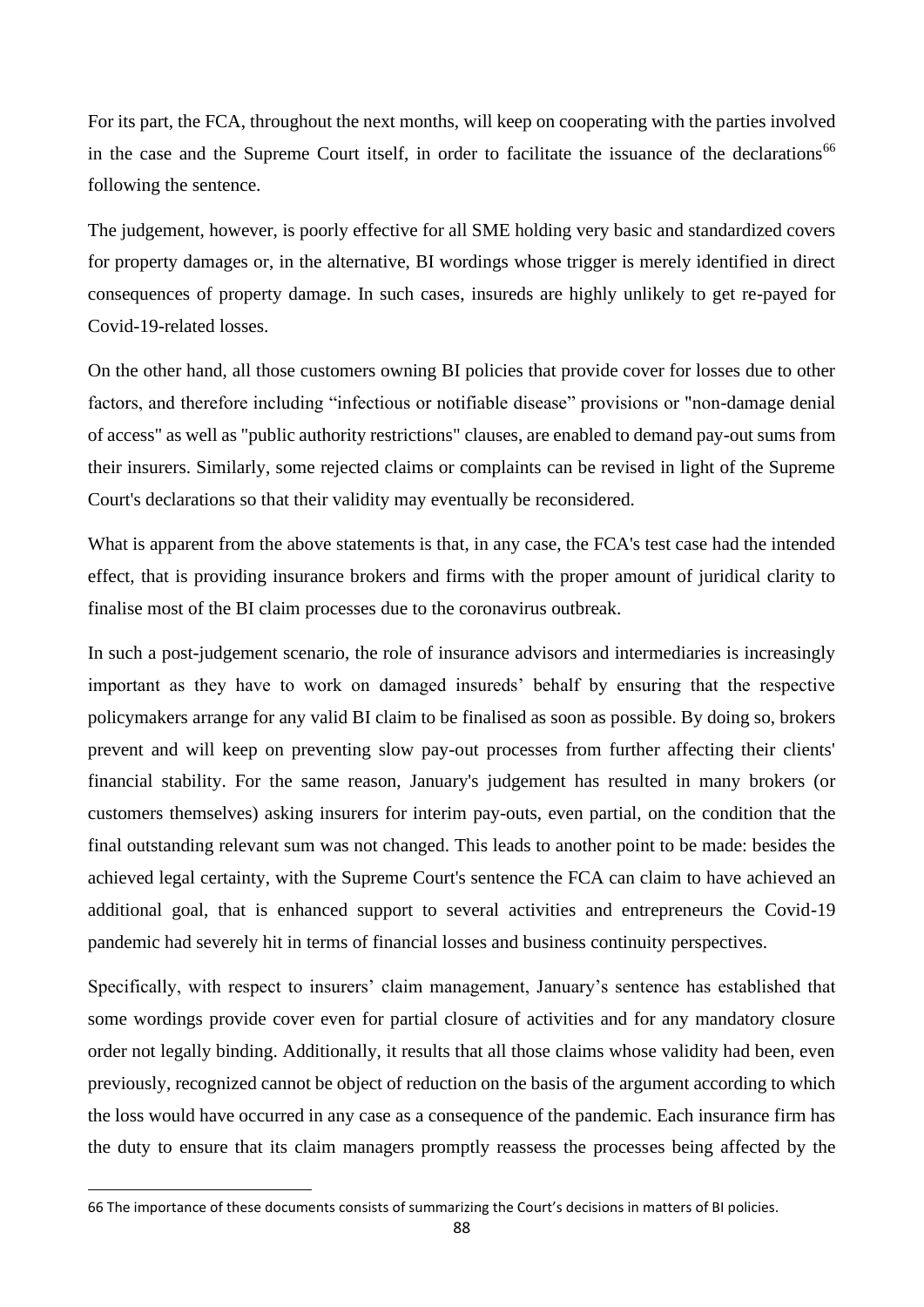judgement and, contextually, inform the client on the outcome of such revision. At the same time, policymakers needed to make haste in adjusting any settlement offer that was made and still not accepted by the policyholder up to the day the Supreme Court submitted its decision.

Let us now examine what the Supreme Court and High court sentences mean to those wordings that go beyond the scope of the FCA's test case. In this case, the judgements are likely to act as guidelines for the eventual interpretation, mainly in terms of cover extent, of types of policies transcending the scope of the proceeding initiated by the regulator. In practice, the judgements may result useful to interpret different kinds of insurance contracts including provisions that are similar to those investigated during the trial; wedding and landlord insurance for example. Moreover, basing on the outcome of the case, future counterparties will be facilitated in the proper comprehension and interpretation of terms such as "event", "incident", "occurrence" and as well as expressions such as "competent local authority" will be better circumscribed. More generally, all insurers dealing with risks of wide-area damages (hurricane or flooding insurance, for instance) are going to be reminiscent of the Supreme Court's complete upturning of the conclusions drawn by the Orient Express sentence.

Only time will be able to shed additional light on the actual implications of the Supreme Court's judgement for the UK insurance industry.

#### **4.3.4. Recommendations from the FCA**

At the direct suggestion of the FCA, for reasons of fairness, policymakers should not consider the days elapsing between 17 June 2020 and 15 January 2021 when referring to time limits within which insureds could have made affected claims or other actions in relation to their contracts (i.e. notifying any relevant circumstance). By the same logic, insurance firms are not allowed to charge clients with reduced pay-outs under the guise of a potentially affected claim being made out of time. For any full and final settlement connected to an affected claim, instead, regulatory authorities will verify that insurers had properly provided the client with fair, clear and in no way misleading pre-emptive information. Additionally, in the months before the sentence, it is crucial that any potentially affected customers have been informed, by the insurer, on the outstanding test case and related proceeding, as well as on its potential implications, so that they could assess better the eventual settlement offer, if full and final, and maybe opt to wait for the Supreme Court's declarations to compare the two alternative scenarios. If this does not happen, insurers are expected to re-get in touch with affected policyholders to reimburse them through residual payments. In cases where the Financial Ombudsman Service is involved in individual complaint procedures and accepts the complaint as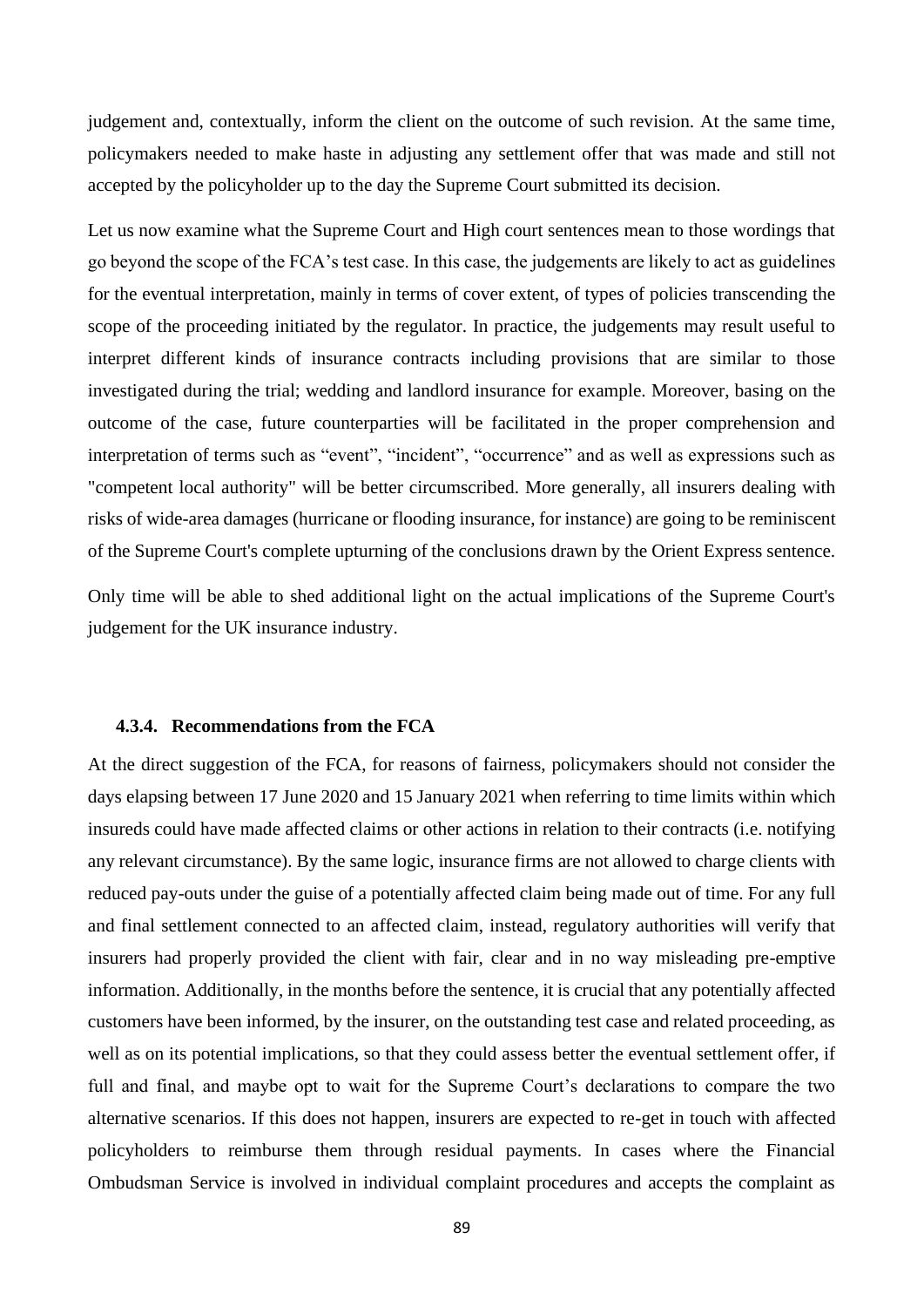valid, then the related insurance firm will have the duty to keep the ombudsman informed. For purposes of consistency, even when the Financial Ombudsman Service intervenes, it does not fall the FCA's directive according to which insurers cannot take into account the period going from 17 June 2020 and the issuance day of the Supreme Court's final declarations as a potential deadline for insured to get in touch with the ombudsman for affected complaints.

More widely speaking, the FCA has announced that they expect insurance businesses to proactively approach clients and their interests during the necessary adjusting processes to affected claims, since only transparency, pragmatism and operational consistency can contribute to breaking down the barriers between the parties as well as limiting further delayed payments of valid claims. The term "transparency" is particularly referred to the processes aimed at ascertaining the presence of the infectious or notifiable disease for the trigger of the corresponding provisions. In that respect, the regulator has produced dedicated guidance so that both insurers and insureds may have less difficulty in proving the presence of coronavirus.

Depending on the case, some pay-outs due to damaged policyholders may be object of fiscal deductions on the basis of the amount and kind of support national Governments provided those customers with during the Covid-19 epidemic. Together with the public support, the decision on whether a payment is deductible or not depends on other factors, such as the type of cover ensured by the policy and its characteristics and claim process. In any case, each assessment or conclusion made by the Board of the insurance firm in matters of deductibility must be properly documented and justified.

Just after the sentence, the FCA committed itself to regularly reach out to affected policymakers to collect updates about the status of their non-damage BI claim processes. Such updates will include a quantitative section where insurers will have to report total numbers and values of outstanding nondamage BI claims, eventual full, initial and interim settlement payments and offers, and all collected reserves. Under this section, a special reference must be dedicated to all complaints received, still outstanding or dismissed, in relation to all Covid-19 BI claims. Furthermore, the regulator has announced that some of these data from insurance firms are likely to be made public.

In presence of further legal disputes aimed at seeking ulterior clarification, all firms are suggested to take into serious consideration the impact of legal expenses on customers' financials. In this regard, insurers' fairness, professionality and intellectual honesty should be reflected in their commitment to keeping proceedings and related disputed issues at a minimum so that the trial may be the quickest and cheapest possible.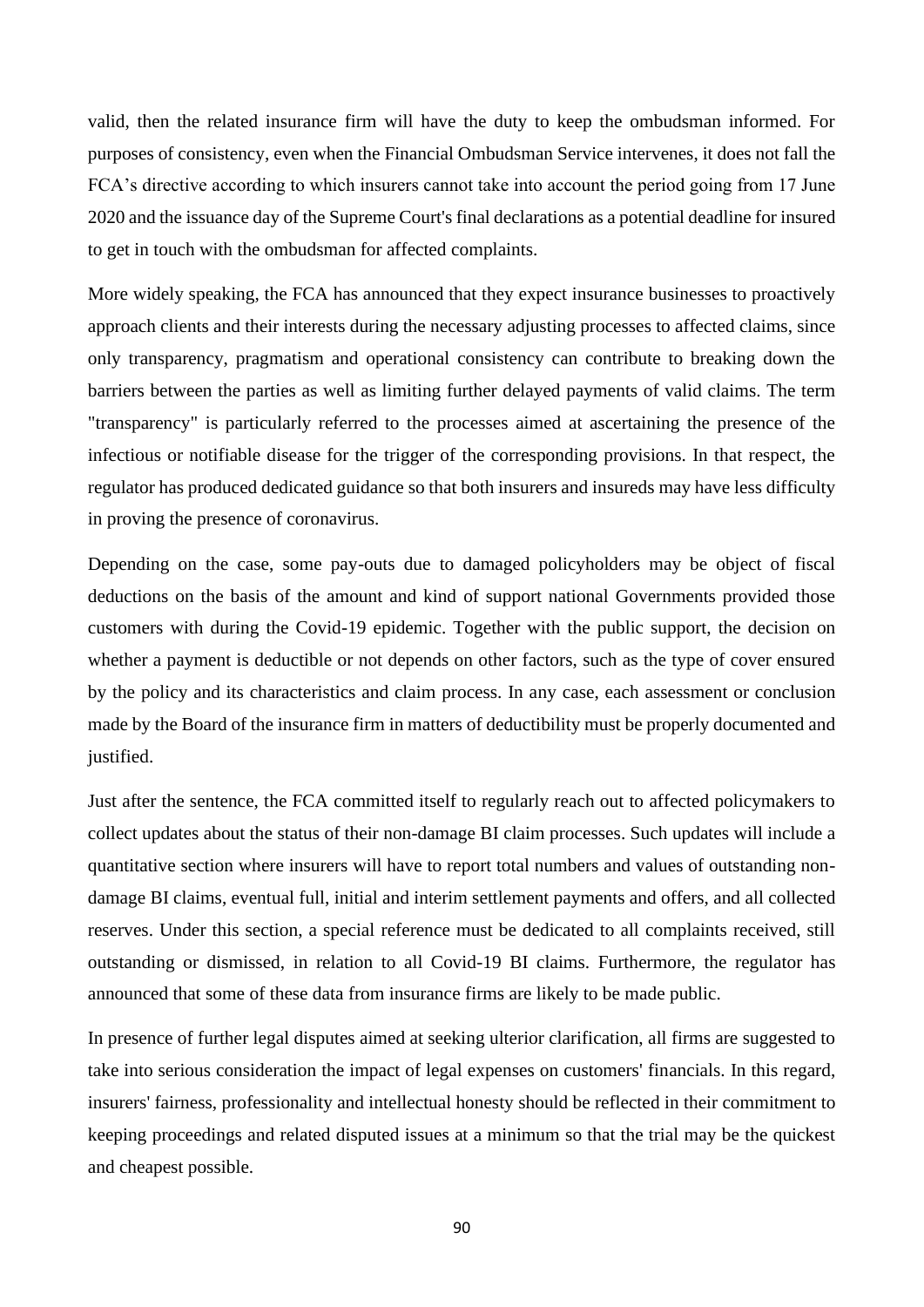The words spoken by Sheldon Mills, executive director at the FCA, suggest that regulator's guidelines represent much more than simple recommendations to insurance businesses: "Where we see that insurers are not meeting the expectations set out here, we will use the full range of our regulatory tools and powers to ensure they do so."<sup>67</sup>

#### **4.3.5. Final remarks and reactions<sup>68</sup>**

The Supreme Court's verdict has responded to all the thousands of customers and businesses that had been waiting several months to get their claims recognized as valid and paid. The judgement has directly affected over 700 different insurance policy types and 60 policy issuers. As a consequence of what the Supreme Court established in January 2020, each damaged policyholder is now enabled to claim for losses being suffered as a result of the impact of the Covid-19 outbreak on their area and the effects due to public restrictive measures imposed by the Government. Furthermore, the Court legitimising claim pay-outs went against the argument according to which losses would have reasonably decreased due to consumers' enhanced health worries independently of restrictions.

Before the sentence was issued, the regulator had estimated that successful claims could trigger tens of thousands of pounds worth of related pay-outs. At the end of the first national lockdown, the ABI evaluated that the totality of arose BI claims in the UK amounted to £900 million.

Just after the Supreme Court's judgement, Hiscox's shareholders saw their equity value drop by 5% in one day. The "Mr. Ducketts" action group, referring to the sentence, spoke of a "humiliation" for insurers working at the insurance firm. However, Hiscox's share price subsequently rebounded up to a 3% gain when the firm announced that only less than 30% of outstanding claims would have been successful and, as a consequence, extra expenses should have been re-sized down to less than £50 million.

Royal and Sun Alliance Insurance's shares, on the contrary, stayed basically unchanged.

Nevertheless, several affected insurers will likely undertake further legal proceedings, also for the fact that most of the additional losses they incurred are attributable to the substantial overturn of the

<sup>67</sup> Source: fca.org.uk, "Dear CEO letter, business interruption (BI) insurance"

<sup>68</sup> Source for all quotes: ft.com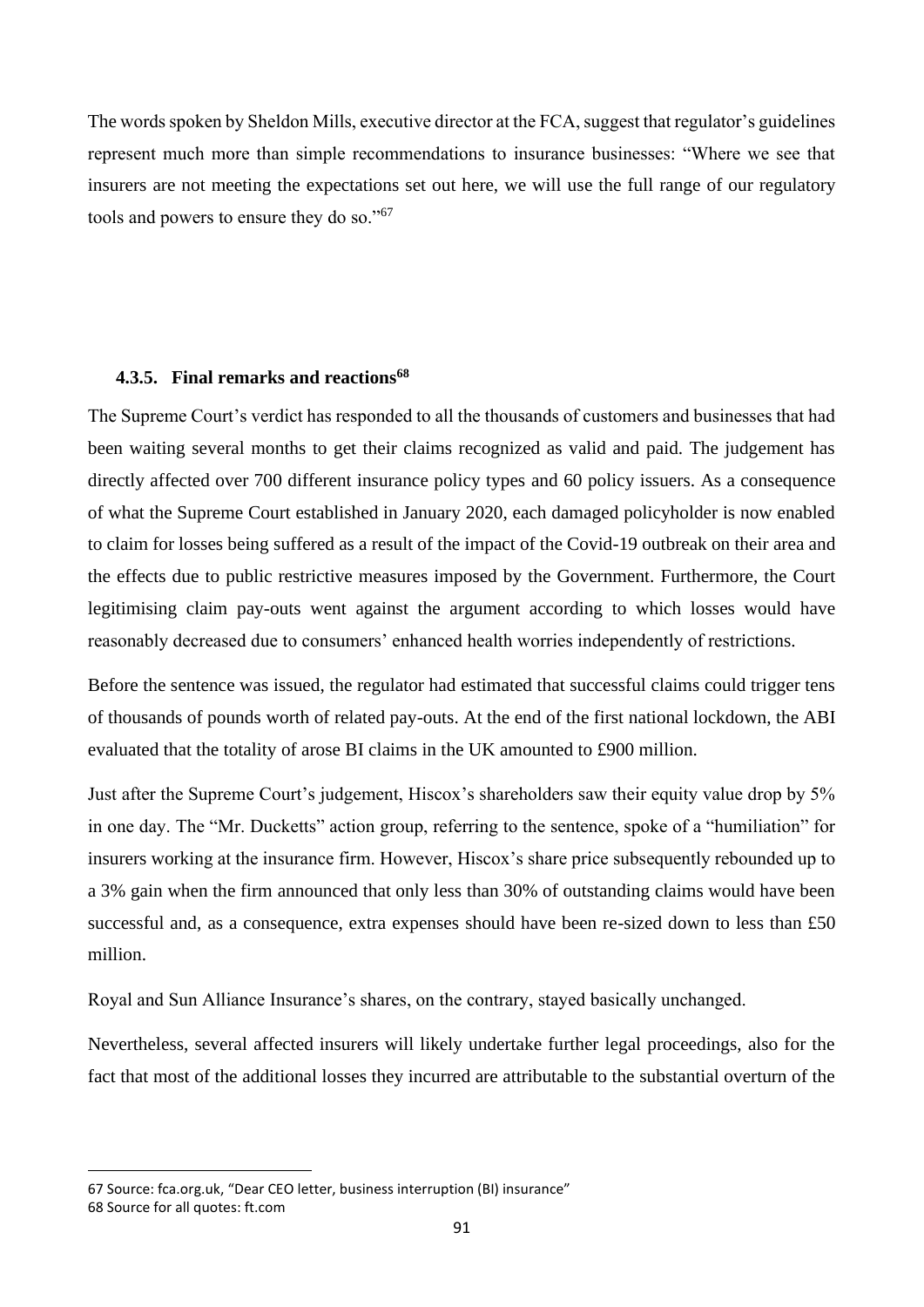Supreme Court of the Orient Express legal precedent, which represents the reason why many insurance firms found themselves unprepared for such a verdict.

Below are some of the most relevant quotes by those directly involved in a trial that is likely to revolutionise, one and for all, the entire UK insurance market.

"Our aim throughout this test case has been to get clarity for as wide a range of parties as possible, as quickly as possible, and today's judgment decisively removes many of the roadblocks to claims by policyholders."

(Sheldon Mills, executive director at the FCA)

"The FCA's appeal is substantially allowed and the insurers' appeals are dismissed." (Nicholas Hamblen, the Supreme Court judge responsible for handing down the verdict)

"Today's result is very positive." (Paul Lewis, the FCA's lawyer for the case)

"This is a landmark victory for a small group of businesses who took on a huge insurance player and have been fully vindicated."

(Richard Leedham, the Hiscox Action Group's lawyer)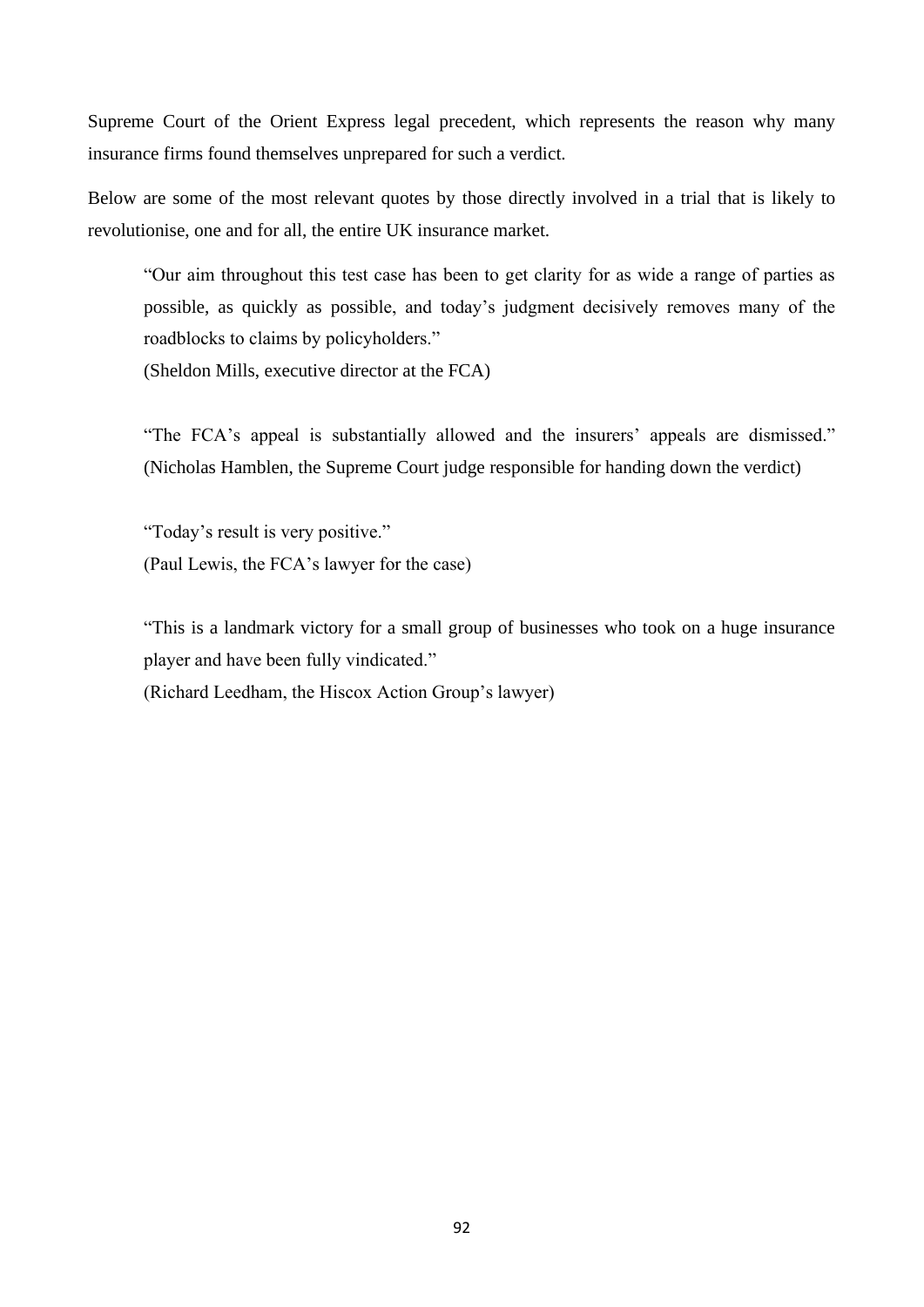### **5. CONCLUSION**

Having reached the end of this path of analysis in the maze of the British insurance system, it is now time to take stock, by briefly dusting off some of the main conclusions reached so far.

The two main topics addressed, whose developments appear to be particularly relevant within the analysis carried out, relate to the professional figure of insurance brokers, and the legal risks they are currently facing, and to the most recent regulatory developments on the subject of BI insurance and its capacity to provide coverage for damage caused by the Covid-19 outbreak.

With respect to the first issue, in the last decades there have been several representative trials whose outcomes constitute an important heritage today's brokers may rely on. Since most of the proceedings against insurance intermediaries refer to potential breaches of duty, it results crucial to conduct a deep investigation on the true meaning, legally speaking, of each of a broker's duties. First of all, any insurance advisor approaching a new client must provide him some basic information about the features of the BI cover he is interested in (i.e. indemnity period, relevant sum and computation methods). In parallel, the broker has the duty to take enough steps to be completely sure to have fully grasped the nature of the client's business, in order to better assess its risks and the related policy type needed. The extent of this analysis is very subjective and depends on multiple factors such as the broker's professional expertise or the number of times the parties have met before. A broker's duties are not confined to the area of the pre-emptive advice, but continue during the entire post-placement period and include constantly monitoring insureds' risk position. When fulfilling all these obligations and complying with clients' instructions, advisors must always exercise reasonable care. In case an insurance brokerage firm gets sued on charged of negligence, one option might be that of relying on the specialist nature of the provisions under consideration so that their adequacy to the client's needs might be challenged. In every trial dealing with breach of duty issues, it will result fundamental how clearly such duties are defined at the very first moment of the relationship with the client. Last remarks that must be made concern the importance for brokers of always recording every conversation with their commercial counterparties so that clients' satisfaction, and comprehension of the insurance product, cannot be questioned at a later time. Setting aside the juridical field, it is highly likely that the survival of the survival whole insurance broking sector will depend on agents' capability to reinvent their activities and their product assortment in order to pursue a wider coverage of each risk category and better satisfy their customer base.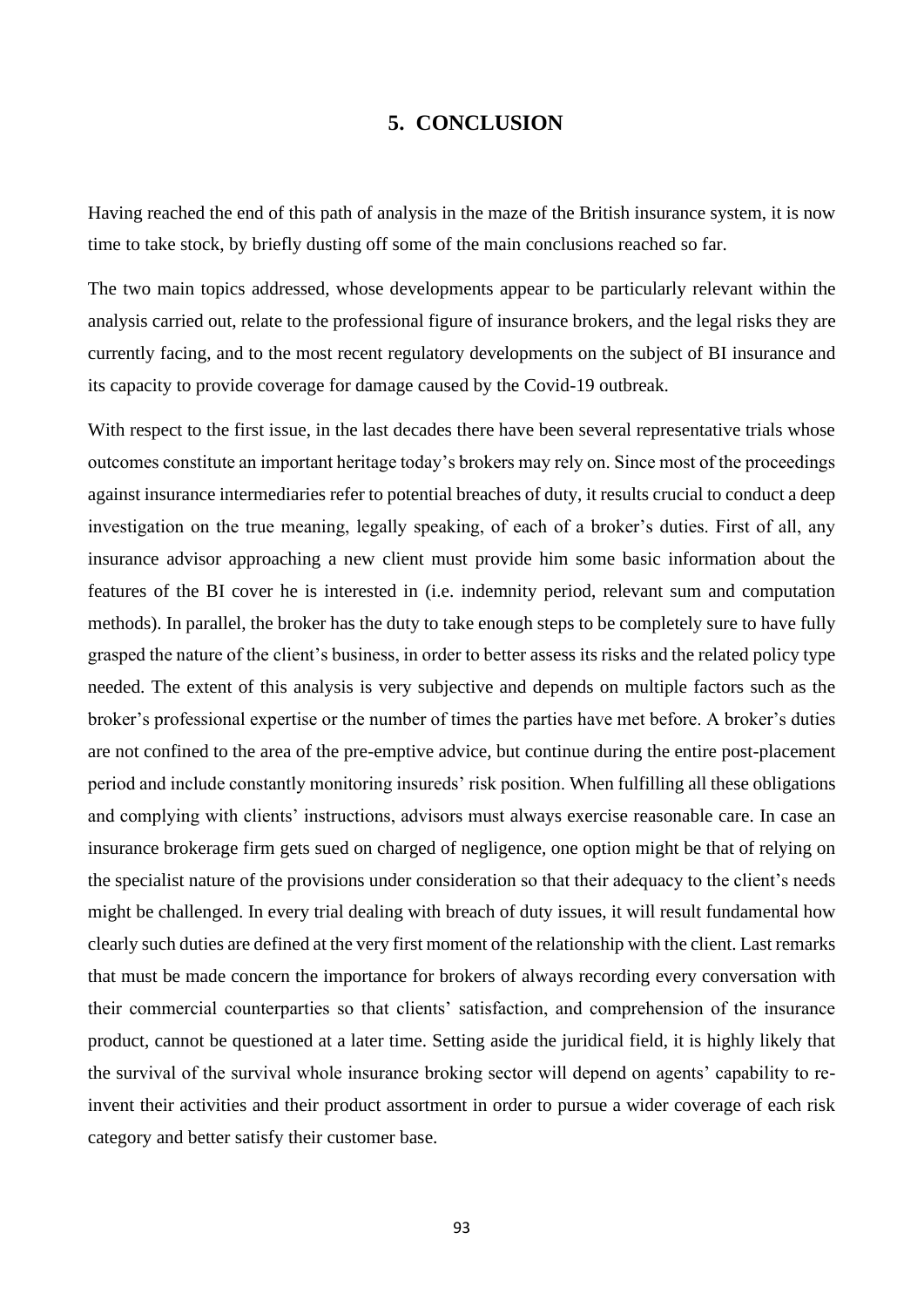Most of the proceedings against insurance brokers were caused and affected by a large legal vacuum in BI insurance regulation, since the validity of BI policies against the effect of a pandemic was fully assessable by simply looking at the existing laws. This is the main reason why the FCA, some months ago, had undertook a legal action against a group of 8 UK insurers, where the issue concerning BI covers would have been addressed. On January 15, the sentence of the Supreme Court has established that such BI policies including provisions for "infectious or notifiable disease" or "non-damage denial of access" do provide cover against losses attributable to Covid-19 effects and related public restrictive measures. The effect of the judgement was that the FCA was seeking: both policyholders and insurance businesses can today benefit from juridical certainty on matters of BI claims and pandemic implications. Furthermore, the sentence is likely to act as a guideline for the interpretation of a much higher number of policy types and insurance contracts. The sentence can be recalled during any trial treating matters of claim fairness in the UK by authorities like the FCA and the Financial Ombudsman. Focusing more on the private field, with its decision, not only has the Supreme Court provided counterparties of any individual case with the basis for the computation of payable amounts but it has also had the effect to relieve hundreds, maybe thousands, of future claiming policyholders from the burden of an individual proceeding against their insurers.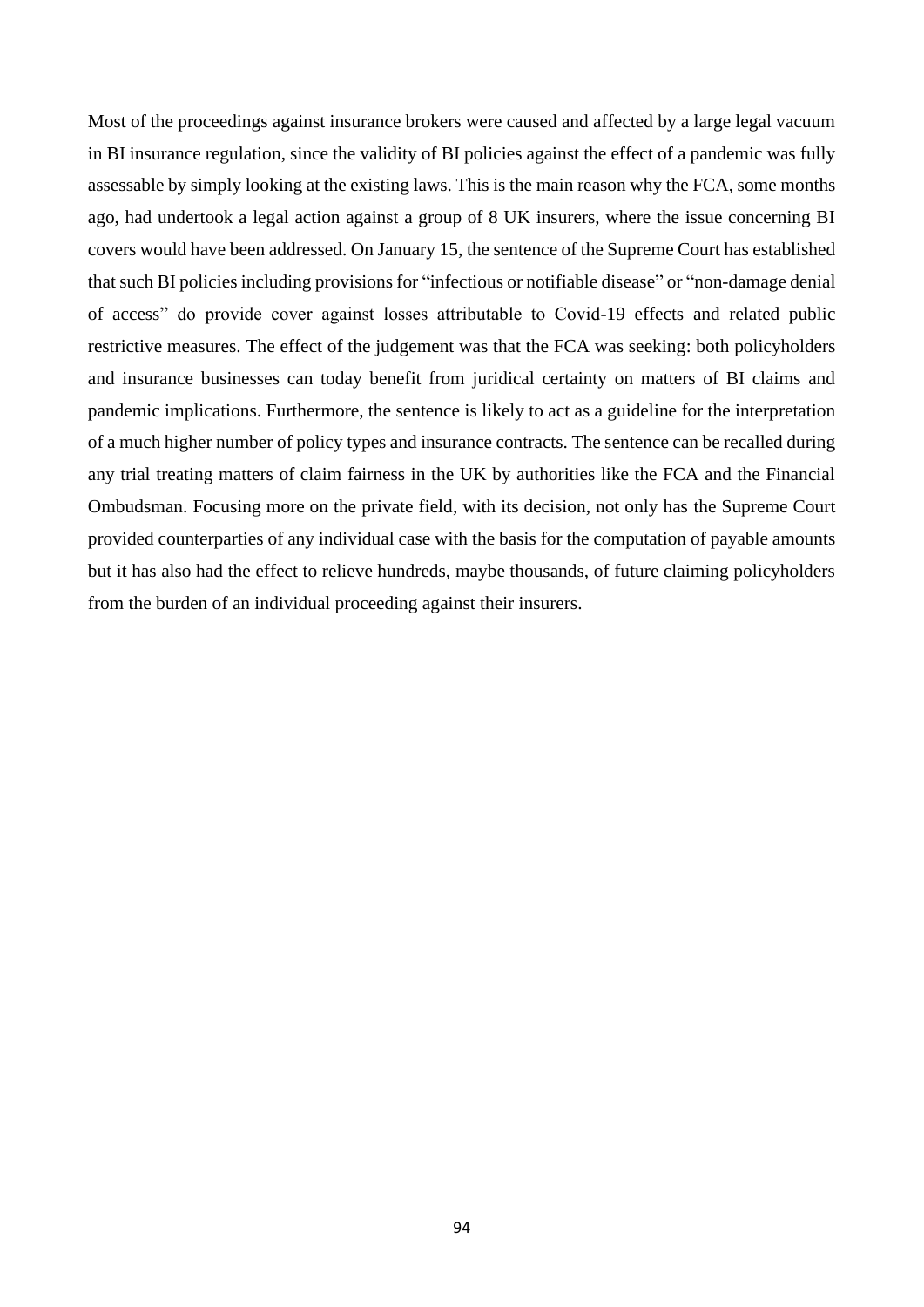# **6. BIBLIOGRAPHY**

## **Chapter 1**

- Andrews, M. , Hayward, P. , McDonald, M. , Whitfield, S. , *Impacts of Covid-19 on Insurance Businesses*, PPT presentation by Altus, altus.co.uk
- Bernard, J., (2020) *Overcoming challenges to cyber insurance growth*, deloitte.com
- Bernard, P.I., Ellingrud, K., Godsall, J., Kotanko, B., Reich, A., (2020) *The future of life insurance: Reimagining the industry for the decade ahead*, [www.mckinsey.com](http://www.mckinsey.com/)
- Buckley, G.J. , Pittluck, E. , (2016) *Global Health Risk Framework: Pandemic Financing: Workshop Summary*
- Cultu, D., Ganjani, K., (2020) *Navigating the next decade of US insurance claims*, [www.mckinsey.com](http://www.mckinsey.com/)
- Epstein, D. , (2020) *The Future of Insurance Industry Will Not Be Decided by Insurtechs Alone*, Insurance Journal
- Gasc, J.F. , (2020) *Covid-19: five big shifts in customer behaviour*, Accenture Insurance Blog
- Gasc, J.F., (2020) *Covid-19: six post-pandemic priorities facing insurers*, Accenture Insurance Blog
- Gasc, J.F., (2020) *Insurers rise to the challenges unleashed by Covid-19*, Accenture Insurance Blog
- Hay, L. J. , *COVID-19 insurance operations challenges*, home.kpmg
- Lewars, M. , (2020) *8 Ways Insurance Brokers Adapt to Covid Challenges*, [www.william](http://www.william-russell.com/)[russell.com](http://www.william-russell.com/)
- OECD Directorate for Financial and Enterprise Affairs, (2020) *Insurance sector responses to COVID-19 by governments, supervisors and industry*, [www.oecd.org](http://www.oecd.org/)
- Shaw, G., (2020) *Potential implications of Covid-19 for the insurance sector*, deloitte.com
- Shaw, G. , Baumann, N. , (2020) *2021 insurance outlook*, deloitte.com
- Sugimoto N. , Windsor P. , (2020) *Regulatory and Supervisory Response to Deal with Coronavirus Impact – The Insurance Sector*, International Monetary Fund
- Vlaminckx, D. , *Insurance of the future*, Interview by de Groote, O. on deloitte.com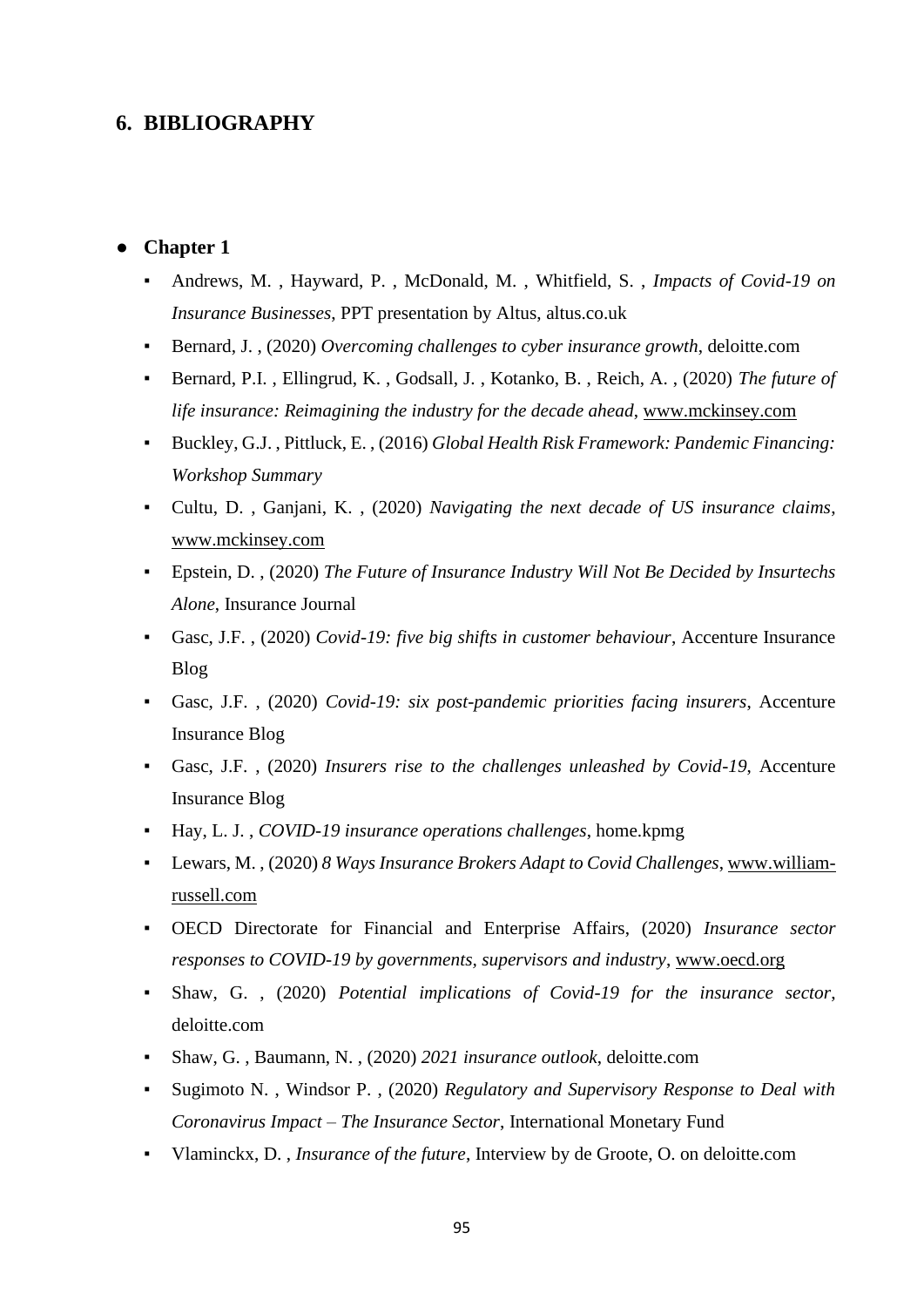- Wallace, M. , (2021) *2021 is here: But what did the insurance industry do well, and what did it do badly, in 2020*, Insurance Business Mag
- Wallace, M. , (2021) *How will 2021 change the insurance industry*, Insurance Business Mag
- Zainab Hussain, N., (2020) *Pandemic-proofing: Insurance may never be the same again*, [www.reuters.com](http://www.reuters.com/)
- (2020) *COVID-19: Navigating the human and business impact on insurance carriers*, [www.accenture.com](http://www.accenture.com/)

# **Chapter 2**

- Alphonse, L., (2020) *Future at Lloyd's: Blueprint Two in a nutshell*, oxbowpartners.com
- Insurance Journal, (2020) *What will Brexit trade deal mean for City of London?*
- Ralph, O. , (2020) *EU regulator launches revamp of insurance rules*, Financial Times
- Ralph, O. , (2020) *Lloyd's of London aims for £800m of savings for brokers and underwriters*, Financial Times
- Russel, J. , Barber, K. , Douglas, C. , Savill, L. , Shute, C. , (2020) *COVID-19 and the insurance and reinsurance industry*, Thompson Reuters – Practical Law
- Theate, L. , Benoit, G. , (2020) Solvency *II in the context of Brexit: what becomes of the regulatory framework on the UK market*, www.ey.com
- Wallace, M. , (2020) *Assessing the impact of Covid-19 on laws and regulations in the London market*, Insurance Business Mag
- Welchman, T., Sivagnanasundaram, L., Monasterio, V., (2020) *Infusing tech talent into the UK insurance industry*, [www.mckinsey.com](http://www.mckinsey.com/)

# ● **Chapter 3**

- Black, E., (2020), *Business interruption insurance: the potential for claims against insurance brokers*, [www.baineswilson.co.uk](http://www.baineswilson.co.uk/)
- Bryant, J. , Murphy, F. , (2020) *Covid-19: Risks for Insurance Brokers moving forward*, Beale&Co
- Flenley QC, W. , Tew, A. , Chambers, H. , (2020) *COVID-19: Insurance broker claims: breach of duty*, Thompson Reuters – Practical Law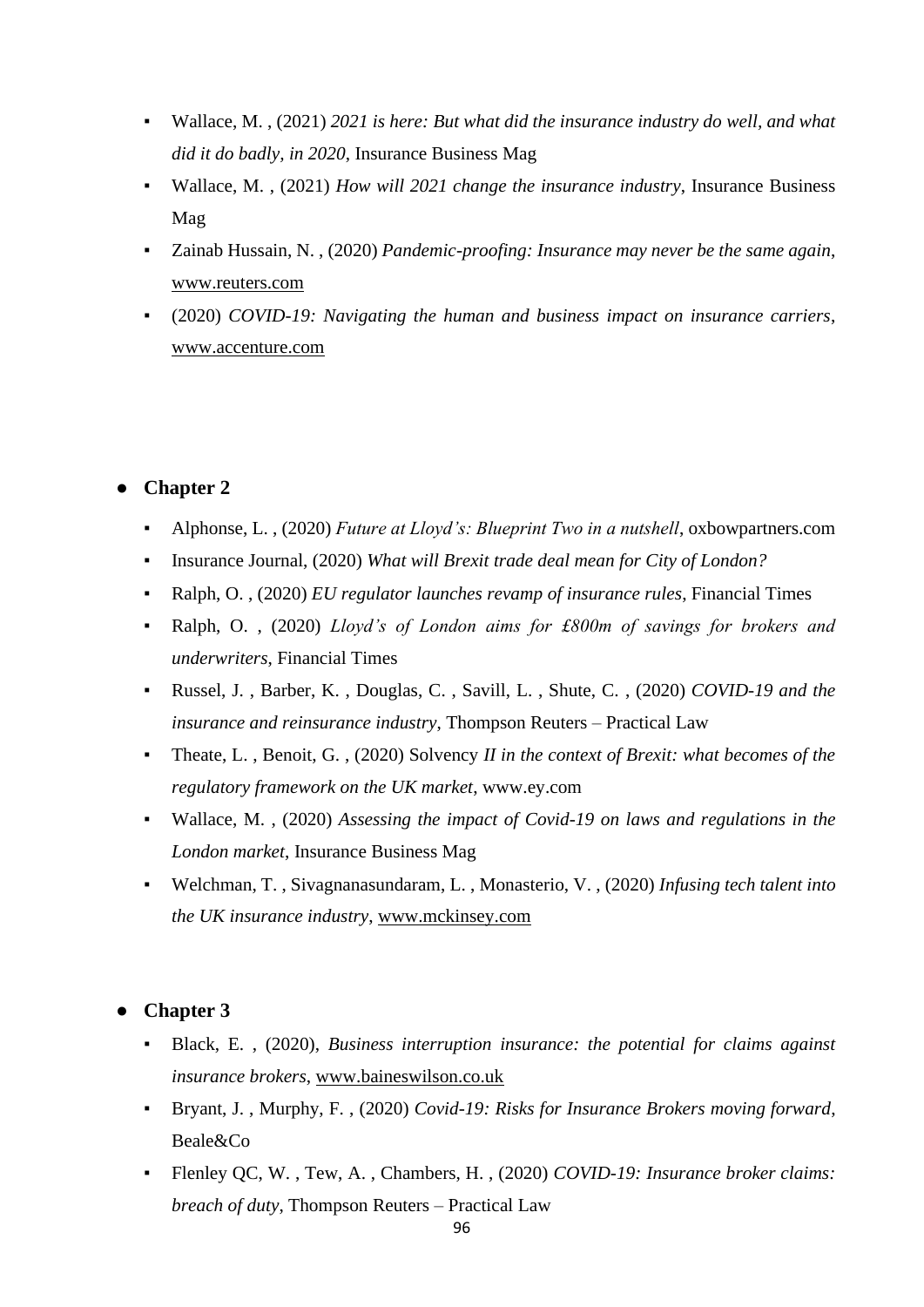- Flenley QC, W. , Tew, A. , Chambers, H. , (2020) *COVID-19: Insurance broker claims: causation and loss*, Thompson Reuters – Practical Law
- Leise, C.P. , Penchansky, M.L. , (2020) *Broker Liability in the Wake of COVID-19 Coverage Litigation*, [www.whiteandwilliams.com](http://www.whiteandwilliams.com/)
- Libatique, R., (2020) *Pandemic Re Steering Group establishes project committee*, Insurance Business Mag
- Ralph, O. , (2020) *Business disruption insurance: can it help with coronavirus*, Financial **Times**
- Ralph, O. , (2020) *UK insurers tighten terms to explicitly exclude coronavirus*, Financial **Times**
- Thomas, D. , (2021) *Cost of liability insurance for company directors soars*, Financial Times
- Wallace, M., (2020) *The industry shaking legal battle on the insurance horizon*, Insurance Business Mag
- Wallace, M., (2020) *Could insurance brokers find themselves subject to litigation from the coronavirus pandemic*, Insurance Business Mag

# ● **Chapter 4**

- FCA, (2021) *Business interruption insurance*, [www.fca.org.uk](http://www.fca.org.uk/)
- FCA, (2021) *Supreme Court judgement in FCA's business interruption insurance test case*, [www.fca.org.uk](http://www.fca.org.uk/)
- <https://www.bailii.org/ew/cases/EWHC/Comm/2010/1186.html>
- <https://www.bailii.org/ew/cases/EWHC/Comm/2020/2448.html>
- Nelson, E. , (2021) *Insurers Must Pay Businesses For Pandemic Claims, British Court Rules*, The New York Times
- Ralph, O. , (2020) *Insurers face biggest-ever losses, warns Lloyd's chief*, Financial Times
- The Supreme Court, (2021) *Financial Conduct Authority (Appellant) vs Arch Insurance (UK) Ltd and Others (Respondents)*, www.supremecourt.uk
- Vincent, M. , (2020) *Covid insurance ruling based on flawed arguments, Top Court told*, Financial Times
- Vincent, M. , Croft, J. , (2021) *UK businesses win right to insurance payouts for Covid losses*, Financial Times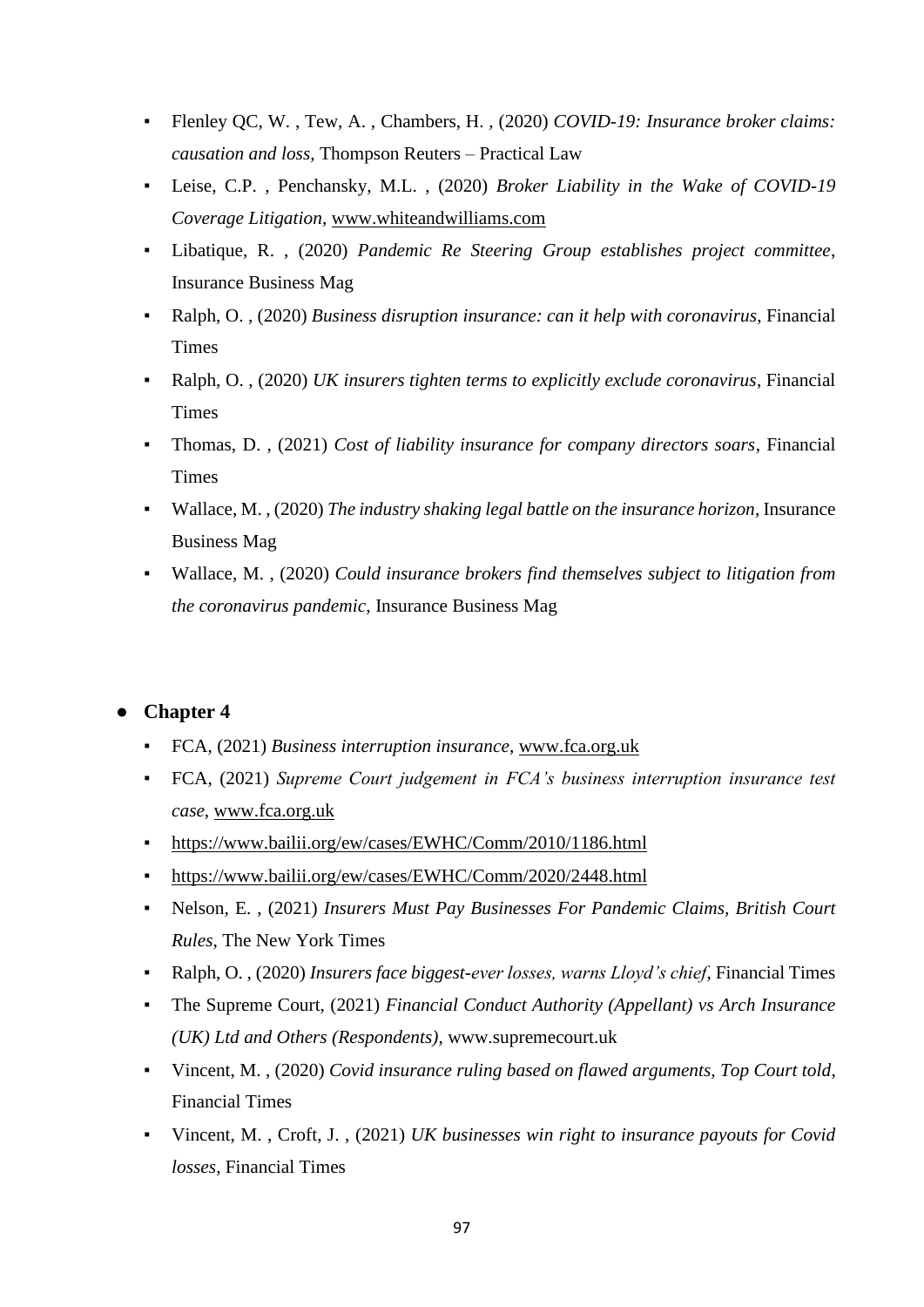# **7. SITOGRAPHY**

[www.ft.com](http://www.ft.com/)

[www.mckinsey.com](http://www.mckinsey.com/)

[www.deloitte.com](http://www.deloitte.com/)

uk.practicallaw.thomsonreuters.com

[www.insurancebusinessmag.com](http://www.insurancebusinessmag.com/)

www.bailii.org

[www.fca.org.uk](http://www.fca.org.uk/)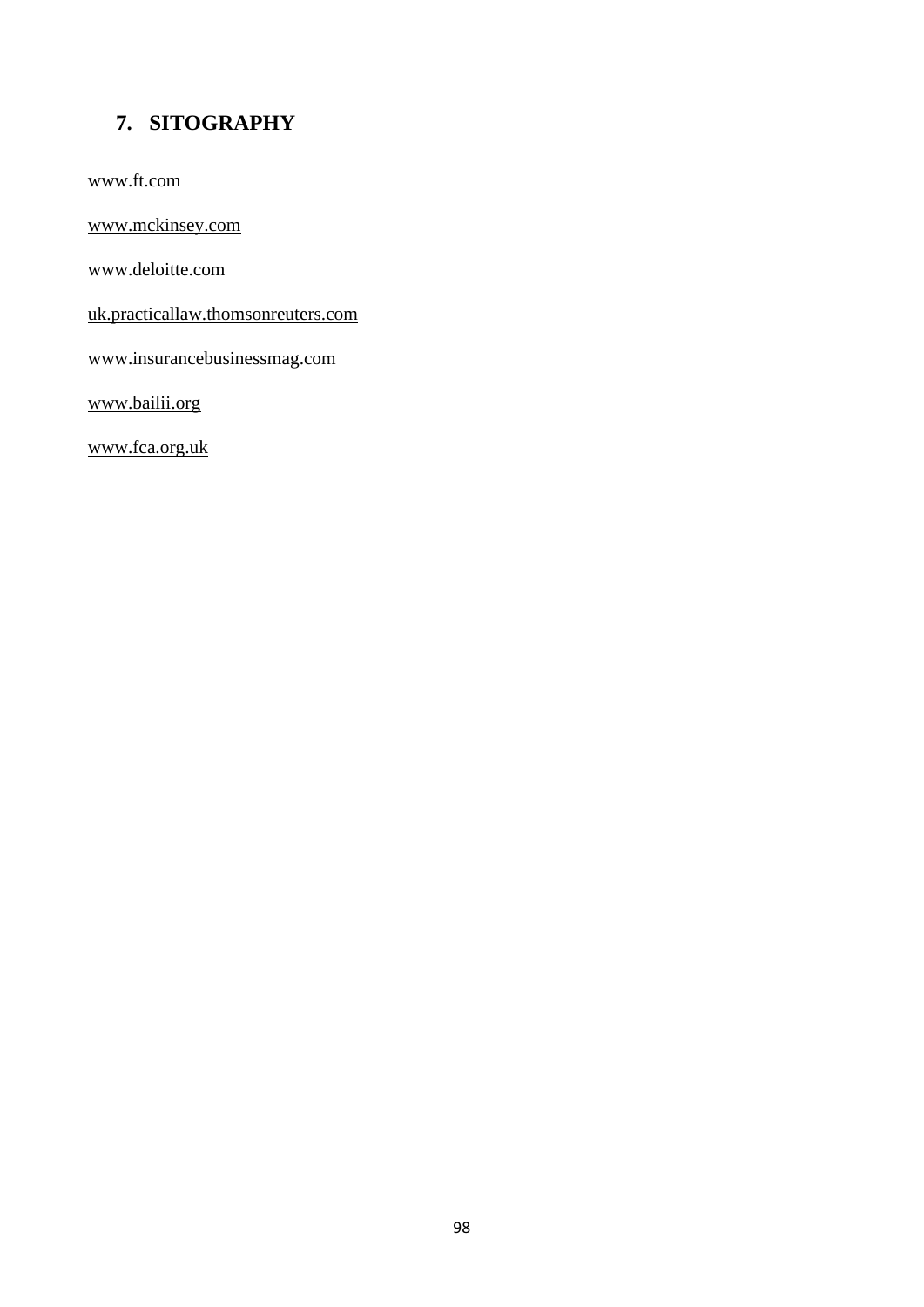#### *ACKNOWLEDGMENTS*

*It is a true pleasure to express all my gratitude to my relator Professor La Cognata, for always supporting me unreservedly with all his professional competencies and humanity. Through his mentoring he pushed me to try my hardest and demonstrated once again his love and commitment to this profession.* 

*I am extremely thankful to my friends. Having you by my side unconditionally, especially in my darkest hours, is my lifeline.* 

*I owe my deepest thanks to my whole family, as large as precious. You are my home, wherever I am. My thoughts and kisses go to the sky, where my aunt is watching over me, acting as a fanatic supporter.* 

*My sweetest thanks to my better half Giorgia. You push me everyday to be a better person. My accomplishments are your accomplishments and your happiness is my happiness.*

*I owe a sincere sense of gratitude to my beloved grandparents, for feeding me with their love and passing a treasure chest of timeless values down to me.* 

*It is a privilege for me to thank my mother and my father, my first teachers and best friends. Throughout my entire life, my deepest aspiration will be to make you proud of your son.* 

*Finally, thanks to my dear little sister. Sole, you are the star that brightens my days. I love you.*

#### *RINGRAZIAMENTI*

*Ci tengo a esprimere, con grande piacere, tutta la mia gratitudine al mio relatore Prof. La Cognata, per avermi sempre sostenuto senza riserve, dando prova di tutta la sua professionalità e umanità. Lungo tutto questo percorso, mi ha spinto a fare del mio meglio e ha dimostrato ancora una volta il suo amore e la sua dedizione nei confronti di questa professione.*

*Sono estremamente grato ai miei amici. Avervi al mio fianco incondizionatamente, specialmente nei miei giorni più bui, sarà sempre la mia ancora di salvezza.*

*Devo il mio più sentito ringraziamento a tutta la mia famiglia, tanto grande quanto preziosa. Siete la mia casa, ovunque io sia. I miei pensieri e i miei baci sono rivolti al cielo, da dove mia zia veglia su di me, come la più sfegatata delle fan.*